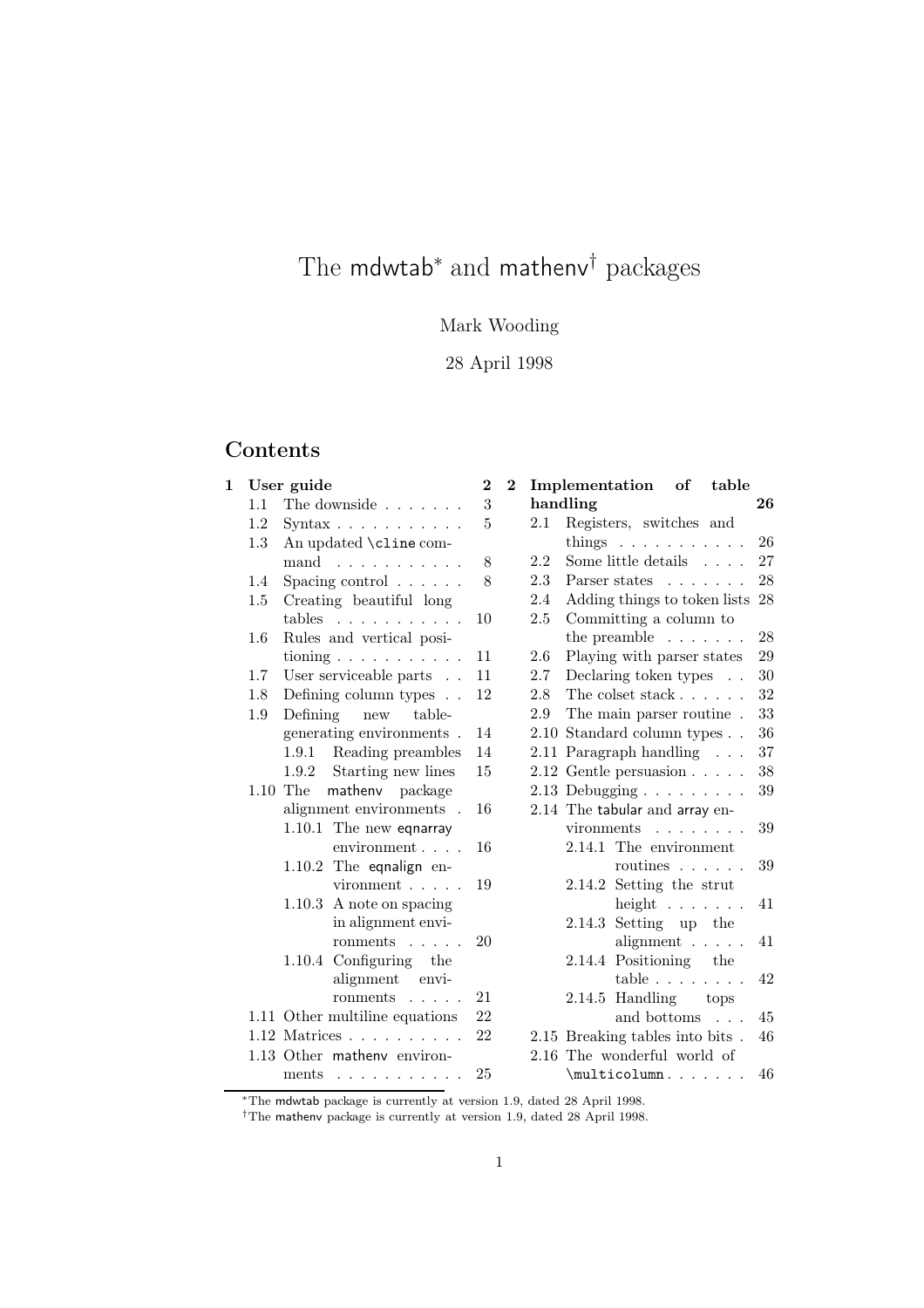|   |                          | 2.17 Interlude: range lists $\ldots$ 47<br>2.18 Horizontal rules OK<br>2.18.1 Drawing horizon-<br>tal rules $\ldots$ $\ldots$ 48<br>$2.18.2$ Vertical rules<br>2.18.3 Drawing bits of<br>$lines \dots \dots \dots$<br>2.18.4 Drawing short ta-<br>ble rows $\ldots$<br>2.18.5 Prettifying syntax<br>2.19 Starting new table rows.<br>2.20 Gratuitous grotesquery<br>$2.21$ Error messages $\dots \dots$ | 48<br>49<br>49<br>51<br>53<br>55<br>56<br>57 | 3.4.3<br>Setting equation<br>numbers $\ldots$ $\ldots$<br>63<br>Numbering control<br>3.4.4<br>64<br>3.4.5 The equalign en-<br>$vironment$ , , , , ,<br>64<br>Simple multiline equations<br>65<br>3.5<br>Split equations $\ldots \ldots$<br>3.6<br>66<br>3.7<br>Matrix handling $\dots$ .<br>68<br>3.8<br>$Dots \t \t \t$<br>73<br>Lucky dip $\ldots \ldots \ldots$<br>3.9<br>73<br>$3.10$ Error messages $\ldots$ 74<br>A The GNU General Public |  |
|---|--------------------------|---------------------------------------------------------------------------------------------------------------------------------------------------------------------------------------------------------------------------------------------------------------------------------------------------------------------------------------------------------------------------------------------------------|----------------------------------------------|--------------------------------------------------------------------------------------------------------------------------------------------------------------------------------------------------------------------------------------------------------------------------------------------------------------------------------------------------------------------------------------------------------------------------------------------------|--|
| 3 | 3.1<br>3.2<br>3.3<br>3.4 | Implementation of mathenv<br>Options handling $\ldots$ .<br>Some useful registers $\ldots$<br>A little display handling.<br>The eqnarray environment<br>The main envi-<br>3.4.1<br>ronments<br>Newline codes<br>3.4.2                                                                                                                                                                                   | 58<br>58<br>59<br>59<br>60<br>60<br>63       | Licence<br>74<br>A.1 Preamble<br>75<br>A.2 Terms and conditions for<br>copying, distribution and<br>modification<br>75<br>Appendix: How to Ap-<br>A.3<br>ply These Terms to Your<br>New Programs $\ldots$<br>79                                                                                                                                                                                                                                  |  |

### List of Tables

| array and tabular column<br>types and modifiers $\ldots$ 7     |                | equarray column types<br>and modifiers $\ldots$ $\ldots$ 17        |  |
|----------------------------------------------------------------|----------------|--------------------------------------------------------------------|--|
|                                                                | $\overline{4}$ | Parameters for the equar-                                          |  |
| Parameters for configur-<br>ing table environments $\ldots$ 12 |                | ray and equalign environ-<br>ments $\ldots$ $\ldots$ $\ldots$ $22$ |  |

### 1 User guide

The mdwtab package contains a reimplementation of the standard LATEX tabular and array environments. This is not just an upgraded version: it's a complete rewrite. It has several advantages over the official array package (not raw L<sup>AT</sup>EX's, which is even less nice), and it's more-or-less compatible. Most of these are rather technical, I'll admit.

- The newcolumn system is properly and perfectly integrated into the system. There are now *no* 'primitive' column types – all the standard types are created as user-defined columns.
- You can define entirely different table-like environments using the equipment here. It's still hard work, although less so than before. I'll do an example of this some time.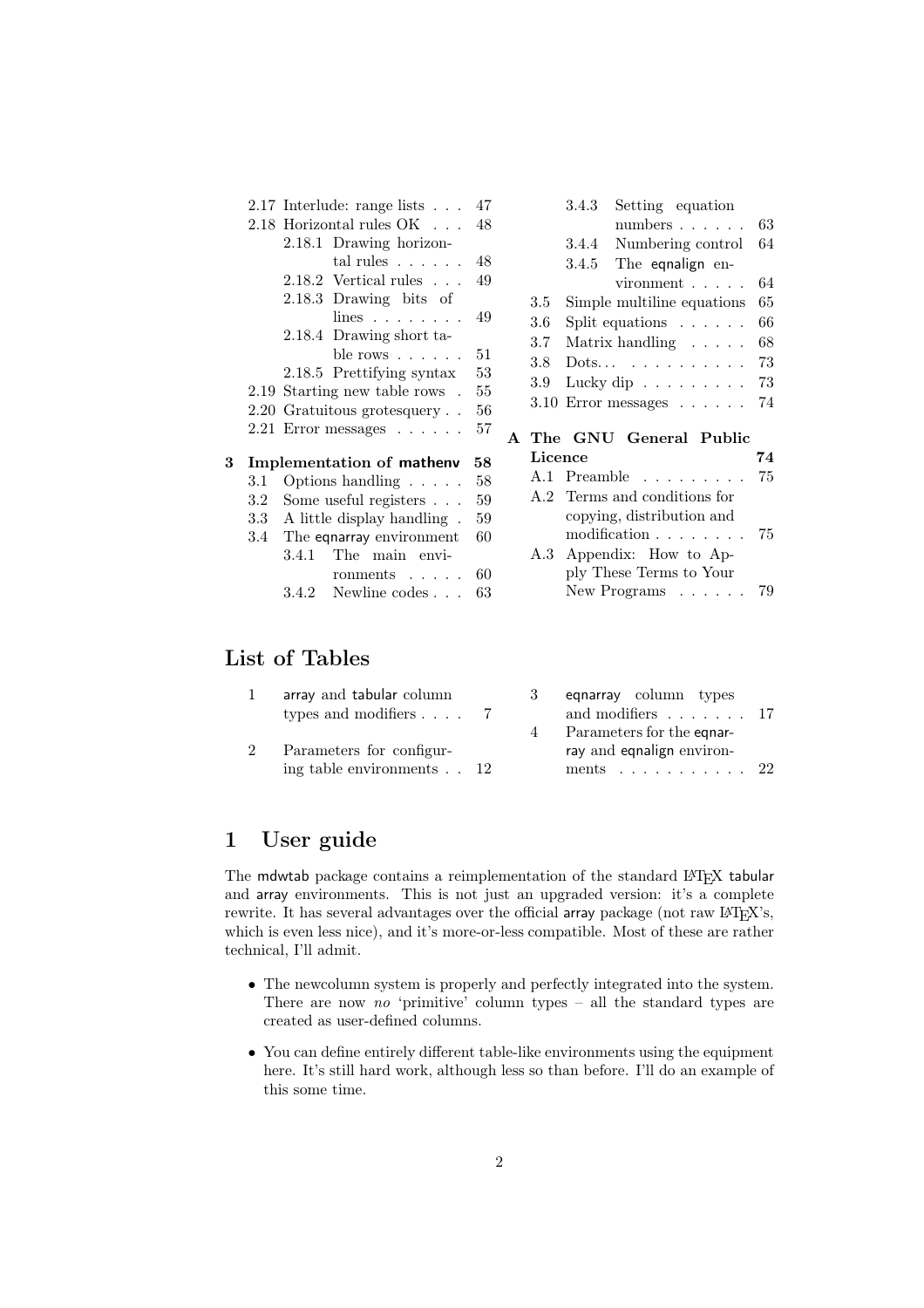- Construction of the preamble is generally much tidier. I've used token registers rather than \edef, and it's all done very nicely.
- Fine spacing before and after rules (described by DEK as 'a mark of quality') is now utterly trivial, since the preamble-generator will store the appropriate information.
- You can use array in LR and paragraph modes without having to surround it with '\$' signs.
- Usually you don't want tables in the middle of paragraphs. For these cases, I've provided a simpler way to position the table horizontally.
- Footnotes work properly inside tabular environments (hoorah!). You can 'catch' footnotes using the minipage environment if you like. (It uses an internal version of the footnote package to handle footnotes, which doesn't provide extra goodies like the footnote environment; you'll need to load the full package explicitly to get them.)
- Standard LATEX tabular environments have a problem with lining up ruled tables. The **\firsthline** command given in the *LATEX Companion* helps a bit, but it's not really good enough, and besides, it doesn't *actually* line the text up right after all. The mdwtab package does the job properly to begin with, so you don't need to worry.

I've tested the following packages with mdwtab, and they all work. Some of the contortions required to make them work weren't pleasant, but you don't need to know about them. By a strange coincidence, all the packages were written by David Carlisle. Anyway, here's the list:

- The quite nice dcolumn package.
- The more useful delarray package.
- The rather spiffy hhline package.
- The truly wonderful tabularx package.
- The utterly magnificent longtable package.

Note that I've looked at supertabular as well: it won't work, so use longtable instead, 'cos it's much better.

#### 1.1 The downside

There's no such thing as a free lunch. The mdwtab environment is not 100% compatible with the tabular environment found in  $\mathbb{L}$ T<sub>E</sub>X  $2_{\epsilon}$  or the array package.

The differences between mdwtab and  $L^2E^X 2\varepsilon$ 's tabular environment are as follows:

• The vertical spacing in array environments is different to that in tabular environments. This produces more attractive results in most mathematical uses of arrays, in the author's opinion. The spacing can be modified by playing with length parameters.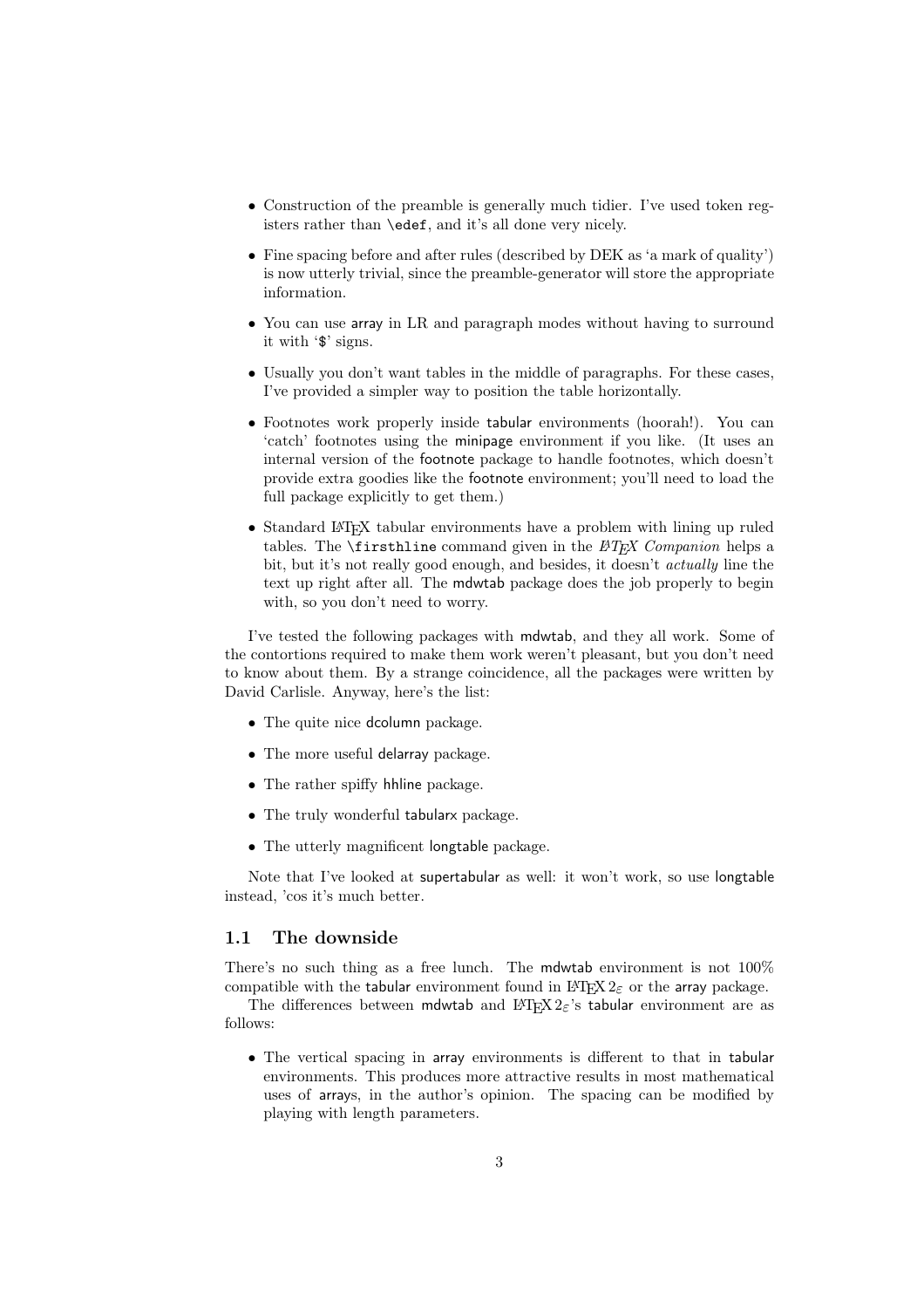- The presence of horizontal and vertical rules will alter the spacing of the table (so a pair of columns separated by a '|' is wider than a pair with no separation by \arrayrulewidth. This does mean that horizontal and vertical rules match up properly – the usual  $\angle$ FFX environment makes the horizontal rules stop just short of the edge of the table, making an ugly mess (check out the  $\angle ATRX$  book if you don't believe me – page 62 provides a good example). The array package handles rules in the same way as mdwtab.
- In common with the array package, there are some restrictions on the use of the \extracolsep command in preambles: you may use at most one \extracolsep command in each '@' or '!' expression. Also, you can't say

\newcommand{\xcs}{\extracolsep{\fill}}

and then expect something like  $\cdot \cdot \cdot \cdot$ ... To actually work – the \extracolsep mustn't be hidden inside any other commands. Because things like '@' expressions aren't expanded at the time, \extracolsep has to be searched and processed 'by hand'.<sup>1</sup>

- Control sequences (commands) in a table's preamble aren't expanded before the preamble is read. In fact, commands in the preamble are considered to be column types, and their names are entirely independent of normal LAT<sub>E</sub>X commands. No column types of this nature have yet been defined<sup>2</sup> but the possibility's always there. Use the \newcolumntype or \coldef commands to define new column types.
- The preamble parsing works in a completely different way. There is a certain amount of compatibility provided, although it's heavily geared towards keeping longtable happy and probably won't work with other packages.
- Obscure constructs which were allowed by the old preamble parser but violate the syntax shown in the next section (e.g., ' $| \mathcal{Q} \cdot \mathcal{Z}|$ )' to suppress the \doublerulesep space between two vertical rules, described in *The LATEX Companion* as 'a misuse of the  $\mathcal{C}\{\ldots\}$ ' qualifier') are now properly outlawed. You will be given an error message if you attempt to use such a construction.
- The '\*' forms (which repeat column types) are now expanded at a different time. Previously, preambles like 'c@\*{4}{{:}@}{–}c' were considered valid (the example would expand to ' $c \mathbb{Q}$ :  $\mathbb{Q}$ :  $\mathbb{Q}$ :  $\mathbb{Q}$ :  $\mathbb{Q}$ :  $\mathbb{Q}$ :  $\mathbb{Q}$ :  $\mathbb{Q}$ :  $\mathbb{Q}$ :  $\mathbb{Q}$ :  $\mathbb{Q}$ :  $\mathbb{Q}$ :  $\mathbb{Q}$ :  $\mathbb{Q}$ :  $\mathbb{Q}$ :  $\mathbb{Q}$ :  $\mathbb{Q}$ :  $\mathbb{Q}$ :  $\mathbb{Q}$ : were expanded before the preamble was actually parsed. In the new system, '\*' is treated just like any other preamble character (it just has a rather odd action), and preambles like this will result in an error (and probably a rather confusing one).

There are also several incompatibilities between mdwtab and array:

• Because of the way \newcolumntype works in the array package, a horrid construction like

 $^1\textsc{All}\text{extracolsep}$  does is modify the **\tabskip** glue, so if you were an evil T<sub>E</sub>X hacker like me, you could just say '\def\xcs{\tabskip=\fill}' and put '...@{\span\xcs}...' in your preamble. That'd work nicely. It also works with the array package.

<sup>2</sup>There used to be an internal \@magic type used by eqnarray, but you're not supposed to know about that. Besides, it's not there any more.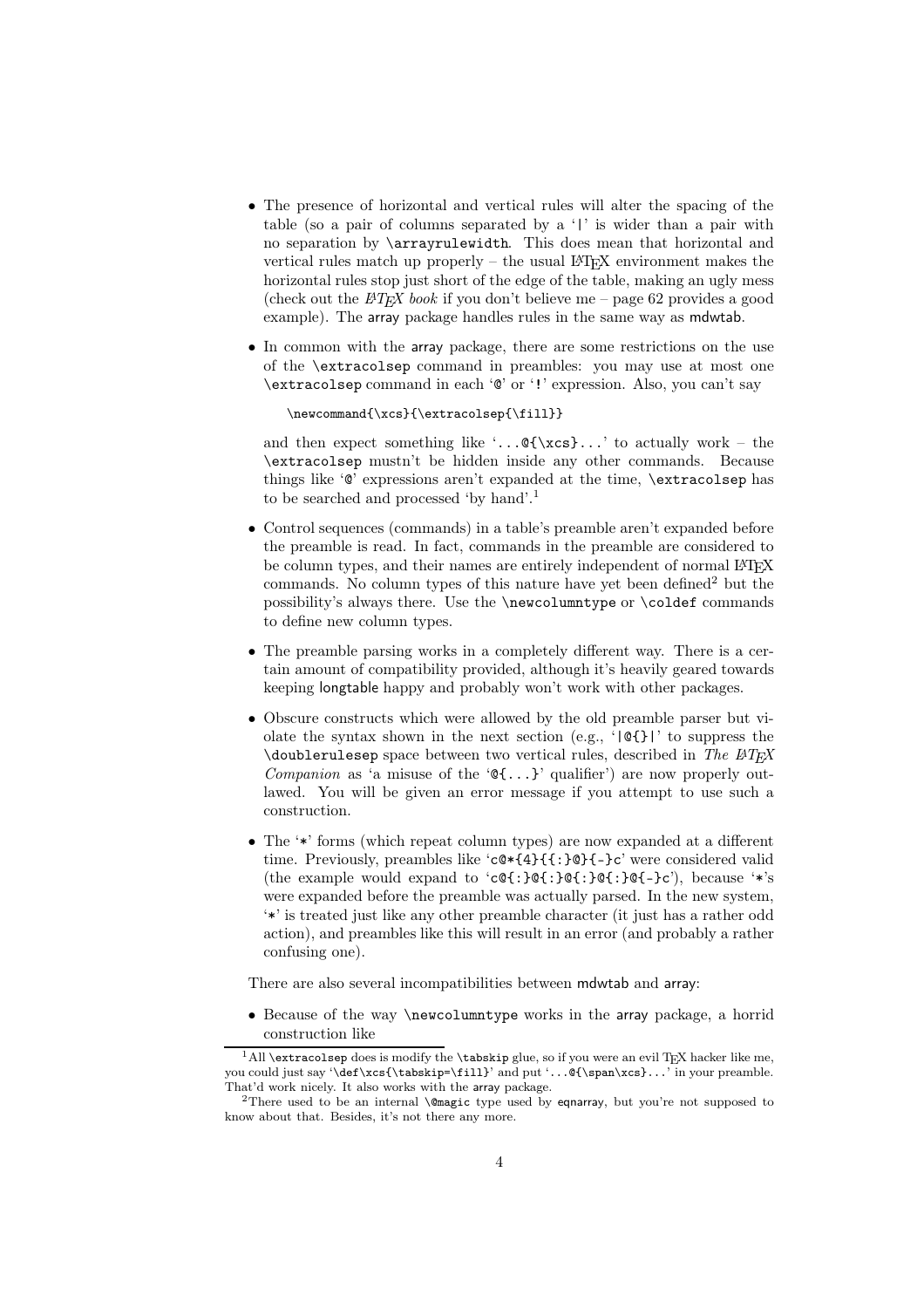\newcolumntype{x}{{:}} \begin{tabular}{|c!xc|}

is considered to be valid, and is interpreted as ' $|c! \cdot \cdot \cdot|c|$ '. My reading of pages 54 and 55 of the *LATEX book* tells me that this sort of thing is forbidden in normal LAT<sub>EX</sub> commands. The mdwtab preamble parser now treats column type letters much more like commands with the result that the hacking above won't work any more. The construction above would actually be interpreted as '|c!{x}c|' (i.e., the 'x' column type wouldn't be expanded to '{:}' because the parser noticed that it was the argument to the  $'$ !' modifier<sup>3</sup>).

• Most of the points above, particularly those relating to the handling of the preamble, also apply to the array package. it's not such an advance over the LAT<sub>F</sub>X 2<sub>ε</sub> version as everyone said it was.

#### 1.2 Syntax

array

tabular So that everyone knows where I stand, here's a complete syntax for my version of tabular\* the tabular environment, and friends



<sup>&</sup>lt;sup>3</sup>This is a direct result of the way TEX treats undelimited arguments. See chapters 5 and 20 of *The TEXbook* for more information about how grouping affects argument reading.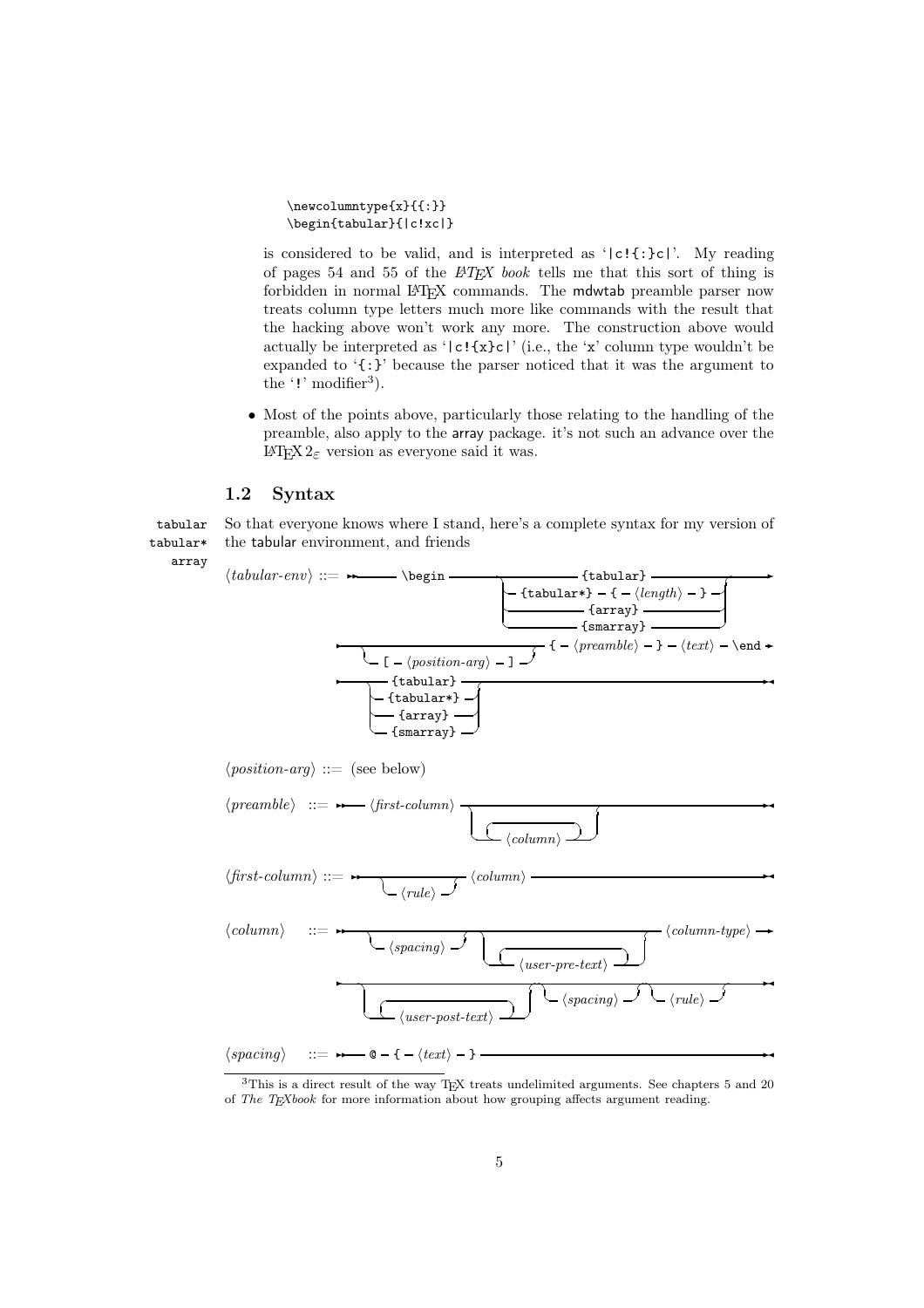$\langle user-pre-text\rangle ::= \rightarrow -(-\langle text\rangle -)$ 



 $\langle user-post-text \rangle ::= \rightarrow - \langle - \langle text \rangle - \rangle$ 

 $\langle rule \rangle$ 

$$
::=\qquad \qquad \overbrace{\qquad \qquad }:\qquad \qquad \overbrace{\qquad \qquad }:\qquad \qquad \overbrace{\qquad \qquad }:\qquad \qquad \overbrace{\qquad \qquad }:\qquad \qquad \overbrace{\qquad \qquad }:\qquad \qquad \overbrace{\qquad \qquad }:\qquad \qquad \overbrace{\qquad \qquad }:\qquad \qquad \overbrace{\qquad \qquad }:\qquad \qquad \overbrace{\qquad \qquad }:\qquad \qquad \overbrace{\qquad \qquad }:\qquad \qquad \overbrace{\qquad \qquad }:\qquad \qquad \overbrace{\qquad \qquad }:\qquad \qquad \overbrace{\qquad \qquad }:\qquad \qquad \overbrace{\qquad \qquad }:\qquad \qquad \overbrace{\qquad \qquad }:\qquad \qquad \overbrace{\qquad \qquad }:\qquad \qquad \overbrace{\qquad \qquad }:\qquad \qquad \overbrace{\qquad \qquad }:\qquad \qquad \overbrace{\qquad \qquad }:\qquad \overbrace{\qquad \qquad }:\qquad \qquad \overbrace{\qquad \qquad }:\qquad \qquad \overbrace{\qquad \qquad }:\qquad \qquad \overbrace{\qquad \qquad }:\qquad \qquad \overbrace{\qquad \qquad }:\qquad \qquad \overbrace{\qquad \qquad }:\qquad \qquad \overbrace{\qquad \qquad }:\qquad \qquad \overbrace{\qquad \qquad }:\qquad \qquad \overbrace{\qquad \qquad }:\qquad \qquad \overbrace{\qquad \qquad }:\qquad \qquad \overbrace{\qquad \qquad }:\qquad \qquad \overbrace{\qquad \qquad }:\qquad \qquad \overbrace{\qquad \qquad }:\qquad \qquad \overbrace{\qquad \qquad }:\qquad \qquad \overbrace{\qquad \qquad }:\qquad \qquad \overbrace{\qquad \qquad }:\qquad \qquad \overbrace{\qquad \qquad }:\qquad \qquad \overbrace{\qquad \qquad }:\qquad \qquad \overbrace{\qquad \qquad }:\qquad \qquad \overbrace{\qquad \qquad }:\qquad \overbrace{\qquad \qquad }:\qquad \qquad \overbrace{\qquad \qquad }:\qquad \qquad \overbrace{\qquad \qquad }:\qquad \overbrace{\qquad \qquad }:\qquad \overbrace{\qquad \qquad }:\qquad \overbrace{\qquad \qquad }:\qquad \overbrace{\qquad \qquad }:\qquad \overbrace{\qquad \qquad }:\qquad \overbrace{\qquad \qquad }:\qquad \overbrace{\qquad \qquad }:\
$$

If you examine the above very carefully, you'll notice a slight deviation from the original – an @-expression *following* a rule is considered to be part of the *next* column, not the current one. This is, I think, an almost insignificant change, and essential for some of the new features. You'll also notice the new # column type form, which allows you to define new real column types instead of just modifying existing ones. It's not intended for direct use in preambles – it's there mainly for the benefit of people who know what they're doing and insist on using \newcolumntype anyway.

The actual column types are shown in table 1.

Now that's sorted everything out, there shouldn't be any arguments at all about what a column means.

The lowercase  $\langle position-arg \rangle$ s 't', 'c' and 'b' do exactly what they did before: control the vertical positioning of the table. The uppercase ones control the *horizontal* positioning – this is how you create *unboxed* tables. You can only create unboxed tables in paragraph mode.

Note that unboxed tables still can't be broken across pages. Use the longtable package for this, because it already does an excellent job.

\tabpause One thing you can to with unboxed tables, however, is to 'interrupt' them, do some normal typesetting, and then continue. This is achieved by the \tabpause command: its argument is written out in paragraph mode, and the table is continued after the argument finishes. Note that it isn't a real argument as far as commands like \verb are concerned – they'll work inside \tabpause without any problems.

\vline The \vline command draws a vertical rule the height of the current table cell (unless the current cell is being typeset in paragraph mode – it only works in the simple LR-mode table cells, or in ' $\mathbb{Q}'$  or '!' modifiers). It's now been given an optional argument which gives the width of the rule to draw: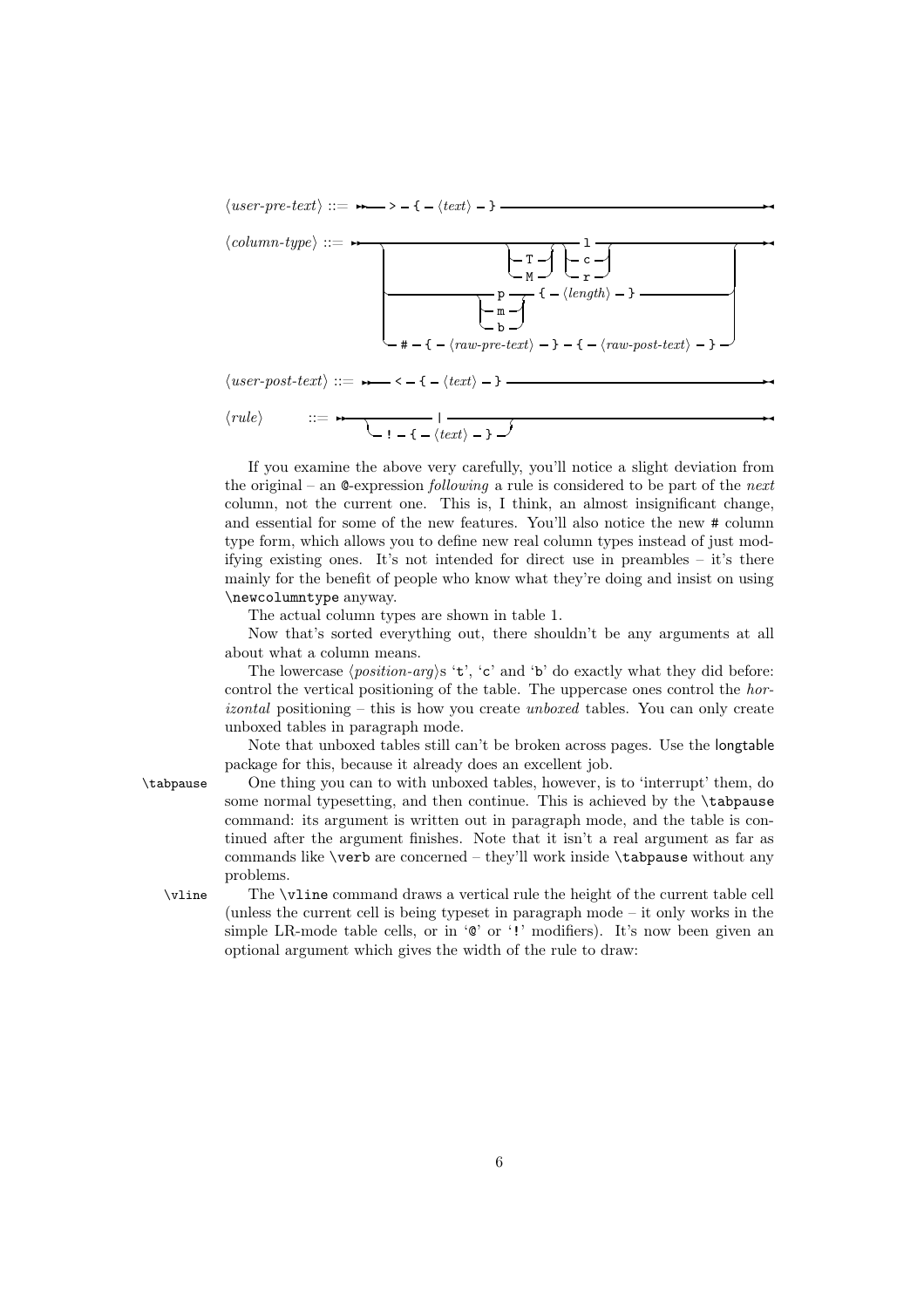| Column types                                                                                                      |                                                                                                                                                      |  |  |
|-------------------------------------------------------------------------------------------------------------------|------------------------------------------------------------------------------------------------------------------------------------------------------|--|--|
| <b>Name</b><br>Meaning                                                                                            |                                                                                                                                                      |  |  |
| ı<br>C<br>r                                                                                                       | Left aligned text (tabular) or equation (array).<br>Centred text (tabular) or equation (array).<br>Right aligned text (tabular) or equation (array). |  |  |
| M1, Mc and Mr<br>T1, Tc and Tr                                                                                    | Left, centre and right aligned equations.*<br>Left, centre and right aligned text. $*$                                                               |  |  |
| $p\{\langle width \rangle\}$<br>$m\{\langle width \rangle\}$<br>$\mathbf{b} \{ \langle \mathit{width} \rangle \}$ | Top aligned paragraph with the given width.<br>Vertically centred paragraph with the given width.<br>Bottom aligned paragraph with the given width.  |  |  |
| # $\{\langle pre \rangle\}\{\langle post \rangle\}$                                                               | User defined column type: $\langle pre \rangle$ is inserted before the<br>cell entry, $\langle post \rangle$ is inserted afterwards.*                |  |  |
|                                                                                                                   | Other modifier characters                                                                                                                            |  |  |
| Name                                                                                                              | Meaning                                                                                                                                              |  |  |
| $\mathcal{L}(text)$                                                                                               | Inserts a vertical rule between columns.<br>Inserts $\langle text \rangle$ between columns, treating it as a vertical<br>rule.                       |  |  |
| $\mathcal{Q} \{ \langle \text{text} \rangle \}$                                                                   | Inserts $\langle text \rangle$ instead of the usual intercolumn space.                                                                               |  |  |
| $\rightarrow \{\langle text \rangle\}$<br>$\langle \{ \langle \text{text} \rangle \}$                             | Inserts $\langle text \rangle$ just before the actual column entry.<br>Inserts $\langle text \rangle$ just after the actual column entry.            |  |  |
| $\{\langle count \rangle\} \{\langle chars \rangle\}$                                                             | Inserts $\langle count \rangle$ copies of the $\langle chars \rangle$ into the preamble.                                                             |  |  |

\* This column type is a new feature

Table 1: array and tabular column types and modifiers

|   | An example of \vline                                                                                                                                                |
|---|---------------------------------------------------------------------------------------------------------------------------------------------------------------------|
| А | <b>\large</b><br>\begin{tabular}                                                                                                                                    |
| E | $\{   c ! {\text{value}[2pt]} \} c   c   \}$<br>$\hbox{\hbox{hv}}$<br>$\hbox{\hbox{hly}}$<br>$\bf b$ f D & \it E & \sf F \\<br>$\hbox{\hbox{h1x$}$<br>\end{tabular} |
|   |                                                                                                                                                                     |

smarray You've probably noticed that there's an unfamiliar environment mentioned in the syntax shown above. The smarray environment produces a 'small' array, with script size cells rather than the normal full text size cells. I've seen examples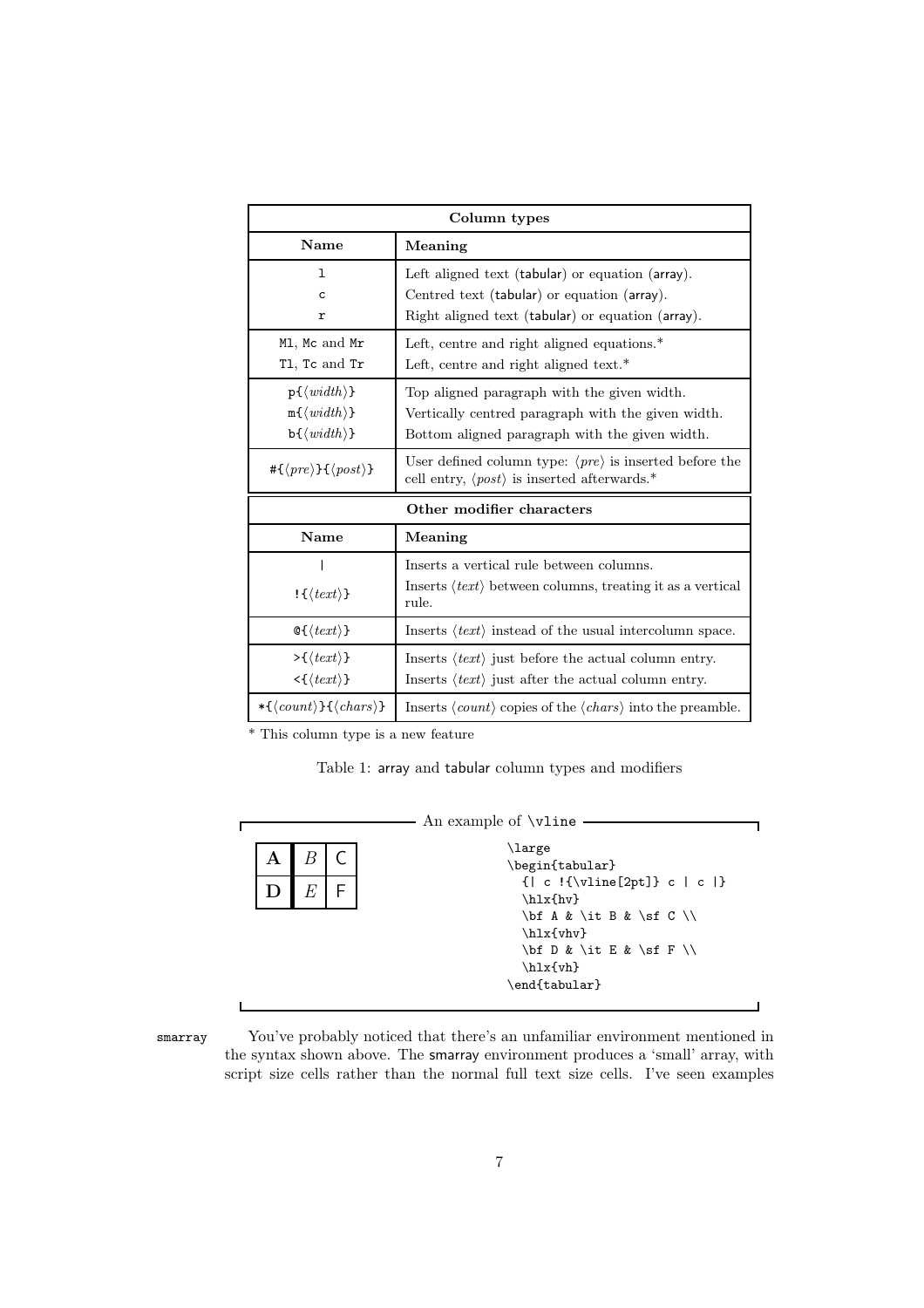of this sort of construction<sup>4</sup> being implemented by totally unsuitable commands. Someone may find it handy.

#### 1.3 An updated \cline command

\cline The standard LATEX \cline command has been updated. As well as just passing a range of columns to draw lines through, you can now pass a comma separated list of column numbers and ranges:

$$
\langle \textit{cline-cmd} \rangle ::= \rightarrow \textit{cline-f} \ \overbrace{\langle \textit{number} \rangle \ \overbrace{\quad \quad } - \langle \textit{number} \rangle \ \mathcal{I}} \rangle \longrightarrow
$$

The positioning of the horizontal lines has also been improved a bit, so that they meet up with the vertical lines properly. Displays like the one in the example below don't look good unless this has been done properly.



```
\newcommand{\mc}{\multicolumn{1}}
\begin{equation} \begin{tabular}[C]{|c|c|c|c|} \cline{2,4}
 \mc{c}{one} & two & three & four \lvert \five & six & seven & \mc{c}{eight} \\ \cline{1,3}
\end{tabular}
```
### 1.4 Spacing control

One of the most irritating things about LATEX's tables is that there isn't enough space around horizontal rules. Donald Knuth, in *The TEXbook*, describes addition of some extra vertical space here as 'a mark of quality', and since TEX was designed to produce 'beautiful documents' it seems a shame that LAT<sub>E</sub>X doesn't allow this to be done nicely. Well, it does now.

\vgap The extra vertical space is added using a command \vgap, with the following syntax:

*vgap-cmd* ::=✲✲ \vgap ☎ ✝ [ *which-cols* ] ✆ ✞ { *length* } ✲✛ *which-cols* ::=✲✲ ✞ , ☎ ✝ *number* ☎ ✝ - *number* ✆ ✞ ✆ ✲✛

This command must appear either immediately after the beginning of the table or immediately after the  $\setminus \mathcal{N}$  which ends a row. (Actually, there are other commands

<sup>&</sup>lt;sup>4</sup>There's a nasty use of smallmatrix in the testmath.tex file which comes with the amslatex distribution. It's actually there to simulate a 'smallcases' environment, which the mathenv package includes, based around smarray.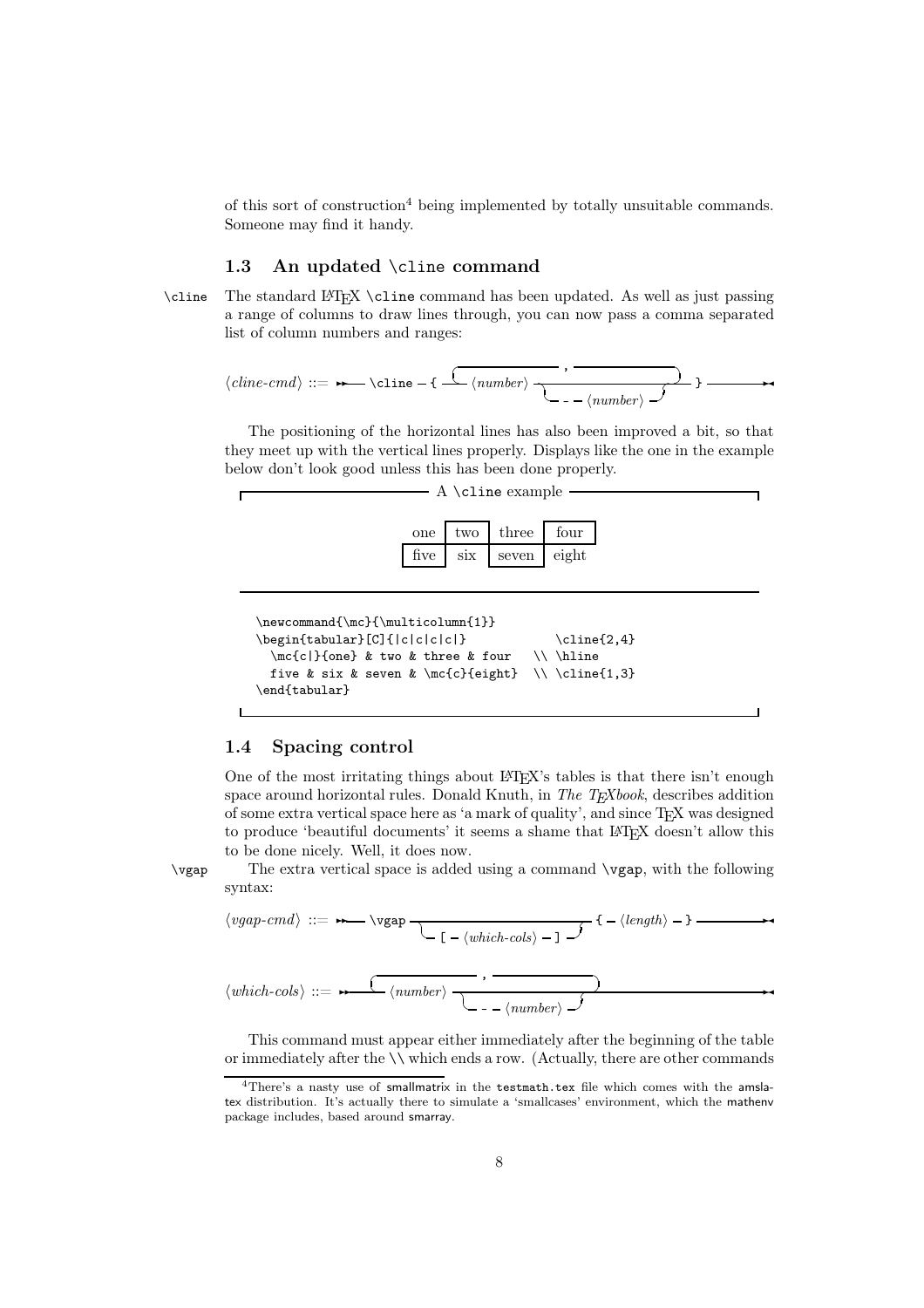which also have this requirement  $-$  you can specify a collection of them wherever you're allowed to give any one.) It adds some vertical space (the amount is given by the *length*) to the table, making sure that the vertical rules of the table are extended correctly.

The \vgap command relies on information stored while your table preamble is being examined. However, it's possible that you might not want some of the rules drawn (e.g., if you've used  $\mathrm{Ltcolum}$ ). The optional  $\langle which\n-cos \rangle$  argument allows you to specify which rules are *not* to be drawn. You can specify either single column numbers or ranges. The rule at the very left hand side is given the number 0; the rules at the end of column  $n$  are numbered  $n$ . It's easy really.

\hlx Using \vgap is all very well, but it's a bit cumbersome, and takes up a lot of typing, especially when combined with \hline commands. The \hlx command tries to tidy things.

The syntax is simple:



The argument works a bit like a table preamble, really. Each letter is a command. The following are supported:

- h Works just like \hline. If you put two adjacent to each other, a gap will be put between them.
- v[*which-cols*][*length*] Works like \vgap[*which-cols*]{*length*}. If the  $\langle length \rangle$  is omitted, the value of  $\dagger$  doublerulesep is used. This usually looks right.
- s[*length*] Leaves a vertical gap with the given size. If you omit the *length* then \doublerulesep is used. This is usually right.
- c{*which-cols*} Works just like \cline.
- b Inserts a backspace the width of a rule. This is useful when doing longtables.
- $/[*number*]<sup>1</sup>$  Allows a page break in a table. Don't use this except in a longtable environment. The  $\langle number \rangle$  works exactly the same as it does in the \pagebreak command, except that the default is 0, which just permits a break without forcing it.
- . (That's a dot) Starts the next row of the table. No more characters may follow the dot, and no \hline, \hlx, \vgap or \multicolumn commands may be used after it. You don't have to include it, and most of the time it's totally useless. It can be handy for some macros, though. I used it in (and in fact added it especially for) the table of column types.

An example of the use of  $\hbar x$  is given, so you can see what's going on.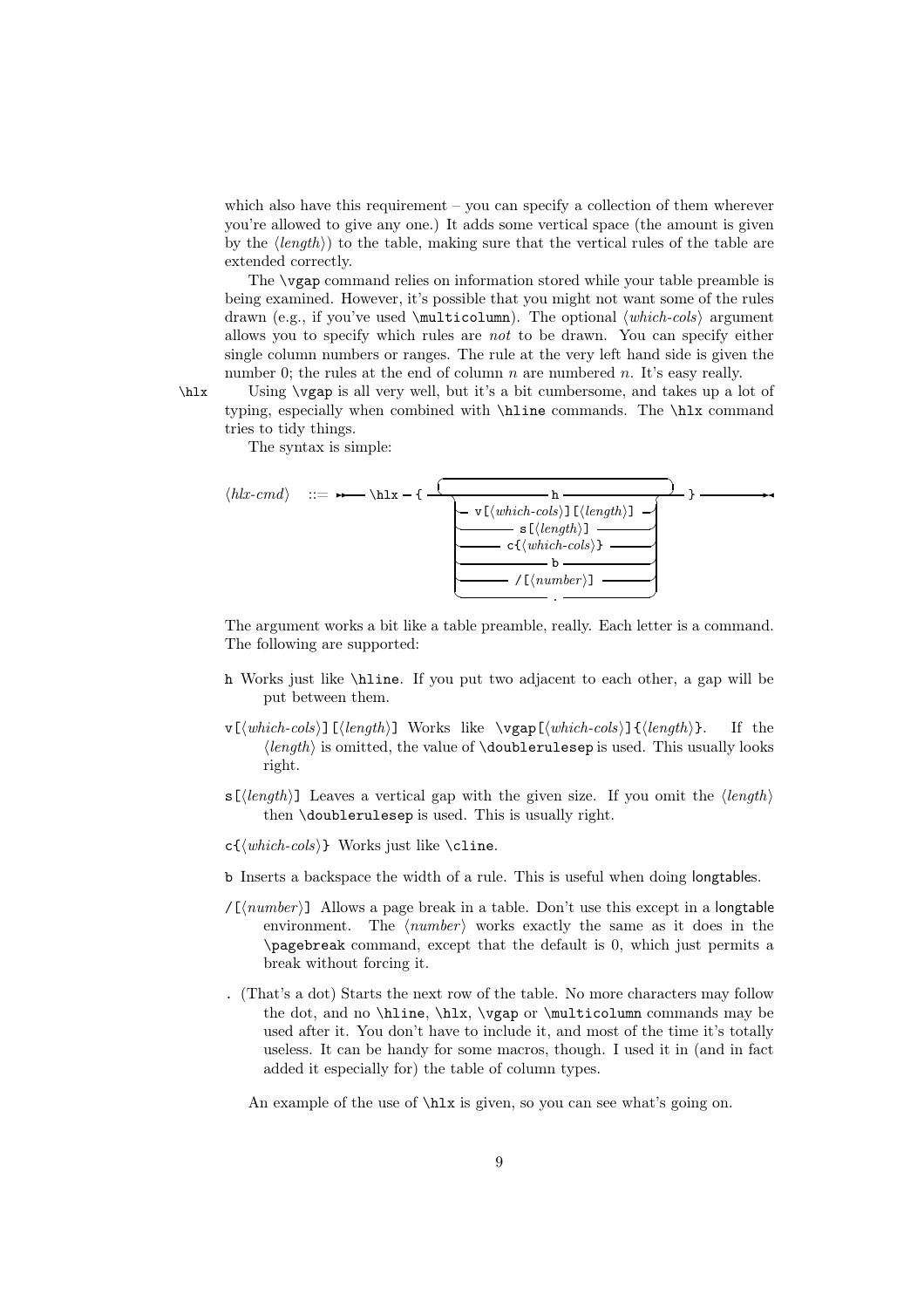- Beautiful table example

| <b>AT&amp;T Common Stock</b> |           |        |  |  |  |
|------------------------------|-----------|--------|--|--|--|
| Dividend<br>Price<br>Year    |           |        |  |  |  |
| 1971                         | $41 - 54$ | \$2.60 |  |  |  |
| 2                            | $41 - 54$ | 2.70   |  |  |  |
| 3                            | $46 - 55$ | 2.87   |  |  |  |
| 4                            | $40 - 53$ | 3.24   |  |  |  |
| 5                            | $45 - 52$ | 3.40   |  |  |  |
| 6                            | $51 - 59$ | $.95*$ |  |  |  |

\* (first quarter only)

```
\newcommand{\zerowidth}[1]{\hbox to 0pt{\hss#1\hss}}
\setlength{\tabcolsep}{1.5em}
\begin{equation} [C]{ \begin{array}{c} r & c & r \\ \hline \end{array} \end{equation}\multicolumn{3}{|c|}{\bf AT\&T Common Stock} \ \hline \tln{x{v[1,2]}hv}\multicolumn{1}{|c|}{\zerowidth{\bf Year}} &
 \multicolumn{1}{c|}{\zerowidth{\bf Price}} &
 \multicolumn{1}{c|}{\zerowidth{\bf Dividend}} \\ \hlx{vhv}
 1971 \& 41--54 \& \& 32.602 \& 41--54 \& 2.703 \& 46--55 \& 2.874 \& 40--53 \& 3.245 & 45--52 & 3.40
    6 & 51--59 & .95\rlap{*} \{\lambda\}\multicolumn{3}{@{}l}{* (first quarter only)}
\end{tabular}
```
#### 1.5 Creating beautiful long tables

You can use the \vgap and \hlx commands with David Carlisle's stunning longtable package. However, there are some things you should be away of to ensure that your tables always come out looking lovely.

The longtable package will break a table at an \hline command, leaving a rule at the bottom of the page and another at the top of the next page. This means that a constructions like  $\hbar x_{\nu}$  will be broken into something like  $\hbar x_{\nu}$ at the bottom of the page and \hlx{hv} at the top of the next. You need to design the table headers and footers with this in mind.

However, there appears to be a slight problem:<sup>5</sup> if the footer starts with an \hline, and a page is broken at an \hline, then you get an extra thick rule at the bottom of the page. This is a bit of a problem, because if the rule isn't there in the footer and you get a break between two rows *without* a rule between them, then the page looks very odd.

 ${}^{5}\mathrm{You}$  might very well call it a bug. I couldn't possibly comment.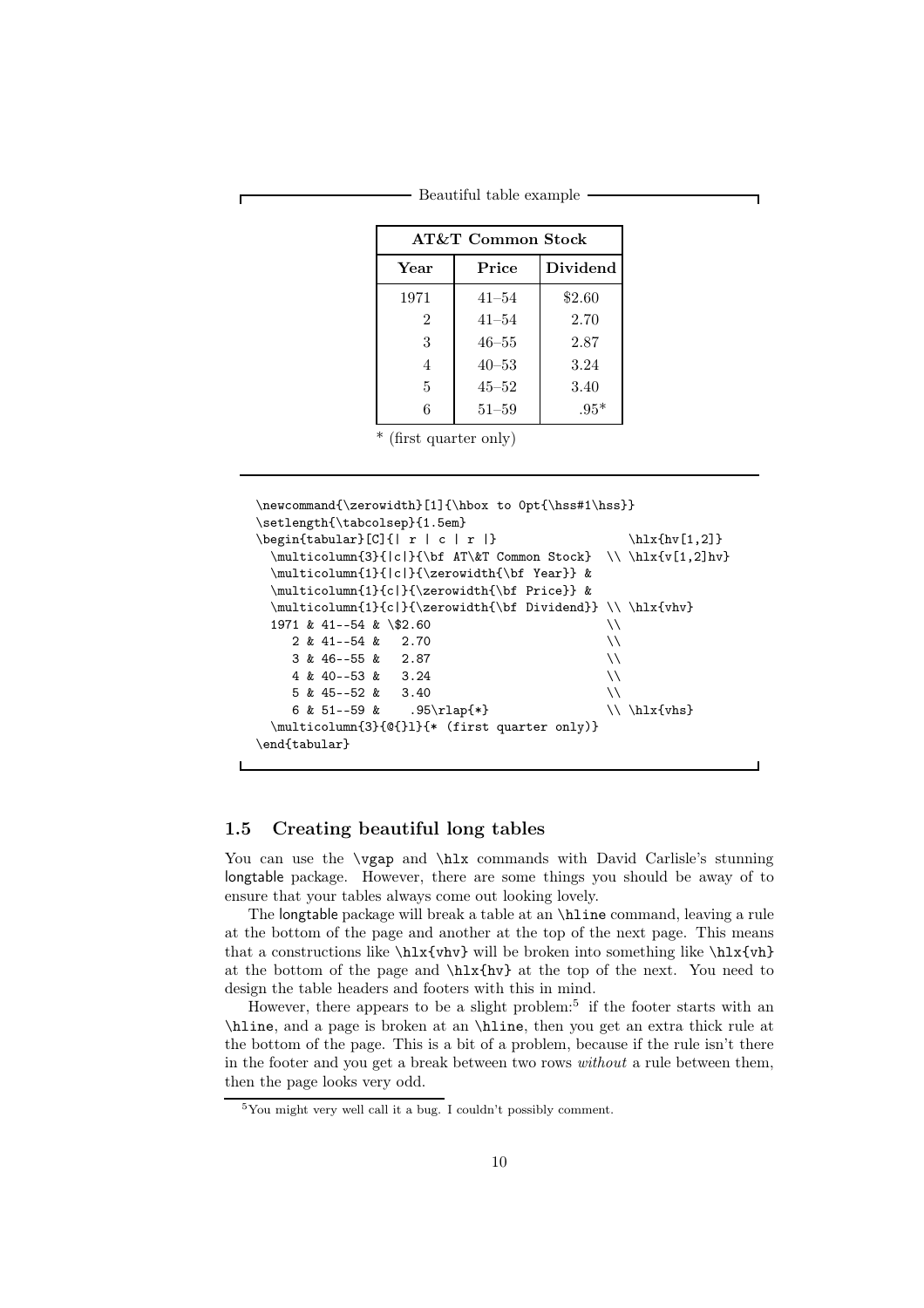If you want to do ruled longtables, I'd recommend that you proceed as follows:

- End header sections with an \hlx{vh}.
- Begin footer sections with an \hlx{bh}.
- Begin the main table with  $\hbar x{v}$ .
- Insert \hlx{vhv} commands in the main table body as usual.

If longtable gets modified appropriately, the use of the 'b' command won't be necessary.

Here's an example of the sort of thing you'd type.

| \begin{longtable}[c]{ c 1 }    | $\hbox{\hbox{h}xfhv}$          |
|--------------------------------|--------------------------------|
| \bf Heading & \bf Also heading | $\{\n\ \hbox{hlx{vh}\n}\$      |
| \endhead                       |                                |
| $\hbox{\hbox{bh}}$             |                                |
| \endfoot                       |                                |
| $\hbox{\hbox{h1x}}\$           |                                |
| First main & table line        | $\{\n\ \hbox{\tt hlx{vhv}}\n\$ |
| Lots of text & like this       | $\{\n\ \hbox{\tt hlx{vhv}}\n\$ |
|                                |                                |
| Lots of text & like this       | $\{\n\ \hbar 1x\{vhv\}$        |
| Last main & table line         | $\{\n\ \hbar x\{vh\}$          |
| \end{longtable}                |                                |

#### 1.6 Rules and vertical positioning

In the LATEX  $2\epsilon$  and array.sty versions of tabular, you run into problems if you try to use ruled tables together with the '[t]' or '[b]' position specifiers – the top or bottom rule ends up being nicely lined up with the text baseline, giving you an effect which is nothing like the one you expected. The *LATEX Companion* gives two commands \firsthline and \lasthline which are supposed to help with this problem. (These commands have since migrated into the array package.) Unfortunately, \firsthline doesn't do its job properly – it gets the text position wrong by exactly the width of the table rules.

The mdwtab package makes all of this automatic. It gets the baseline positions exactly right, whether or not you use rules. Earlier versions of this package required that you play with a length parameter called \rulefudge; this is no longer necessary (or even possible – the length parameter no longer exists). The package now correctly compensates for all sorts of rules and \vgaps at the top and bottom of a table and it gets the positioning right all by itself. You've never had it so good.

#### 1.7 User serviceable parts

There are a lot of parameters which you can modify in order to make arrays and tables look nicer. They are all listed in table 2.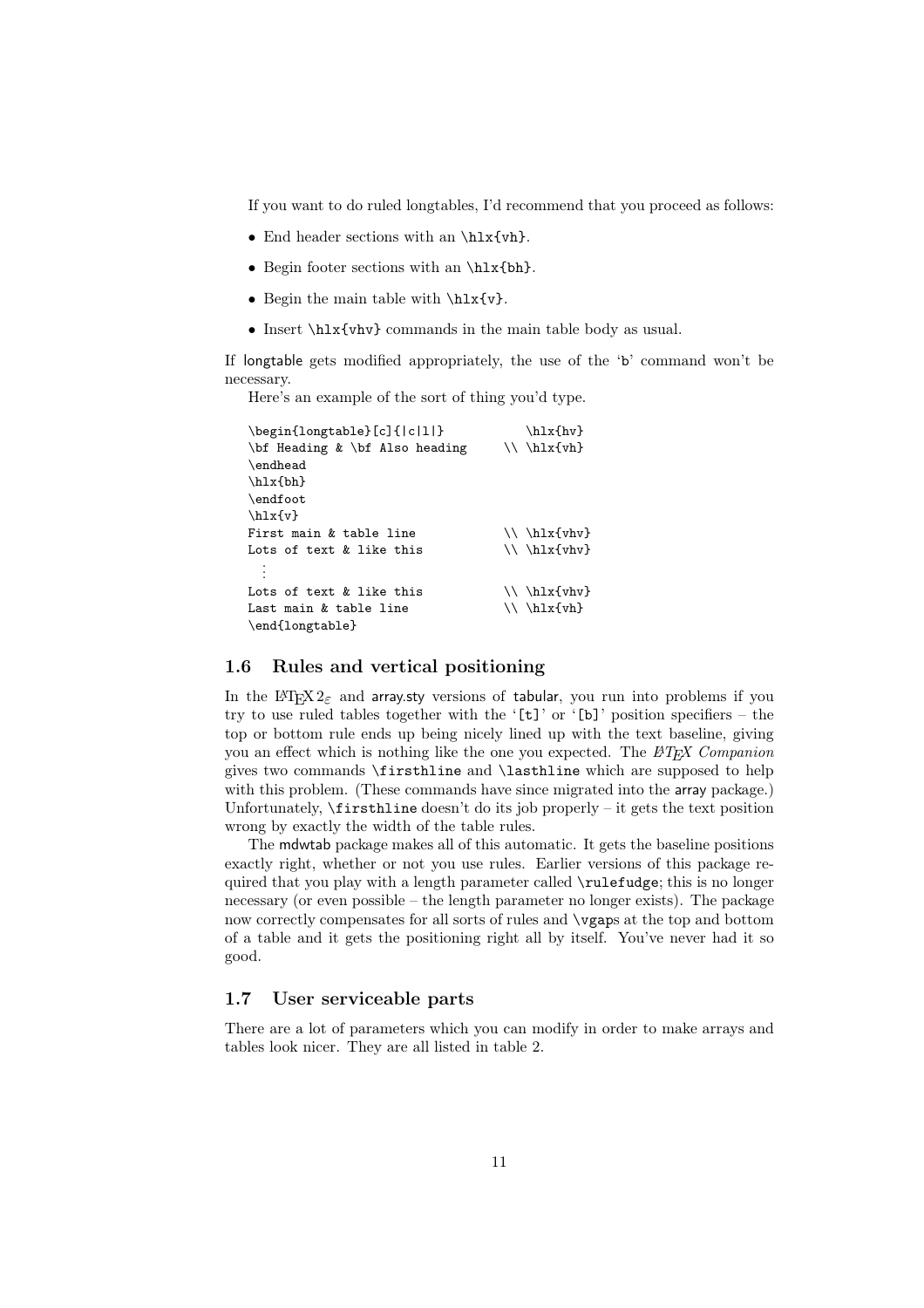| Parameter        | Meaning                                                                                                                                                                    |
|------------------|----------------------------------------------------------------------------------------------------------------------------------------------------------------------------|
| \tabstyle        | A command executed at the beginning of a tabular<br>or tabular * environment. By default does nothing.<br>Change using \renewcommand.                                      |
| \extrarowheight  | A length added to the height of every row, used to<br>stop table rules overprinting ascenders. Default 0pt.<br>Usage is deprecated now: use \hlx instead.                  |
| \tabextrasep     | Extra space added between rows in a tabular or<br>tabular* environment (added before any following<br>\hline). Default 0pt.                                                |
| \arrayextrasep   | Analogous to \tabextrasep, but for array environ-<br>ments. Default $1$ jot $(3pt)$ .                                                                                      |
| \smarrayextrasep | Analogous to \tabextrasep, but for smarray environ-<br>ments. Default 1 pt.                                                                                                |
| \tabcolsep       | Space added by default on each side of a table cell (un-<br>less suppressed by an '@'-expression) in tabular envi-<br>ronments. Default is defined by your document class. |
| \arraycolsep     | Analogous to \tabcolsep, but for array environments.<br>Default is defined by your document class.                                                                         |
| \smarraycolsep   | Analogous to \tabcolsep, but for smarray environ-<br>ments. Default is 3 pt.                                                                                               |
| \arrayrulewidth  | The width of horizontal and vertical rules in tables.                                                                                                                      |
| \doublerulesep   | Space added between two adjacent vertical or horizon-<br>tal rules. Also used by $\hbar x \{v\}$ .                                                                         |
| \arraystretch    | Command containing a factor to multiply the default<br>row height. Default is defined by your document class<br>$($ usually 1 $).$                                         |

Table 2: Parameters for configuring table environments

#### 1.8 Defining column types

\newcolumntype The easy way to define new column types is using \newcolumntype. It works in more or less the same way as \newcommand:

$$
\langle new-col-type-cmd \rangle ::= \longleftarrow \langle newcolumntype \longrightarrow \{\longrightarrow \langle column\text{-}name \rangle \longrightarrow \} \longrightarrow \{\longrightarrow \text{ } \{\longrightarrow \text{ } \{\text{-}comm\} \cup \{\text{-}colorum\} \} } \longrightarrow \{\text{-}colorum\} \longrightarrow \langle first\text{-}column \rangle \longrightarrow \{\text{-}colorum\} \longrightarrow \{\text{-}colorum\} \longrightarrow \{\text{-}colorum\} \longrightarrow \{\text{-}colorum\} \longrightarrow \{\text{-}colorum\} \longrightarrow \{\text{-}colorum\} \longrightarrow \{\text{-}colorum\} \longrightarrow \{\text{-}colorum\} \longrightarrow \{\text{-}colorum\} \longrightarrow \{\text{-}colorum\} \longrightarrow \{\text{-}colorum\} \longrightarrow \{\text{-}colorum\} \longrightarrow \{\text{-}colorum\} \longrightarrow \{\text{-}colorum\} \longrightarrow \{\text{-}colorum\} \longrightarrow \{\text{-}colorum\} \longrightarrow \{\text{-}colorum\} \longrightarrow \{\text{-}colorum\} \longrightarrow \{\text{-}colorum\} \longrightarrow \{\text{-}colorum\} \longrightarrow \{\text{-}colorum\} \longrightarrow \{\text{-}colorum\} \longrightarrow \{\text{-}colorum\} \longrightarrow \{\text{-}colorum\} \longrightarrow \{\text{-}colorum\} \longrightarrow \{\text{-}colorum\} \longrightarrow \{\text{-}colorum\} \longrightarrow \{\text{-}colorum\} \longrightarrow \{\text{-}colorum\} \longrightarrow \{\text{-}colorum\} \longrightarrow \{\text{-}colorum\} \longrightarrow \{\text{-}colorum\} \longrightarrow \{\text{-}colorum\} \longrightarrow \{\text{-}colorum\} \longrightarrow \{\text{-}colorum\} \longrightarrow \{\text{-}colorum\} \longrightarrow \{\text{-}colorum\} \longrightarrow \{\text{-}colorum\} \longrightarrow \{\text{-}colorum\} \longrightarrow \{\text{-}colorum\} \longrightarrow \{\text{-}colorum\} \longrightarrow \{\text{-}colorum\} \longrightarrow \{\text{-}colorum\} \longrightarrow \{\text{-}colorum\} \longrightarrow \{\text{-}colorum\} \longrightarrow \{\text{-}colorum\} \longrightarrow \{\text{-}colorum\} \longrightarrow \{\text{-}colorum\} \longrightarrow \{\text{-}colorum\} \longrightarrow \{\text{-}colorum\} \longrightarrow \{\text{-}colorum\} \longrightarrow \{\text{-}colorum\} \longrightarrow \{\text{-}colorum\} \longrightarrow \{\text{-}colorum\} \longrightarrow \{\text{-}colorum\} \longrightarrow \{\text{-}colorum\} \longrightarrow \{\text{-}colorum\} \longrightarrow \{\text{-}colorum\} \longrightarrow \{\text{-}colorum\} \longrightarrow \{\text{-}colorum\} \
$$

(The array.sty implementation doesn't accept the  $\langle$  *default-arg* $\rangle$  argument. I've no idea why not, 'cos it was very easy to implement.)

\colset This implementation allows you to define lots of different sets of columns. You can change the current set using the \colset declaration:

 $\langle \textit{colset-cmd} \rangle ::= \rightarrow \text{colset -} {-} \langle \textit{set-name} \rangle - \}$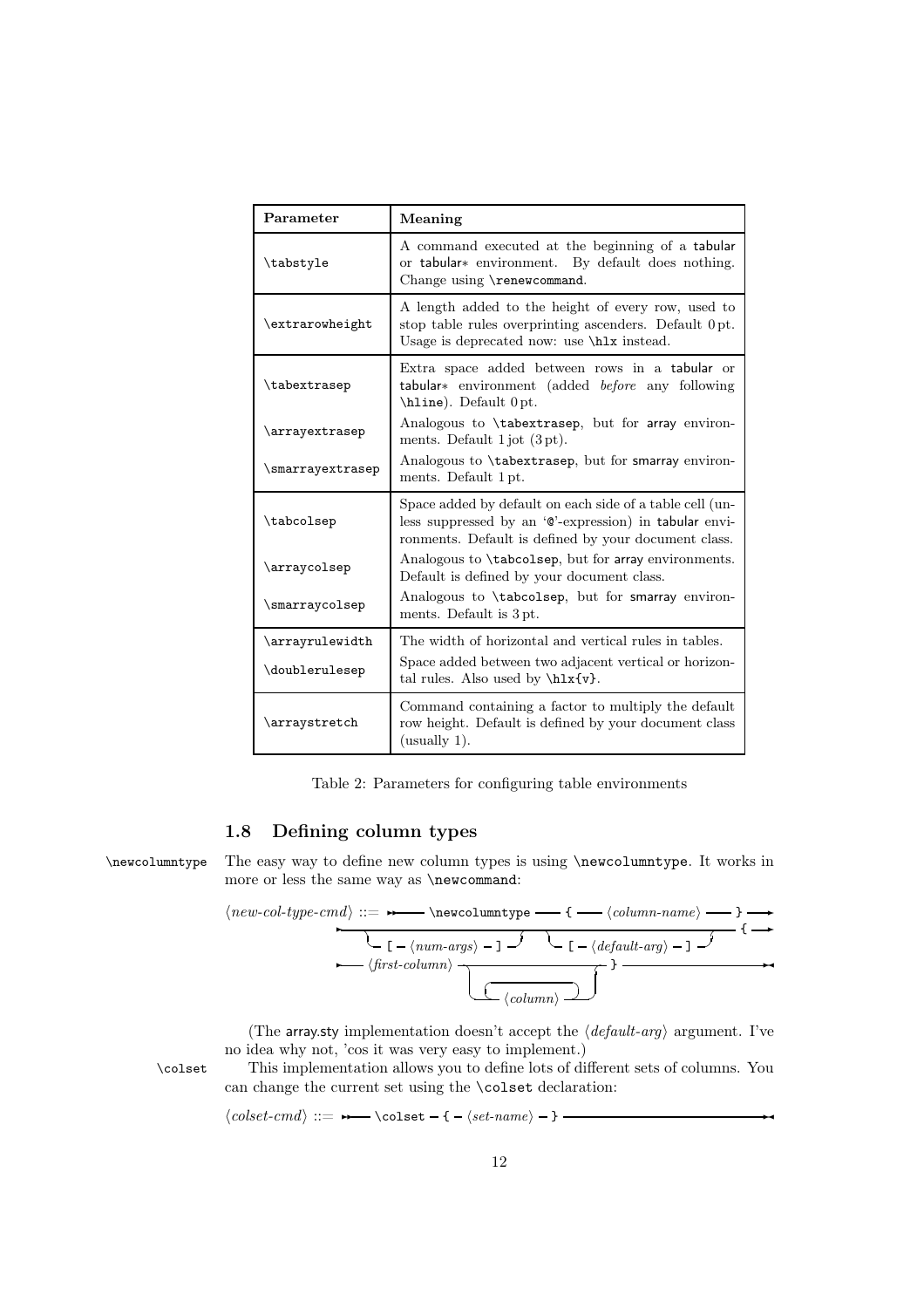This leaves a problem, though: at any particular moment, the current column set could be anything, since other macros and packages can change it.

\colpush What actually happens is that a stack of column sets is maintained. The \colpop \colset command just replaces the item at the top of the stack. The command \colpush pushes its argument onto the top of the stack, making it the new current set. The corresponding \colpop macro (which doesn't take any arguments) removes the top item from the stack, reinstating the previous current column set.

 $\langle \textit{colpush-cmd} \rangle ::= \rightarrow \cdot \cdot \cdot \cdot \cdot \cdot \cdot \cdot \cdot \cdot \cdot$ 

 $\langle \text{colpop-cmd} \rangle ::= \rightarrow \cdot \cdot \cdot$ 

The macros which manipulate the column set stack work *locally*. The contents of the stack are saved when you open a new group.

To make sure everyone behaves themselves properly, these are the rules for using the column set stack:

- Packages defining column types must ensure that they preserve the current column set. Either they must push their own column type and pop it off when they're finished defining columns, or they must avoid changing the stack at all, and use the optional arguments to \coldef and \collet.
- Packages must not assume that any particular column set is current unless they have made sure of it themselves.
- Packages must ensure that they pop exactly as much as they push. There isn't much policing of this (perhaps there should be more), so authors are encouraged to behave responsibly.
- Packages must change the current column set (using \colset) when they start up their table environment. This will be restored when the environment closes.
- \coldef \newcolumntype is probably enough for most purposes. However, Real TEXnicians, and people writing new table-generating environments, require something lower-level.

$$
\langle \textit{coldef-cmd} \rangle ::= \longrightarrow \text{coldef} \qquad \qquad \underbrace{\langle \textit{col-name} \rangle - 1 \rightarrow} \langle \textit{col-name} \rangle \longrightarrow \langle \textit{arg-template} \rangle - 1 \rightarrow \langle \textit{arg-template} \rangle - 1 \rightarrow \langle \textit{col-name} \rangle - 1 \rightarrow \langle \textit{col-name} \rangle - 1 \rightarrow \langle \textit{col-name} \rangle - 1 \rightarrow \langle \textit{col-name} \rangle - 1 \rightarrow \langle \textit{col-name} \rangle - 1 \rightarrow \langle \textit{col-name} \rangle - 1 \rightarrow \langle \textit{col-name} \rangle - 1 \rightarrow \langle \textit{col-name} \rangle - 1 \rightarrow \langle \textit{col-name} \rangle - 1 \rightarrow \langle \textit{col-name} \rangle - 1 \rightarrow \langle \textit{col-name} \rangle - 1 \rightarrow \langle \textit{col-name} \rangle - 1 \rightarrow \langle \textit{col-name} \rangle - 1 \rightarrow \langle \textit{col-name} \rangle - 1 \rightarrow \langle \textit{col-name} \rangle - 1 \rightarrow \langle \textit{col-name} \rangle - 1 \rightarrow \langle \textit{col-name} \rangle - 1 \rightarrow \langle \textit{col-name} \rangle - 1 \rightarrow \langle \textit{col-name} \rangle - 1 \rightarrow \langle \textit{col-name} \rangle - 1 \rightarrow \langle \textit{col-name} \rangle - 1 \rightarrow \langle \textit{col-name} \rangle - 1 \rightarrow \langle \textit{col-name} \rangle - 1 \rightarrow \langle \textit{col-name} \rangle - 1 \rightarrow \langle \textit{col-name} \rangle - 1 \rightarrow \langle \textit{col-name} \rangle - 1 \rightarrow \langle \textit{col-name} \rangle - 1 \rightarrow \langle \textit{col-name} \rangle - 1 \rightarrow \langle \textit{col-name} \rangle - 1 \rightarrow \langle \textit{col-name} \rangle - 1 \rightarrow \langle \textit{col-name} \rangle - 1 \rightarrow \langle \textit{col-name} \rangle - 1 \rightarrow \langle \textit{col-name} \rangle - 1 \rightarrow \langle \textit{col-name} \rangle - 1 \rightarrow \langle \textit{col-name} \rangle - 1 \rightarrow \langle \textit{col-name} \rangle - 1 \rightarrow \langle \textit{col-name} \rangle - 1 \rightarrow \langle \textit{col-name} \rangle - 1 \rightarrow \langle \textit{col-name} \rangle - 1 \rightarrow
$$

Note that this defines a column type in the current colset. It works almost exactly the same way as  $T_F X$ 's primitive  $\det$ . There is a potential gotcha here: a \tab@mkpream token is inserted at the end of your replacement text. If you need to read an optional argument or something, you'll need to gobble this token before you carry on. The \@firstoftwo macro could be handy here:

\coldef x{\@firstoftwo{\@ifnextchar[\@xcolumn@i\@xcolumn@ii}}}

This isn't a terribly pretty state of affairs, and I ought to do something about it. I've not seen any use for an optional argument yet, though. Note that if you do gobble the \tab@mkpream, it's your responsibility to insert another one at the very end of your macro's expansion (so that further preamble characters can be read).

The replacement text is inserted directly. It's normal to insert preamble elements here. There are several to choose from: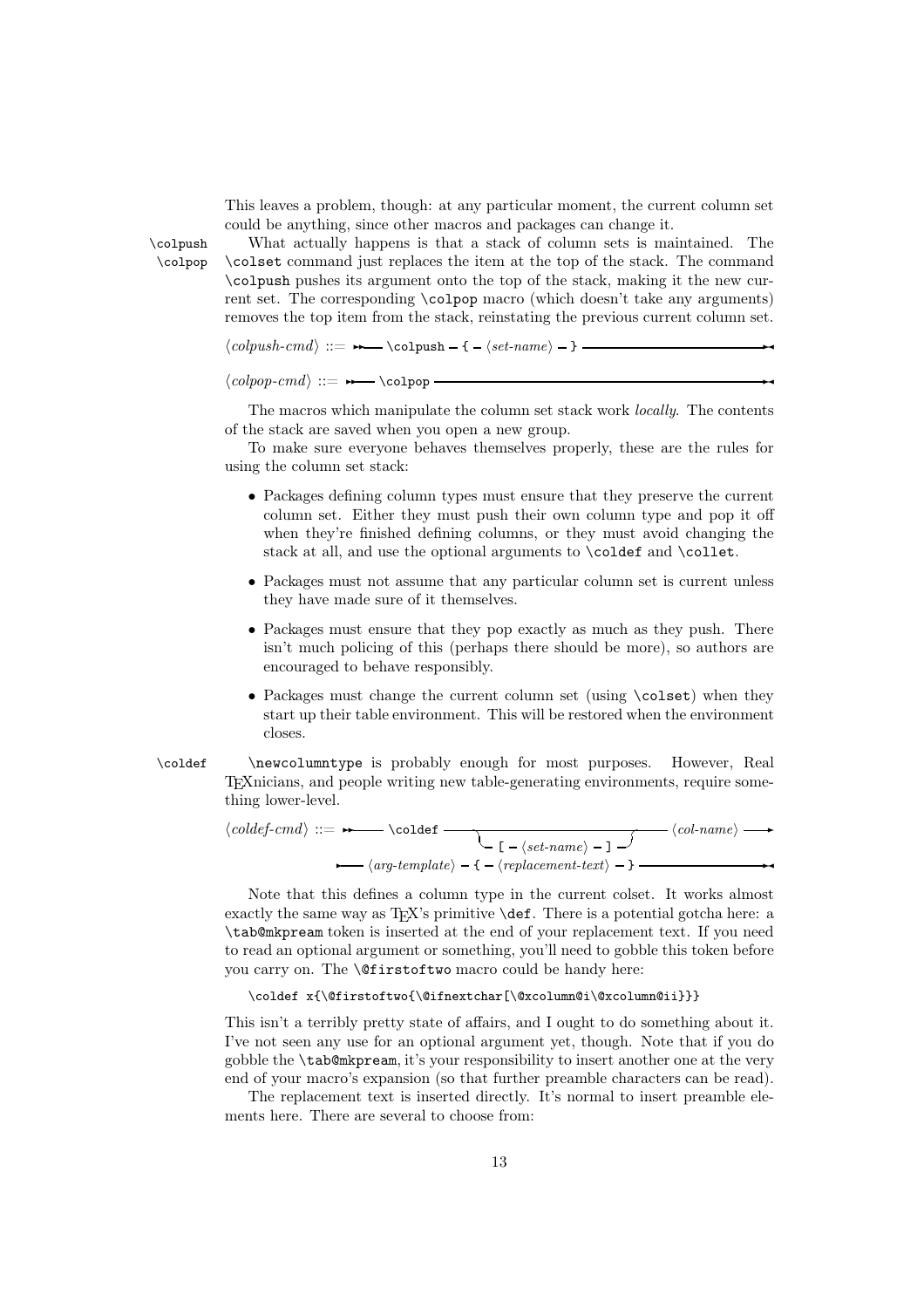- Column items provide the main 'meat' of a column. You insert a column element by saying  $\table{pre{pre-text}}{\{post-text\}.$  The user's text gets inserted between these two. (So do user pre- and post-texts. Bear this in mind.)
- User pre-text items work like the '>' preamble command. You use the \tabuserpretype{*text*} command to insert it. User pre-texts are written in *reverse* order between the pre-text of the column item and the text from the table cell.
- User post-text items work like the 's' preamble command. You use the \tabuserposttype{*text*} command to insert it. Like user pre-texts, user post-texts are written in reverse order, between the table cell text and the column item post-text.
- **Space items** work like the  $\mathscr{C}$  preamble command. They're inserted with the \tabspctype{*text*} command.
- Rule items work like the '|' and '!' commands. You insert them with the \tabruletype{*text*} command. Note that the text is inserted by \vgap too, so it should contain things which adjust their vertical size nicely. If you really need to, you can test \iftab@vgap to see if you're in a \vgap.
- \collet As well as defining columns, you can copy definitions (rather like \let allows you to copy macros). The syntax is like this:

*collet-cmd* ::=✲✲ ☎ ✝ [ *set-name* ] ✆ ✞ *col-name* ☎ ✝ = ✆ ✞ ✲ ✲ ☎ ✝ [ *set-name* ] ✆ ✞ *col-name* ✲✛

(In other words, you can copy defintions from other column sets.)

#### 1.9 Defining new table-generating environments

Quite a few routines are provided specifically to help you to define new environments which do alignment in a nice way.

#### 1.9.1 Reading preambles

The main tricky bit in doing table-like environments is parsing preambles. No longer.

\tab@readpreamble The main parser routine is called \tab@doreadpream. Given a user pream- \tab@doreadpream ble string as an argument, it will build an \halign preamble to return to you. However, the preamble produced won't be complete. This is because you can actually make multiple calls to \tab@doreadpream with bits of user preambles. The \newcolumntype system uses this mechanism, as does the '\*' (repeating) modifier. When there really is no more preamble to read, you need to *commit* the heldover tokens to the output. The  $\table$ tab@readpreamble routine will do this for you – given a user preamble, it builds a complete output from it.

> A token register \tab@preamble is used to store the generated preamble. Before starting, you must iniitialise this token list to whatever you want. There's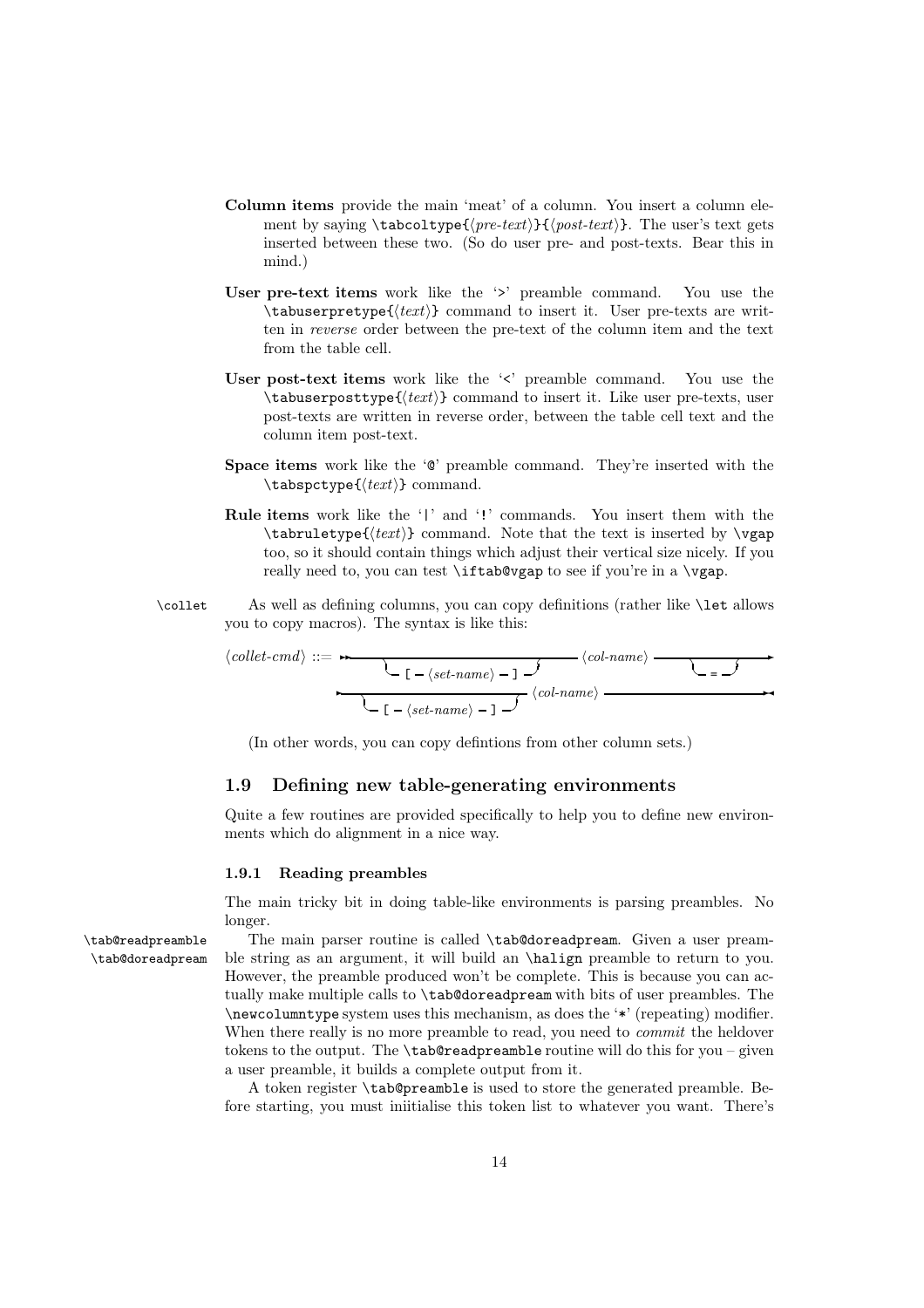another token register, \tab@shortline, which is used to store tokens used by \vgap. For each column in the table, the list contains an \omit (to override the standard preamble) and an \hfil space taking up most of the column. Finally, for each rule item in the user preamble, the shortline list contains an entry of the form:

#### \tab@ckr{*column-number* }{*rule-text*}

This is used to decide whether to print the rule or an empty thing of the same width. You probably ought to know that the very first column does *not* have a leading  $\mathrm{unit}$  – this is supplied by  $\varepsilon$  so that it can then look for optional arguments.

\tab@initread As well as initialising \tab@preamble and emptying \tab@shortline, there are several other operations required to initialise a preamble read. These are all performed by the \tab@initread macro, although you may want to change some of the values for your specific application. For reference, the actions performed are:

- initialising the parser state by setting  $\tabularlines{1} tab@state = \tab@startstate;$
- clearing the token lists \tab@preamble and \tab@shortlist;
- initialising the macros \tab@tabtext, \tab@midtext, and \tab@multicol to their default values of '&', '\ignorespaces#\unskip' and the empty token list respectively.<sup>6</sup>
- clearing the internal token list registers \tab@pretext, tab@userpretext and \tab@posttext;
- clearing the column counter \tab@columns to zero;
- clearing the action performed when a new column is started (by making the \tab@looped macro equal to \relax; this is used to make \multicolumn macro raise an error if you try to do more than one column); and
- setting up some other switches used by the parser (\iftab@rule, \iftab@initrule and \iftab@firstcol, all of which are set to be true).

The macro \tab@multicol is used by the \multicolumn command to insert any necessary items (e.g., struts) before the actual column text. If you set this to something non-empty, you should probably consider adding a call to the macro to the beginning of \tab@preamble.

When parsing is finally done, the count register \tab@columns contains the number of columns in the alignment. Don't corrupt this value, because it's used for handling \hline commands.

#### 1.9.2 Starting new lines

The other messy bit required by table environments is the newline command  $\setminus\mathcal{N}$ . There are nasty complications involved with starting new lines, some of which can be handled by this package, and some on which I can only give advice.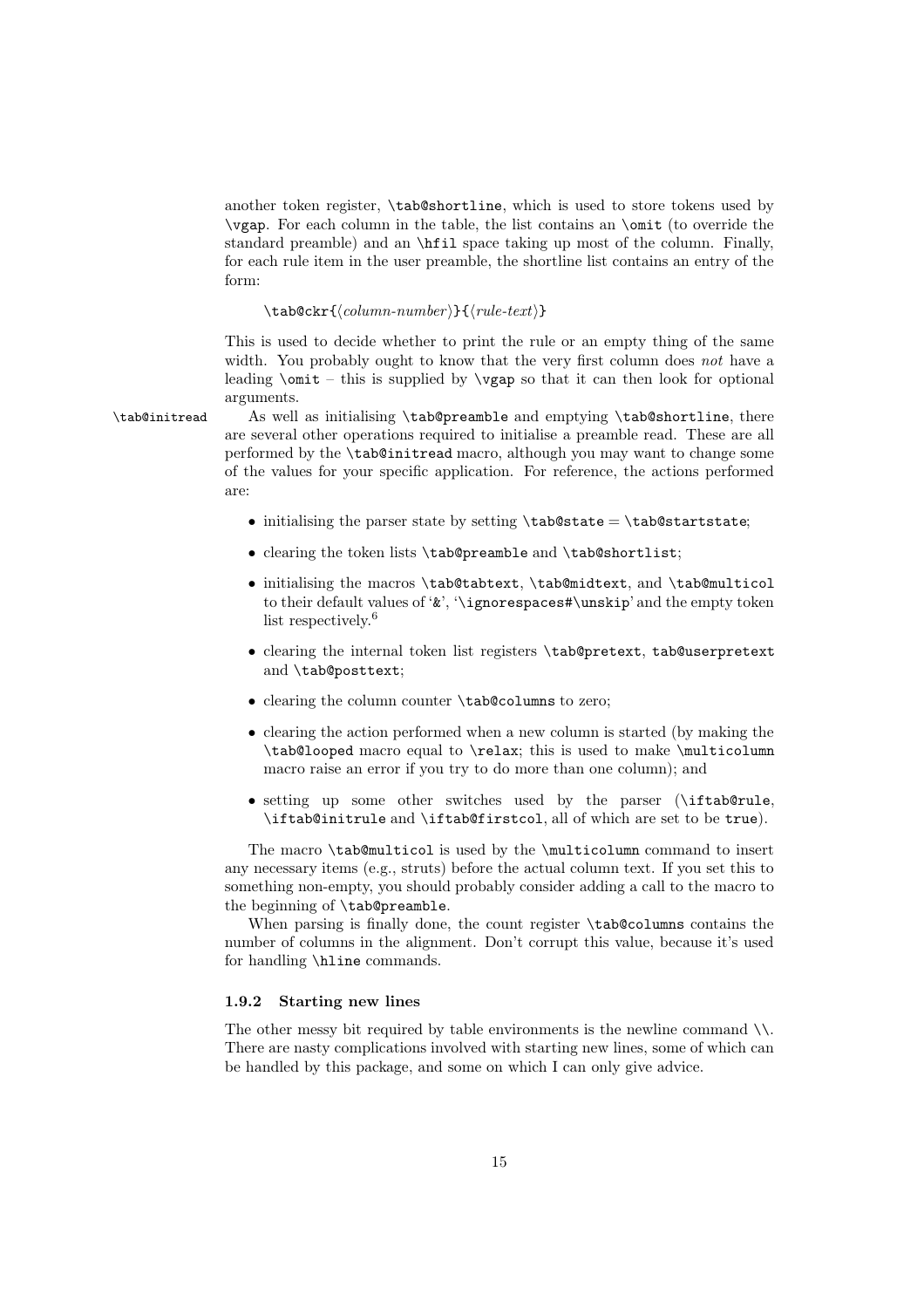\tab@cr The optional arguments and star-forms etc. can be read fairly painlessly using the \tab@cr command:

> $\langle \textit{taber-cmd} \rangle ::= \rightarrow \textit{tab@cr} \longrightarrow \langle \textit{command} \rangle \longrightarrow \{-\langle \textit{non-star-text} \rangle \longrightarrow \} \longrightarrow \rightarrow$  $\left\langle \frac{\sin \tan \tan \tan \theta}{\sin \tan \tan \theta} \right\rangle$   $\left\langle \frac{\sin \tan \tan \tan \theta}{\sin \tan \theta} \right\rangle$

This will call your *(command)* with two arguments. The first is the contents of the optional argument, or ' $\langle z\mathbb{Q}^{\dagger}$  if there wasn't one. The second is either  $\langle star-text \rangle$ or  $\langle$ *non-star-text* $\rangle$  depending on whether the user wrote the ∗-form or not.

Somewhere in your  $\langle command \rangle$ , you'll have to use the  $\c{c}$  primitive to end the table row. After you've done this, you *must* ensure that you don't do anything that gets past T<sub>EX</sub>'s mouth without protecting it – otherwise  $\hbar$  and co. won't work. I usually wrap things up in a \noalign to protect them, although there are other methods. Maybe.

You might like to have a look at the **eqnarray** implementation provided to see how all this gets put into practice.

#### 1.10 The mathenv package alignment environments

The mathenv package provides several environments for aligning equations in various ways. They're mainly provided as a demonstration of the table handling macros in mdwtab, so don't expect great things. If you want truly beautiful mathematics, use amsmath.<sup>7</sup> However, the various environments do nest in an approximately useful way. I also think that the matrix and script environments provided here give better results than their amsmath equivalents, and they are certainly more versatile.

#### 1.10.1 The new eqnarray environment

eqnarray As an example of the new column defining features, and because the original eqnarray\* isn't terribly good, I've included a rewritten version of the eqnarray environment. The new implementation closes the gap between equalization and  $\mathcal{A}\mathcal{N}$ -T<sub>E</sub>X alignment features. It's in a separate, package called mathenv, to avoid wasting your memory.



<sup>6</sup>These are macros rather than token lists to avoid hogging all the token list registers. Actually, the package only allocates two, although it does use almost all of the temporary registers as well. Also, there's a lie: \unskip is too hamfisted to remove trailing spaces properly; I really use a macro called \@maybe@unskip

<sup>7</sup>Particularly since nice commands like \over are being reactivated in a later release of amsmath.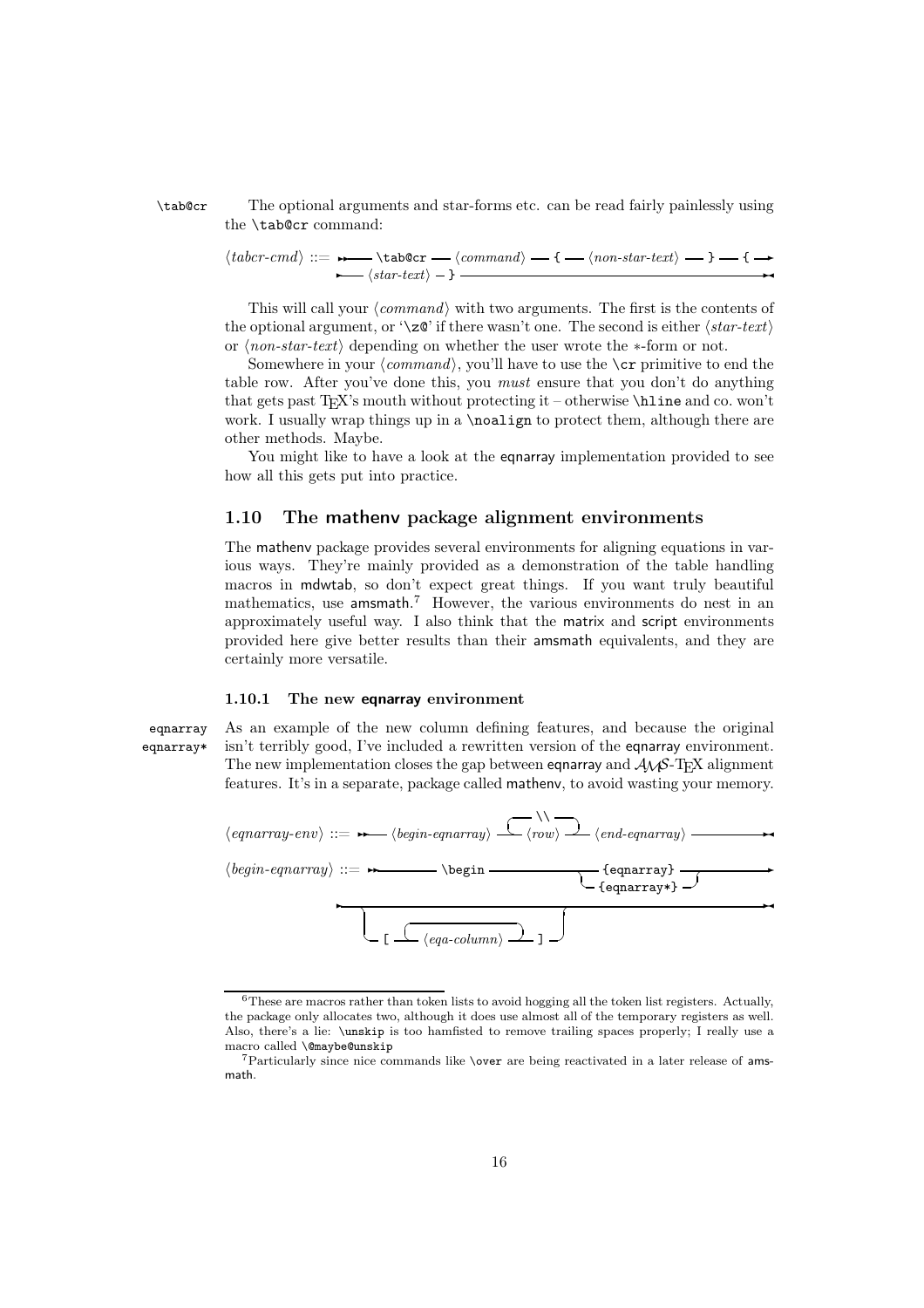

Descriptions of the various column types are given in table 3.

| Column types                           |                                                                                                              |  |  |
|----------------------------------------|--------------------------------------------------------------------------------------------------------------|--|--|
| Name                                   | Meaning                                                                                                      |  |  |
| 1                                      | Left aligned piece of equation.                                                                              |  |  |
| C                                      | Centred piece of equation.                                                                                   |  |  |
| x                                      | Centred or flush-left whole equation (depending on<br>fleqn option).                                         |  |  |
| r                                      | Right aligned piece of equation.                                                                             |  |  |
| L                                      | Left aligned piece of equation whose width is consid-<br>ered to be $2 \text{em}$ .                          |  |  |
| T1, Tc and Tr                          | Left, centre and right aligned text.                                                                         |  |  |
|                                        | Other modifier characters                                                                                    |  |  |
| Name                                   | Meaning                                                                                                      |  |  |
| :                                      | Leaves a big gap between equations. By default, the<br>'chunks' separated by ': 's are equally spaced on the |  |  |
|                                        | line.                                                                                                        |  |  |
| q                                      | Inserts 1 em of space                                                                                        |  |  |
| $\rightarrow \{\langle text \rangle\}$ | Inserts $\langle text \rangle$ just before the actual column entry.                                          |  |  |
| $\langle \{ (text) \}$                 | Inserts $\langle text \rangle$ just after the actual column entry.                                           |  |  |

#### Table 3: eqnarray column types and modifiers

The default preamble, if you don't supply one of your own, is 'rcl'. Most of the time, 'rl' is sufficient, although compatibility is more important to me.

By default, there is no space between columns, which makes formulæ in an eqnarray environment look just like formulæ typeset on their own, except that things get aligned in columns. This is where the default eqnarray falls down: it leaves \arraycolsep space between each column making the thing look horrible.

An example would be good here, I think. This one's from exercise 22.9 of the *TEXbook*.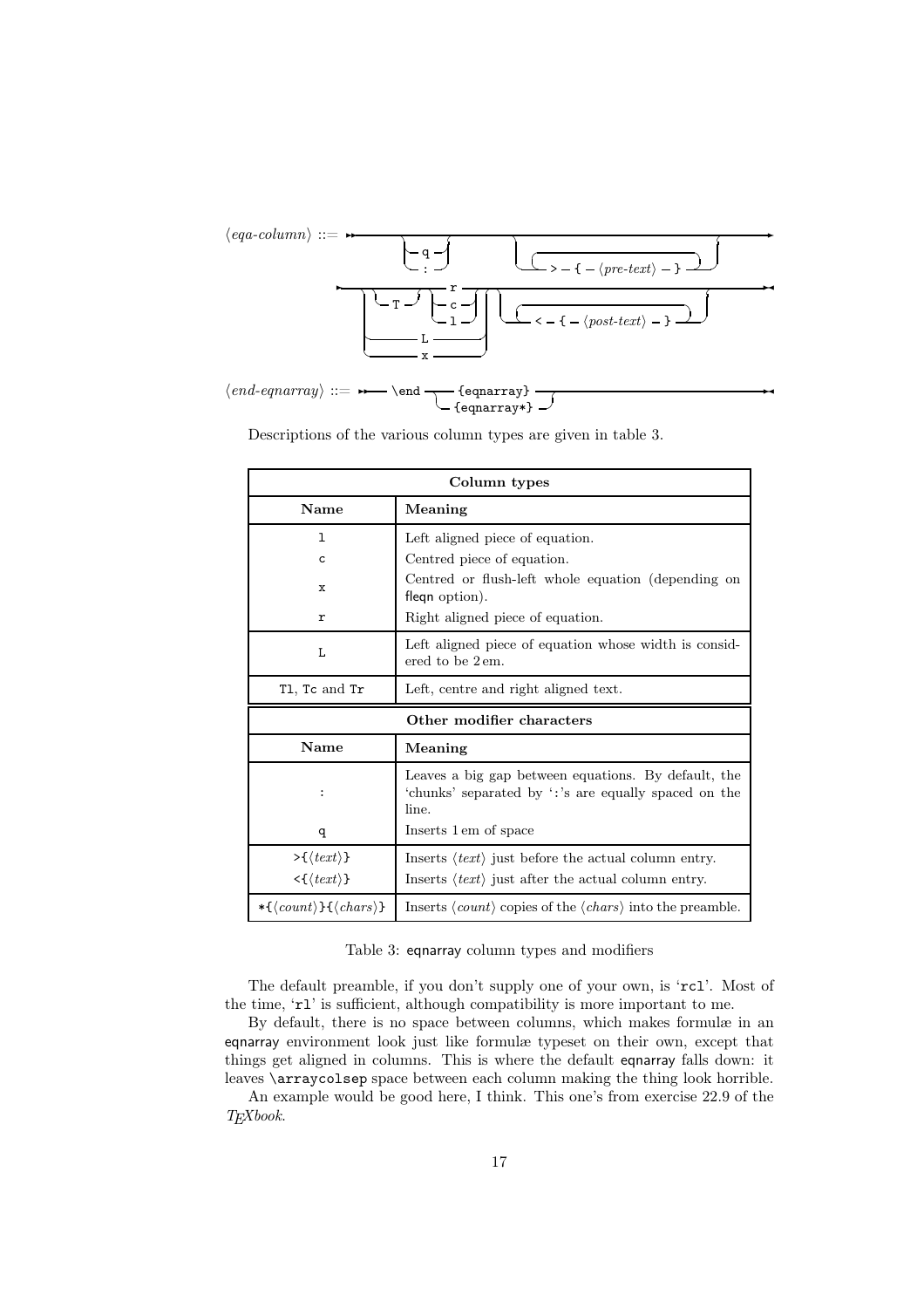| - Simultaneous equations |
|--------------------------|
|--------------------------|

 $10w + 3x + 3y + 18z = 1$  (1)  $6w - 17x - 5z = 2$  (2)

 $\overline{\mathbf{1}}$ 

 $\overline{\phantom{a}}$ 

```
\begin{eqnarray}[*3{rc}rl]
  10w & + & 3x & + & 3y & + & 18z & = 1 \\
  6w & - & 17x & 8 & 8\end{eqnarray}
```
 $\mathsf{r}$ 

 $\mathbf{I}$ 

 $\Gamma$ 

 $\mathsf{L}$ 

 $\mathbf{I}$ 

Choosing a more up-to-date example, here's some examples from the  $\cancel{B TEX}$ *Companion*.

|                        | Lots of equations      |                       |                                  |     |
|------------------------|------------------------|-----------------------|----------------------------------|-----|
| $V_i = v_i - q_i v_i,$ | $X_i = x_i - q_i x_i,$ |                       | $U_i = u_i$ , for $i \neq j$ (3) |     |
| $V_i = v_i$            | $X_i = x_i$            | $U_ju_j+\sum q_iu_i.$ |                                  | (4) |
|                        |                        | $i \neq i$            |                                  |     |

```
\begin{eqnarray}[rl:rl:lq]
V_i &= v_i - q_i v_j, & X_i &= x_i - q_i x_j, &
U_i = u_i, \qquad \hbox{for $i \neq j$} \ \vee \ y_j \&= v_j, \qquad \& X_j \&= x_j \qquad \& \qquad& X_j & x_j & &
       U_j u_j + \sum_{i \ne j} q_i u_i. \label{eq:A}
\end{eqnarray}
```

|                                        |                              | Plain text column and \tabpause |     |
|----------------------------------------|------------------------------|---------------------------------|-----|
|                                        | $x = y$<br>$x' = y'$         | by $(4)$                        | (5) |
|                                        |                              | by definition                   | (6) |
| and                                    |                              |                                 |     |
|                                        | $x + x' = y + y'$ by Axiom 1 |                                 |     |
|                                        |                              |                                 |     |
| \begin{eqnarray}[rlqqTl]               |                              |                                 |     |
| $x \&= y$                              | & by $(\ref{eq:A}) \ \}{\$   |                                 |     |
| $x'$ &= $y'$                           | & by definition $\setminus$  |                                 |     |
| \tabpause{and}                         |                              |                                 |     |
| $x + x'$ &= $y + y'$<br>\end{eqnarray} | & by Axiom~1                 |                                 |     |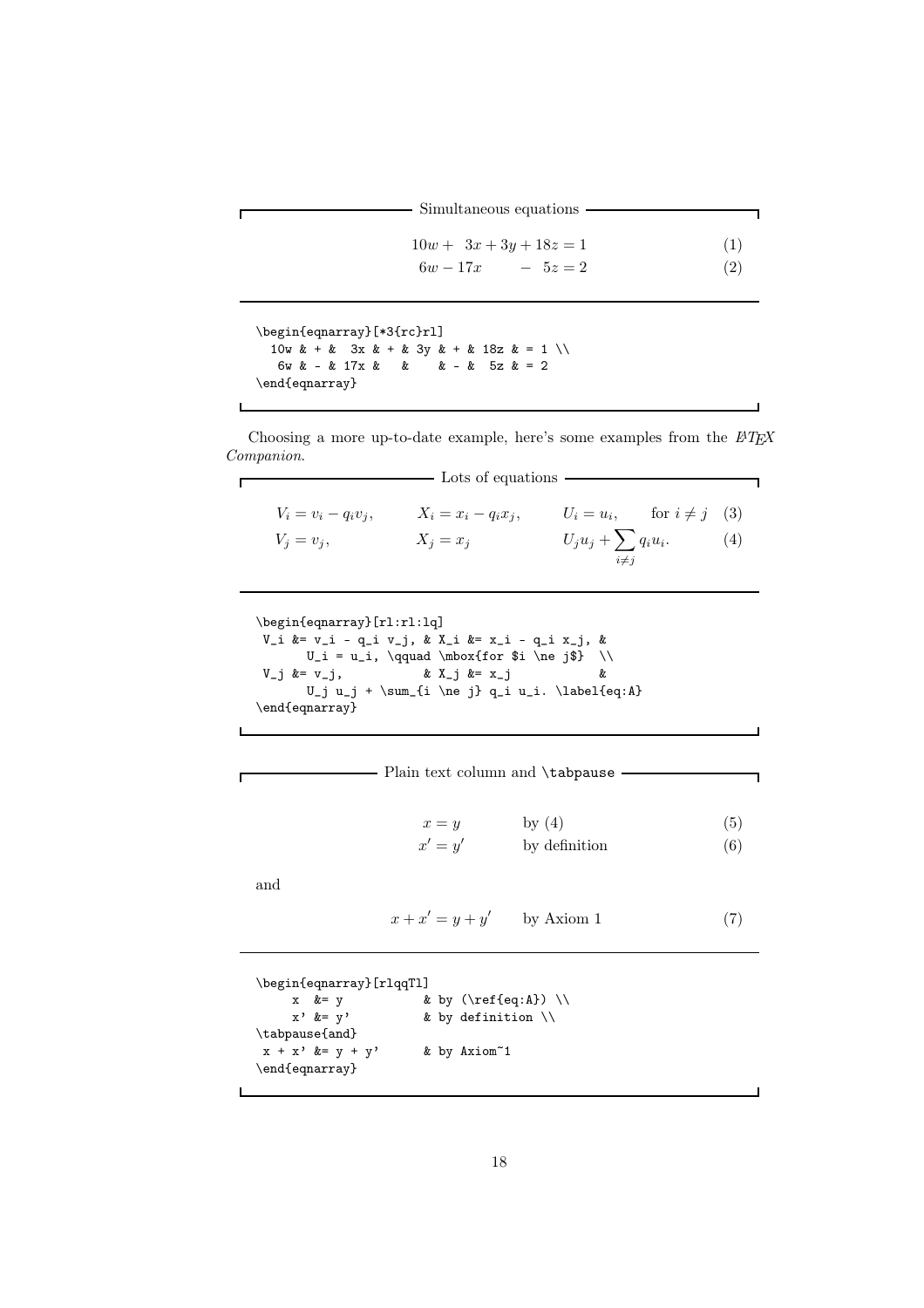The new features also mean that you don't need to mess about with **\lefteqn** any more. This is handled by the 'L' column type:

┑

| Splitting example                                                   |                                                                                                                 |  |
|---------------------------------------------------------------------|-----------------------------------------------------------------------------------------------------------------|--|
| $w + x + y + z = 0$<br>$a + b + c + d + e +$<br>$f + q + h + i + j$ | \begin{eqnarray*}[Ll]<br>$V+X+Y+Z = \ \ \ \ \ \ \ \ \$<br>& $a+b+c+d+e+$ \\<br>$& f+g+h+i+i$<br>\end{eqnarray*} |  |
|                                                                     |                                                                                                                 |  |

Finally, just to prove that the spacing's right at last, here's another one from the *Companion*.

|                                                       |                    | Spacing demonstration                                                                                      |  |
|-------------------------------------------------------|--------------------|------------------------------------------------------------------------------------------------------------|--|
| $x^2 + y^2 = z^2$<br>$x^2 + y^2 = z^2$<br>$y^2 < z^2$ | (8)<br>(9)<br>(10) | \begin{equation}<br>$x^2 + y^2 = z^2$<br>\end{equation}<br>\begin{eqnarray}[rl]<br>$x^2 + y^2$ &= $z^2$ \\ |  |
|                                                       |                    | $y^2$ & z <sup>2</sup><br>\end{eqnarray}                                                                   |  |

Well, that was easy enough. Now on to numbering. As you've noticed, the equations above are numbered. You can use the eqnarray∗ environment to turn off the numbering in the whole environment, or say \nonumber on a line to suppress numbering of that one in particular.

\eqnumber More excitingly, you can say \eqnumber to enable numbering for a particular equation, or  $\equiv$   $\left(\frac{text}{\right)}$  to choose what to show instead of the line number. This works for both starred and unstarred versions of the environment. Now \nonumber becomes merely a synonym for '\eqnumber[]'.

> A note for cheats: you can use the sparkly new eqnarray for simple equations by specifying 'x' as the column description. Who needs  $A\mathcal{W}S$ -TFX? ;-)

eqlines In fact, there's a separate environment eqlines, which is equivalent to eqnarray eqlines\* with a single 'x' column; the result is that you can insert a collection of displayed equations separated by \\ commands. If you don't like numbering, use eqlines∗ insead.

#### 1.10.2 The eqnalign environment

equalign There's a new environment, equalign, which does almost the same thing as equality but not quite. It doesn't do equation numbers, and it wraps its contents up in a box. The result of this is that:

- You can use eqnalign for just a part of a formula. The eqnarray environment must take up the whole display.
- You can use eqnalign within eqnarray for extra fine alignment of subsidiary bits.

 $\overline{r}$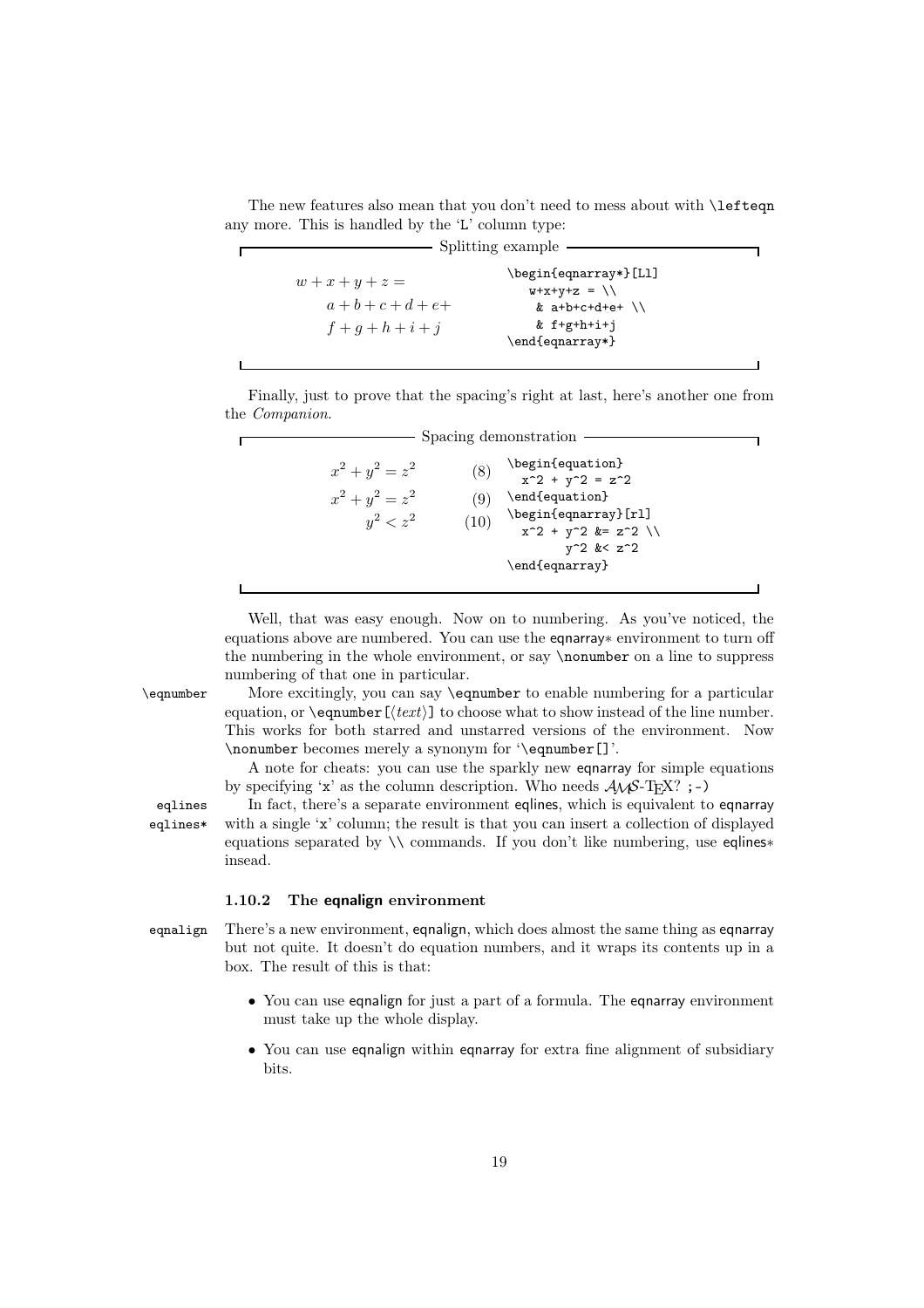• You can break off from doing an eqnarray using the \tabpause command. You can't use **\tabpause** inside <code>eqnalign.8</code>

The equalign environment works like this:

 $\langle{\it equalign-env}\rangle ::= \rightarrow{\quad} \langle{\it begin-equalign}\rangle - \langle{\it contents}\rangle - \langle{\it end-equalign}\rangle$  $\langle begin\ -gnalign \rangle ::= \rightarrow \begin{equation} -\end{equation}$  $\overline{\phantom{a}}$  $\overline{\phantom{a}}$  $\left\langle \text{eqa-column} \right\rangle \rightarrow 1 \rightarrow$ ✞✲  $\overline{\phantom{a}}$  $\overline{C}$  [  $\overline{\overline{C}}$  t  $\sim$  c  $\sim$  $- b \sim$  ]  $\sim$  $\sqrt{2}$ 

 $\langle end\text{-}equalign \rangle ::= \rightarrow \text{end -}\{equalign}$  –

As the syntax suggests, the preamble for the eqnalign environment works exactly the same way as for eqnarray. Example time: another one from the *TEXbook*.

**Example of eqnalign** –

```
\sqrt{ }\int\overline{I}\alpha = f(z)\beta = f(z^2)\gamma = f(z^3)\mathcal{L}\overline{\mathcal{L}}\int\int x = \alpha^2 - \betay=2\gamma\Big\} .
```

```
\setminus[
  \left\{ \begin{eqnalign}[rl]
    \alpha &= f(z) \\ \beta &= f(z^2) \\
    \gamma &= f(z^3)
  \end{eqnalign} \right\}
  \qquad
  \left\{ \begin{eqnalign}[rl]
    x \&= \alpha^2 - \beta \ \ y \&= 2\gamma\end{eqnalign} \right\}.
\setminus]
```
\multicolumn The \multicolumn command works correctly in both the eqnarray and eqnalign environments, although you should bear in mind that you should give eqnarray column types, not array ones.

#### 1.10.3 A note on spacing in alignment environments

Most of the time, equations in eqnarray and eqnalign environments will be beautiful. However, there are some things you should bear in mind when you produce beautiful equations.

<sup>8</sup>Well, technically speaking there's nothing to stop you. However, the results won't be pretty.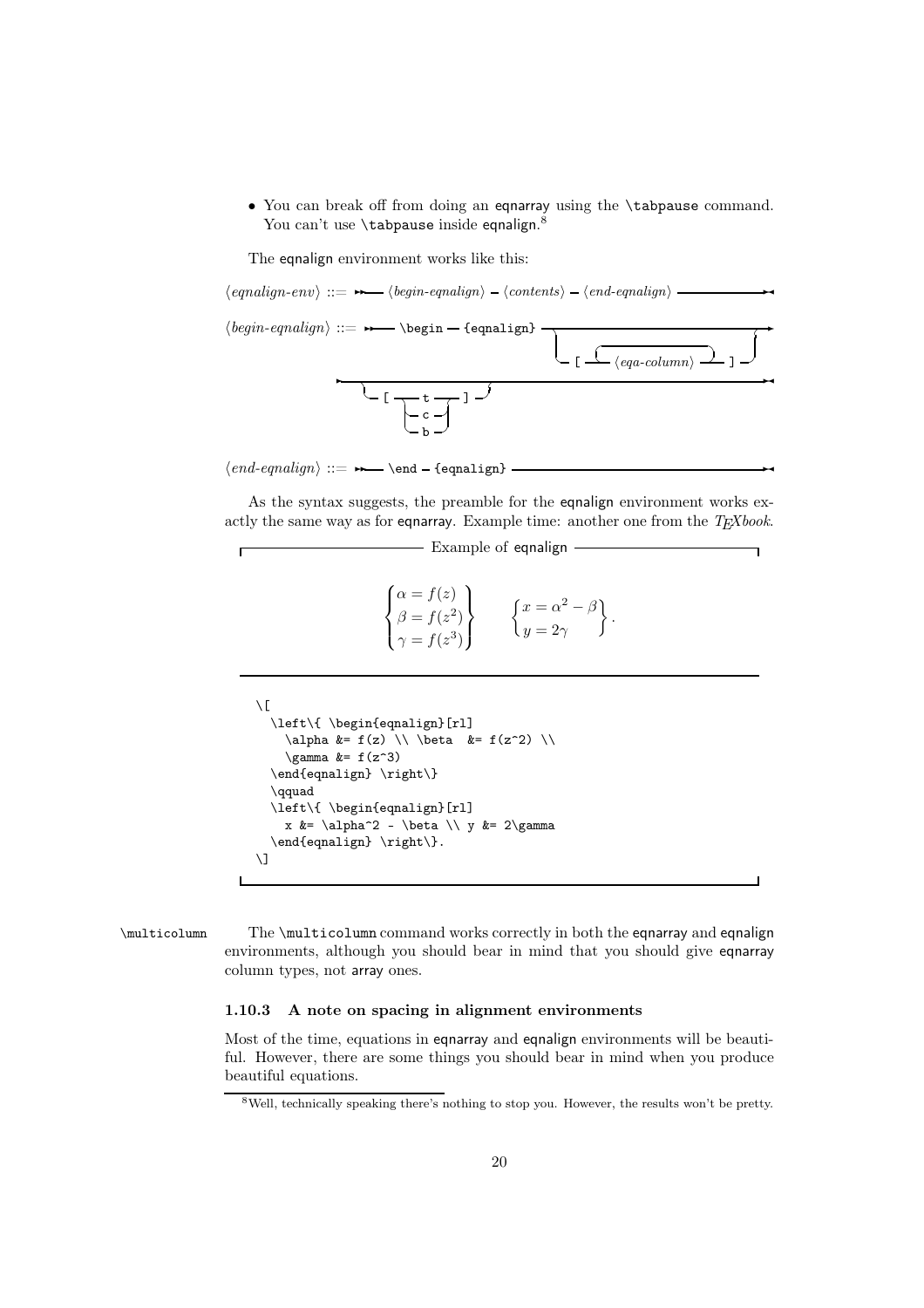The main problem with spacing is making sure that binary relations and binary operators have the correct amount of space on each side of them. The alignment environments insert 'hidden' objects at the ends of table cells to assist with the spacing: 'l' column types have a hidden object on the left, 'r' types have a hidden object on the right, and 'c' types have a hidden object on *both* ends. These hidden objects add the correct space when there's a binary operator or relation next to them. If some other sort of object is lurking there, no space is added. So far, so good.

The only problem comes when you have something like this:

| How not to do an equarray      |                                                                 |  |
|--------------------------------|-----------------------------------------------------------------|--|
| $x + y = 12$<br>$2x - 5y = -6$ | \begin{eqnarray*}[rcl]<br>$2x - 5y$ & = & -6<br>\end{eqnarray*} |  |
|                                |                                                                 |  |

The '−' sign in the second equation has been treated as a binary operator when really it should be a unary prefix operator, but T<sub>EX</sub> isn't clever enough to know the difference. (Can you see the difference in the spacing between  $-6$  and  $-6$ ?) There are two possible solutions to the problem. You could wrap the '-6' up in a group (' $\{-6\}$ '), or just the − sign (' $\{-6\}$ '). A better plan, though, is to get rid of the middle column altogether:

|                                | How to do an equarray                                                                             |
|--------------------------------|---------------------------------------------------------------------------------------------------|
| $x + y = 12$<br>$2x - 5y = -6$ | \begin{eqnarray*}[rl]<br>$x + y & = 12 \ \ \backslash \$<br>$2x - 5y$ $k = -6$<br>\end{eqnarray*} |
|                                |                                                                                                   |

Since the things in the middle column were the same width, it's not actually doing any good. Also, now that T<sub>EX</sub> can see that the thing on the left of the ' $-$ ' sign is a relation (the  $\epsilon$  = sign), it will space the formula correctly.

In this case, it might be even better to add some extra columns, and line up the  $x$  and  $y$  terms in the left hand side:

| Extra beautiful egnarray |                           |
|--------------------------|---------------------------|
| $x + y = 12$             | \begin{eqnarray*}[rrl]    |
| $2x - 5y = -6$           | $x + k$ $y k = 12 \ \ \}$ |
| \end{eqnarray*}          | $2x - k$ 5y $k = -6$      |

There's no need to put the '+' and '−' operators in their own column here, because they're both 7.7778 pt wide, even though they don't look it.

#### 1.10.4 Configuring the alignment environments

There are a collection of parameters you can use to make the equation alignment environments (eqnarray and eqnalign) look the way you like them. These are all shown in table 4.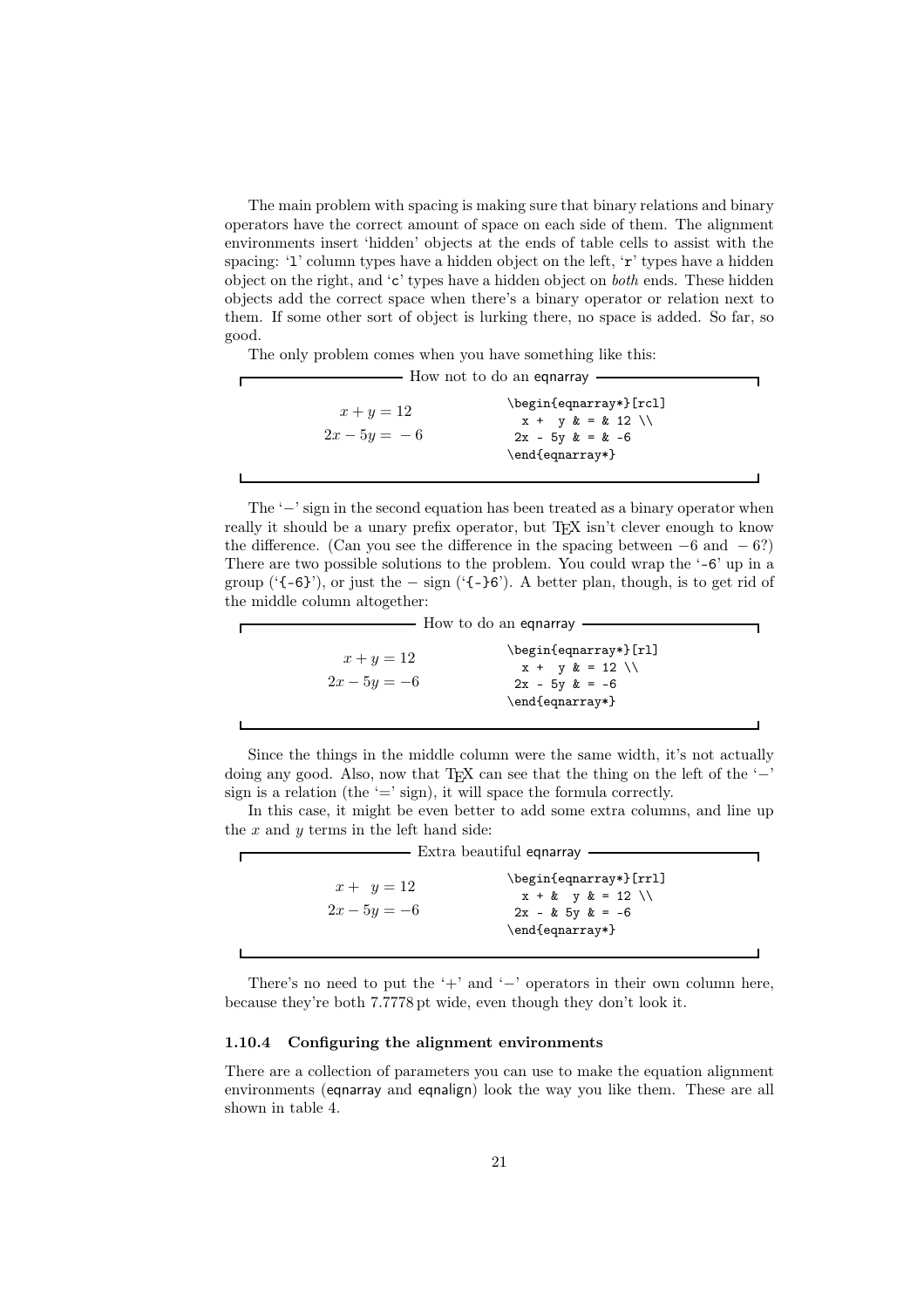| Parameter     | Use                                                                                                                                                                                                                                    |
|---------------|----------------------------------------------------------------------------------------------------------------------------------------------------------------------------------------------------------------------------------------|
| \eqaopenskip  | Length put on the left of an equarray environment. By<br>default, this is $\text{Centering}$ (to centre the alignment)<br>or <b>\mathindent</b> (to left align) depending on whether<br>you're using the fleque document class option. |
| \eqacloseskip | Length put on the right of an equarray environment.<br>By default, this is $\Diamond$ centering, to align the environ-<br>ment correctly.                                                                                              |
| \eqacolskip   | Space added by the ':' column modifier. This should<br>be a rubber length, although it only stretches in equar-<br>ray, not in equalign. The default value is $1\frac{1}{2}$ em with<br>1000 pt of stretch.                            |
| \eqainskip    | Space added at each side of a normal column.<br>Вy<br>$default this$ is $0pt.$                                                                                                                                                         |
| \eqastyle     | The maths style used in the alignment. By default,<br>this is \textstyle, and you probably won't want to<br>change it.                                                                                                                 |

Table 4: Parameters for the eqnarray and eqnalign environments

#### 1.11 Other multiline equations

Sometimes there's no sensible alignment point for splitting equations. The normal thing to do under these circumstances is to put the first line way over to the left of the page, and the last line over to the right. (If there are more lines, I imagine we put them in the middle.)

spliteqn The spliteqn environment allows you to do such splitting of equations. Rather spliteqn\* than tediously describe it, I'll just give an example, because it's really easy. The ∗-version works the same, except it doesn't put an equation number in.

subsplit If you have a very badly behaved equation, you might want to split a part of it (say, a bit of a fraction), particularly if you're doing things in narrow columns.

#### 1.12 Matrices

Also included in the mathenv package is a collection of things for typesetting matrices. The standard array doesn't (in my opinion) provide the right sort of spacing for matrices. PLAIN T<sub>EX</sub> provides some quite nice matrix handling macros, but they don't work in the appropriate LAT<sub>E</sub>X way.

Warning: These definitions will make old versions of plain.sty unhappy; newer versions correctly restore the Plain TFX macros \matrix and \pmatrix.

matrix The simple way to do matrices is with the matrix environment.

 $\langle matrix-env \rangle ::= \rightarrow \langle begin-matrix \rangle - \langle contents \rangle - \langle end-matrix \rangle$ 

 $\langle begin-matrix\rangle ::=$   $\rightarrow$  \begin{matrix}  $\rightarrow$ 

 $\setminus$  [ -  $\langle$ *matrix-cols* $\rangle$  - ]  $\rightarrow$  $\overline{\phantom{a}}$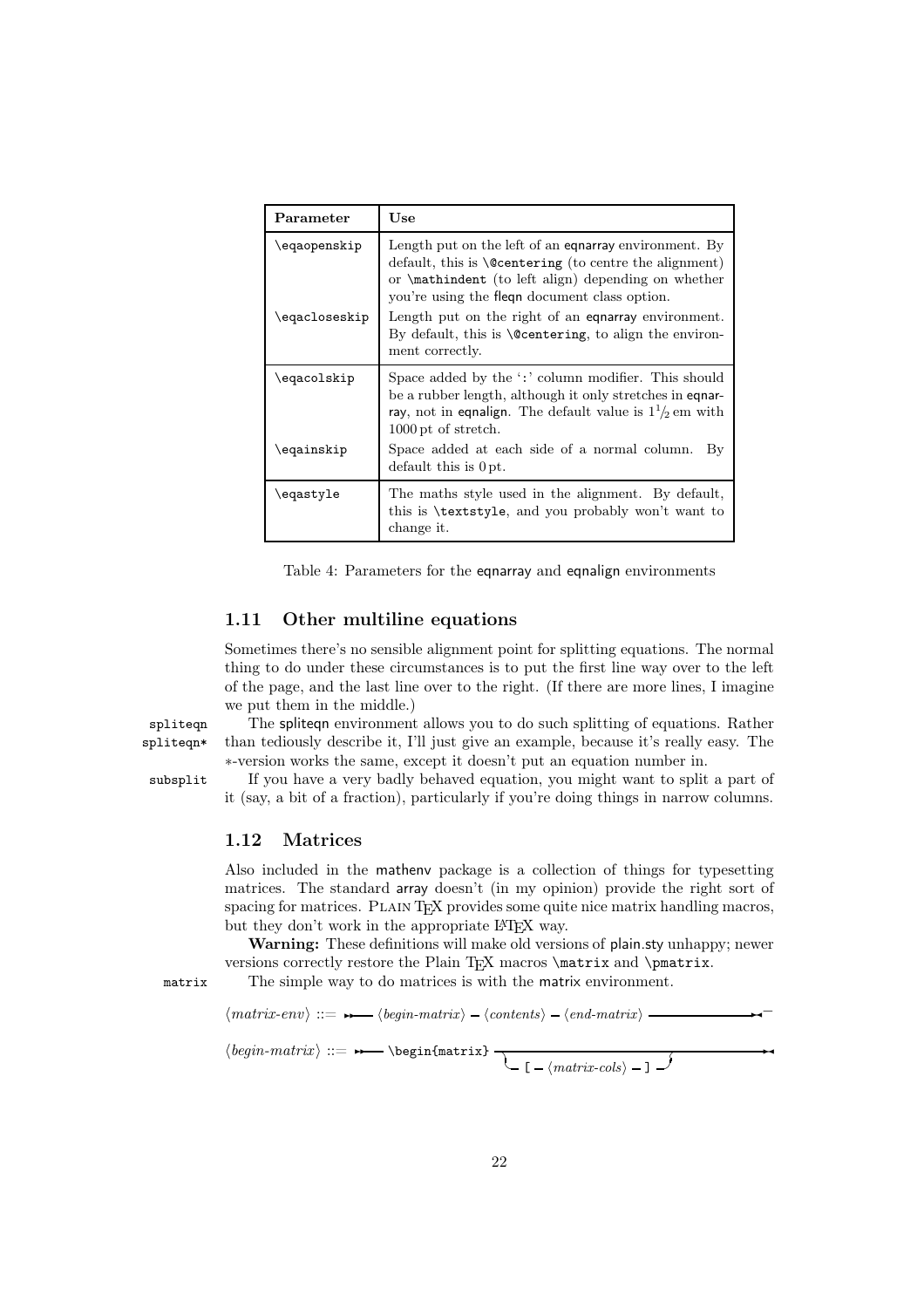$\overline{\phantom{a}}$  A split equation  $\overline{\phantom{a}}$ 

$$
\sum_{1 \le j \le n} \frac{1}{(x_j - x_1) \dots (x_j - x_{j-1})(x - x_j)(x_j - x_{j+1}) \dots (x_j - x_n)} = \frac{1}{(x - x_1) \dots (x - x_n)}.
$$
(11)

 $\blacksquare$ 

```
\begin{spliteqn}
  \sum_{1\le j\le n}\frac {1} { (x_j - x_1) \ldots (x_j - x_{j-1})(x - x_j) (x_j - x_{j+1}) \ldots (x_j - x_n) }
 \lambda\lambda= \frac {1} { (x - x_1) \ldots (x - x_n) }.
\end{spliteqn}
```

```
- A subsplit environment -
q^{\frac{1}{2}n(n+1)}(ea;q^2)_{\infty}(eq/a;q^2)_{\infty}(c a q/e; q^2)_{\infty} (cq^2/ae; q^2)_{\infty}(e;q)_{\infty}(cq/e;q)_{\infty}(12)
```
Г

```
\begin{equation}
 \frac{
   \begin{subsplit}
      q^{\frac{1}{2} n(n+1)}(ea; q^2)_\infty (eq/a; q^2)_\infty \\
                 (caq/e; q^2)_\infty (cq^2/ae; q^2)_\infty
   \end{subsplit}
 }{
    (e; q) \infty (cq/e; q) \infty
  }
\end{equation}
```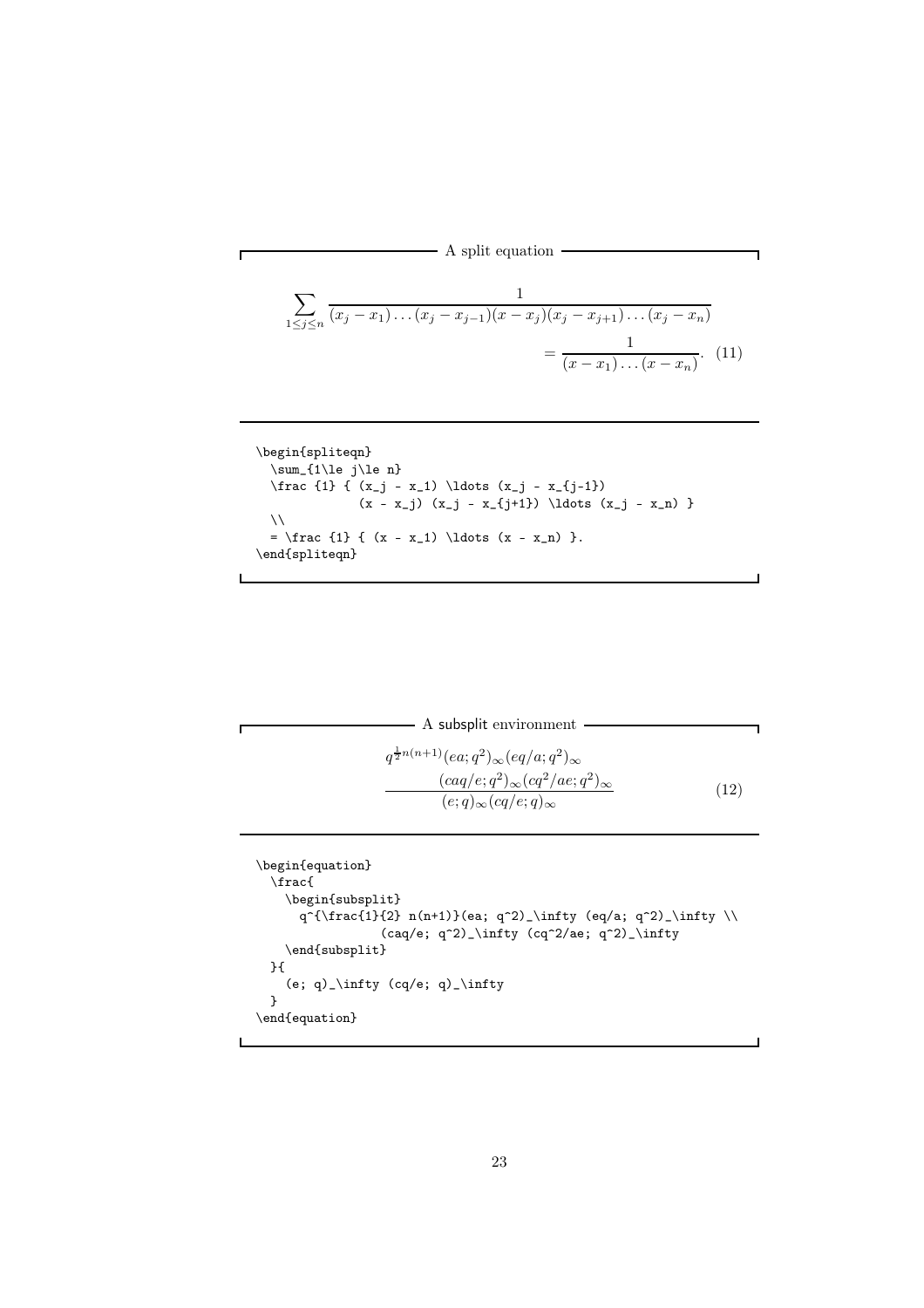*matrix-cols* ::=✲✲ ✞ ☎ ✝ ☎ ✝ [ ✆ ✞☎ ✝ T ✆ ✞☎ l ✝ c ✆ ✝ r ✆ ✞ ✆ ✲✛

 $\langle end-matrix \ ::= \ \ \ \ \ \ \ \$ 

The '1', 'c' and 'r' columns are fairly obvious – they align their contents in the appropriate way. The '[' character is more complicated. It means 'repeat the remaining column types forever', so a preamble of 'cc[lr' means 'two centred columns, then alternating left- and right-aligned columns for as often as needed'. The default preamble, if you don't specify one, is  $E^c - i$  any number of centred columns'.

\multicolumn The \multicolumn command works correctly in matrices, although you should bear in mind that you should give matrix column types, not array ones.

pmatrix The standard matrix environment doesn't put any delimiters around the matrix. You can use the standard \left and \right commands, although this is a bit nasty. The pmatrix environment will put parentheses around the matrix it creates; it's otherwise exactly the same as matrix.

dmatrix A dmatrix environment is also provided. It takes two extra arguments: the left and right delimiter characters (without **\left** or **\right**).

| Various matrix environments                                                                                                  |   |               |                                                 |
|------------------------------------------------------------------------------------------------------------------------------|---|---------------|-------------------------------------------------|
| 1                                                                                                                            | 0 | $\cos \theta$ | $\begin{bmatrix} 0 & -i \\ i & 0 \end{bmatrix}$ |
| \n $\sqrt{\begin{bmatrix} \begin{bmatrix} \begin{bmatrix} 0 & -i \\ 0 & -1 \end{bmatrix} \end{bmatrix}}$ \n                  |   |               |                                                 |
| \n $\begin{bmatrix} \begin{bmatrix} \begin{bmatrix} \begin{bmatrix} 0 & 0 \\ 0 & 0 \\ 0 & 0 \end{bmatrix} \end{bmatrix}}$ \n |   |               |                                                 |
| \n $\begin{bmatrix} \begin{bmatrix} \begin{bmatrix} \begin{bmatrix} 0 \\ 0 \\ 0 \\ 0 \\ 0 \end{bmatrix} \end{bmatrix}$ \n    |   |               |                                                 |
| \n $\begin{bmatrix} \begin{bmatrix} \begin{bmatrix} \begin{bmatrix} 0 \\ 0 \\ 0 \\ 0 \\ 0 \end{bmatrix} \end{bmatrix}$ \n    |   |               |                                                 |
| \n $\begin{bmatrix} \begin{bmatrix} \begin{bmatrix} \begin{bmatrix} 0 \\ 0 \\ 0 \\ 0 \\ 0 \end{bmatrix} \end{bmatrix}$ \n    |   |               |                                                 |
| \n $\begin{bmatrix} \begin{bmatrix} \begin{bmatrix} \begin{bmatrix} 0 \\ 0 \\ 0 \\ 0 \\ 0 \end{bmatrix} \end{bmatrix}$ \n    |   |               |                                                 |
| \n $\begin{bmatrix} \begin{bmatrix} \begin{bmatrix} \begin{bmatrix} 0 \\ 0 \\ 0 \\ 0 \\ 0 \end{bmatrix} \end{bmatrix}$ \n    |   |               |                                                 |
| \n $\begin{bmatrix} \begin{bmatrix} \begin{bmatrix} 0 \\ 0 \\ 0 \\ 0 \\ 0 \end{bmatrix} \end{bmatrix}$ \n                    |   |               |                                                 |
| \n $\begin{bmatrix} \begin{bmatrix} \begin{bmatrix} 0 \\ 0 \\ 0 \\ 0 \\ 0 \end{bmatrix} \end{bmatrix}$ \n                    |   |               |                                                 |
| \n $\begin{bmatrix} \begin{bmatrix} \begin{bmatrix} 0 \\ 0 \\ 0 \\ 0 \\ 0 \end{bmatrix} \end{bmatrix}$ \n                    |   |               |                                                 |

smatrix Normal matrices always come out the same size; they don't change size according to the surrounding context (unfortunately). However, it can be occasionally useful to put matrices in running text, so you can talk about A being  $\begin{pmatrix} a & b \\ b & c \end{pmatrix}$  being its own transpose (i.e.,  $A = A<sup>T</sup>$ ). This is accomplished using the **smatrix** (the 's' stands for 'small' – I thought that 'smallmatrix' was too big to type inline). As well as inline text, the smatrix can be useful in displays, if the matrix is deep in a subformula. I can't think of any examples offhand, though.

spmatrix The smatrix environment doesn't supply any delimiters, like matrix. There are sdmatrix spmatrix and sdmatrix environments which do, though. Note that delimiters have a tendency to get too big and mess up the line spacing  $-I$  had to use explicitly \big delimiters in the above example.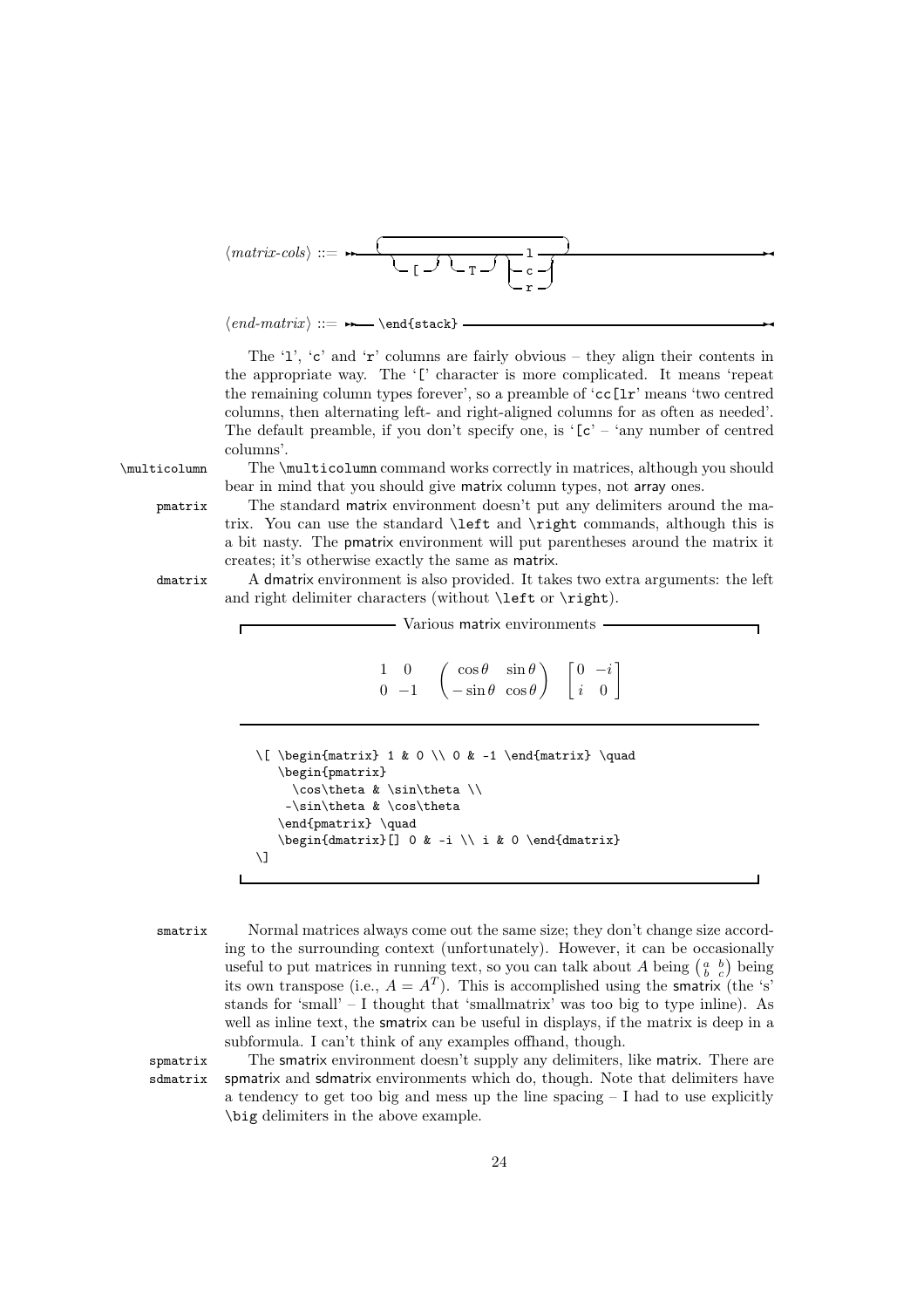pmatrix\* All the small matrix environments have starred versions, which are more suitspmatrix\* sdmatrix\*

able for use in displays, since they have more space between the rows. They're intended for typesetting really big matrices in displays. \ddots The standard \vdots and \ddots commands don't produce anything at all \vdots nice in small matrices, so this package redefines them so that they scale properly

to smaller sizes. genmatrix Actually, all these environments are special cases of one: genmatrix. This takes

```
oodles of arguments:
```

```
\begin{genmatrix}{matrix-style}{outer-style}
       \{\langle spacing\rangle\}\{\langle left\text{-}delim\rangle\}\{\langle right\text{-}delim\rangle\}\.
   .
   .
```
\end{genmatrix}

The two 'style' arguments should be things like \textstyle or \scriptstyle; the first, *matrix-style*, is the style to use for the matrix elements, and the second, *outer-style*, is the style to assume for the surrounding text (this affects the spacing within the matrix; it should usually be the same as  $\langle matrix-style \rangle$ ). The  $\langle spacing \rangle$  is inserted between the matrix and the delimiters, on each side of the matrix. It's usually  $\langle \cdot \rangle$ , in full-size matrices, and blank for small ones. The delimiters are inserted around the matrices, and sized appropriately.

newmatrix You can create your own matrix environments if you like, using the \newmatrix command. It takes two arguments, although they're a bit odd. The first is the name of the environment, and the second contains the arguments to pass to genmatrix. For example, the pmatrix environment was defined by saying

#### \newmatrix{pmatrix}{{\textstyle}{\textstyle}{\,}{(}{)}}

If you don't pass all three arguments, then you end up requiring the user to specify the remaining ones. This is how dmatrix works.

script Finally, although it's not really a matrix, stacked super- and subscripts follow much the same sorts of spacing rules. The script environment allows you to do this sort of thing very easily. It essentially provides a 'matrix' with the right sort of spacing. The default preamble string is 'c', giving you centred scripts, although you can say \begin{script}[l] for left-aligned scripts, which is better if the script is being placed to the right of its operator. If you're really odd, you can have more than one column.

|                                                                                         | Example of script                                                                                                                           |
|-----------------------------------------------------------------------------------------|---------------------------------------------------------------------------------------------------------------------------------------------|
| $\sum' f(x) \stackrel{\text{def}}{=} \sum f(x)$<br>$x \in A$<br>$x \in A$<br>$x \neq 0$ | \[ \mathop{{\sum}'}_{x \in A}<br>f(x)<br>\stackrel{\mathrm{def}}{=}<br>\sum_{\begin{script}<br>$x \in A \ \ X \neq 0$<br>\end{script}} f(x) |
|                                                                                         |                                                                                                                                             |

#### 1.13 Other mathenv environments

The mathenv package contains some other environments which may be useful, based on the enhanced tabular and array environments.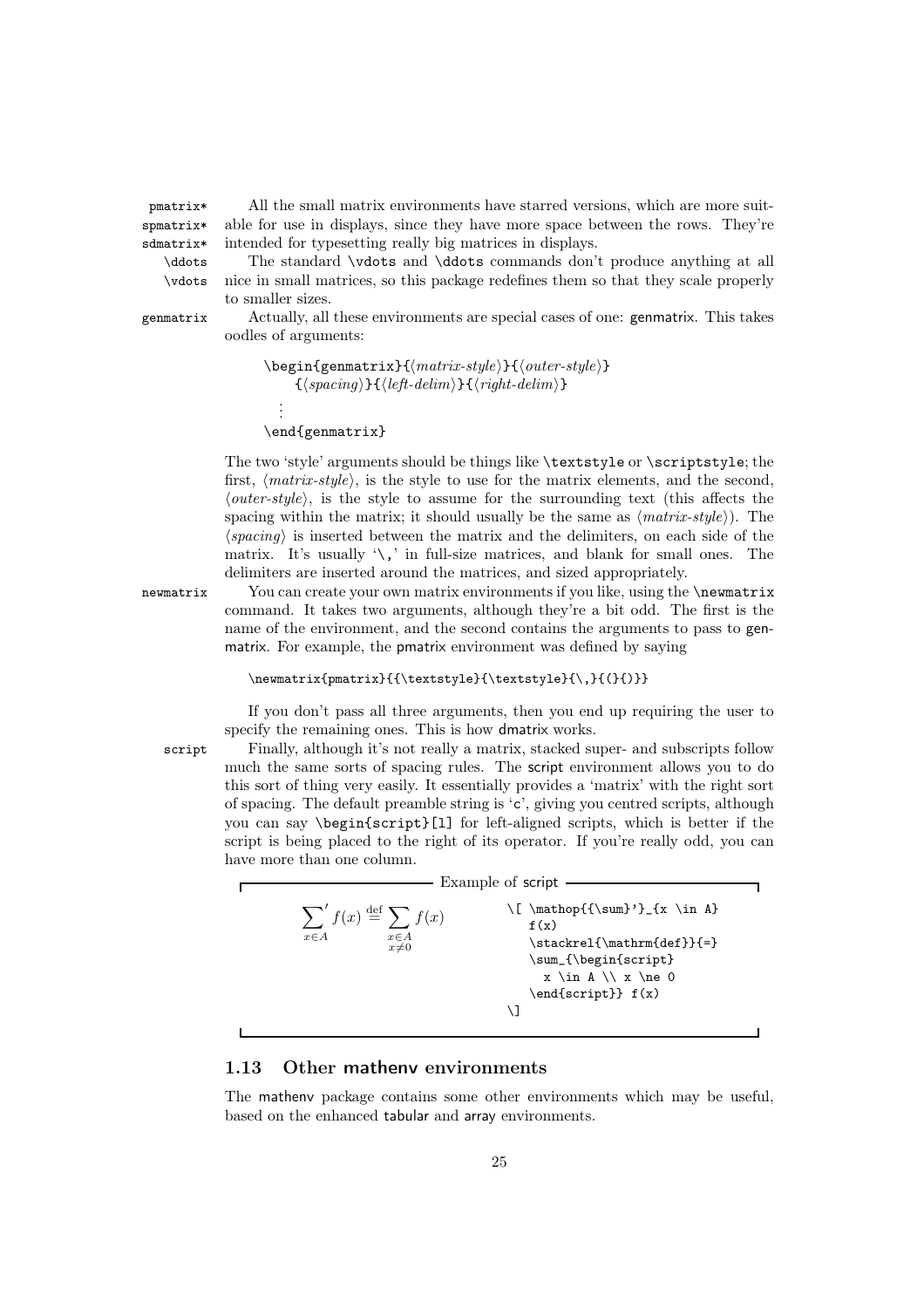cases The cases environment lets you say things like the following:

$$
P_{r-j} = \begin{cases} 0 & \text{if } r-j \text{ is odd} \\ r! \ (-1)^{(r-j)/2} & \text{if } r-j \text{ is even} \end{cases}
$$

- Example of cases -

```
\[ P_{r-j} \} = \begin{cases} \frac{cases}{2}0 & if r-j is odd \setminusr! \setminus, (-1)^{(r-j)/2} & if $r-j$ is even
                   \end{cases}
\setminus]
```
The spacing required for this is a bit messy, so providing an environment for it is quite handy.

smcases The smcases environment works the same way as cases, but with scriptsize lettering.

### 2 Implementation of table handling

Here we go. It starts horrid and gets worse. However, it does stay nicer than the original, IMHO.

 $1 \langle * \text{mdwtab} \rangle$ 

#### 2.1 Registers, switches and things

We need lots of these. It's great fun.

The two count registers are simple enough:

\tab@state contains the current parser state. Since we probably won't be parsing preambles recursively, this is a global variable.

\tab@columns contains the number of the current column.

\tab@hlstate contains the state required for hline management.

```
2 \newcount\tab@state
```

```
3 \newcount\tab@columns
```
We need *lots* of token registers. Fortunately, most of them are only used during parsing. We'll use PLAIN TEX's scratch tokens for this. Note that \toks\tw@ isn't used here. It, and \toks@, are free for use by column commands.

```
4 \newtoks\tab@preamble
```

```
5 \newtoks\tab@shortline
```
6 \toksdef\tab@pretext 4

7 \toksdef\tab@posttext 6

```
8 \toksdef\tab@userpretext 8
```
 $\Gamma$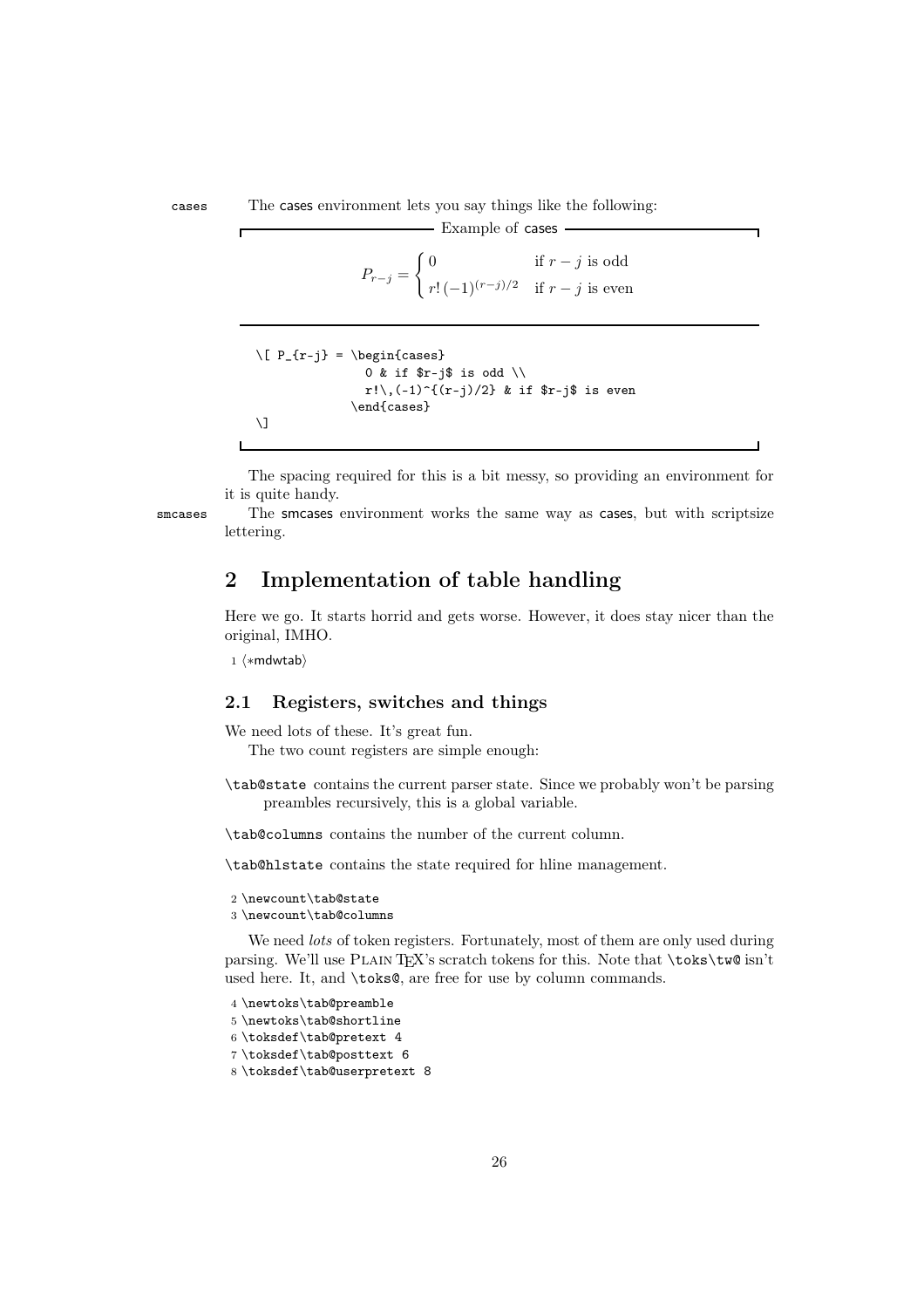The dimens are fairly straightforward. The inclusion of  $\co1$ @sep is a sacrifice to compatibility – judicious use of  $\let$  in array would have saved a register.

- 9 \newdimen\extrarowheight
- 10 \newdimen\tabextrasep
- 11 \newdimen\arrayextrasep
- 12 \newdimen\smarraycolsep
- 13 \newdimen\smarrayextrasep
- 14 \newdimen\tab@width
- 15 \newdimen\col@sep
- 16 \newdimen\tab@endheight

Some skip registers too. Phew.

- 17 \newskip\tab@leftskip
- 18 \newskip\tab@rightskip

And some switches. The first three are for the parser.

- 19 \newif\iftab@firstcol
- 20 \newif\iftab@initrule
- 21 \newif\iftab@rule
- 22 \newif\iftab@vgap

Now assign some default values to new dimen parameters. These definitions are essentially the equivalent of an  $\operatorname{openup}$  1 $\operatorname{int}$  in array, but not in tabular. This looks nice, I think.

```
23 \tabextrasep\z@
24 \arrayextrasep\jot
25 \smarraycolsep\thr@@\p@
26 \smarrayextrasep\z@
```
Set some things up for alien table environments.

```
27 \let\tab@extrasep\tabextrasep
28 \let\tab@penalty\relax
```
#### 2.2 Some little details

\@maybe@unskip This macro solves a little problem. In an alignment (and in other places) it's desirable to suppress trailing space. The usual method, to say \unskip, is a little hamfisted, because it removes perfectly reasonable aligning spaces like \hfils. While as a package writer I can deal with this sort of thing by saying \kern\z@ in appropriate places, it can annoy users who are trying to use \hfill to override alignment in funny places.

> My current solution seems to be acceptable. I'll remove the natural width of the last glue item, so that it can still stretch and shrink if necessary. The implementation makes use of the fact that multiplying a  $\langle skip \rangle$  by a  $\langle number \rangle$ kills off the stretch. (Bug fix: don't do this when we're in vertical mode.)

29 \def\@maybe@unskip{\ifhmode\hskip\m@ne\lastskip\relax\fi}

\q@delim Finally, for the sake of niceness, here's a delimiter token I can use for various things. It's a 'quark', for what it's worth (i.e., it expands to itself) although I'm not really sure why this is a good thing. As far as I'm concerned, it's important that it has a unique meaning (i.e., that it won't be \ifx-equal to other things, or something undefined) and that it won't be used where I don't expect it to be used.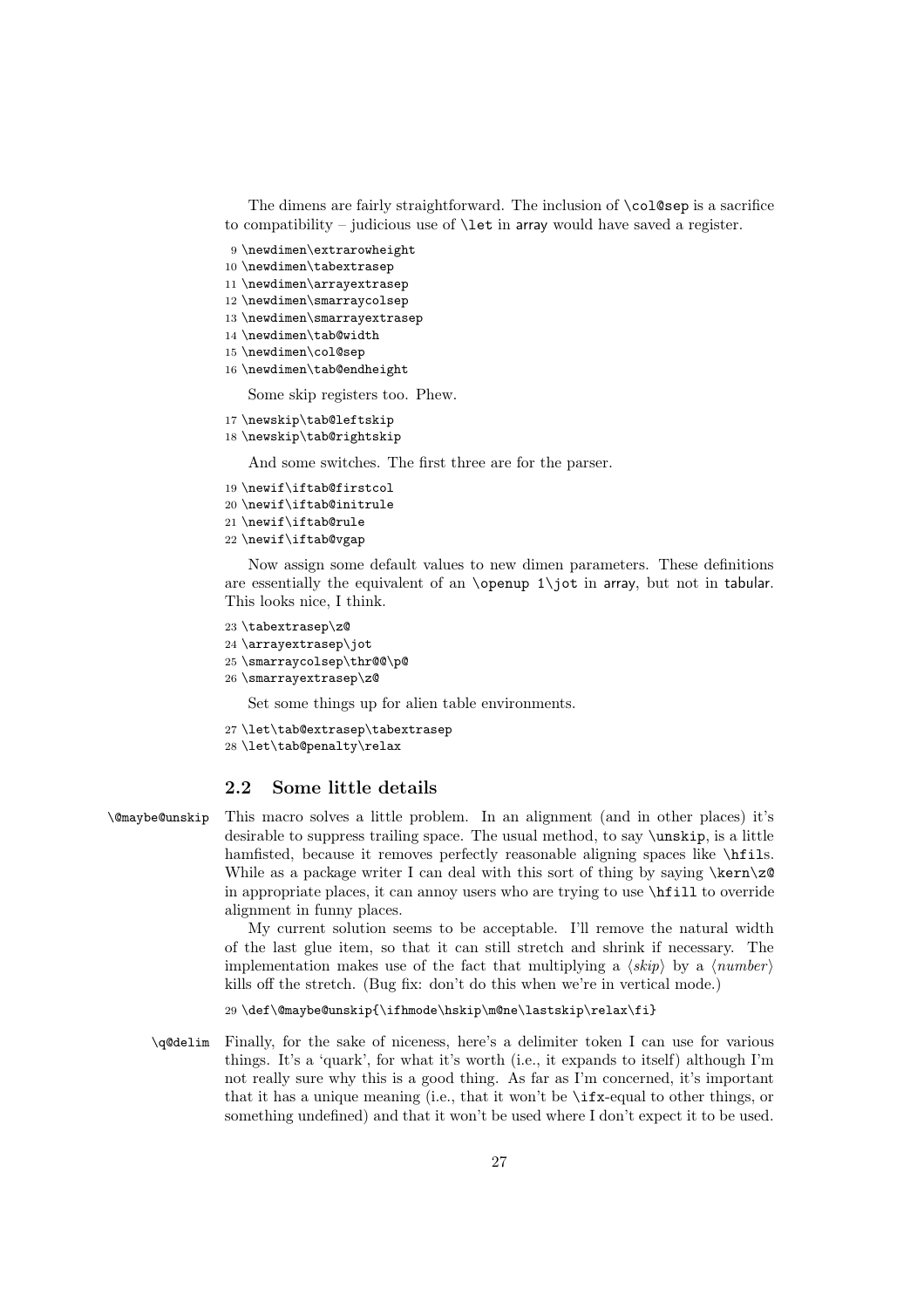TEX will loop horridly if it tries to expand this, so I don't think that quarks are wonderfully clever thing to use. (Maybe it should really expand to something like '*/quark* ).', which will rapdly fill T<sub>E</sub>X's memory if it gets accidentally expanded. Still, I'll leave it as it is until such time as I understand the idea more.)

30 \def\q@delim{\q@delim}

#### 2.3 Parser states

Now we start on the parser. It's really simple, deep down. We progress from state to state, extracing tokens from the preamble and building command names from them. Each command calls one of the element-building routines, which works out which state it should be in. We go through each of the states in between (see later) doing default things for the ones we missed out.

Anyway, here's some symbolic names for the states. It makes my life easier.

```
31 \chardef\tab@startstate 0
32 \chardef\tab@loopstate 1
33 \chardef\tab@rulestate 1
34 \chardef\tab@prespcstate 2
35 \chardef\tab@prestate 3
36 \chardef\tab@colstate 4
37 \chardef\tab@poststate 5
38 \chardef\tab@postspcstate 6
39 \chardef\tab@limitstate 7
```
#### 2.4 Adding things to token lists

Define some macros for adding stuff to the beginning and end of token lists. This is really easy, actually. Here we go.

```
40 \def\tab@append#1#2{#1\expandafter{\the#1#2}}
41 \def\tab@prepend#1#2{%
42 \toks@{#2}#1\expandafter{\the\expandafter\toks@\the#1}%
43 }
```
#### 2.5 Committing a column to the preamble

Each time we pass the 'rule' state, we 'commit' the tokens we've gathered so far to the main preamble token list. This is how we do it. Note the icky use of \expandafter.

```
44 \def\tab@commit{%
```
If this isn't the first column, then we need to put in a column separator.

```
45 \iftab@firstcol\else%
```

```
46 \expandafter\tab@append\expandafter\tab@preamble%
```

```
47 \expandafter{\tab@tabtext}%
```
48  $\{f_i\}$ 

Now we spill the token registers into the main list in a funny order (which is why we're doing it in this strange way in the first place.

```
49 \toks@\expandafter{\tab@midtext}%
```

```
50 \tab@preamble\expandafter{%
```

```
51 \the\expandafter\tab@preamble%
```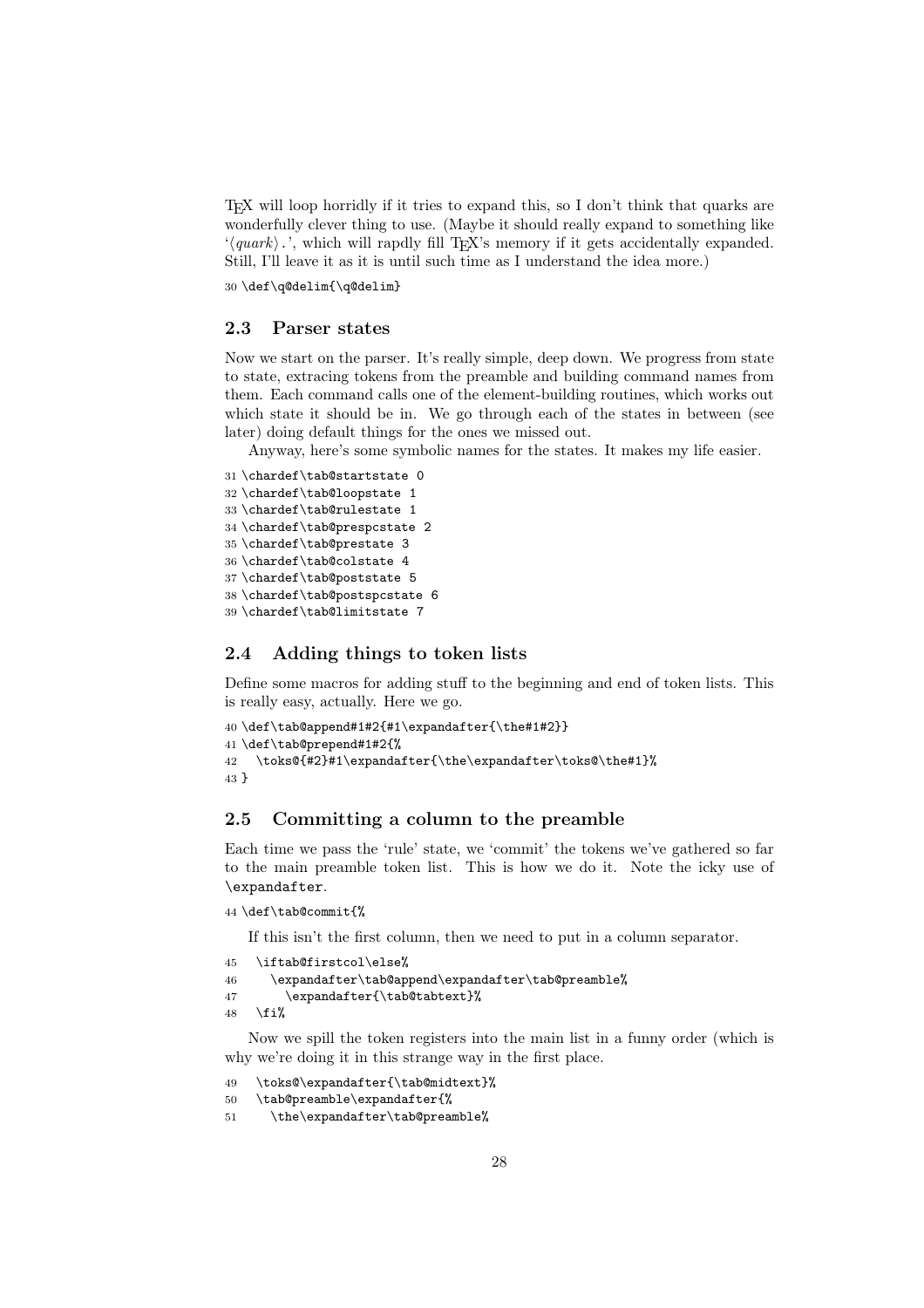52 \the\expandafter\tab@pretext% 53 \the\expandafter\tab@userpretext% 54 \the\expandafter\toks@% 55 \the\tab@posttext% 56 }%

Now reset token lists and things for the next go round.

```
57 \tab@firstcolfalse%
58 \tab@pretext{}%
59 \tab@userpretext{}%
60 \tab@posttext{}%
```
#### 61 }

#### 2.6 Playing with parser states

\tab@setstate This is how we set new states. The algorithm is fairly simple, really.

```
while tab state \neq s do
  tab state = tab state + 1;
  if tab state = tab limitState then tab state = tab loopState;if tab state = tab preSpcState then
    if tab_initRule then
      tab initRule = false;else
      if tab_inMultiCol then moan;
      commit;
      append(tab_shortLine, '&\omit');
    end if;
  end if;
  if tab state \neq s then do default(tab state);
end while;
```
First we decide if there's anything to do. If so, we call another macro to do it for us.

```
62 \def\tab@setstate#1{%
63 \ifnum#1=\tab@state\else%
64 \def\@tempa{\tab@setstate@i{#1}}%
65 \@tempa%
66 \fi%
67 }
```
This is where the fun is. First we bump the state by one, and loop back if we fall off the end.

```
68 \def\tab@setstate@i#1{%
69 \global\advance\tab@state\@ne%
70 \ifnum\tab@state>\tab@limitstate%
71 \global\tab@state\tab@loopstate%
72 \overline{1}\
```
Now, if we've just passed the ruleoff state, we commit the current text *unless* this was the strange initial rule at the very beginning. We provide a little hook here so that \multicolumn can moan if you try and give more than one column there. We also add another tab/omit pair to the list we use for  $\gamma$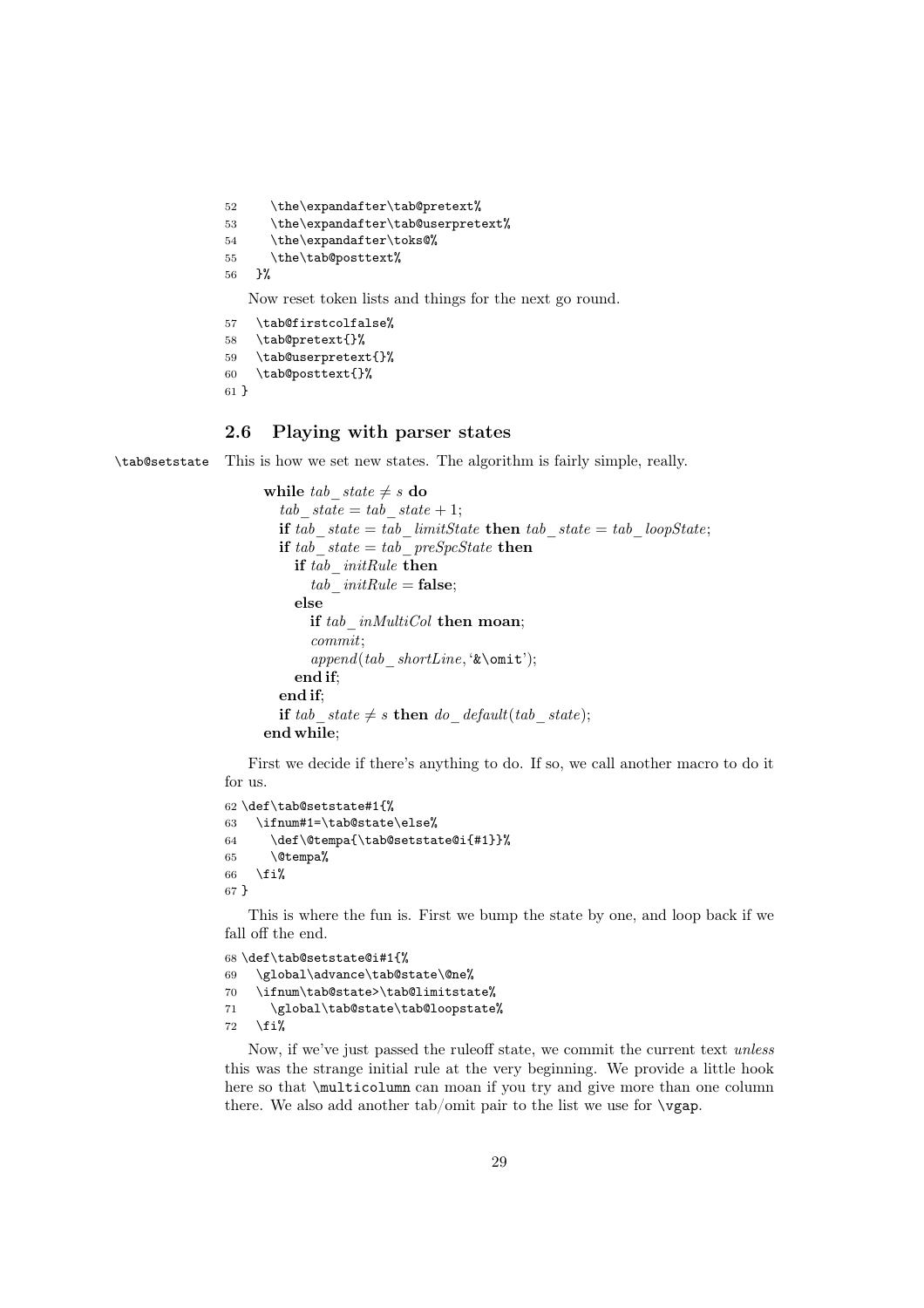```
73 \ifnum\tab@state=\tab@prespcstate%
74 \iftab@initrule%
75 \tab@initrulefalse%
76 \text{else}%
77 \tab@looped%
78 \tab@commit%
79 \tab@append\tab@shortline{&\omit}%
80 \overline{\text{f}i\text{}}81 \fi%
```
Now we decide whether to go round again. If not, we do the default thing for this state. This is mainly here so that we can put the \tabcolsep or whatever in if the user didn't give an '@' expression.

```
82 \ifnum#1=\tab@state%
83 \let\@tempa\relax%
84 \else%
85 \csname tab@default@\number\tab@state\endcsname%
86 \fi%
87 \@tempa%
88 }
```
Now we set up the default actions for the various states.

In state 2 (pre-space) we add in the default gap if either we didn't have an '@' expression in the post-space state or there was an explicit intervening rule.

```
89 \@namedef{tab@default@2}{%
90 \iftab@rule%
91 \tab@append\tab@pretext{\hskip\col@sep}%
92 \sqrt{f}i%
93 }
```
If the user omits the column type, we insert an 'l'-type column and moan a lot.

```
94 \@namedef{tab@default@4}{%
95 \tab@err@misscol%
96 \tab@append\tab@pretext{\tab@bgroup\relax}%
97 \tab@append\tab@posttext{\relax\tab@egroup\hfil}%
98 \tab@append\tab@shortline{\hfil}%
99 \advance\tab@columns\@ne%
100 }
```
Finally we deal with the post-space state. We set a marker so that we put in the default space in the pre-space state later too.

```
101 \@namedef{tab@default@6}{%
102 \tab@append\tab@posttext{\hskip\col@sep}%
103 \tab@ruletrue%
104 }
```
### 2.7 Declaring token types

\tab@extracol Before we start, we need to handle \extracolsep. This is a right pain, because the original version of tabular worked on total expansion, which is a Bad Thing. On the other hand, turning \extracolsep into a \tabskip is also a major pain.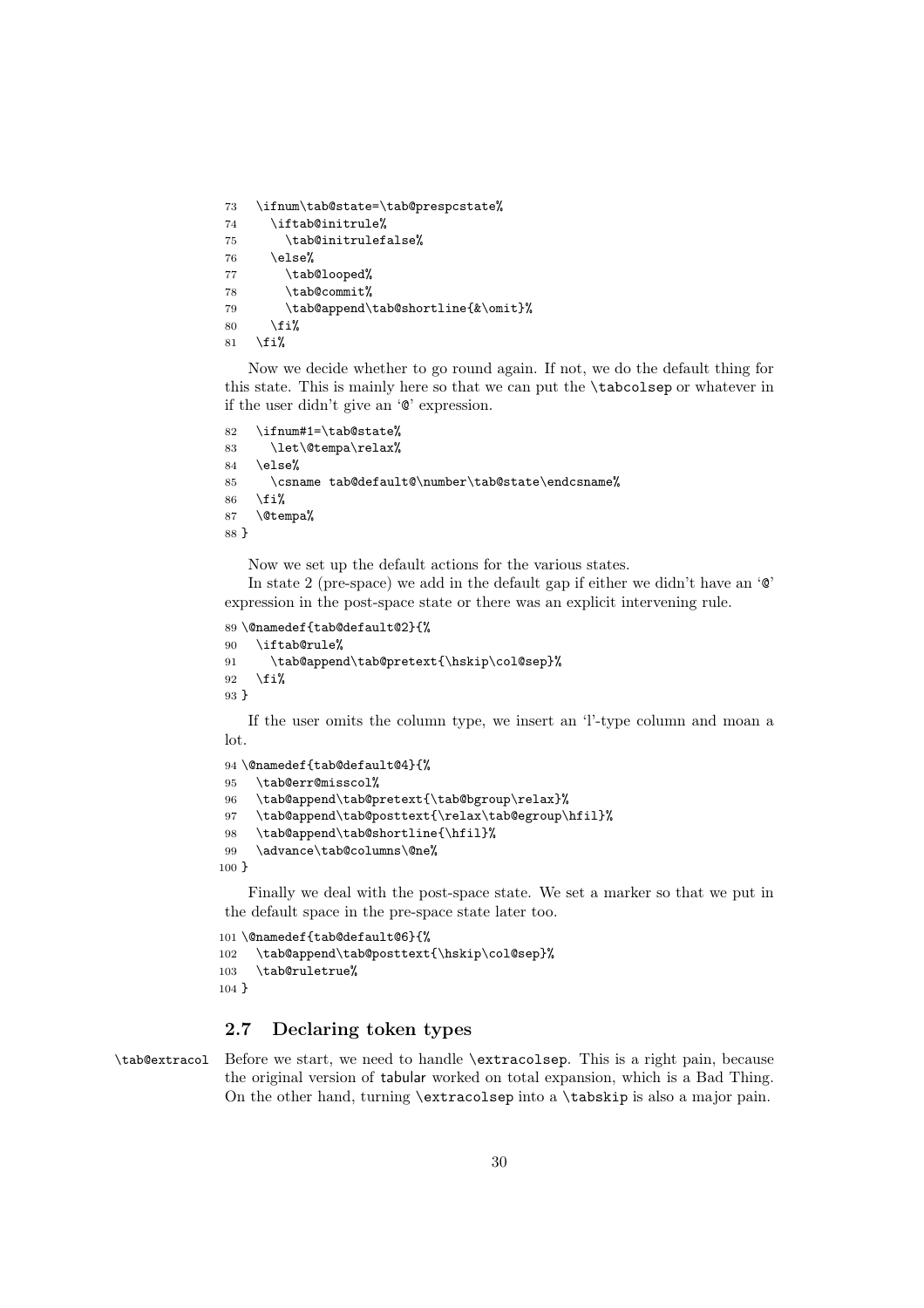```
105 \def\tab@extracol#1#2{\tab@extracol@i#1#2\extracolsep{}\extracolsep\end}
106 \def\tab@extracol@i#1#2\extracolsep#3#4\extracolsep#5\end{%
107 \ifx @#3@%
108 \def\@tempa{#1{#2}}%
109 \else%
110 \def\@tempa{#1{#2\tabskip#3\relax#4}}%
111 \fi%
112 \@tempa%
113 }
```
This is where we do the work for inserting preamble elements.

\tabruletype Inserting rules is interesting, because we have to decide where to put them. If this is the funny initial rule, it goes in the pre-text list, otherwise it goes in the post-text list. We work out what to do first thing:

```
114 \def\tabruletype#1{\tab@extracol\tabruletype@i{#1}}%
115 \def\tabruletype@i#1{%
116 \iftab@initrule%
117 \let\tab@tok\tab@pretext%
118 \else%
119 \let\tab@tok\tab@posttext%
120 \fi%
```
Now if we're already in the rule state, we must have just done a rule. This means we must put in the \doublerulesep space, both here and in the shortline list. Otherwise we just stick the rule in.

This is complicated, because \vgap needs to be able to remove some bits of rule. We pass each one to a macro \tab@ckr, together with the column number, which is carefully bumped at the right times, and this macro will vet the rules and output the appropriate ones. There's lots of extreme \expandafter nastiness as a result. Amazingly, this actually works.

```
121 \ifnum\tab@state=\tab@rulestate%
122 \tab@append\tab@tok{\hskip\doublerulesep\begingroup#1\endgroup}%
123 \expandafter\tab@append\expandafter\tab@shortline\expandafter{%
124 \expandafter\hskip\expandafter\doublerulesep%
125 \expandafter\tab@ckr\expandafter{\the\tab@columns}%
126 {\begingroup#1\endgroup}%
127 }%
128 \else%
129 \tab@setstate\tab@rulestate%
130 \tab@append\tab@tok{\begingroup#1\endgroup}%
131 \expandafter\tab@append\expandafter\tab@shortline\expandafter{%
132 \expandafter\tab@ckr\expandafter{\the\tab@columns}%
133 {\begingroup#1\endgroup}%
134 }%
135 \fi%
```
Finally, we say there was a rule here, so that default space gets put in after this. Otherwise we lose lots of generality.

\tab@ruletrue%

}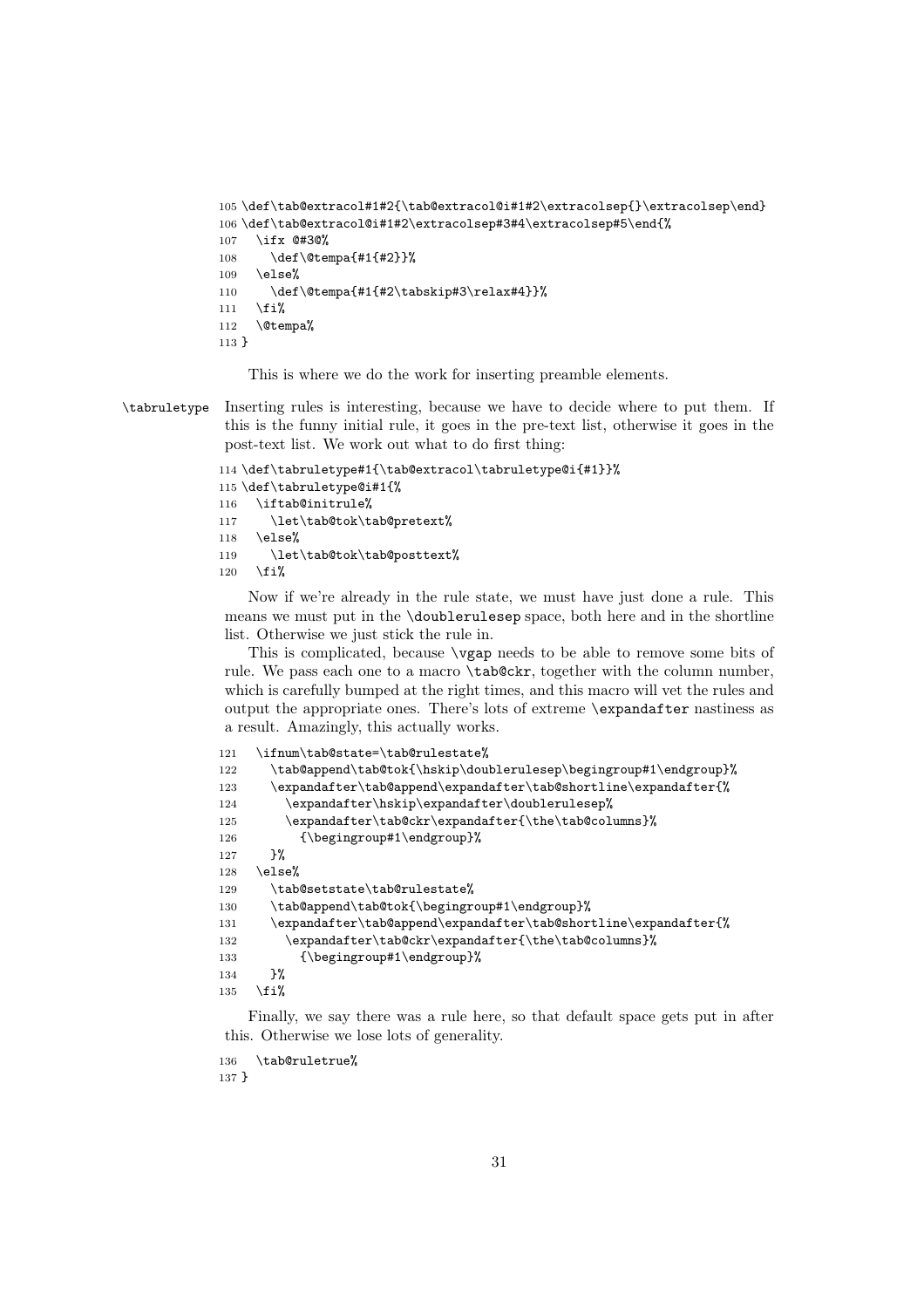```
\tabspctype We need to work out which space-state we should be in. Then we just put the
             text in. Easy, really.
```

```
138 \def\tabspctype#1{\tab@extracol\tabspctype@i{#1}}%
139 \def\tabspctype@i#1{%
140 \tab@rulefalse%
141 \ifnum\tab@state>\tab@prespcstate%
142 \tab@setstate\tab@postspcstate%
143 \let\tab@tok\tab@posttext%
144 \else%
145 \tab@setstate\tab@prespcstate%
146 \let\tab@tok\tab@pretext%
147 \fi%
148 \tab@append\tab@tok{\begingroup#1\endgroup}%
149 }
```
\tabcoltype If we're already in the column state, we bump the state and loop round again, to get all the appropriate default behaviour. We bump the column counter, and add the bits of text we were given to appropriate token lists. We also add the \hfil glue to the shortline list, to space out the rules properly.

```
150 \def\tabcoltype#1#2{%
                 151 \ifnum\tab@state=\tab@colstate%
                 152 \global\advance\tab@state\@ne%
                 153 \fi%
                 154 \advance\tab@columns\@ne%
                 155 \tab@setstate\tab@colstate%
                 156 \tab@append\tab@pretext{#1}%
                 157 \tab@append\tab@posttext{#2}%
                 158 \tab@append\tab@shortline{\hfil}%
                 159 }
\tabuserpretype
\tabuserposttype
                 These are both utterly trivial.
                 160 \def\tabuserpretype#1{%
                 161 \tab@setstate\tab@prestate%
                 162 \tab@prepend\tab@userpretext{#1}%
                 163 }
                 164 \def\tabuserposttype#1{%
                 165 \tab@setstate\tab@poststate%
                 166 \tab@prepend\tab@posttext{#1}%
```

```
167 }
```
#### 2.8 The colset stack

Let's start with something fairly easy. We'll keep a stack of column sets so that users don't get confused by package authors changing the current column set. This is fairly easy, really.

\tab@push \tab@pop \tab@head These are the stack management routines. The only important thing to note is that \tab@head must take place *only* in T<sub>E</sub>X's mouth, so we can use it in \csname... \endcsname constructions.

```
168 \def\tab@push#1#2{%
169 \toks@{{#2}}%
```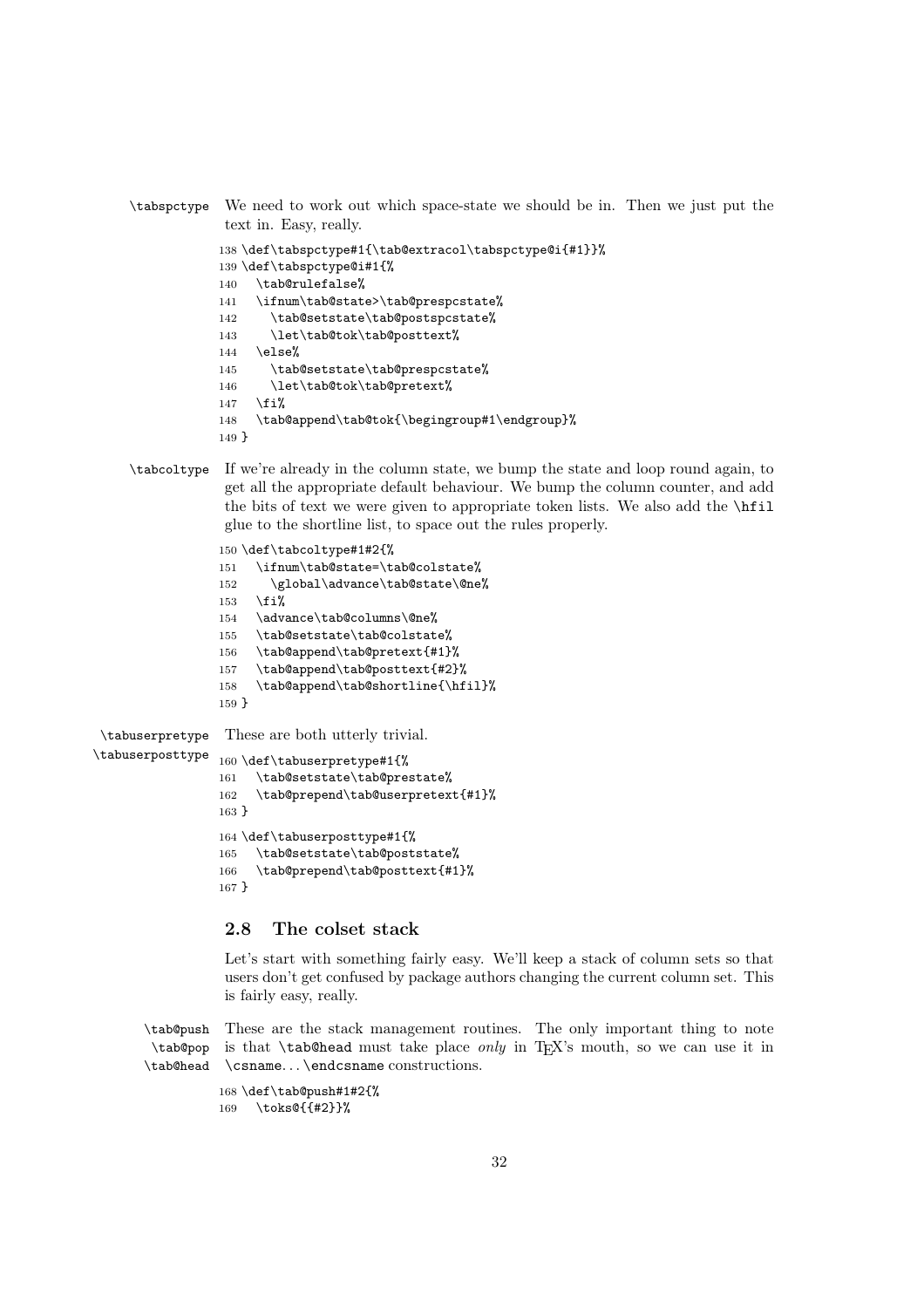```
170 \expandafter\def\expandafter#1\expandafter{\the\expandafter\toks@#1}%
         171 }
         172 \def\tab@pop#1{\expandafter\def\expandafter#1\expandafter{\@gobble#1}}
         173 \def\tab@head#1{\expandafter\tab@head@i#1\relax}
         174 \def\tab@head@i#1#2\relax{#1}
 \colset
Now we can define the user macros.
\colpush <br>175 \def\tab@colstack{{tabular}}
 \colpop 176 \def\colset{\colpop\colpush}
         177 \def\colpush{\tab@push\tab@colstack}
         178 \def\colpop{\tab@pop\tab@colstack}
```
\tab@colset Now we define a shortcut for reading the top item off the stack.

179 \def\tab@colset{\tab@head\tab@colstack}

#### 2.9 The main parser routine

\tab@initread This macro sets up lots of variables to their normal states prior to parsing a preamble. Some things may need changing, but not many.

```
180 \def\tab@initread{%
```
First, reset the parser state to the start state.

\global\tab@state\tab@startstate%

We clear the token lists to sensible values, mostly. The midtext macro contains what to put in the very middle of each template  $\text{util}$  will insert its argument here.

```
182 \tab@preamble{}%
183 \tab@shortline{}%
184 \def\tab@tabtext{&}%
185 \def\tab@midtext{\ignorespaces####\@maybe@unskip}%
186 \tab@pretext{}%
187 \tab@userpretext{}%
188 \tab@posttext{}%
189 \let\tab@multicol\@empty%
190 \def\tab@startpause{\penalty\postdisplaypenalty\medskip}%
191 \def\tab@endpause{\penalty\predisplaypenalty\medskip}%
```
Finally, reset the column counter, don't raise errors when we loop, and set some parser flags to their appropriate values.

 \tab@columns\z@% \let\tab@looped\relax% \tab@ruletrue% \tab@initruletrue% \tab@firstcoltrue% }

\tab@readpreamble This is the main macro for preamble handling. Actually, all it does is gobble its argument's leading brace and call another macro, but it does it with style.

```
198 \def\tab@readpreamble#1{%
199 \tab@doreadpream{#1}%
200 \iftab@initrule\global\tab@state\tab@prespcstate\fi%
```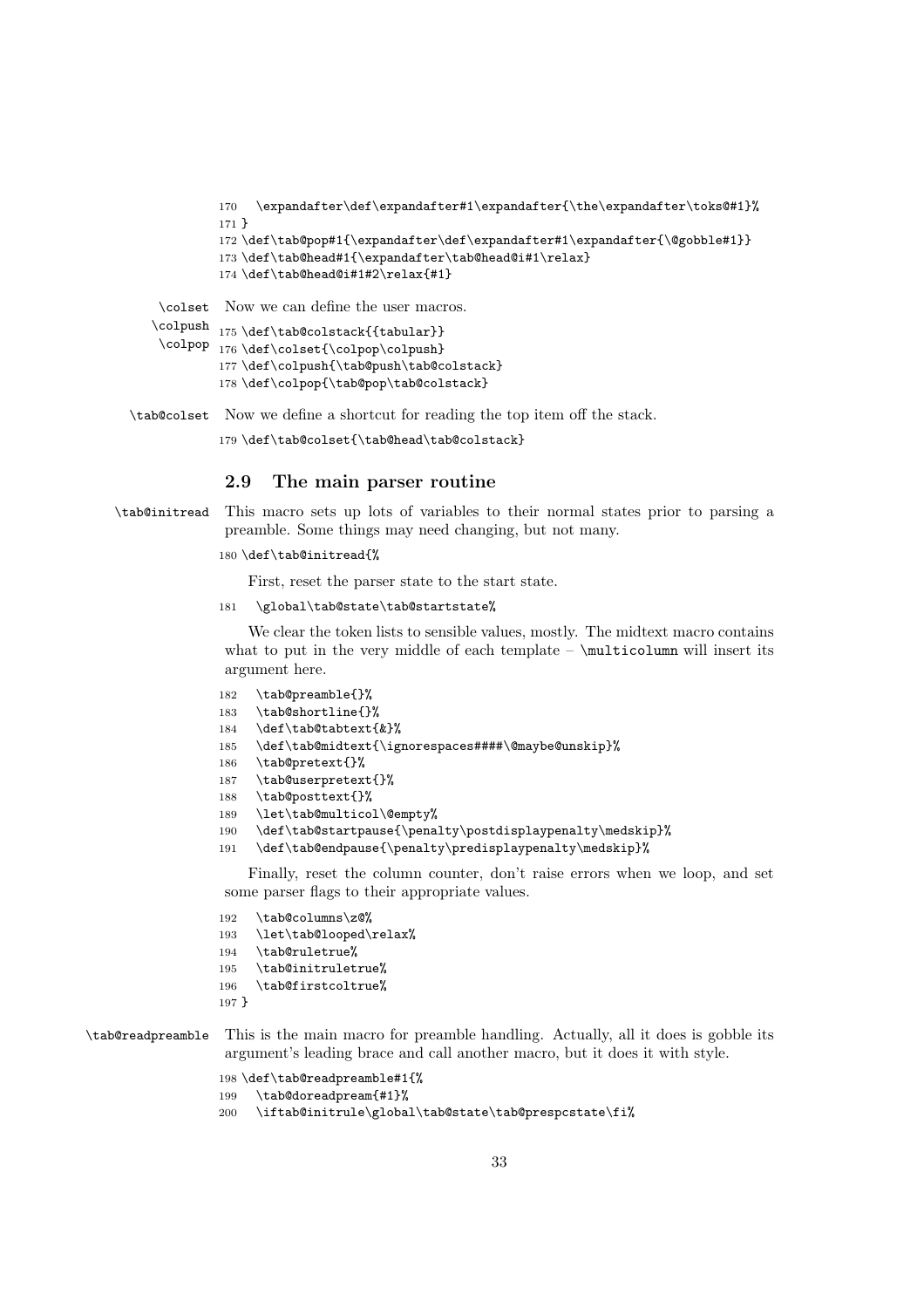```
201 \tab@setstate\tab@rulestate%
202 \tab@commit%
203 }
```
\tab@doreadpream The preamble is in an argument. Previous versions used a nasty trick using \let and \afterassignment. Now we use an explicit end token, to allow dodgy column type handlers to scoop up the remaining preamble tokens and process them. Not that anyone would want to do that, oh no (see the '[' type in the eqnarray environment ;-)).

204 \def\tab@doreadpream#1{\tab@mkpreamble#1\q@delim}

\tab@mkpreamble This is the main parser routine. It takes each token in turn, scrutinises it carefully, and does the appropriate thing with it.

> The preamble was given as an argument to \tab@doreadpream, and that has helpfully stripped off the initial  $\{$  character. We need to pick off the next token (whatever it is) so we can examine it. We'll use \futurelet so we can detect groups and things in funny places.

```
205 \def\tab@mkpreamble{\futurelet\@let@token\tab@mkpreamble@i}
```
If we find a space token, we'll go off and do something a bit special, since spaces are sort of hard to handle. Otherwise we'll do it in the old fashioned way.

```
206 \def\tab@mkpreamble@i{%
207 \ifx\@let@token\@sptoken%
208 \expandafter\tab@mkpreamble@spc%
209 \else%
210 \expandafter\tab@mkpreamble@ii%
211 \fi%
212 }
```
If we find a \@@endpreamble token, that's it and we're finished. We just gobble it and return. Otherwise, if it's an open group character, we'll complain because someone's probably tried to put an argument in the wrong place. Finally, if none of the other things apply, we'll deal with the character below.

```
213 \def\tab@mkpreamble@ii{%
214 \ifx\@let@token\q@delim%
215 \def\@tempa{\let\@let@token}%
216 \else%
217 \ifcat\bgroup\noexpand\@let@token%
218 \tab@err@oddgroup%
219 \def\@tempa##1{\tab@mkpreamble}%
220 \else%
221 \let\@tempa\tab@mkpreamble@iii%
222 \overrightarrow{1}223 \overline{\text{if}}224 \@tempa%
225 }
```
Handle a character. This involves checking to see if it's actually defined, and then doing it. Doing things this way means we won't get stranded in mid-preamble unless a package author has blown it.

```
226 \def\tab@mkpreamble@iii#1{%
227 \@ifundefined{\tab@colset!col.\string#1}{%
```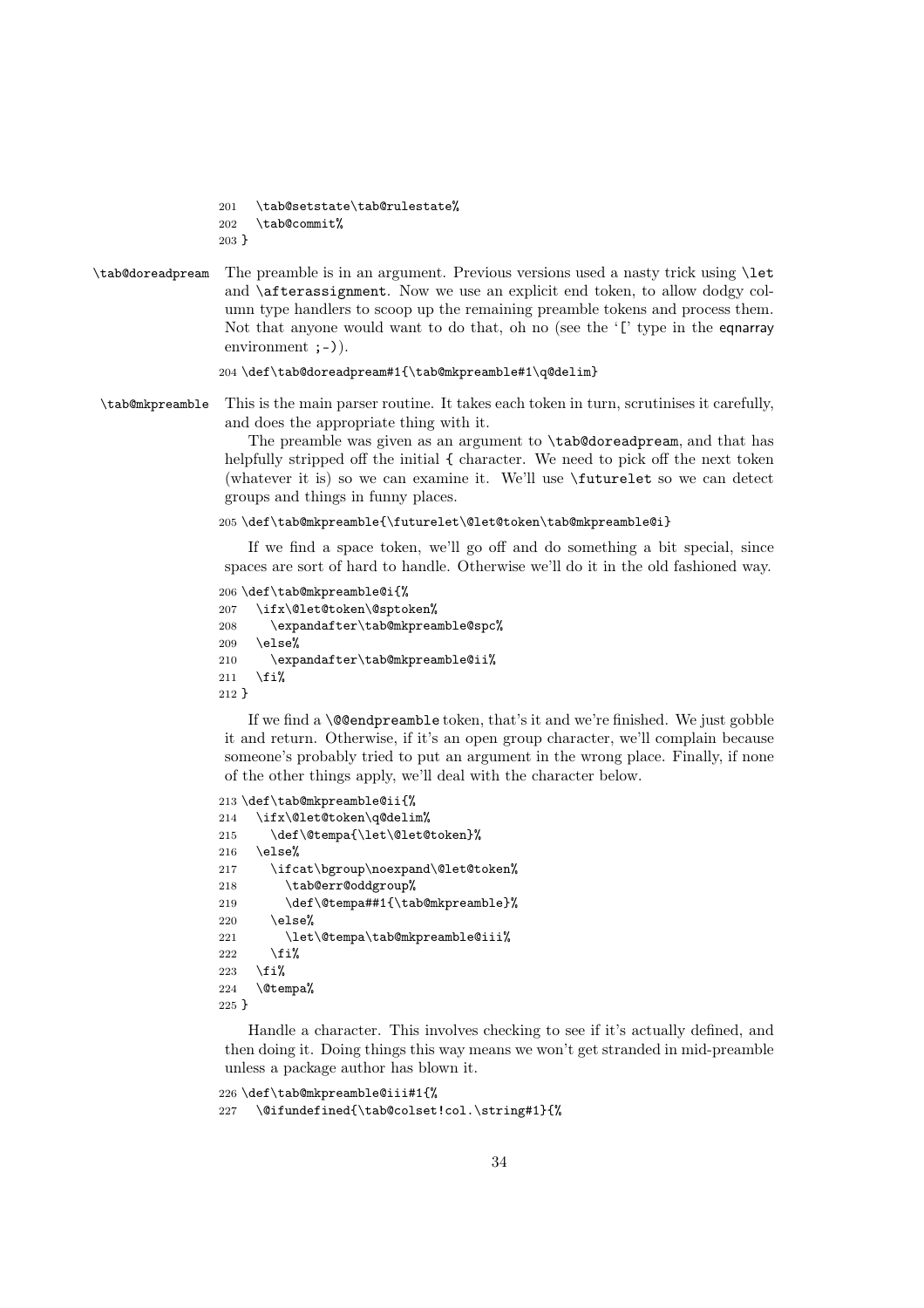```
228 \tab@err@undef{#1}\tab@mkpreamble%
229 }{%
230 \@nameuse{\tab@colset!col.\string#1}%
231 }%
232 }
```
If we get given a space character, we'll look up the command name as before. If no-one's defined the column type we'll just skip it silently, which lets users do pretty formatting if they like.

```
233 \@namedef{tab@mkpreamble@spc} {%
234 \@ifundefined{\tab@colset!col. }{%
235 \tab@mkpreamble%
236 }{%
237 \@nameuse{\tab@colset!col. }%
238 }%
239 }
```
\coldef Here's how to define column types the nice way. Some dexterity is required to make everything work right, but it's simple really.

```
240 \def\coldef{\@ifnextchar[\coldef@i{\coldef@i[\tab@colset]}}
241 \def\coldef@i[#1]#2#3#{\coldef@ii[#1]{#2}{#3}}
242 \def\coldef@ii[#1]#2#3#4{%
243 \expandafter\def\csname#1!col.\string#2\endcsname#3{%
244 #4\tab@mkpreamble%
245 }%
246 }
```
\collet We'd like to let people copy column types from other places. This is how to do it.

```
247 \def\collet{\@ifnextchar[\collet@i{\collet@i[\tab@colset]}}
248 \def\collet@i[#1]#2{%
249 \@ifnextchar=%
250 {\collet@ii[#1]{#2}}%
251 {\collet@ii[#1]{#2}=}%
252 }
253 \def\collet@ii[#1]#2={%
254 \@ifnextchar[%
255 {\collet@iii[#1]{#2}}%
256 {\collet@iii[#1]{#2}[\tab@colset]}%
257 }
258 \def\collet@iii[#1]#2[#3]#4{%
259 \expandafter\let\csname#1!col.\string#2\expandafter\endcsname%
260 \csname#3!col.\string#4\endcsname%
261 }
```
\newcolumntype We just bundle the text off to \newcommand and expect it to cope. It ought to. The column type code inserts the user's tokens directly, rather than calling \tab@doreadpream recursively. The magic control sequence is the one looked up by the parser.

> There's some additional magic here for compatiblity with the obscure way that array works.

```
262 \def\newcolumntype#1{\@ifnextchar[{\nct@i{#1}}{\nct@i#1[0]}}
263 \def\nct@i#1[#2]{\@ifnextchar[{\nct@ii{#1}[#2]}{\nct@iii{#1}{[#2]}}}
264 \def\nct@ii#1[#2][#3]{\nct@iii{#1}{[#2][#3]}}
```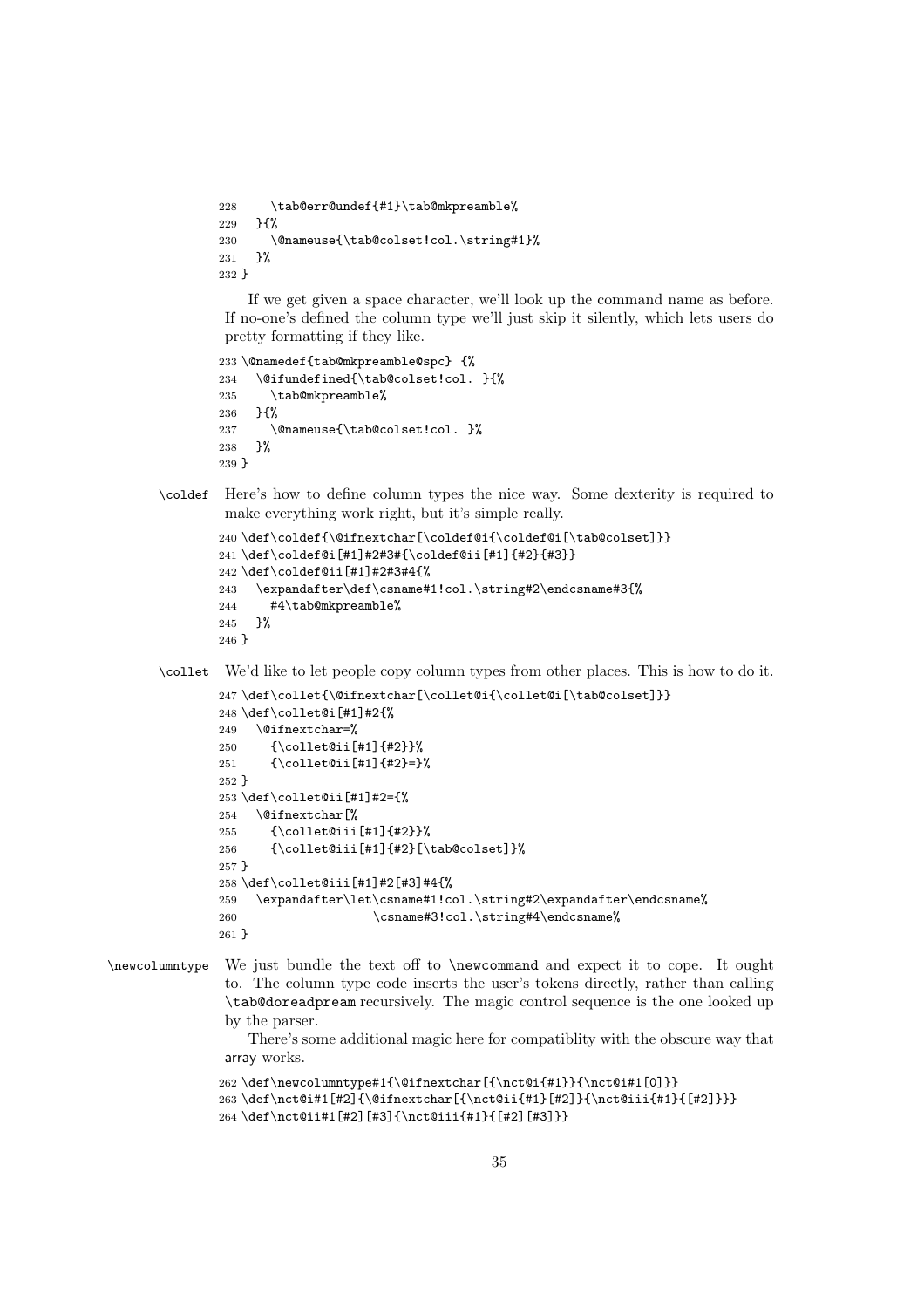```
265 \def\nct@iii#1#2#3{%
266 \expandafter\let\csname\tab@colset!col.\string#1\endcsname\relax%
267 \expandafter\newcommand\csname\tab@colset!col.\string#1\endcsname#2{%
268 \tab@deepmagic{#1}%
269 \tab@mkpreamble%
270 #3%
271 }%
272 }
```
Now for some hacking for compatibility with tabularx.

273 \def\newcol@#1[#2]{\nct@iii{#1}{[#2]}}

And now some more. This is seriously deep magic. Hence the name.

```
274 \def\tab@deepmagic#1{%
```

```
275 \csname NC@rewrite@\string#1\endcsname\NC@find\tab@@magic@@%
276 }
277 \def\NC@find#1\tab@@magic@@{}
```
#### 2.10 Standard column types

First, make sure we're setting up the right columns. This also sets the default for the user. Other packages must not use the \colset command for defining columns – they should use the stack operations defined above.

#### 278 \colset{tabular}

Now do the simple alignment types. These are fairly simple. The mysterious kern in the 'l' type is to stop the \col@sep glue from vanishing due to the \unskip inserted by the standard \tab@midtext if the column contains no text. (Thanks for spotting this bug go to that nice Mr Carlisle.)

```
279 \coldef l{\tabcoltype{\kern\z@\tab@bgroup}{\tab@egroup\hfil}}
280 \coldef c{\tabcoltype{\hfil\tab@bgroup}{\tab@egroup\hfil}}
281 \coldef r{\tabcoltype{\hfil\tab@bgroup}{\tab@egroup}}
```
Some extensions now. These are explicitly teextual or mathematical columns. Can be useful if you're providing column types for other people. I've inserted a kern here for exactly the same reason as for the 'l' column type above.

```
282\coldef T#1{\tab@aligncol{#1}{\tab@btext}{\tab@etext}}
283 \coldef M#1{\tab@aligncol{#1}{\tab@bmaths}{\tab@emaths}}
284 \def\tab@aligncol#1#2#3{%
285 \if#1l\tabcoltype{\kern\z@#2}{#3\hfil}\fi%
286 \if#1c\tabcoltype{\hfil#2}{#3\hfil}\fi%
287 \if#1r\tabcoltype{\hfil#2}{#3}\fi%
288 }
```
Now for the default rules.

```
289 \coldef |{\tabruletype{\vrule\@width\arrayrulewidth}}
290 \coldef !#1{\tabruletype{#1}}
```
Deal with ' $\mathbb{Q}$ ' expressions.

291 \coldef @#1{\tabspctype{#1}}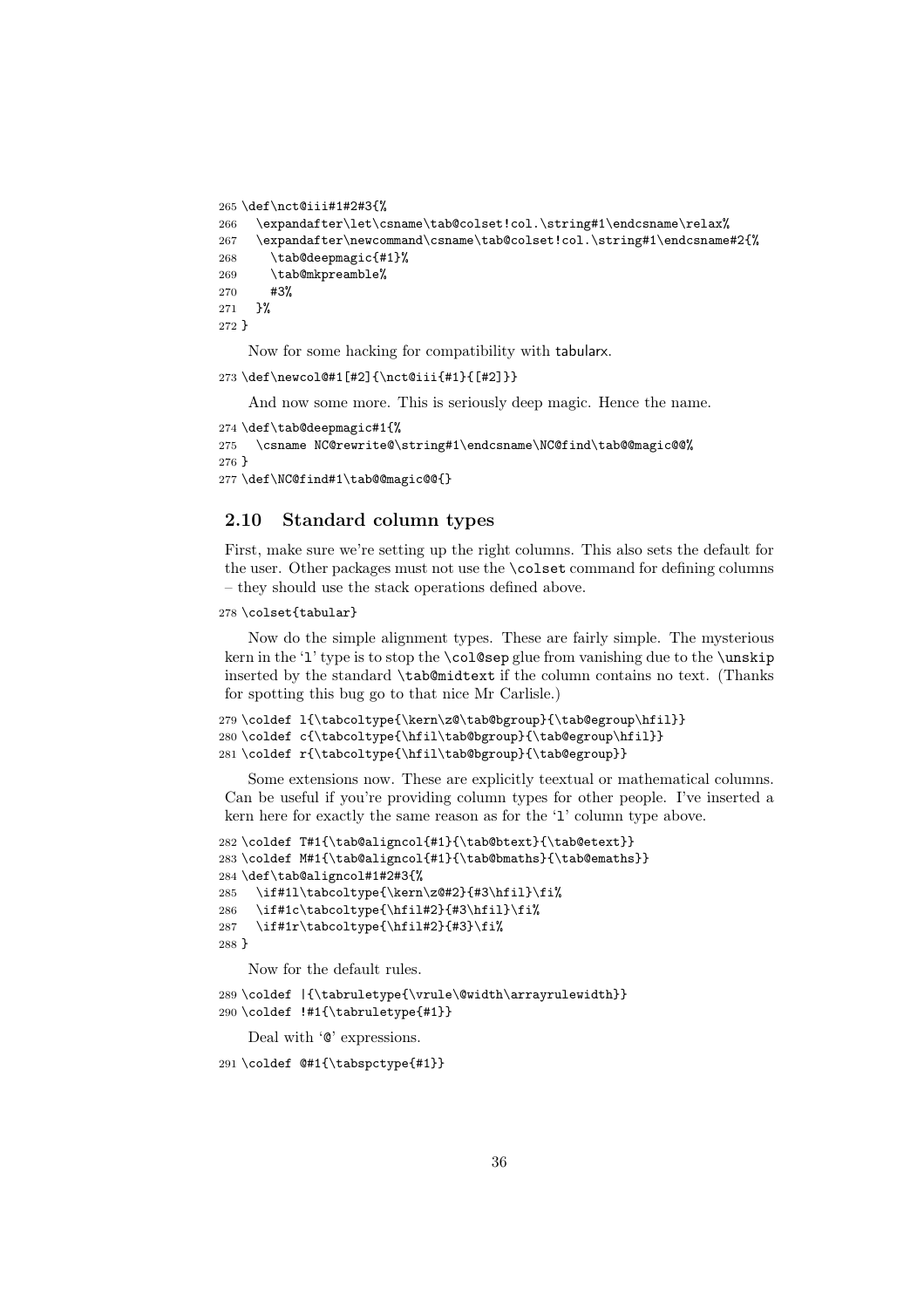```
And the paragraph types. I've added things to handle footnotes here.
292 \coldef p#1{\tabcoltype%
293 {\savenotes\vtop\tab@bpar{#1}}%
294 {\tab@epar\spewnotes\hfil}}
295 \coldef m#1{\tabcoltype%
296 {\savenotes$\vcenter\tab@bpar{#1}}%
297 {\tab@epar$\spewnotes\hfil}}
298 \coldef b#1{\tabcoltype%
299 {\savenotes\vbox\tab@bpar{#1}}%
300 {\tab@epar\spewnotes\hfil}}
   Phew. Only a few more left now. The user text ones.
301 \coldef >#1{\tabuserpretype{#1}}
```

```
302 \coldef <#1{\tabuserposttype{#1}}
```
The strange column type.

```
303 \coldef ##1#2{\tabcoltype{#1}{#2}}
```
And '\*', which repeats a preamble spec. This is really easy, and not at all like the original one.

```
304 \coldef *#1#2{%
305 \count@#1%
306 \loop\ifnum\count@>0\relax%
307 \tab@doreadpream{#2}%
308 \advance\count@\m@ne%
309 \repeat%
310 }
```
# 2.11 Paragraph handling

First of all, starting new paragraphs: the vbox token is already there, and we have the width as an argument.

\tab@bpar There are some gymnastics to do here to support lists which form the complete text of the parbox. One of the odd things I'll do here is to not insert a strut on the first line: instead, I'll put the text into a box register so that I can inspect it later. So that I have access to the height of the first line, I'll use a  $\tau$ - I can get at the final depth by using \prevdepth, so this seems to be the most general solution.

```
311 \def\tab@bpar#1{%
312 \bgroup%
313 \hsize#1\relax%
314 \@arrayparboxrestore%
315 \setbox\z@\vtop\bgroup
316 \global\@minipagetrue%
317 \everypar{%
318 \global\@minipagefalse%
319 \everypar{}%
320 }%
321 }
```
\tab@epar To end the paragraph, close the box. That sounds easy, doesn't it? I need to space out the top and bottom of the box so that it looks as if struts have been applied. 322 \def\tab@epar{%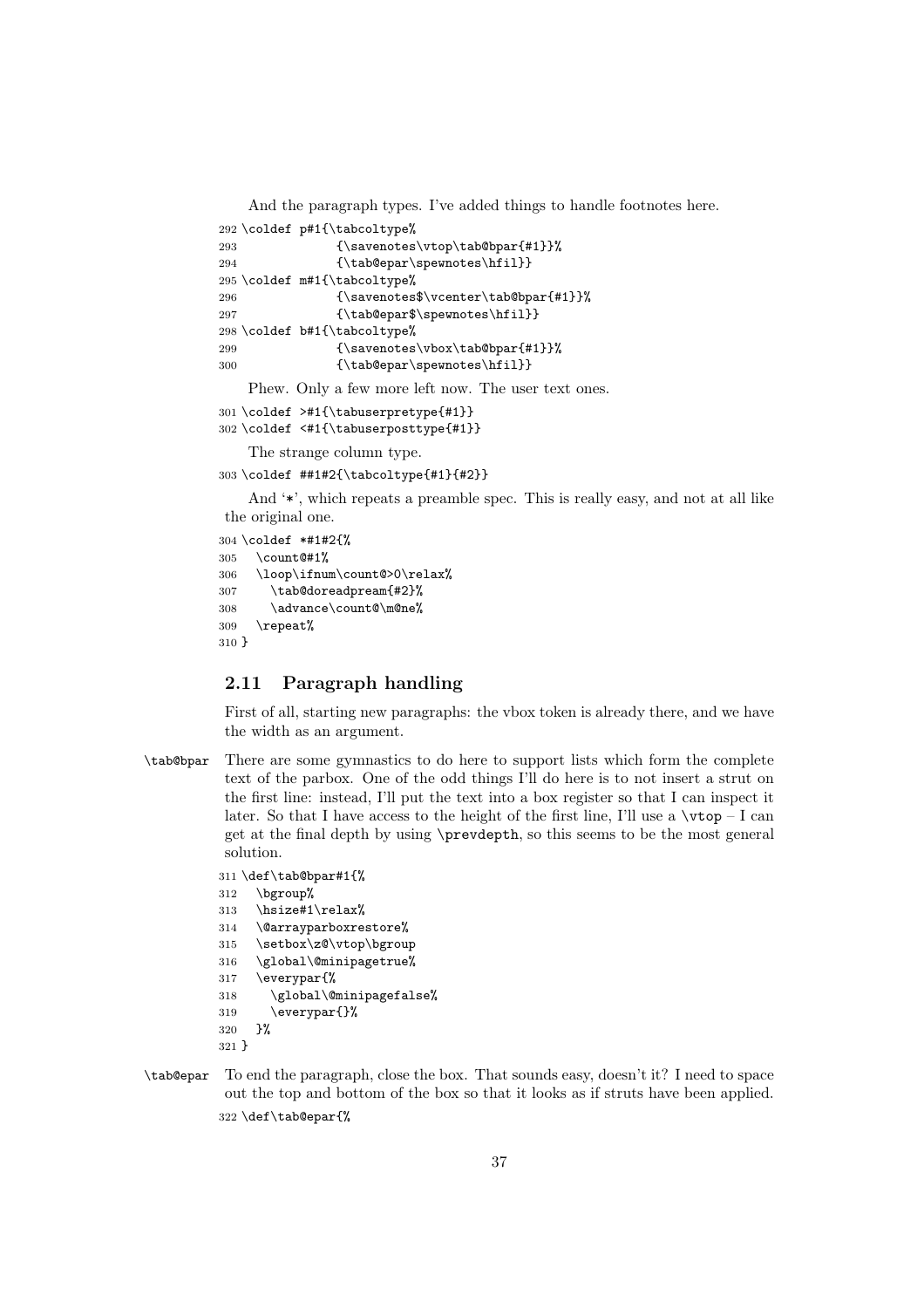Anyway, I should end the current paragraph if I'm still in horizontal mode. A simple \par will do this nicely. I'll also remove any trailing vertical glue (which may be left there by a list environment), because things will look very strange otherwise.

```
323 \ifhmode\@maybe@unskip\par\fi%
324 \unskip%
```
Now I'll look at the depth of the last box: if it's less deep than my special strut, I'll cunningly backpedal by a bit, and add a box with the appropriate depth. Since this will lie on the previous baseline, it won't alter the effective height of the box. There's a snag here. \prevdepth may be wrong for example if the last thing inserted was a rule, or the box is just empty. Check for this specially. (Thanks to Rowland for spotting this.)

```
325 \ifdim\prevdepth>-\@m\p@\ifdim\prevdepth<\dp\@arstrutbox%
326 \kern-\prevdepth%
327 \nointerlineskip%
328 \vtop to\dp\@arstrutbox{}%
329 \ifmmode \frac{329}{11} \else \tilfi%
```
I've finished the bottom of the box now: I'll close it, and start work on the top again.

### 330 \egroup%

For top-alignment to work, the first item in the box must be another box. (This is why I couldn't just set \prevdepth at the beginning.) If the box isn't high enough, I'll add a box of the right height and then kern backwards so that the 'real' first box ends up in the right place.

```
331 \ifdim\ht\z@<\ht\@arstrutbox%
332 \vbox to\ht\@arstrutbox{}%
333 \kern-\ht\z@%
334 \fi%
335 \unvbox\z@%
336 \egroup%
337 }
```
## 2.12 Gentle persuasion

To persuade longtable to work, we emulate some features of the array way of doing things. It's a shame, but we have to do it, because longtable came first.

Note the horribleness with the grouping here. In order to get everything expanded at the right time, \@preamble just replaces itself with the (not expanded!) preamble string, using \the. This means that the preamble string must be visible in the group just above us. Now, longtable (and array for that matter) does \@mkpreamble immediately after opening a new group. So all we need to do is close that group, do our stuff, and reopen the group again. (Evil laughter...)

338 \def\@mkpream#1{%

```
339 \endgroup%
```
340 \colset{tabular}%

```
341 \tab@initread%
```
342 \def\tab@multicol{\@arstrut}%

```
343 \tab@preamble{\tab@multicol}%
```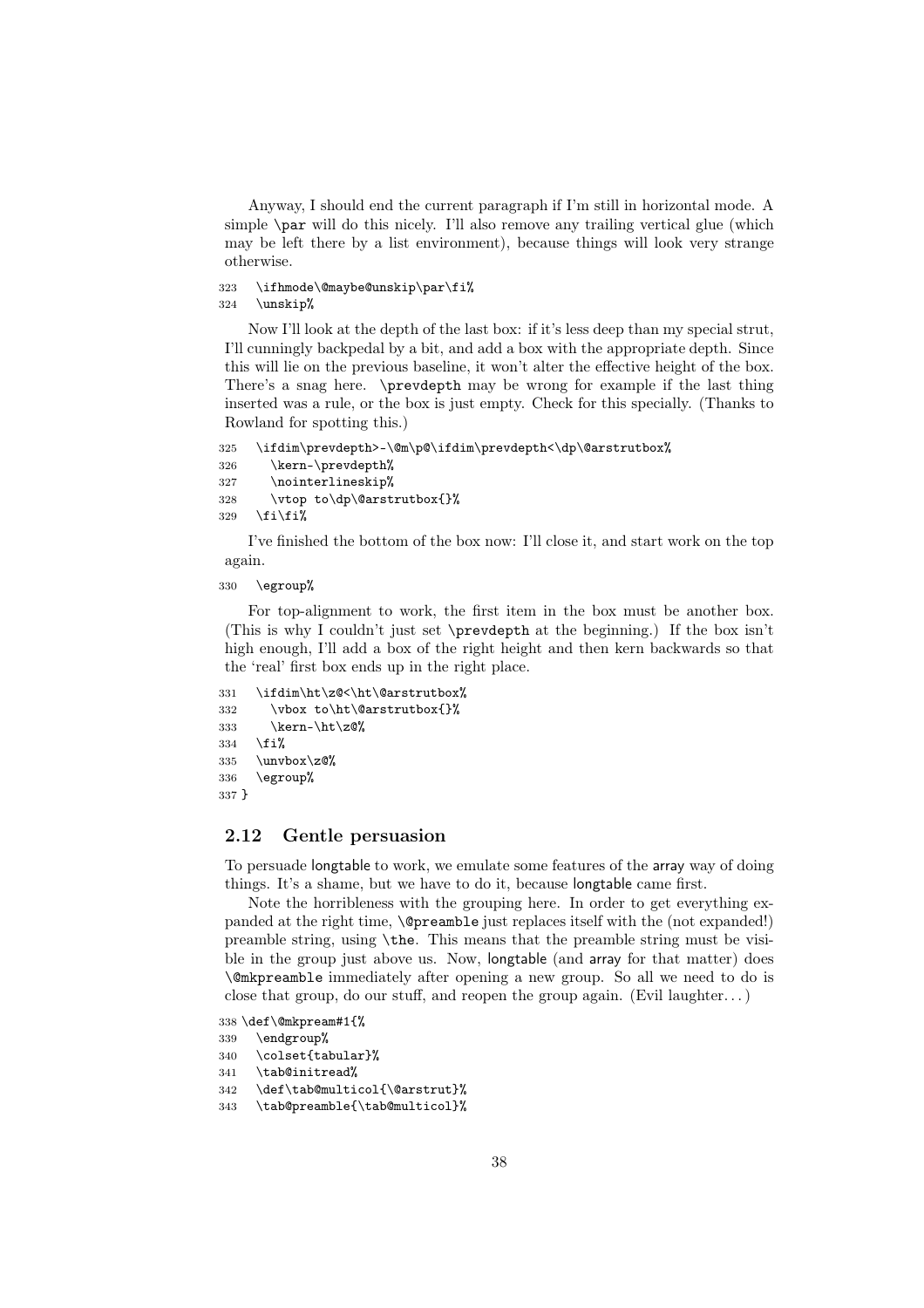```
344 \def\tab@midtext{\ignorespaces\@sharp\@sharp\@maybe@unskip}%
345 \tab@readpreamble{#1}%
346 \gdef\@preamble{\the\tab@preamble}%
347 \let\tab@bgroup\begingroup%
348 \let\tab@egroup\endgroup%
349 \begingroup%
350 }
```
# 2.13 Debugging

This macro just parses a preamble and displays it on the terminal. It means I can see whether the thing's working.

```
351 \def\showpream#1{%
352 \tab@initread%
353 \tab@readpreamble{#1}%
354 \showthe\tab@preamble%
355 \showthe\tab@shortline%
356 }
```
A quick macro for showing column types.

```
357 \def\showcol#1{%
358 \expandafter\show\csname\tab@colset!col.\string#1\endcsname%
359 }
```
# 2.14 The tabular and array environments

This is where we define the actual environments which users play with.

### 2.14.1 The environment routines

The real work is done in the \@array macro later. We just set up lots (and I mean *lots*) of parameters first, and then call **\@array**.

\tab@array The \tab@array macro does most of the common array things.

```
360 \def\tab@array{%
361 \tab@width\z@%
362 \let\tab@bgroup\tab@bmaths%
363 \let\tab@egroup\tab@emaths%
364 \@tabarray%
365 }
```
\tab@btext These macros contain appropriate things to use when typesetting text or maths \tab@bmaths macros. They're all trivial. They're here only for later modification by funny \tab@etext things like the smarray environment.

```
\tab@emaths 366\def\tab@btext{\begingroup}
            367 \def\tab@bmaths{$}
            368 \def\tab@etext{\endgroup}
            369 \def\tab@emaths{\m@th$}
```
array Now for the array environment. The '\$' signs act as a group, so we don't need to do extra grouping this time. Closing the environment is easy.

\def\array{%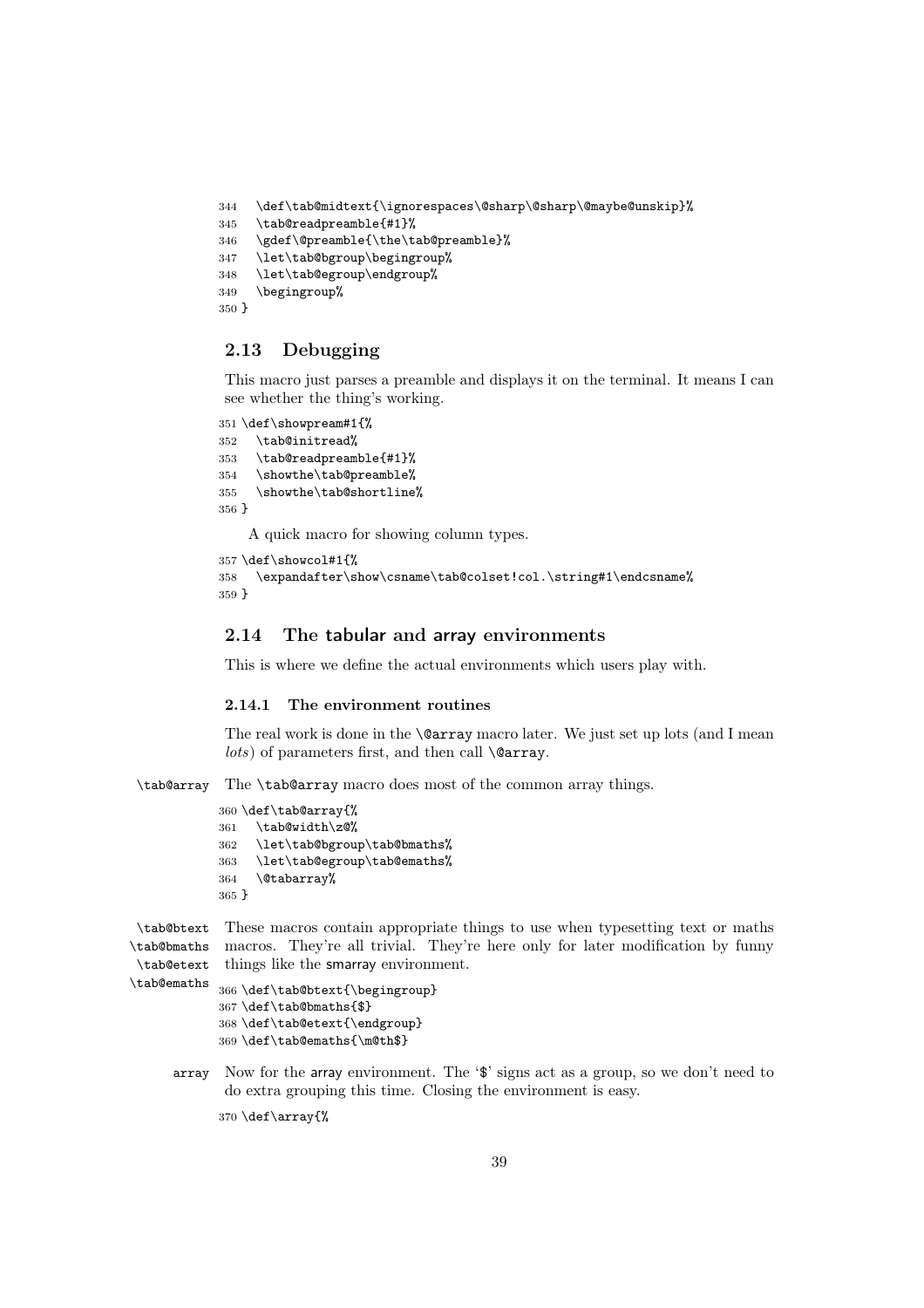```
371 \col@sep\arraycolsep%
372 \let\tab@extrasep\arrayextrasep%
373 \tab@normalstrut%
374 \tab@array%
375 }
376 \def\endarray{%
377 \crcr%
378 \egroup%
379 \tab@right%
380 \tab@restorehlstate%
381 }
```
smarray Now for something a little different. The smarray environment gives you an array with lots of small text.

```
382 \def\smarray{%
383 \extrarowheight\z@%
384 \col@sep\smarraycolsep%
385 \let\tab@extrasep\smarrayextrasep%
386 \def\tab@bmaths{$\scriptstyle}%
387 \def\tab@btext{\begingroup\scriptsize}%
388 \setbox\z@\hbox{\scriptsize\strut}%
389 \dimen@\ht\z@\dimen\tw@\dp\z@\tab@setstrut%
390 \tab@array%
391 }
392 \let\endsmarray\endarray
```
\tabstyle This is a little hook that document designers can use to modify the appearance of tables throughout a document. For example, I've set it to make the text size \small in all tables in this document. Macro writers shouldn't try to use it as a hook for their own evilness, though. I've used \providecommand to avoid nobbling an existing definition.

```
393 \providecommand\tabstyle{}
```
\@tabular The two tabular environments share lots of common code, so we separate that out. (This needs to be done better.) All we really do here is set up the \tab@bgroup and \tab@egroup to localise things properly, and then go.

```
394 \def\@tabular#1{%
395 \tabstyle%
396 \tab@width#1%
397 \let\tab@bgroup\tab@btext%
398 \let\tab@egroup\tab@etext%
399 \col@sep\tabcolsep%
400 \let\tab@extrasep\tabextrasep%
401 \tab@normalstrut%
402 \@tabarray%
403 }
```
tabular These environments just call a macro which does all the common stuff.

```
tabular* 404 \def\tabular{\@tabular\z@}
         405 \expandafter\let\csname tabular*\endcsname\@tabular
         406 \let\endtabular\endarray
         407 \expandafter\let\csname endtabular*\endcsname\endarray
```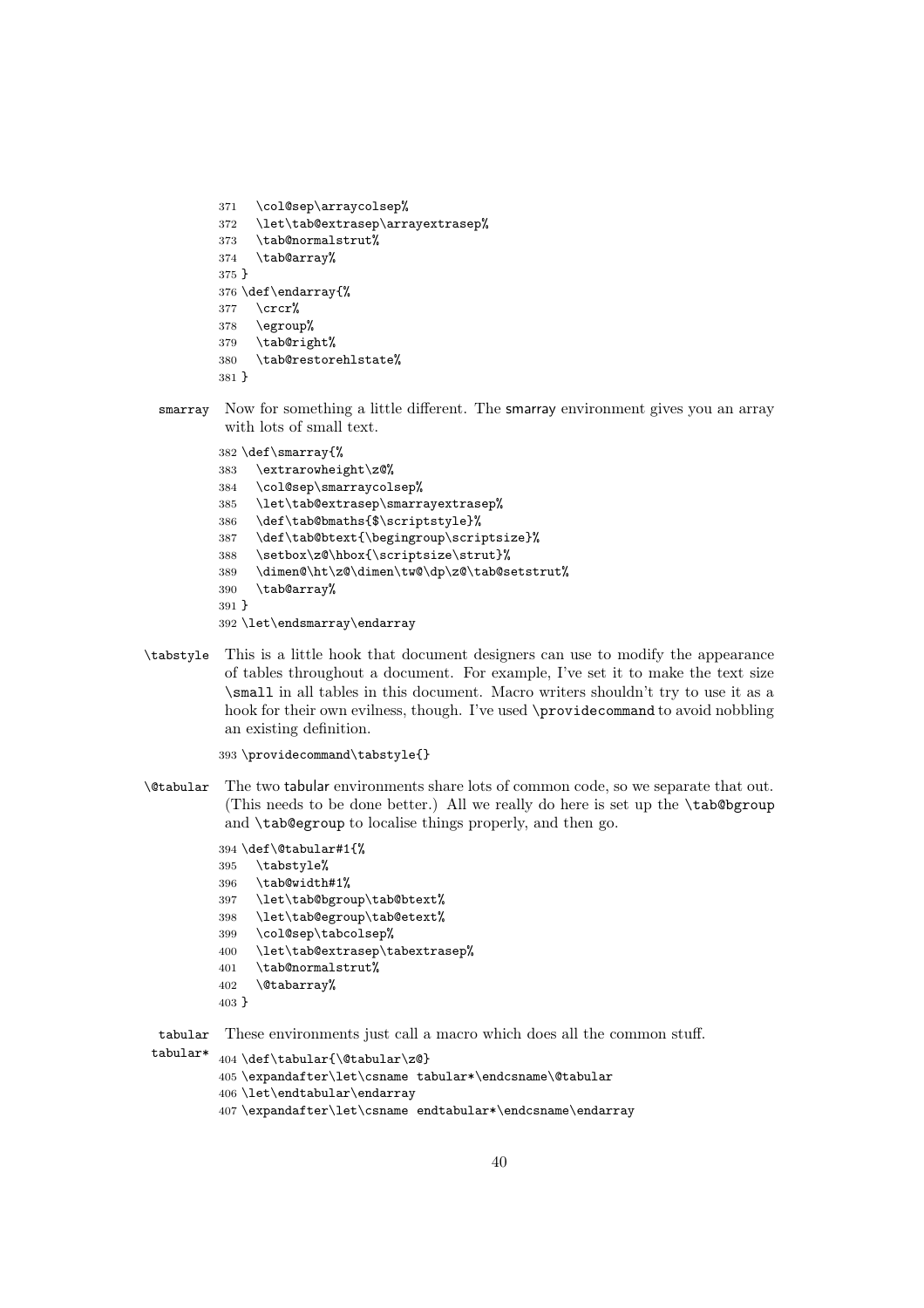#### 2.14.2 Setting the strut height

```
\tab@setstrut We use a magical strut, called \@arstrut, which keeps the table from collapsing
               around our heads. This is where we set it up.
```
It bases the array strut size on the given values of  $\dim\$  and  $\dim\$ amended by various appropriate fiddle values added in by various people.

408 \def\tab@setstrut{%

```
409 \setbox\@arstrutbox\hbox{%
410 \quad \text{vrule}411 \@height\arraystretch\dimen@%
412 \@depth\arraystretch\dimen\tw@%
413 \@width\z@%
414 }%
415 }
```
\tab@normalstrut This sets the strut the normal way, from the size of \strutbox.

```
416 \def\tab@normalstrut{%
417 \dimen@\ht\strutbox\advance\dimen@\extrarowheight%
418 \dimen\tw@\dp\strutbox%
419 \tab@setstrut%
420 }
```
### 2.14.3 Setting up the alignment

The following bits are mainly for other packages to hook themselves onto.

```
421 \let\@arrayleft\relax%
422 \let\@arrayright\relax%
423 \def\@tabarray{%
424 \let\@arrayleft\relax%
425 \let\@arrayright\relax%
426 \@ifnextchar[\@array{\@array[c]}%
427 }
```
\@array The \@array macro does most of the real work for the environments. The first job is to set up the row strut, which keeps the table rows at the right height. We just take the normal strut box, and extend its height by the \extrarowheight length parameter.

428 \def\@array[#1]#2{%

Sort out the hline state variable. We'll store the old value in a control sequence to avoid wasting any more count registers.

```
429 \edef\tab@restorehlstate{%
430 \global\tab@endheight\the\tab@endheight%
431 \gdef\noexpand\tab@hlstate{\tab@hlstate}%
432 }%
433 \def\tab@hlstate{n}%
```
Now we read the preamble. All the clever things we've already done are terribly useful here.

The  $\t$ ab@setcr sets up  $\setminus \t$  to be a newline even if users have changed it using something like \raggedright.

434 \colset{tabular}%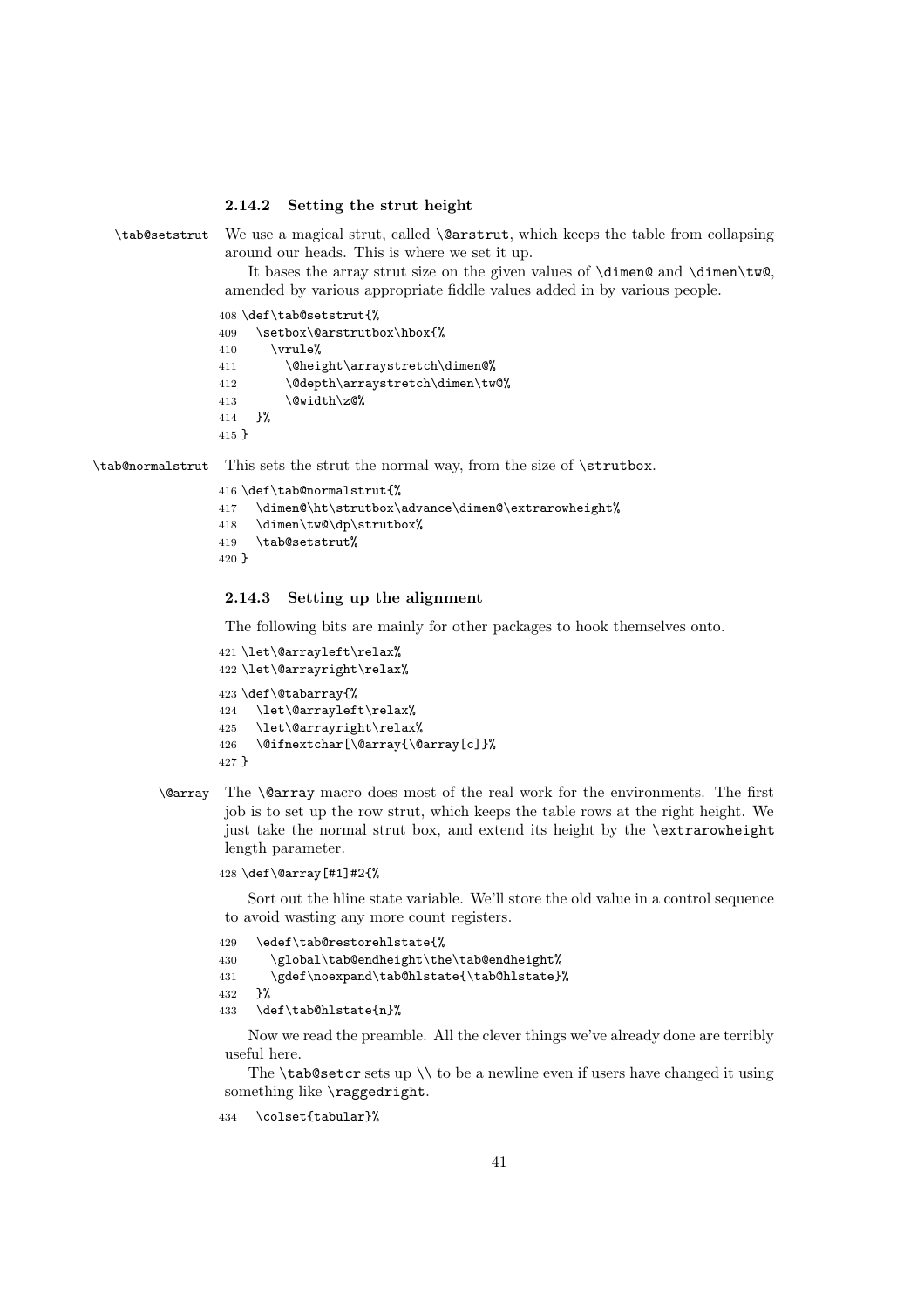```
435 \tab@initread%
```

```
436 \def\tab@midtext{\tab@setcr\ignorespaces####\@maybe@unskip}%
```

```
437 \def\tab@multicol{\@arstrut\tab@startrow}%
```

```
438 \tab@preamble{\tab@multicol\tabskip\z@skip}%
```

```
439 \tab@readpreamble{#2}%
```
Set up the default tabskip glue. This is easy: there isn't any.

```
440 \tab@leftskip\z@skip%
441 \tab@rightskip\z@skip%
```
Now set up the positioning of the table. This is put into a separate macro because it's rather complicated.

```
442 \tab@setposn{#1}%
```
Now work out how to start the alignment.

```
443 \ifdim\tab@width=\z@%
444 \def\tab@halign{}%
445 \else%
446 \def\tab@halign{to\tab@width}%
447 \fi%
```
Finally, do all the normal things we need to do before an alignment. Note that we define  $\tt \t{tabu2rm}$  from  $\tt \t{b}$  (using  $\tt \t{asb@setcr}.$ Since  $\setminus$  is reset in the  $\tt tab@middlext$  of every table cell, it becomes secondary to \tabularnewline. Doing things this way avoids the problems with declarations like  $\ragg$ edright which redefine  $\iota$  in their own (usually rather strange) way, so you don't need to mess about with things like the \PreserveBackslash command given in the  $\cancel{B}TEX$  Companion.

```
448 \lineskip\z@\baselineskip\z@%
449 \m@th%
450 \def\tabularnewline{\tab@arraycr\tab@penalty}%
451 \tab@setcr%
452 \let\par\@empty%
453 \everycr{}\tabskip\tab@leftskip%
454 \tab@left\halign\tab@halign\expandafter\bgroup%
455 \the\tab@preamble\tabskip\tab@rightskip\cr%
456 }
```
You've no doubt noticed the \tab@left and \tab@right macros above. These are set up here and elsewhere to allow other things to gain control at various points of the table (they include and take the place of the \@arrayleft and \@arrayright hooks in array, put in for delarray's use.

#### 2.14.4 Positioning the table

\tab@setposn This macro sets everything up for the table's positioning. It's rather long, but not all that complicated. Honest.

> First, we set up some defaults (for centring). If anything goes wrong, we just do the centring things.

```
457 \def\tab@setposn#1{%
458 \def\tab@left{%
459 \savenotes%
460 \leavevmode\hbox\bgroup$\@arrayleft\vcenter\bgroup%
```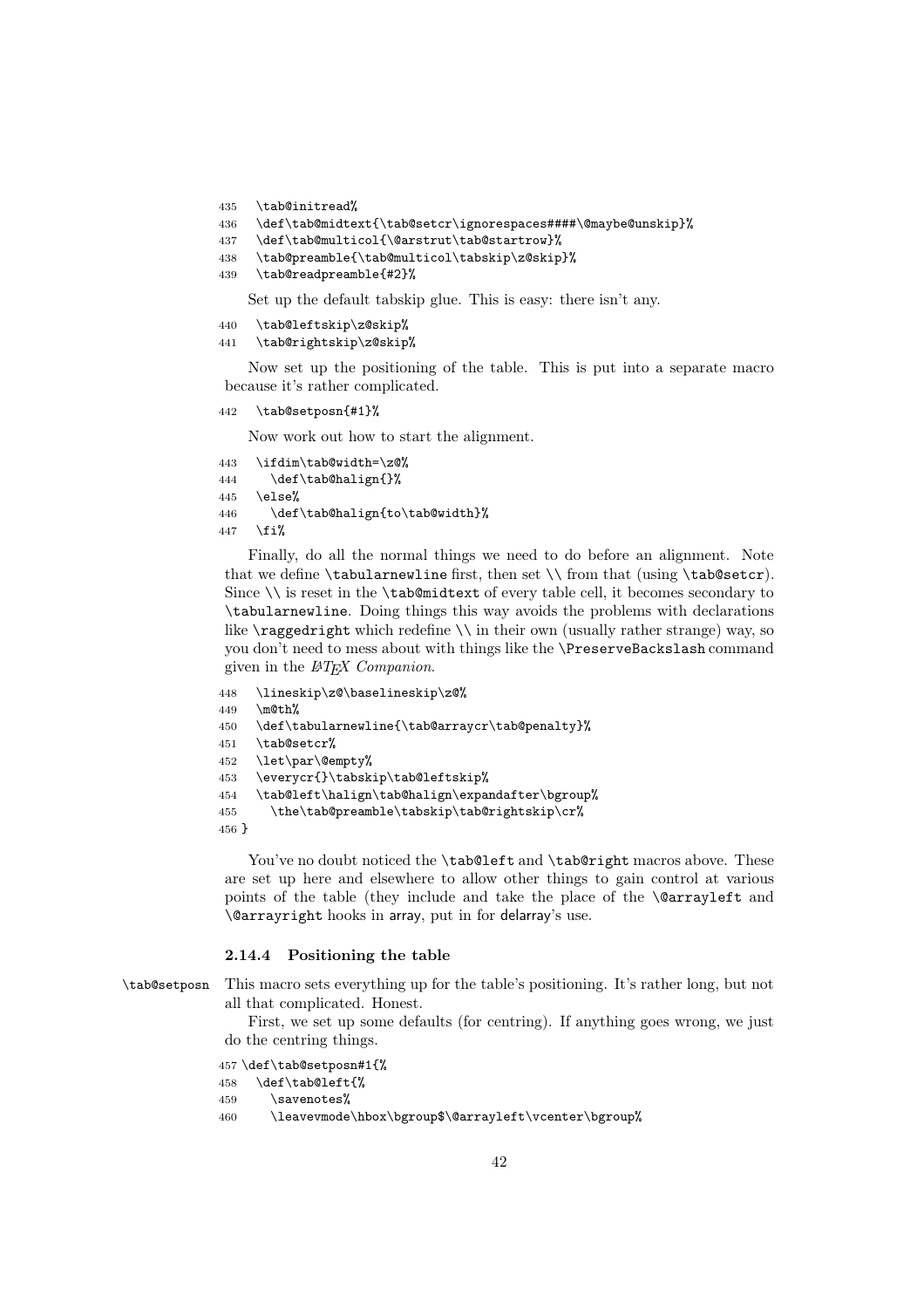```
461 }%
462 \def\tab@right{%
463 \egroup%
464 \m@th\@arrayright$\egroup%
465 \spewnotes%
466 }%
467 \global\tab@endheight\z@%
```
For the standard positioning things, we just do appropriate boxing things. Note that the dollar signs are important, since delarray might want to put its delimiters in here.

The **\if@tempswa** switch it used to decide if we're doing an unboxed tabular. We'll set it if we find an unbox-type position code, and then check that everything's OK for this.

```
468 \@tempswafalse%
469 \let\tab@penalty\relax%
470 \if#1t%
471 \def\tab@left{%
472 \savenotes%
473 \leavevmode\setbox\z@\hbox\bgroup$\@arrayleft\vtop\bgroup%
474 }%
475 \def\tab@right{%
476 \egroup%
477 \m@th\@arrayright$\egroup%
478 \tab@raisebase%
479 \simeq \spewnotes%
480
481 \gdef\tab@hlstate{t}%
482 \global\tab@endheight\ht\@arstrutbox%
483 \else\if#1b%
484 \def\tab@left{%
485 \savenotes%
486 \leavevmode\setbox\z@\hbox\bgroup$\@arrayleft\vbox\bgroup%
487 }%
488 \def\tab@right{%
489 \egroup%
490 \m@th\@arrayright$\egroup%
491 \tab@lowerbase%
492 \spewnotes%
493 }%
494 \gdef\tab@hlstate{b}%
495 \else%
496 \if#1L\@tempswatrue\fi%
497 \if#1C\@tempswatrue\fi%
498 \if#1R\@tempswatrue\fi%
499 \if{\tilde{}
```
Now for some tests to make sure we're allowed to do the unboxing. We text for \@arrayleft being defined, because people trying to hook us won't understand unboxed tabulars.

```
500 \if@tempswa\ifhmode%
501 \ifinner\tab@err@unbrh\@tempswafalse\else\par\fi%
502 \ifmmode \big\vert\else\fi\fi\503 \if@tempswa\ifmmode\tab@err@unbmm\@tempswafalse\fi\fi%
```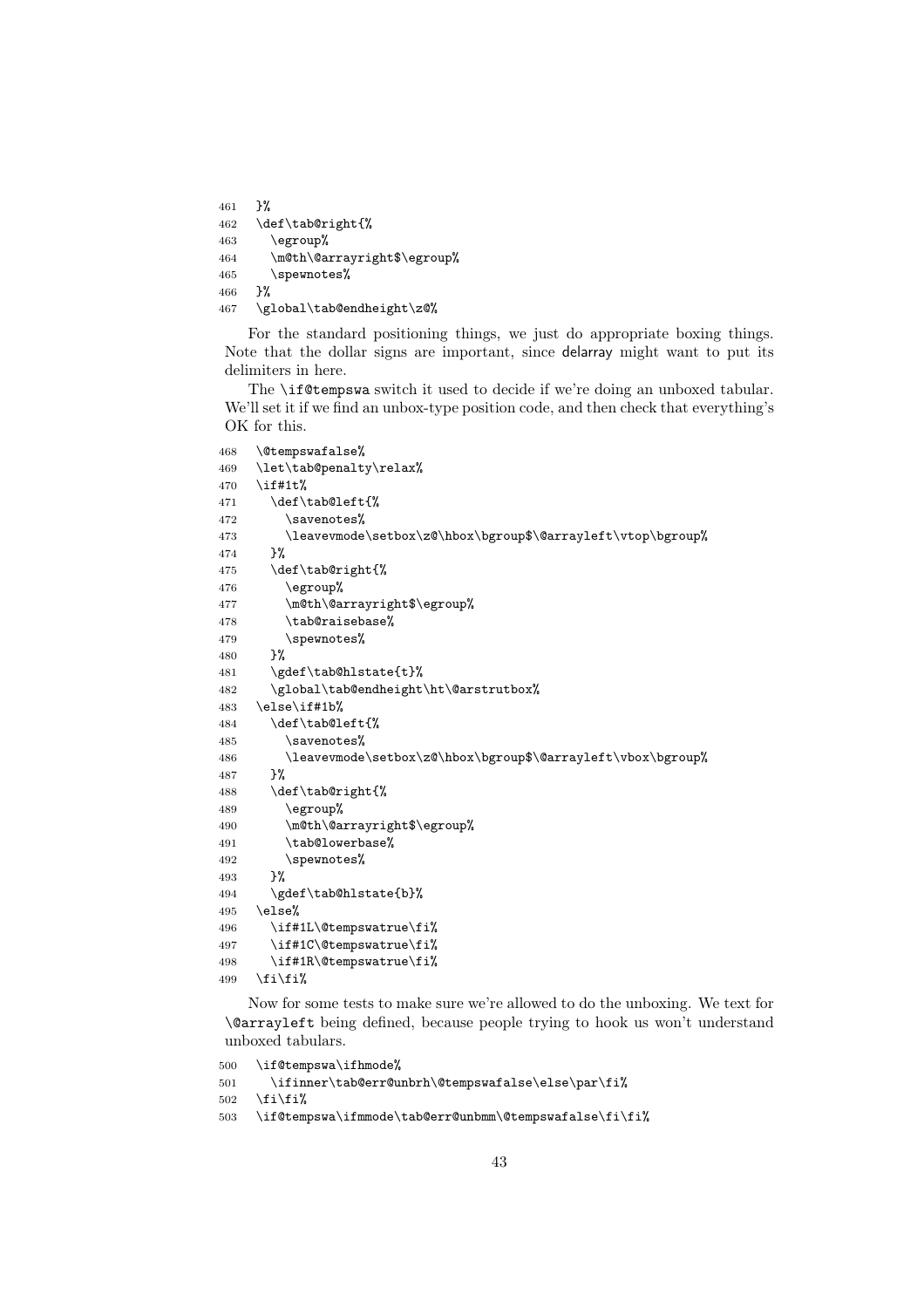```
504 \if@tempswa\ifx\@arrayleft\relax\else%
505 \tab@err@unbext\@tempswafalse%
506 \fi\fi%
```
Finally, if we're still doing an unboxed alignment, we need to sort out the spacing. We know that no-one's tried to hook on to the environment, so we clear \tab@left and \tab@right.

```
507 \if@tempswa%
508 \def\tab@left{\vskip\parskip\medskip}%
509 \def\tab@right{\par\@endpetrue\global\@ignoretrue}%
```
Now we need to sort out the alignment. The only way we can do this is by playing with tabskip glue. There are two possiblities:

- If this is a straight tabular or an array, we just use infinite glue. This is reasonable, I think.
- If we have a width for the table, we calculate the fixed values of glue on either side. This is fairly easy, and forces the table to the required width.

First, set up the left and right glues to represent the prevailing margins set up by list environments. I think this is the right thing to do.

```
510 \tab@leftskip\@totalleftmargin%
511 \tab@rightskip\hsize%
512 \advance\tab@rightskip-\linewidth%
```
513 \advance\tab@rightskip-\@totalleftmargin%

First of all, deal with the simple case. I'm using 10000 fill glue here, in an attempt to suppress \extracolsep glue from making the table the wrong width. It can always use filll glue if it really needs to, though.

```
514 \ifdim\tab@width=\z@%
515 \if#1L\else\advance\tab@leftskip\z@\@plus10000fill\fi%
516 \if#1R\else\advance\tab@rightskip\z@\@plus10000fill\fi%
```
Now for the fun bit. This isn't too hard really. The extra space I must add around the table adds up to \linewidth − \tab@width. I just need to add this onto the appropriate sides of the table.

| 517 | \else%                                  |
|-----|-----------------------------------------|
| 518 | \dimen@\linewidth%                      |
| 519 | \advance\dimen@-\tab@width%             |
| 520 | \if#1L\advance\tab@rightskip\dimen@\fi% |
| 521 | \if#1R\advance\tab@leftskip\dimen@\fi%  |
| 522 | $\iota$ if#1 $C\$                       |
| 523 | \advance\tab@leftskip.5\dimen@%         |
| 524 | \advance\tab@rightskip.5\dimen@%        |
| 525 | \fi%                                    |
| 526 | \fi%                                    |
|     |                                         |

Don't allow page breaks. David Carlisle's wonderful longtable package does page breaks far better than I could possibly do here, and we're compatible with it (wahey!).

527 \def\tab@penalty{\penalty\@M}%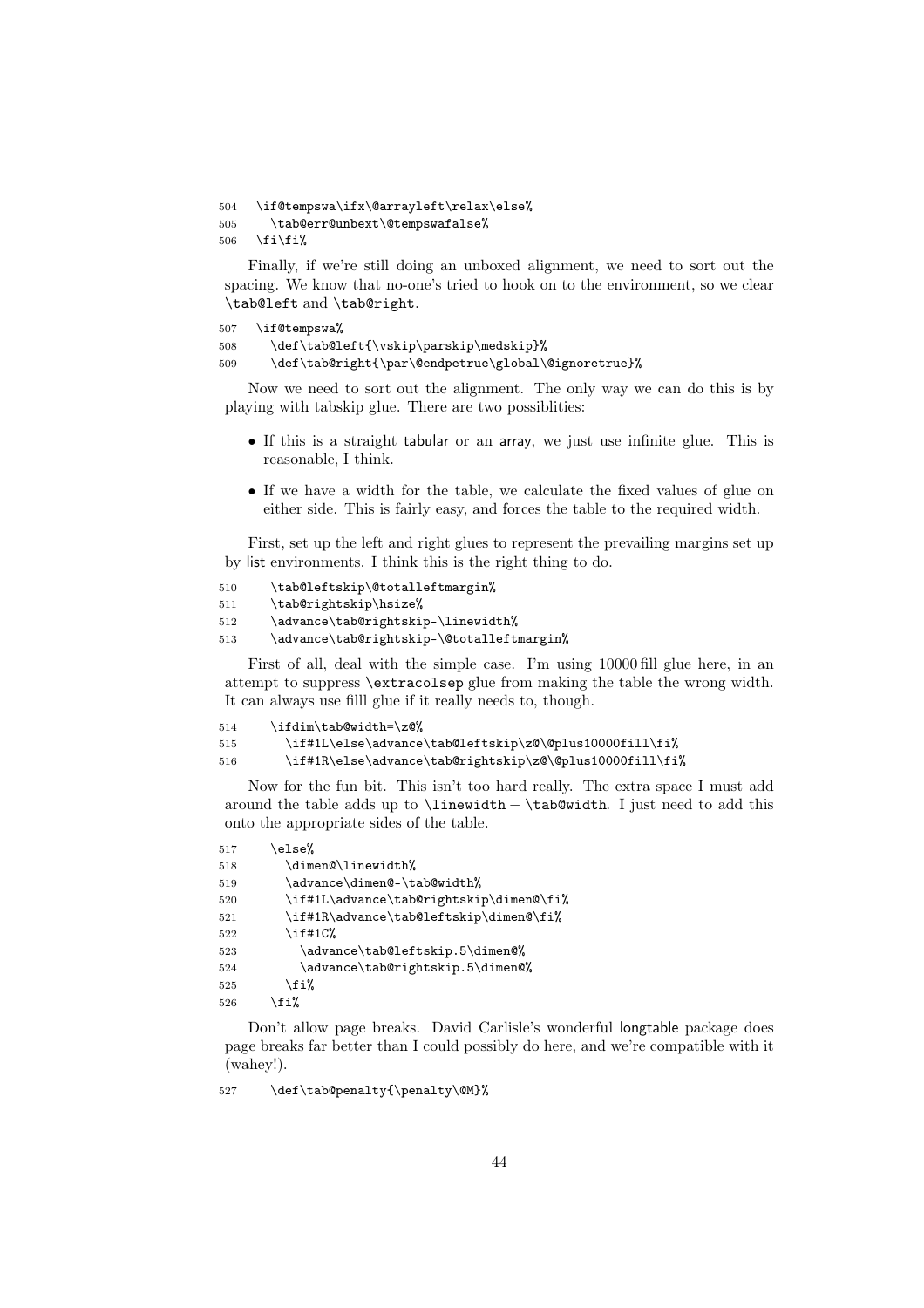Finally, set the new width of the table, and leave.

```
528 \tab@width\hsize%
529 \fi%
530 }
```
### 2.14.5 Handling tops and bottoms

This is how the tops and bottoms of tables are made to line up with the text on the same line, in the presence of arbitrary rules and space. The old method, based on the way the array package worked, wasn't terribly good. This new version copes much better with almost anything that gets thrown at it.

I'll keep a state in a macro (\tab@hlstate), which tells me what I'm meant to be doing. The possible values are 'n', which means I don't have to do anything, 't', which means that I'm meant to be handling top-aligned tables, and 'b', which means that I'm meant to be lining up the bottom. There are several other 'substates' which have various magic meanings.

#### 531 \def\tab@hlstate{n}

When all's said and done, I extract the box containing the table, and play with the height and depth to try and make it correct.

\tab@addruleheight This macro is called by 'inter-row' things to add their height to our dimen register. Only do this if the state indicates that it's sensible.

```
532 \def\tab@addruleheight#1{%
533 \if\tab@hlstate n\else%
534 \global\advance\tab@endheight#1\relax%
535 \overline{1}\536 }
```
\tab@startrow This is called at the start of a row, from within the array preamble. Currently, this assumes that the rows aren't bigger than their struts: this is reasonable, although slightly limiting, and it could be done better if I was willing to rip the alignment apart and put it back together again.

```
537 \def\tab@startrow{%
538 \if\tab@hlstate t%
539 \gdef\tab@hlstate{n}%
540 \else\if\tab@hlstate b%
541 \global\tab@endheight\dp\@arstrutbox%
542 \tilde{\text{f}i}'543 }
```
\tab@raisebase This macro is called at the end of it all, to set the height and depth of the box correctly. It sets the height to \tab@endheight, and the depth to everything else. The box is in \box 0 currently.

```
544 \def\tab@raisebase{%
545 \global\advance\tab@endheight-\ht\z@%
546 \raise\tab@endheight\box\z@%
547 }
```
\tab@lowerbase And, for symmetry's sake, here's how to set the bottom properly instead.

548 \def\tab@lowerbase{%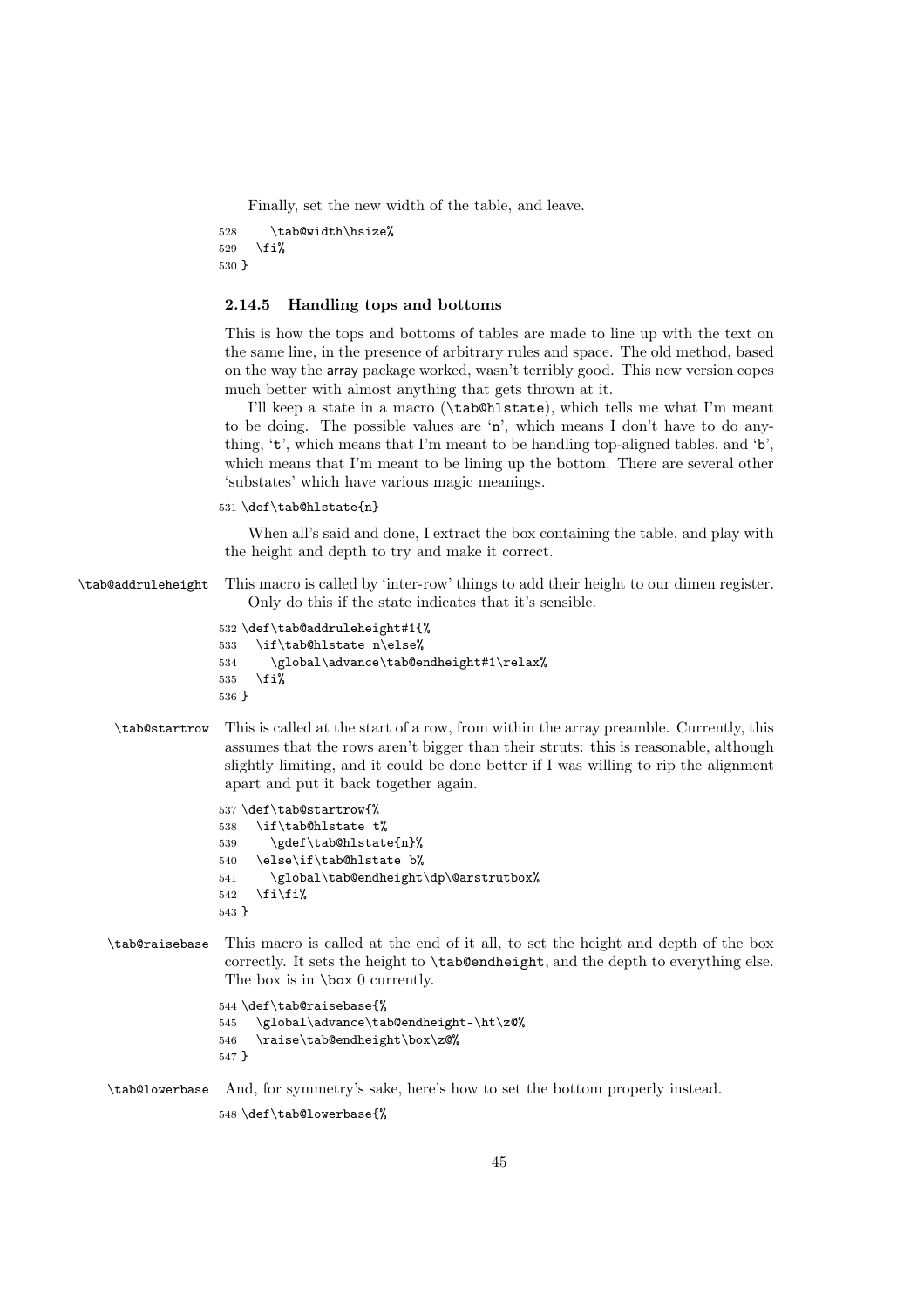```
549 \global\advance\tab@endheight-\dp\z@%
550 \lower\tab@endheight\box\z@%
551 }
```
## 2.15 Breaking tables into bits

Unboxed tables have a wonderful advantage over boxed ones: you can stop halfway through and do something else for a bit. Here's how:

\tabpause I'd like to avoid forbidding catcode changes here. I'll use \doafter now I've got it, to ensure that colour handling and things occur *inside* the \noalign (otherwise they'll mess up the alignment very seriously).

> We have to be careful here to ensure that everything works correctly within lists. (The amsmath package had this problem in its \intertext macro, so I'm not alone here.)

```
552 \def\tabpause#{%
553 \noalign{\ifnum0='}\fi%
554 \@parboxrestore%
555 \tab@startpause%
556 \vskip-\parskip%
557 \parshape\@ne\@totalleftmargin\linewidth%
558 \noindent%
559 \doafter\tabpause@i%
560 }
561 \def\tabpause@i{%
562 \nobreak%
563 \tab@endpause%
564 \ifnum0='{\fi}%
565 }
```
# 2.16 The wonderful world of \multicolumn

\multicolumn This is actually fantasitcally easy. Watch and learn. Make sure you notice the \longs here: remember that some table cells can contain paragraphs, so it seems sensible to allow \par into the argument. (As far as I know, most other \multicolumn commands don't do this, which seems a little silly. Then again, I forgot to do it the first time around.)

```
566 \long\def\multicolumn#1#2#3{%
567 \multispan{#1}%
568 \begingroup%
569 \tab@multicol%
570 \tab@initread%
571 \tab@preamble{}%
572 \long\def\tab@midtext{#3}%
573 \let\tab@looped\tab@err@multi%
574 \tab@readpreamble{#2}%
575 \the\tab@preamble%
576 \endgroup%
577 \ignorespaces%
578 }
```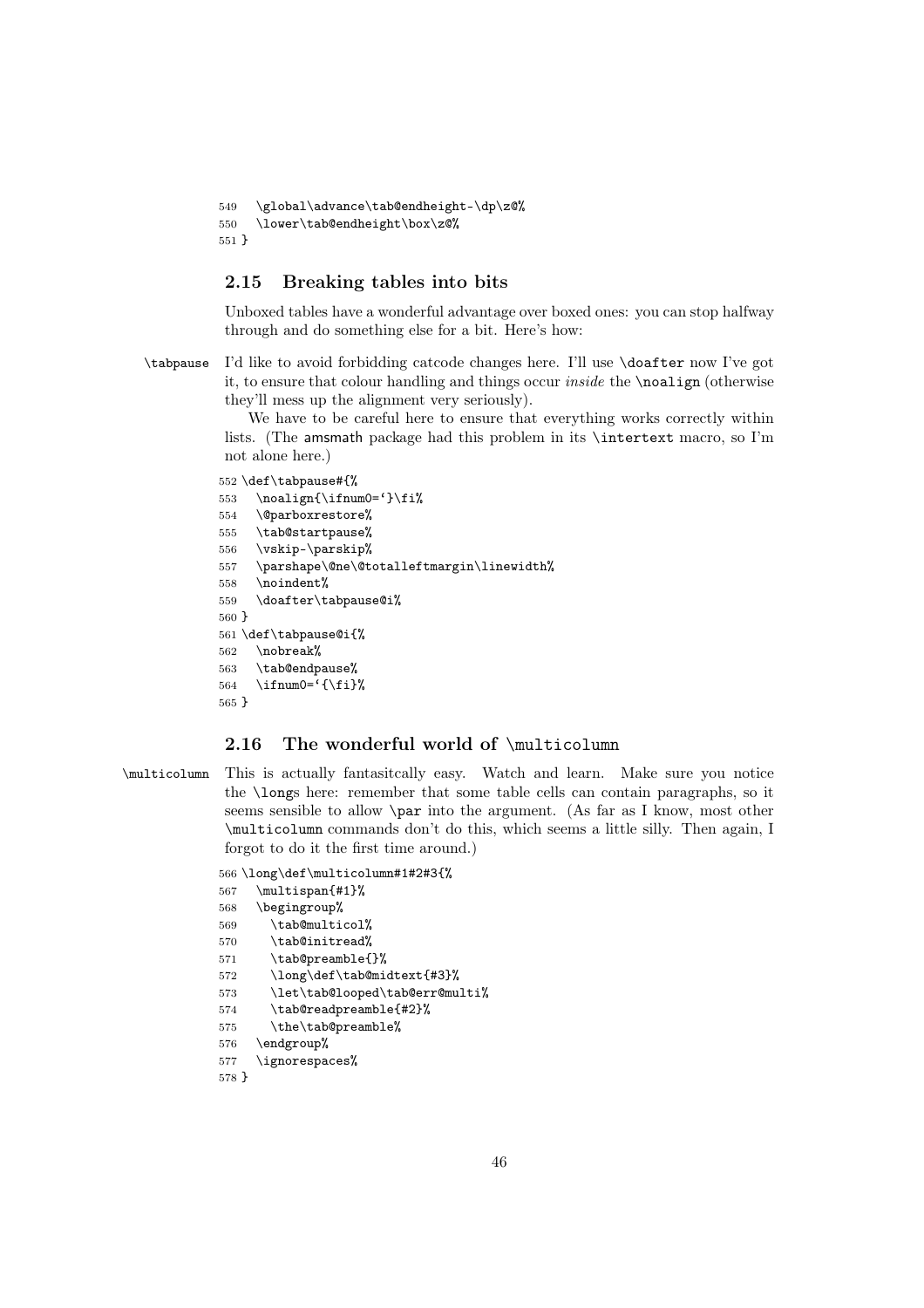### 2.17 Interlude: range lists

For processing arguments to \vgap and \cline, we need to be able to do things with lists of column ranges. To save space, and to make my fingers do less typing. here's some routines which do range handling.

\ranges Given a macro name and a comma separated list of ranges and simple numbers, this macro will call the macro giving it each range in the list in turn. Single numbers *n* will be turned into ranges  $n-n$ .

> The first job is to read the macro to do (which may already have some arguments attached to it). We'll also start a group to make sure that our changes to temp registers don't affect anyone else.

> There's a space before the delimiting \q@delim to stop numbers being parsed to far and expanding our quark (which will stop TFX dead in its tracks). Since we use \@ifnextchar to look ahead, spaces in range lists are perfectly all right.

```
579 \def\ranges#1#2{%
580 \gdef\ranges@temp{#1}%
581 \begingroup%
582 \ranges@i#2 \q@delim%
583 }
```
We're at the beginning of the list. We expect either the closing marker (if this is an empty list) or a number, which we can scoop up into a scratch register.

```
584 \def\ranges@i{%
```

```
585 \@ifnextchar\q@delim\ranges@done{\afterassignment\ranges@ii\count@}%
586 }
```
We've read the first number in the range. If there's another number, we'll expect a '-' sign to be next. If there is no '-', call the user's code with the number duplicated and then do the rest of the list.

```
587 \def\ranges@ii{%
588 \@ifnextchar-\ranges@iii{\ranges@do\count@\count@\ranges@v}%
589 }
```
Now we strip the '-' off and read the other number into a temporary register.

```
590 \def\ranges@iii-{\afterassignment\ranges@iv\@tempcnta}
```
We have both ends of the range now, so call the user's code, passing it both ends of the range.

#### 591 \def\ranges@iv{\ranges@do\count@\@tempcnta\ranges@v}

We've finished doing an item now. If we have a ',' next, then start over with the next item. Otherwise, if we're at the end of the list, we can end happily. Finally, if we're totally confused, raise an error.

```
592 \def\ranges@v{%
593 \@ifnextchar,%
594 \ranges@vi%
595 {%
596 \@ifnextchar\q@delim%
597 \ranges@done%
598 {\tab@err@range\ranges@vi,}%
599 }%
600 }
```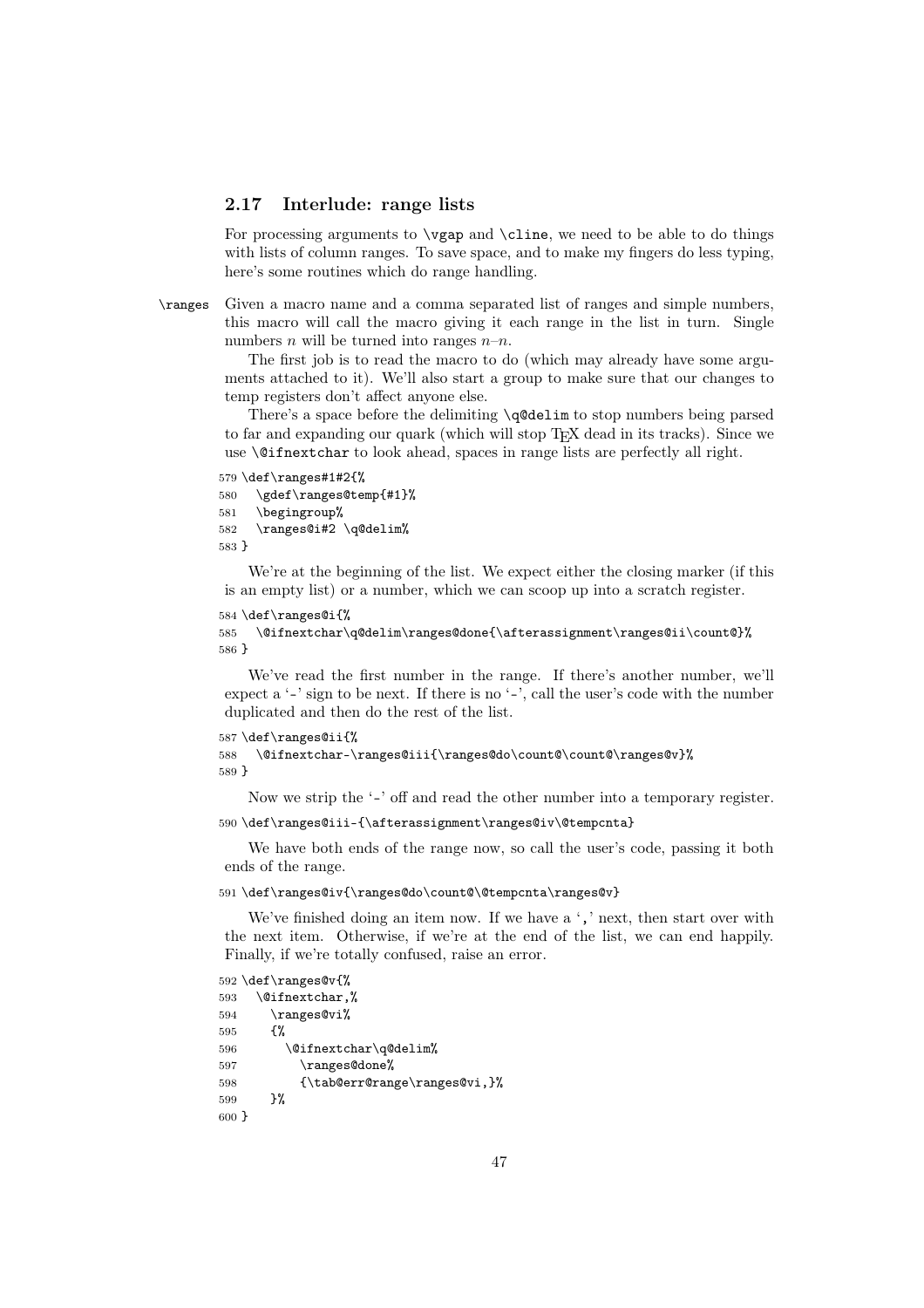We had a comma, so gobble it, read the next number, and go round again.

```
601 \def\ranges@vi,{\afterassignment\ranges@ii\count@}
```
Here's how we call the user's code, now. We close the group, so that the user's code doesn't have to do global things to remember its results, and we expand the two range ends from their count registers. We also ensure that the range is the right way round.

```
602 \def\ranges@do#1#2{%
603 \ifnum#1>#2\else%
604 \expandafter\endgroup%
605 \expandafter\ranges@temp%
606 \expandafter{%
607 \the\expandafter#1%
608 \expandafter}%
609 \expandafter{%
610 \the#2%
611 }%
612 \begingroup%
613 \foralli%
614 }
```
And finishing the scan is really easy. We close the group after gobbling the close token.

615 \def\ranges@done\q@delim{\endgroup}

\ifinrange Something a little more useful, now. \ifinrange takes four arguments: a number, a range list (as above), and two token lists which I'll call *then* and *else*. If the number is in the list, I'll do *then*, otherwise I'll do *else*.

```
616 \def\ifinrange#1#2{%
617 \@tempswafalse%
618 \count@#1%
619 \ranges\ifinrange@i{#2}%
620 \if@tempswa%
621 \expandafter\@firstoftwo%
622 \else%
623 \expandafter\@secondoftwo%
624 \fi%
625 }
626 \def\ifinrange@i#1#2{%
627 \ifnum\count@<#1 \else\ifnum\count@>#2 \else\@tempswatrue\fi\fi%
628 }
```
## 2.18 Horizontal rules OK

This is where all the gubbins for \vgap and friends is kept, lest it contaminate fairly clean bits of code found elsewhere.

#### 2.18.1 Drawing horizontal rules

\hline Note the funny use of \noalign to allow TEX stomach ops like \futurelet without starting a new table row. This lets us see if there's another \hline coming up, so we can see if we need to insert extra vertical space.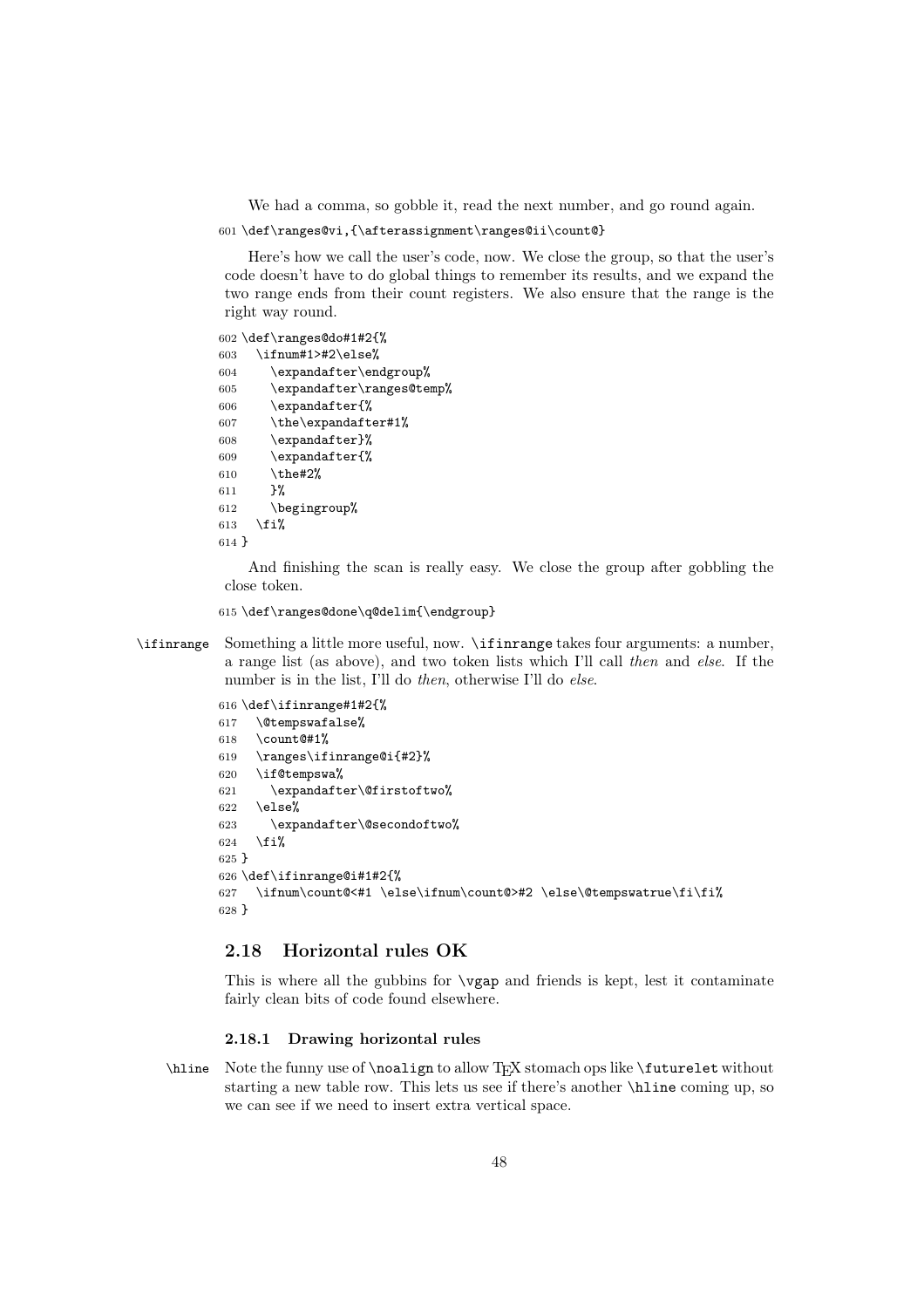```
629 \def\hline{%
630 \tab@dohline%
631 \noalign{\ifnum0='}\fi%
632 \tab@penalty%
633 \futurelet\@let@token\hline@i%
634 }
```
We check here for another \hline command, and insert glue if there is. This looks terrible, though, and  $\hbar x$ fhvh} is much nicer. Still...

```
635 \def\hline@i{%
636 \ifx\@let@token\hline%
637 \vskip\doublerulesep%
638 \tab@addruleheight\doublerulesep%
639 \fi%
640 \ifnum0=\{\ifmmode\{\xi_i\right\}\else{ \tilefta \tilenglength \tilefta \tilefta \tilefta \tilefta \tilefta \tilefta \tilefta \tilefta \tilefta \tilefta \tilefta \tilefta \tilefta \tilefta \tilefta \tilefta \tilefta \tilefta \tilef
641 }
```
\tab@dohline This is where hlines actually get drawn. Drawing lines is more awkward than it used to be, particularly in unboxed tables. It used to be a case simply of saying \noalign{\hrule}. However, since unboxed tables are actually much wider than they look, this would make the rules stretch right across the page and look generally horrible.

The solution is simple: we basically do a dirty big \cline.

```
642 \def\tab@dohline{%
643 \multispan{\tab@columns}%
644 \leaders\hrule\@height\arrayrulewidth\hfil%
645 \tab@addruleheight\arrayrulewidth%
646 \cr%
647 }
```
### 2.18.2 Vertical rules

I couldn't fit these in anywhere else, so they'll have to go here. I'll provide a new optional argument which specifies the width of the rule; this gets rid of the problem described in the *Companion*, where to get an unusually wide vertical rule, you have to play with things like \vrule width  $\langle$ *dimen* $\rangle$  which really isn't too nice.

\vline The new \vline has an optional argument which gives the width of the rule. The  $\text{relax stops TFX trying to parse a } \{rule-specification\}$  for too long, in case someone says something like '\vline depthcharges' or something equally unlikely.

648 \renewcommand\vline[1][\arrayrulewidth]{\vrule\@width#1\relax}

#### 2.18.3 Drawing bits of lines

Just for a bit of fun, here's an extended version of \cline which takes a list of columns to draw lines under, rather than just a single range.

\cline Not a single line of code written yet, and we already have a dilemma on our hands. Multiple consecutive \cline commands are meant to draw on the same vertical bit of table. But horizontal lines are meant to have thickness now. Oh, well [sigh], we'll skip back on it after all.

Now the problem remains how best to do the job. The way I see it, there are three possibilities: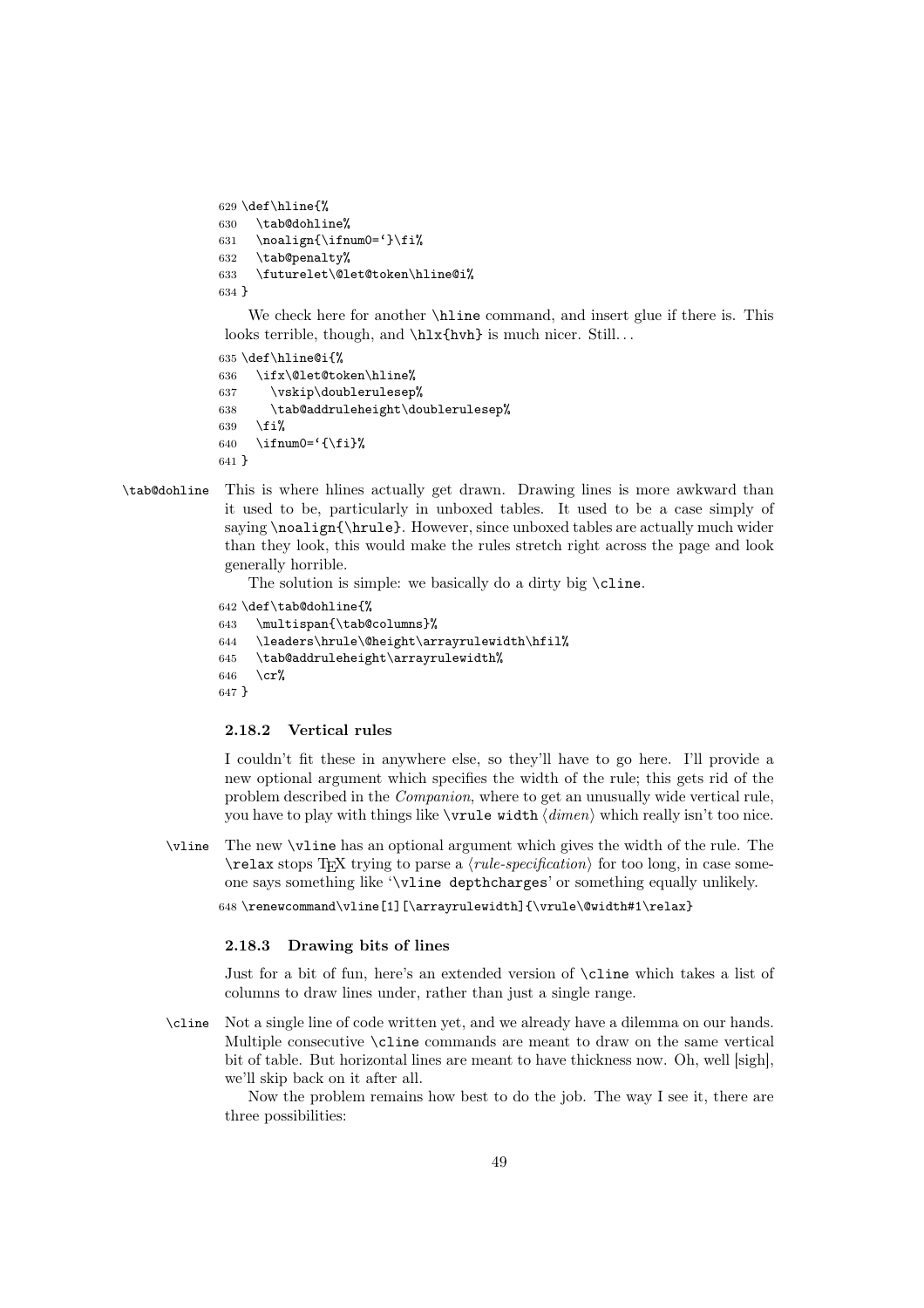- We can start a table row, and then for each column of the table (as recorded in \tab@columns) we look to see if that column is listed in the range list and if so draw the rule. This requires lots of scanning of the range list.
- We can take each range in the list, and draw rules appropriately, just like the old \cline used to do, and starting a new table row for each.
- We can start a table row, and then for each range remember where we stopped drawing the last row, move to the start of the new one, and draw it. If we start moving backwards, we close the current row and open a new one.

The last option looks the most efficient, and the most difficult. This is therefore what I shall do  $:-$ ).

The first thing to do is to add in a little negative space, and start a table row (omitting the first item). Then scan the range list, and finally close the table row and add some negative space again.

We need a global count register to keep track of where we are. Mixing local and global assignments causes all sorts of tragedy, so I shall hijack \tab@state.

```
649 \def\cline#1{%
650 \noalign{\kern-.5\arrayrulewidth\tab@penalty}%
651 \omit%
652 \global\tab@state\@ne%
653 \ranges\cline@i{#1}%
654 \, \text{C}r\%655 \noalign{\kern-.5\arrayrulewidth\tab@penalty}%
656 }
```
Now for the tricky bit. When we're given a range, we look to see if the first number is less than \tab@state. If so, we quickly close the current row, kern backwards and start again with an \omit and reset \tab@state to 1, and try again.

```
657 \def\cline@i#1#2{%
658 \ifnum#1<\tab@state\relax%
659 \tab@@cr%
660 \noalign{\kern-\arrayrulewidth\tab@penalty}%
661 \qquad \text{omit}662 \global\tab@state\@ne%
663 \fi%
```
We are now either at or in front of the column position required. If we're too far back, we must  $\hbar i \& \omit$  our way over to the correct column.

```
664 \@whilenum\tab@state<#1\do{%
665 \hfil\tab@@tab@omit%
666 \global\advance\tab@state\@ne%
667 }%
```
We've found the start correctly. We must deal with a tiny problem now: if this is not the first table cell, the left hand vertical rule is in the column to the left, so our horizontal rule won't match up properly. So we skip back by a bit to compensate. If there isn't actually a vertical rule to line up with, no-one will notice, because the rules are so thin. This adds a little touch of quality to the whole thing, which is after all the point of this whole exercise.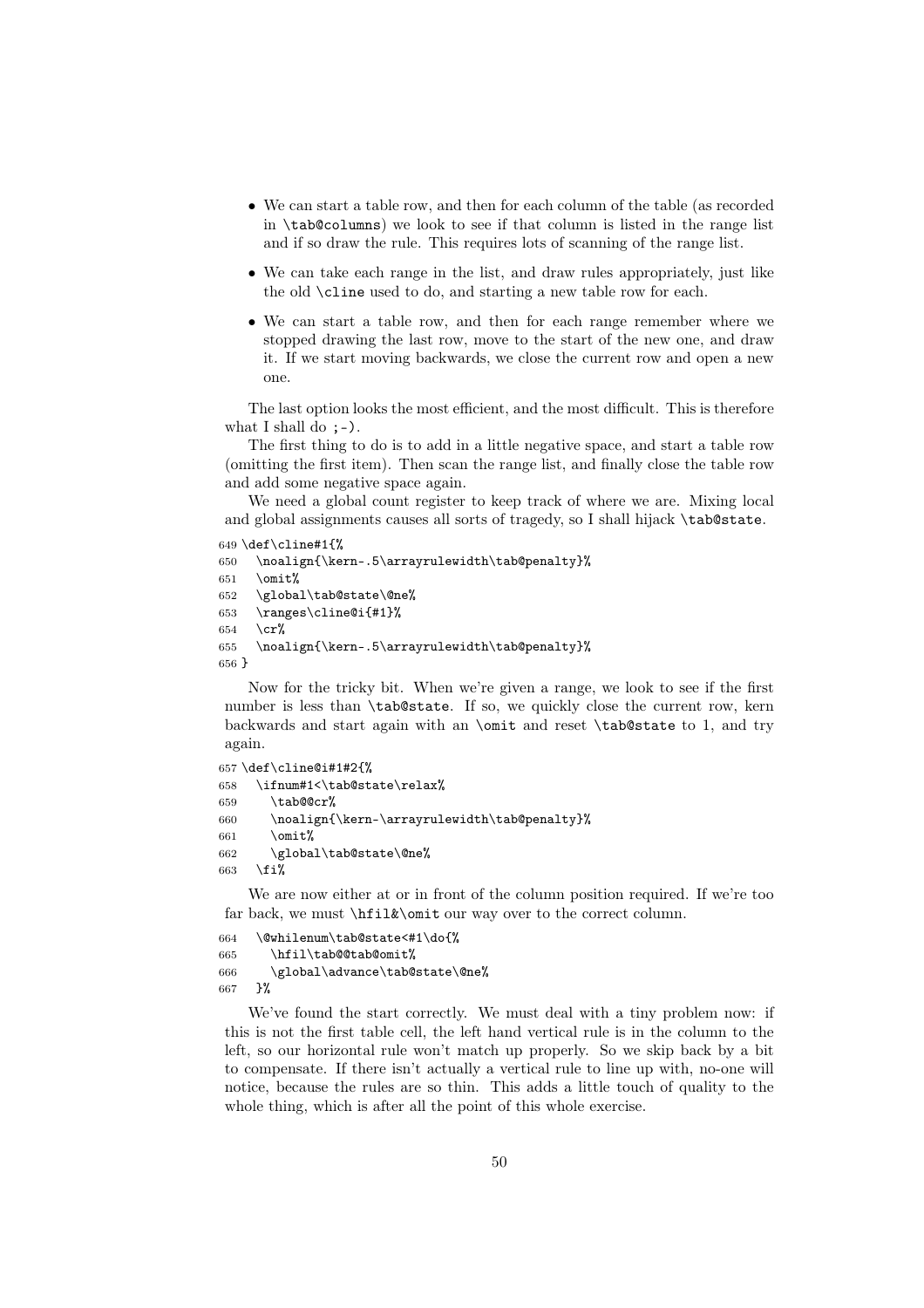```
668 \ifnum\tab@state>\@ne%
669 \kern-\arrayrulewidth%
670 \fi%
```
Now we must stretch this table cell to the correct width.

```
671 \@whilenum\tab@state<#2\do{%
672 \tab@@span@omit%
673 \global\advance\tab@state\@ne%
674 }%
```
We're ready. Draw the rule. Note that this is  $\hbar$ ill glue, just in case we start putting in \hfil glue when we step onto the next cell.

```
675 \leaders\hrule\@height\arrayrulewidth\hfill%
676 }
```
Some alignment primitives are hidden inside macros so they don't get seen at the wrong time. This is what they look like:

```
677 \def\tab@@cr{\cr}
678 \def\tab@@tab@omit{&\omit}
679 \def\tab@@span@omit{\span\omit}
```
## 2.18.4 Drawing short table rows

Before I start on a description of more code, I think I'll briefly discuss my reasons for leaving the \vgap command in its current state. There's a reasonable case for introducing an interface between \vgap and \multicolumn, to avoid all the tedious messing about with column ranges. There are good reasons why I'm not going to do this:

- It's very difficult to do: it requires either postprocessing of the table or delaying processing of each row until I know exactly what's in it; a \multicolumn in a row should be able to affect a \vgap before the row, which gets very nasty. This package is probably far too large already, and adding more complexity and running the risk of exhausting TEX's frustratingly finite capacity for the sake of relieving the user of a fairly trivial job doesn't seem worthwhile.
- Perhaps more importantly, there are perfectly valid occasions when it's useful to have the current vgap behaviour. For example, the MIX word layout diagrams found in *The Art of Computer Programming* use the little 'stub lines' to show where data items cross byte boundaries:

| empty    | - |  |  |     |  |  |
|----------|---|--|--|-----|--|--|
| occupied |   |  |  | 'FV |  |  |

That's my excuses out of the way; now I'll press on with the actual programming.

\tab@checkrule We have a range list in \tab@xcols and a number as an argument. If we find the number in the list, wejust space out the following group, otherwise we let it be. 680 \def\tab@checkrule#1{%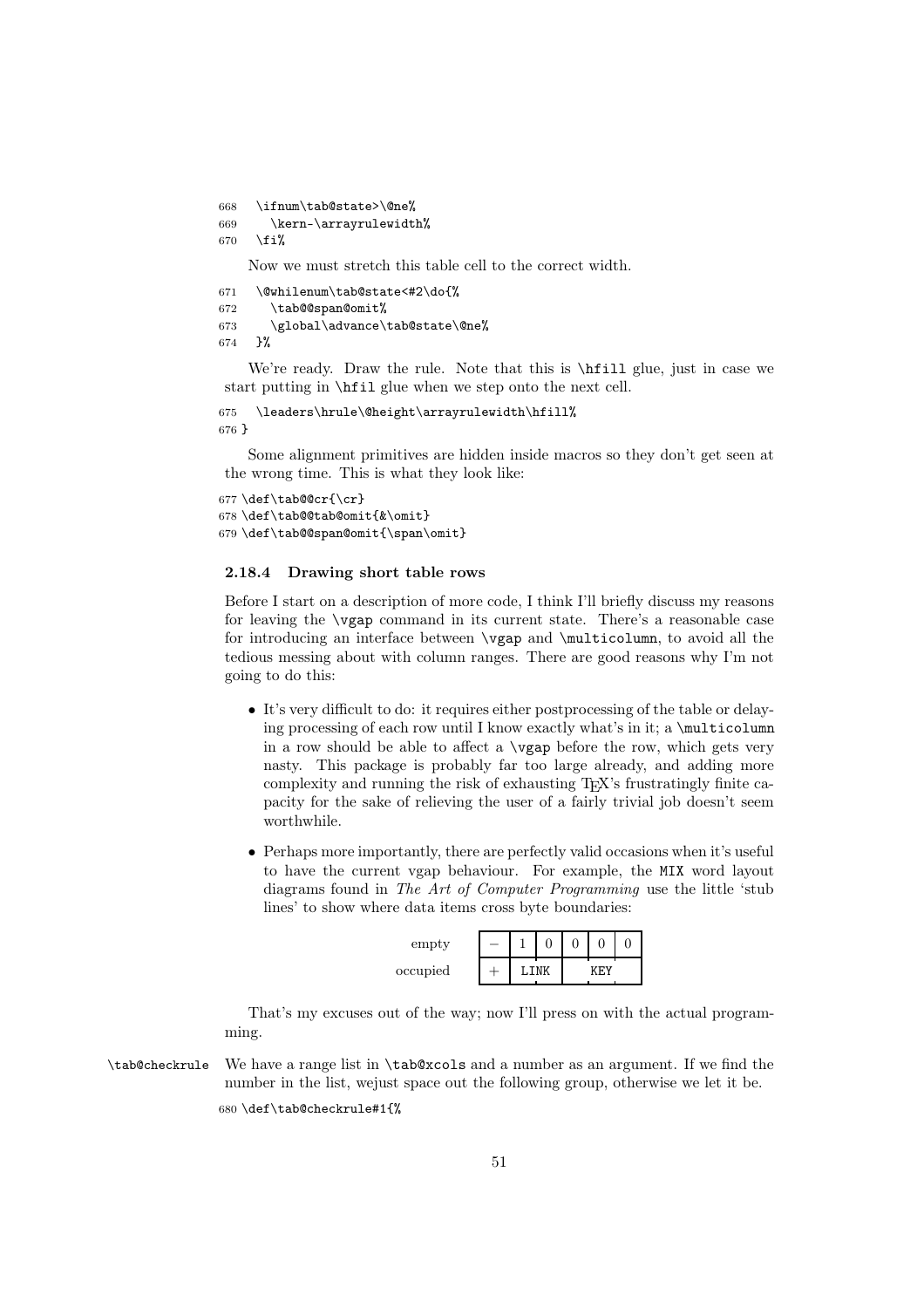```
681 \count@#1\relax%
682 \expandafter\ifinrange%
683 \expandafter\count@%
684 \expandafter{\tab@xcols}%
685 {\tab@checkrule@i}%
686 {}%
687 }
688 \def\tab@checkrule@i#1{\setbox\z@\hbox{#1}\hb@xt@\wd\z@{}}
```
\vgap We must tread carefully here. A single misplaced stomach operation can cause error messages. We therefore start with an \omit so we can search for optional arguments.

So that \hlx can get control after \vgap has finished, we provide a hook called \vgap@after which is expanded after \vgap has finished. Here we make it work like \@empty, which expands to nothing. (Note that \relax will start a new table row, so we can't use that.) There are some penalty items here to stick the  $\vee$ gap row to the text row and **\hline** that are adjacent to it. The longtable package will split an \hline in half, so this is the correct thing to do.

```
689 \def\vgap{%
690 \noalign{\nobreak}%
691 \omit%
692 \global\let\vgap@after\@empty%
693 \iffalse{\fi\ifnum0='}\fi%
694 \@ifnextchar[\vgap@i\vgap@simple%
695 }
```
We set up two different sorts of  $\varepsilon$   $\nu$  a simple one which allows all rules to be passed through, and a specific one which carefully vets each one (and is therefore slower). We decide which to so based on the presence of an optional argument.

The optional argument handler just passes its argument to an interface routine which is used by \hlx.

### 696 \def\vgap@i[#1]{\vgap@spec{#1}}

Now we handle specified columns. Since we're in an omitted table cell, we must set things up globally. Assign the column spec to a macro, and set up vetting by the routine above. Then just go and do the job.

```
697 \def\vgap@spec#1#2{%
698 \gdef\tab@xcols{#1}%
699 \global\let\tab@ckr\tab@checkrule%
700 \vgap@do{#2}%
701 }
```
Handle all columns. Just gobble the column number for each rule, and let the drawing pass unharmed. Easy.

```
702 \def\vgap@simple#1{%
703 \global\let\tab@ckr\@gobble%
704 \vgap@do{#1}%
705 }
```
This is where stuff actually gets done. We set the \vgap flag on while we do the short row. Then just expand the token list we built while scanning the preamble.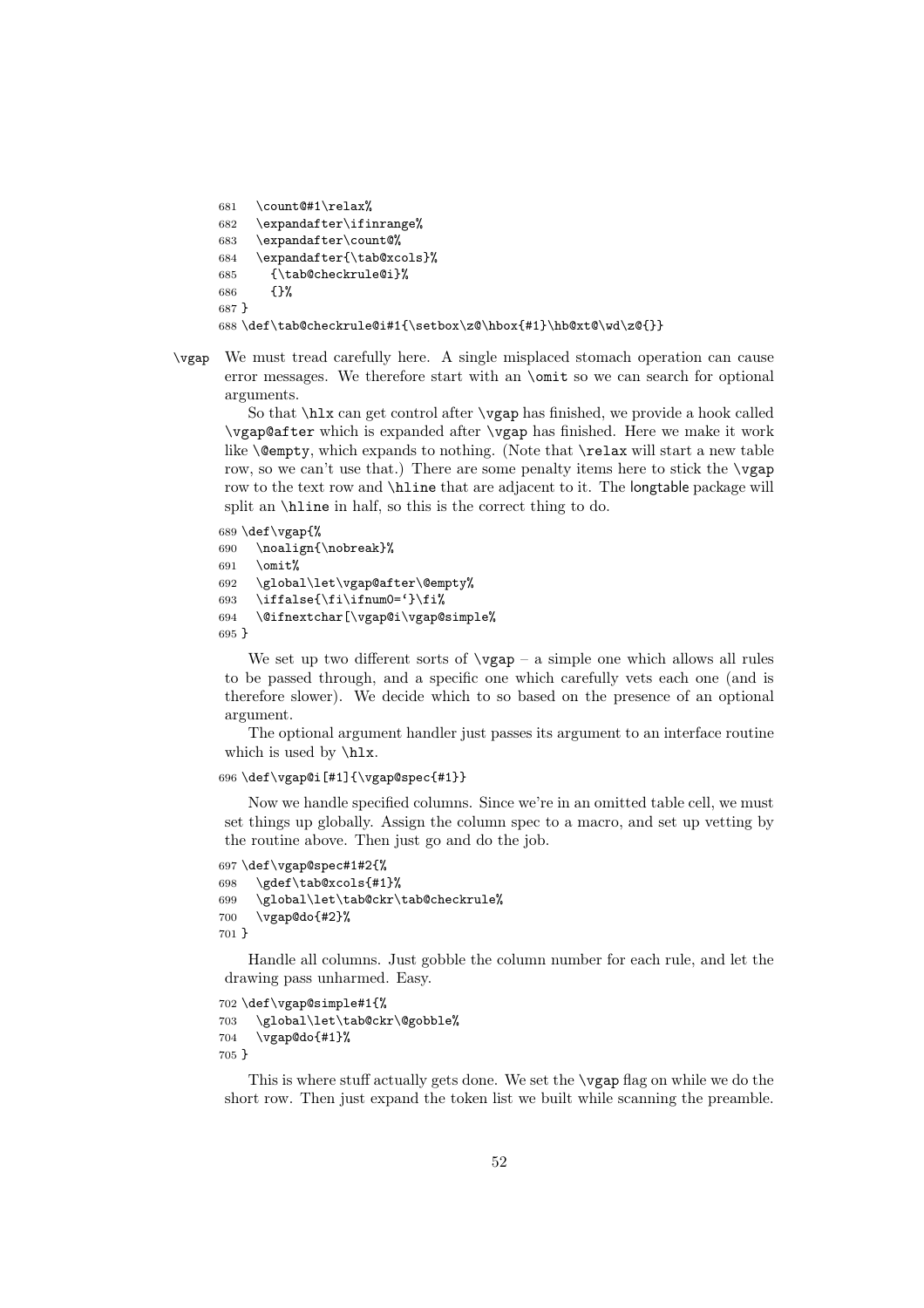Note that the flag is cleared at the end of the last column, to allow other funny things like \noalign and \omit before a new row is started.

```
706 \def\vgap@do#1{%
707 \iint num0='{}\fi%
708 \global\tab@vgaptrue%
709 \the\tab@shortline%
710 \vrule\@height#1\@width\z@%
711 \global\tab@vgapfalse
712 \tab@addruleheight{#1}%
713 \operatorname{cr}%
714 \noalign{\nobreak}%
715 \vgap@after%
716 }
```
### 2.18.5 Prettifying syntax

\hlx This is like a poor cousin to the preamble parser. The whole loop is carefully written to take place *only* in  $T_F X$ 's mouth, so the alignment handling bits half way down the gullet don't see any of this.

First, pass the string to another routine.

717 \def\hlx#1{\hlx@loop#1\q@delim}

Now peel off a token, and dispatch using \csname. We handle undefinedness of the command in a fairly messy way, although it probably works. Maybe.

```
718 \def\hlx@loop#1{%
719 \ifx#1\q@delim\else%
720 \@ifundefined{hlx@cmd@\string#1}{%
721 \expandafter\hlx@loop%
722 }{%
723 \csname hlx@cmd@\string#1\expandafter\endcsname%
724 }%
725 \{f_i\}726 }
```
- \hlxdef New \hlx commands can be defined using \hlxdef. This is a simple abbreviation. 727 \def\hlxdef#1{\@namedef{hlx@cmd@#1}}
- \hlx h Handle an 'h' character. Just do an \hline and return to the loop. We look ahead to see if there's another 'h' coming up, and if so insert two \hline commands. This strange (and inefficient) behaviour keeps packages which redefine \hline happy.

```
728 \hlxdef h#1{%
729 \noalign{%
730 \ifx#1h%
731 \def\@tempa{\hline\hline\hlx@loop}%
732 \else%
733 \def\@tempa{\hline\hlx@loop#1}%
734 \fi%
735 \expandafter
736 }%
737 \@tempa%
738 }
```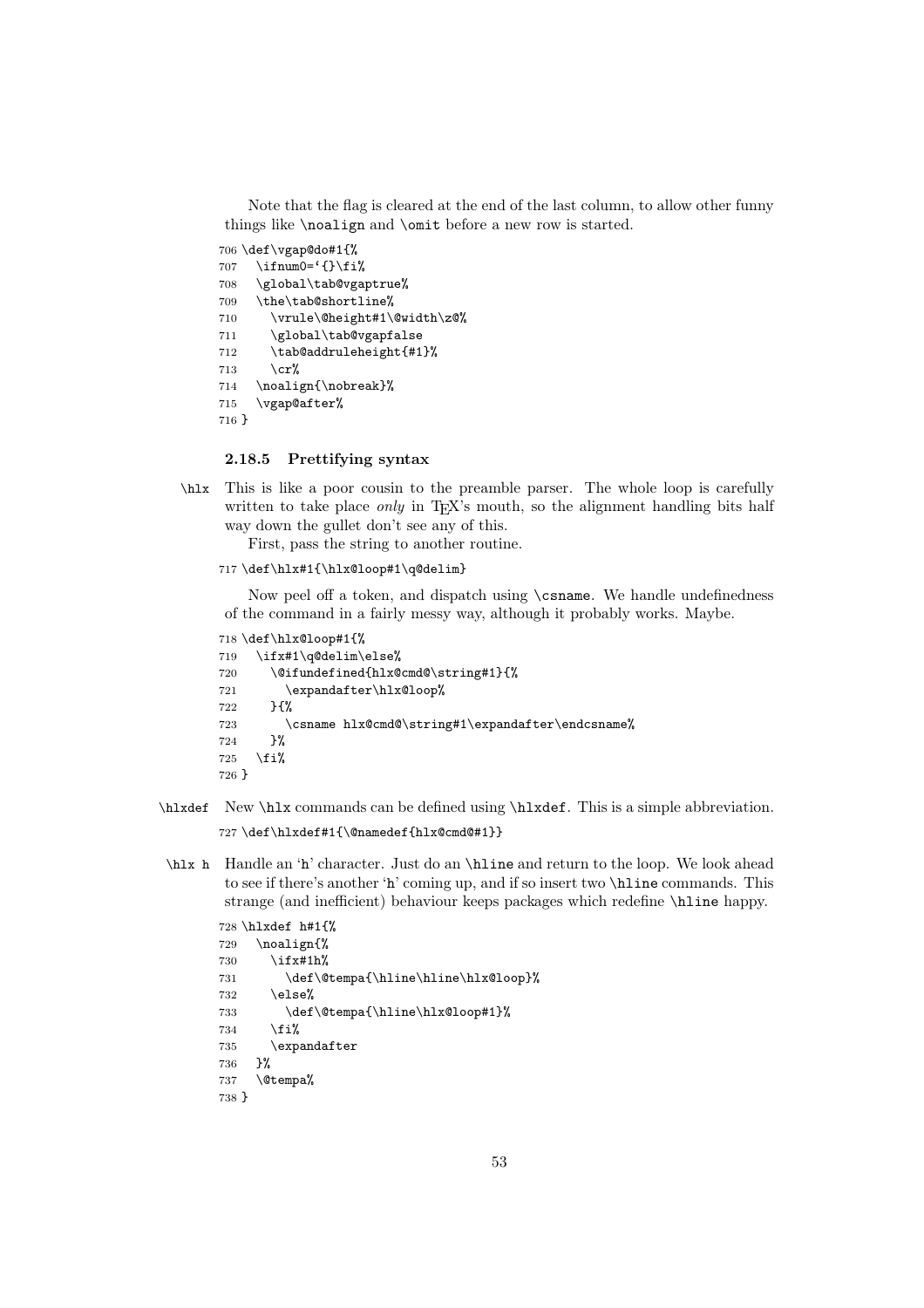\hlx b The 'b' character does a nifty backspace, for longtable's benefit.

```
739 \hlxdef b{\noalign{\kern-\arrayrulewidth}\hlx@loop}
```
\hlx / The '/' character allows a page break at the current position.

```
740 \hlxdef /{%
741 \noalign{\ifnum0='}\fi%
742 \@ifnextchar[\hlx@cmd@break@i{\hlx@cmd@break@i[0]}%
743 }
744 \def\hlx@cmd@break@i[#1]{\ifnum0='{\fi}\pagebreak[0]\hlx@loop}
```
\hlx v Handle a 'v' character. This is rather like the \vgap code above, although there are syntactic differences.

```
745 \hlxdef v{%
746 \noalign{\nobreak}%
747 \omit%
748 \iffalse{\fi\ifnum0='}\fi%
749 \global\let\vgap@after\hlx@loop%
750 \@ifnextchar[\hlx@vgap@i{\hlx@vgap@ii\vgap@simple}%
751 }
752 \def\hlx@vgap@i[#1]{%
753 \ifx!#1!%
754 \def\@tempa{\hlx@vgap@ii\vgap@simple}%
755 \else%
756 \def\@tempa{\hlx@vgap@ii{\vgap@spec{#1}}}%
757 \fi%
758 \@tempa%
759 }
760 \def\hlx@vgap@ii#1{%
761 \@ifnextchar[{\hlx@vgap@iii{#1}}{\hlx@vgap@iii{#1}[\doublerulesep]}%
762 }
763 \def\hlx@vgap@iii#1[#2]{#1{#2}}
```
\hlx s Allow the user to leave a small gap using the 's' command.

```
764 \hlxdef s{%
765 \noalign{\ifnum0='}\fi%
766 \nobreak%
767 \@ifnextchar[\hlx@space@i{\hlx@space@i[\doublerulesep]}%
768 }
769 \def\hlx@space@i[#1]{%
770 \vskip#1%
771 \tab@addruleheight{#1}%
772 \ifnum0='{\fi}%
773 \hlx@loop%
774 }
```
 $\hbar x$  c We might as well allow a 'c' command to do a \cline.

\hlxdef c#1{\cline{#1}\hlx@loop}

\hlx . The '.' character forces a start of the new column. There's a little problem here. Since the '.' character starts the next column, we need to gobble any spaces following the \hlx command before the cell contents actually starts. Unfortunately, \ignorespaces will start the column for us, so we can't put it in always. We'll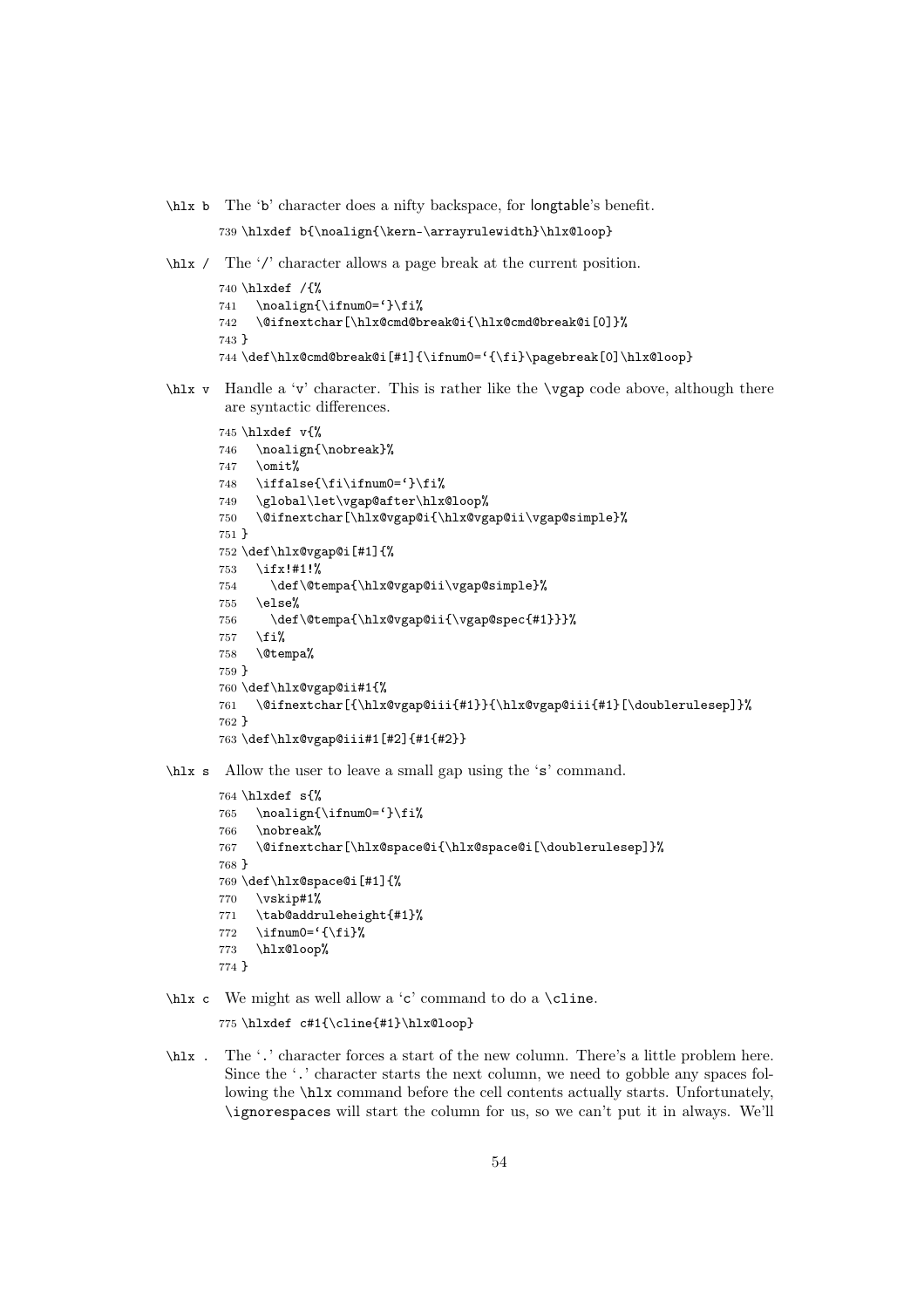handle it here, then. We'll take the rest of the 'preamble' string, and warn if it's not empty. Then we'll \ignorespaces – this will start the column for us, so we don't need to \relax any more.

```
776 \hlxdef .#1\q@delim{%
777 \ifx @#1@\else%
778 \PackageWarning{mdwtab}{%
779 Ignoring \protect\hlx\space command characters following a
780 '.'\MessageBreak command%
781 }%
782 \fi%
783 \ignorespaces%
784 }
```
## 2.19 Starting new table rows

We take a break from careful mouthery at last, and start playing with newlines. The standard one allows pagebreaks in unboxed tables, which isn't really too desirable.

Anyway, we'll try to make this macro rather more reusable than the standard one. Here goes.

\@arraycr We pass lots of information to a main parser macro, and expect it to cope.

```
785 \def\@arraycr{\tab@arraycr{}}
786 \def\tab@arraycr#1{\tab@cr{\tab@tabcr{#1}}{}{}}
```
Now to actually do the work. \tab@cr passes us the skip size, and the appropriate one of the two arguments given above (both of which are empty) depending on the presence of the ∗.

#### 787 \def\tab@tabcr#1#2{%

If the total height I need to add between rows (from the optional argument and the 'extrasep' parameter) is greater than zero, I'll handle this by extending the strut slightly. I'm not actually sure whether this is the right thing to do, to be honest, although it's easier than trying to to an automatic  $\varepsilon$  pecause I need to know which columns to skip. If the space is less than zero, I'll just insert the vertical space with in a \noalign.

First, to calculate how much space needs adding.

```
788 \dimen@#2%
```

```
789 \advance\dimen@\tab@extrasep%
```
If the height is greater than zero, I need to play with the strut. I must bear in mind that the current table cell (which I'm still in, remember) may be in vertical mode, and I may or may not be in a paragraph.

If I am in vertical mode, I'll backpedal to the previous box and put the strut in an hbox superimposed on the previous baseline. Otherwise, I can just put the strut at the end of the text. (This works in either LR or paragraph mode as long as I'm not between paragraphs.) Again, Rowland's empty cell bug strikes. (See \tab@epar for details.)

```
790 \ifdim\dimen@>\z@%
```

```
791 \ifvmode%
```
792 \unskip\ifdim\prevdepth>-\@m\p@\kern-\prevdepth\fi%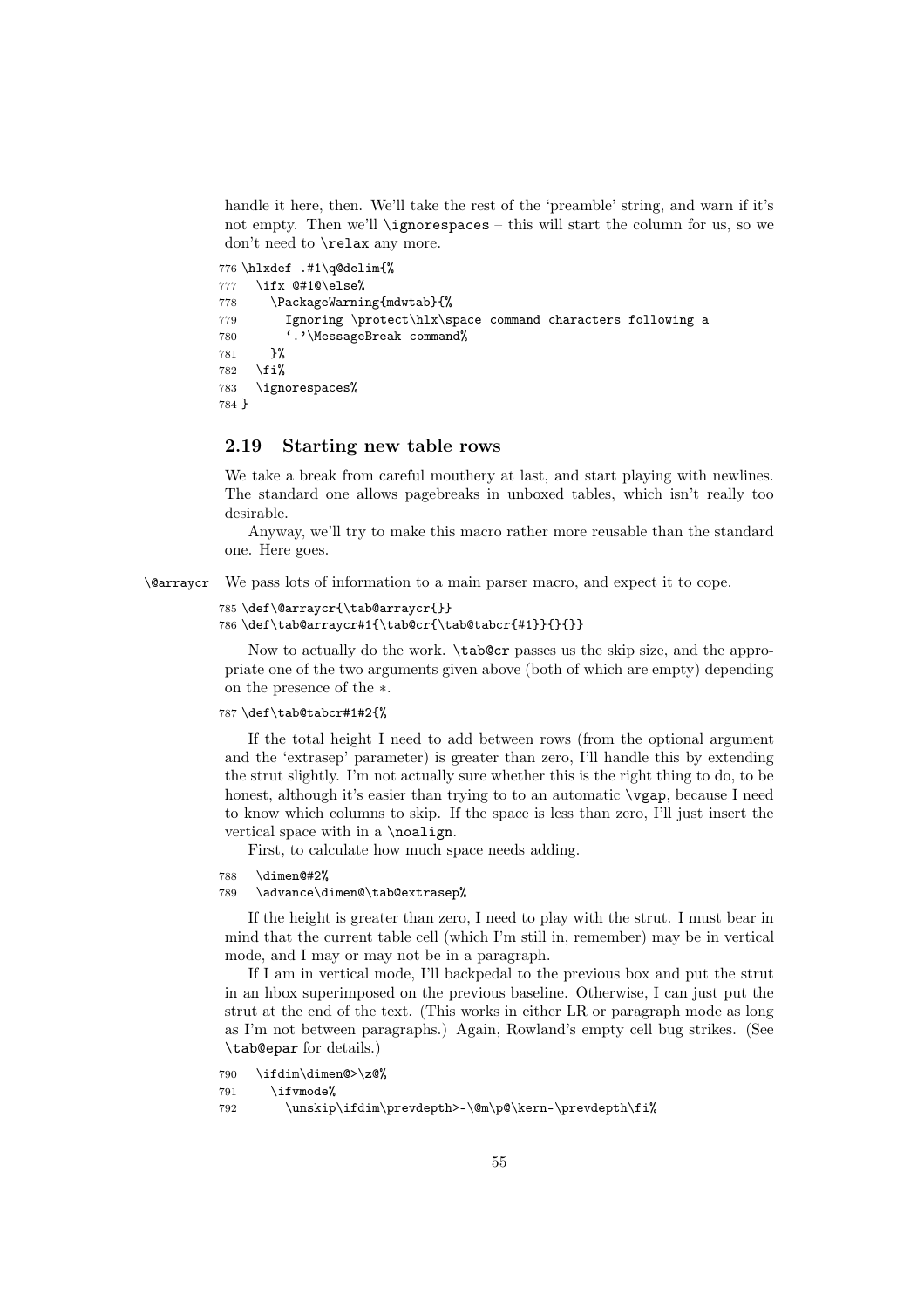\nointerlineskip\expandafter\hbox%  $794$  \else% \@maybe@unskip\expandafter\@firstofone%  $\overline{if'_s}$  {\advance\dimen@\dp\@arstrutbox\vrule\@depth\dimen@\@width\z@}% 798 \fi%

This table cell works as a group (which is annoying here). I'll copy the interrow gap into a global register so that I can use it in the \noalign.

799 \global\dimen\@ne\dimen@% 800 \cr% 801 \noalign{% 802 #1% 803 \ifdim\dimen\@ne<\z@\vskip\dimen\@ne\relax\fi% 804 }% 805 \@gobble% 806 }

\tab@setcr To set the \\ command correctly in each table cell, we make it a part of the preamble (in \tab@midtext) to call this routine. It's easy – just saves the preamble from being huge.

807 \def\tab@setcr{\let\\\tabularnewline}

\tab@cr Now we do the parsing work. This is fun. Note the revenge of the funny braces here. Nothing to worry about, honest. The tricky bit is to keep track of which arguments are which. (Thanks to David Carlisle for pointing out that I'd missed out the \relax here.)

```
808 \def\tab@cr#1#2#3{%
809 \relax%
810 \iffalse{\fi\ifnum0='}\fi%
811 \@ifstar{\tab@cr@i{#1}{#3}}{\tab@cr@i{#1}{#2}}%
812 }
813 \def\tab@cr@i#1#2{%
814 \quad \verb|\@ifnextchar[{{\tab4014}}+42}{<tab@cr@ii{#1}{42}({\tab42}){}{<b>20}</b>}815 }
816 \def\tab@cr@ii#1#2[#3]{%
817 \ifnum0='{}\fi%
818 #1{#3}{#2}%
819 }
```
## 2.20 Gratuitous grotesquery

So far we've had an easy-ish ride (or should that be *queasy*?). Now for something unexplainably evil. We convince  $\angle$ ETEX that it's loaded the array package, so that packages which need it think they've got it.

The bogus date is the same as the date for the array package I've got here – this will raise a warning if Frank updates his package which should filter back to me telling me that there's something I need to know about.

The messing with \xdef and the funny parsing ought to insert the current mdwtab version and date into the fake array version string, giving a visible clue to the user that this isn't the real array package.

```
820 \begingroup
```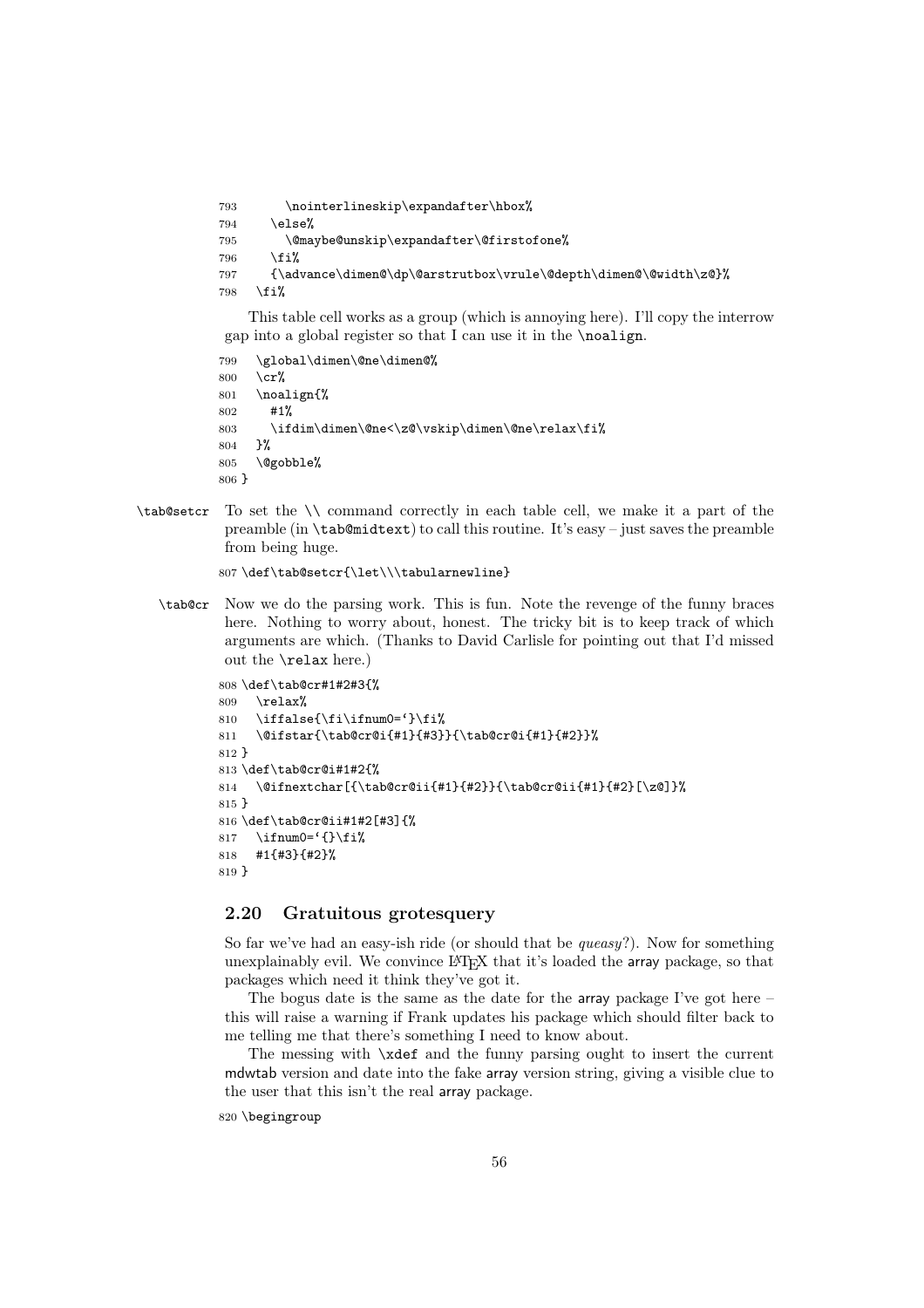```
821 \catcode'.=11
822 \def\@tempa#1 #2 #3\@@{#1 #2}
823 \xdef\ver@array.sty
824 {1995/11/19 [mdwtab.sty \expandafter\@tempa\ver@mdwtab.sty\@@]}
825 \endgroup
```
#### 2.21 Error messages

I've put all the error messages together, where I can find them, translate them or whatever.

First, some token-space saving (which also saves my fingers):

```
826 \def\tab@error{\PackageError{mdwtab}}
```

```
Now do the error messages.
```

```
827 \def\tab@err@misscol{%
828 \tab@error{Missing column type}{%
829 I'm lost. I was expecting something describing^^J%
830 the type of the current column, but you seem to<sup>ool</sup>
831 have missed it out. I've inserted a type 'l'^^J%
832 column here in the hope that this makes sense.%
833 }%
834 }
835 \def\tab@err@oddgroup{%
836 \tab@error{Misplaced group in table preamble}{%
837 I've found an open brace character in your preamble<sup>oo</sup>J%
838 when I was expecting a specifier character. I'm^^J%
839 going to gobble the whole group and carry on as if<sup>^^</sup>J%
840 I'd never seen it.%
841 }%
842 }
843 \def\tab@err@undef#1{%
844 \tab@error{Unknown '\tab@colset' preamble character '\string#1'}{%
845 I don't understand what you meant by typing this<sup>^^J%</sup>
846 character. Anyway, I'll ignore it this time around.^^J%
847 Just don't you do it again.%
848 }%
849 }
850 \def\tab@err@unbrh{%
851 \tab@error{Can't use unboxed tabular in LR mode}{%
852 You've asked for a tabular or array environment with^^J%
853 'L', 'C' or 'R' as the position specifier, but you're^^J%
854 in LR (restricted horizontal) mode, so it won't work.^^J%
855 I'll assume you really meant 'c' and soldier on.%
856 }%
857 }
858 \def\tab@err@unbmm{%
859 \tab@error{Can't use unboxed tabular in maths mode}{%
860 You've asked for a tabular or array environment with<sup>-~J%</sup>
861 'L', 'C' or 'R' as the position specifier, but you're^^J%
862 in maths mode, so it won't work. I'll pretend that<sup>--</sup>J%
863 you really typed 'c', and that this is all a bad dream.%
864 }%
```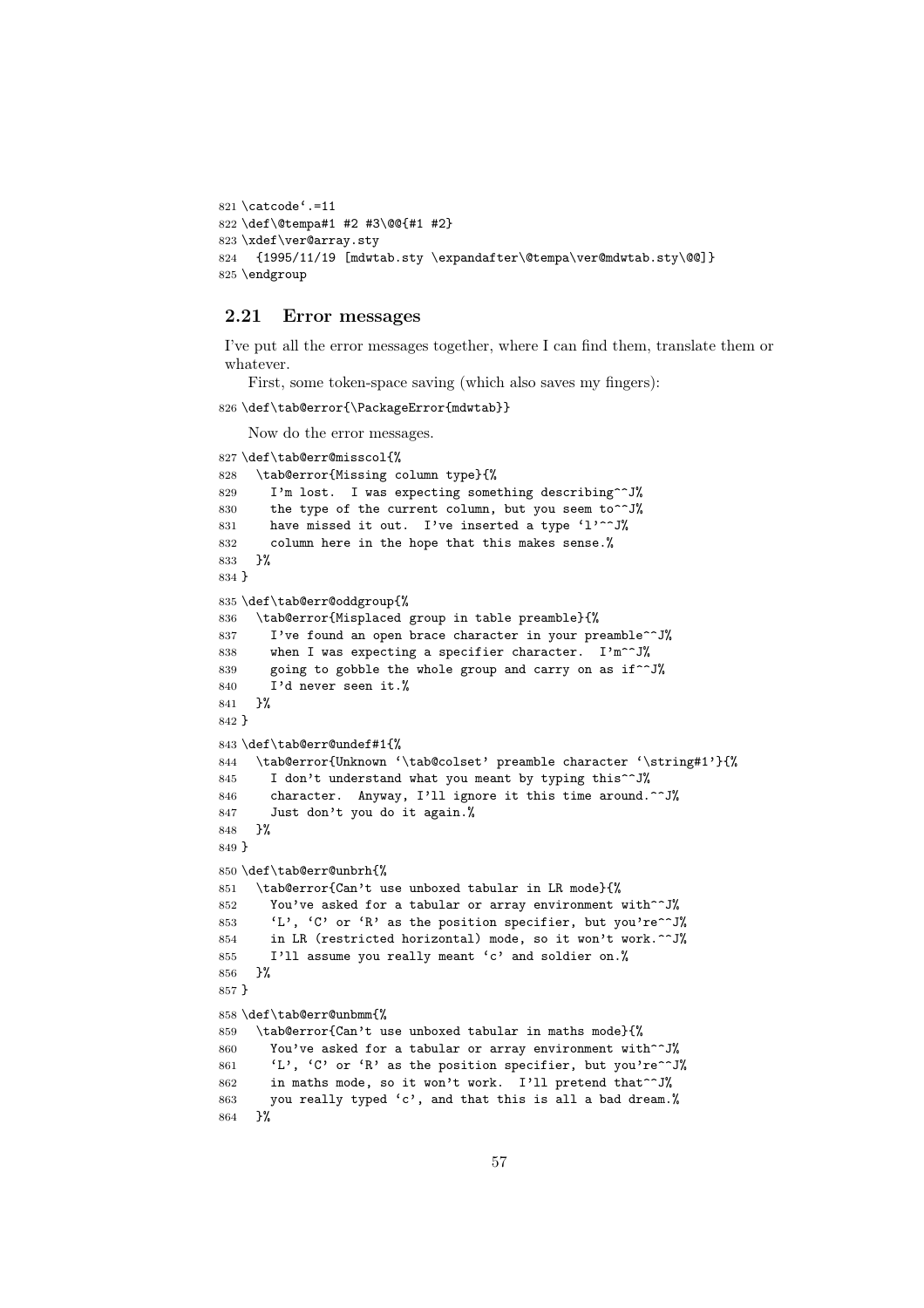```
865 }
866 \def\tab@err@unbext{%
867 \tab@error{Can't extend unboxed tabulars}{%
868 You're trying to use kludgy extensions (e.g.,^^J%
869 'delarray') on an array or tabular with 'L', 'C'^^J%
870 or 'R' as the position specifier. I'll assume you<sup>^^</sup>J%
871 subconsciously wanted a 'c' type all along.%
872 }%
873 }
874 \def\tab@err@multi{%
875 \tab@error{More than one column in a \protect\multicolumn}{%
876 You've put more than one column into a \string\multicolumn^^J%
877 descriptor. It won't work. I have no idea what<sup>**</sup>J%
878 will happen, although it won't be pleasant. Hold^^J%
879 on tight now...%
880 }%
881 }
882 \def\tab@err@range{%
883 \tab@error{Expected ',' or '<end>' in range list}{%
884 I was expecting either the end of the range list,<sup>^^J%</sup>
885 or a comma, followed by another range. I've<sup>oo</sup>J%
886 inserted a comma to try and get me back on track.^^J%
887 Good luck.%
888 }%
889 }
    That's it. No more. Move along please.
```
 $\langle$ /mdwtab $\rangle$ 

# 3 Implementation of mathenv

This is in a separate package, mainly to avoid wasting people's memory.  $\langle * \text{mathenv} \rangle$ 

## 3.1 Options handling

We need to be able to cope with fleqn and leqno options. This will adjust our magic modified eqnarray environment appropriately.

```
892 \newif\if@fleqn
893 \newif\if@leqno
894 \DeclareOption{fleqn}{\@fleqntrue}
895 \DeclareOption{leqno}{\@leqnotrue}
896 \ProcessOptions
```
We use the mdwtab package for all its nice table handling things. (Oh, and to inflict it on users who want to do nice equations and don't care about our tables.) \RequirePackage{mdwtab}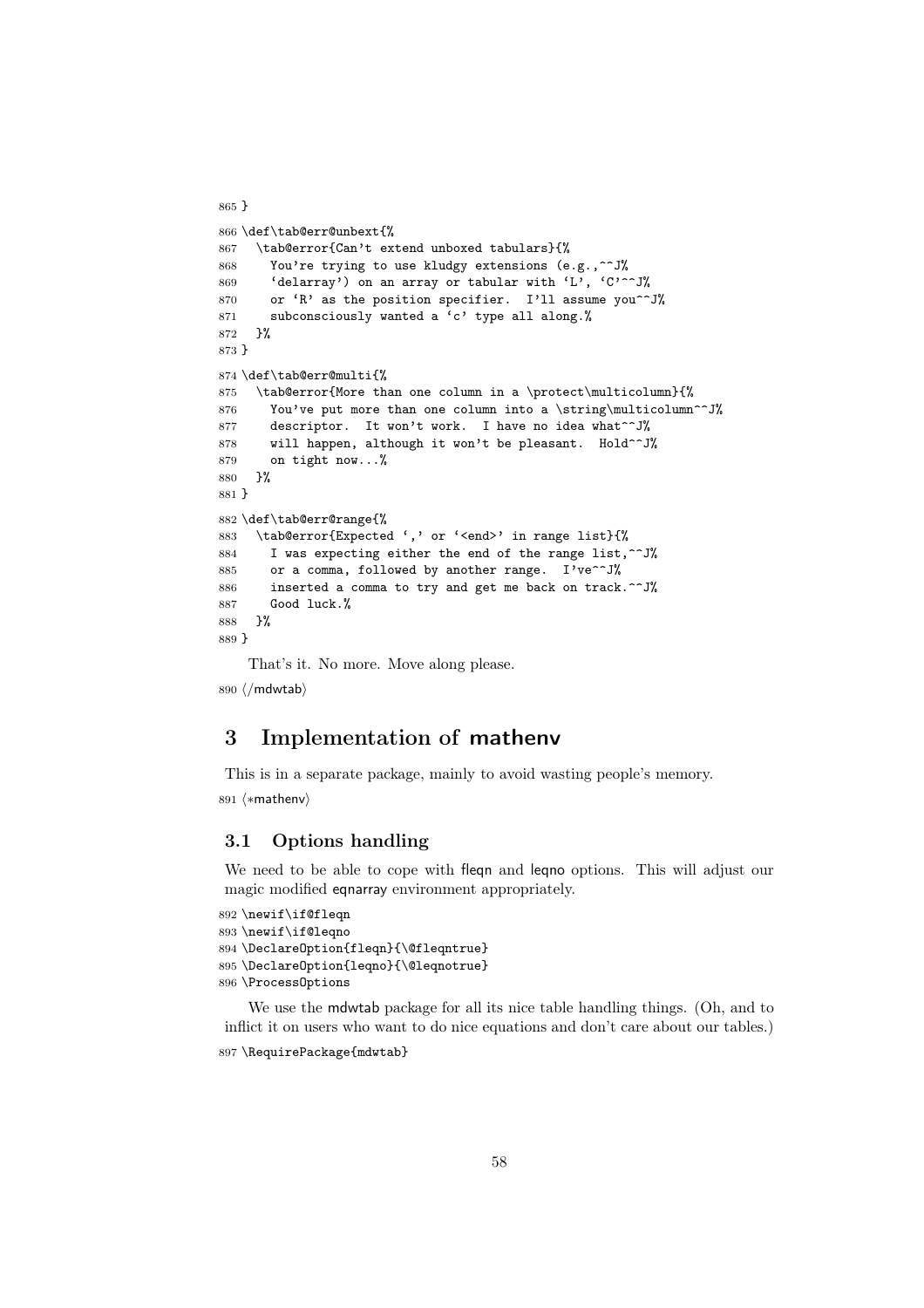## 3.2 Some useful registers

The old LAT<sub>EX</sub> version puts the equation numbers in by keeping a count of where it is in the alignment. Since I don't know how may columns there are going to be, I'll just use a switch in the preamble to tell me to stop tabbing.

898 \newif\if@eqalast

Now define some useful length parameters. First allocate them:

```
899 \newskip\eqaopenskip
900 \newskip\eqacloseskip
901 \newskip\eqacolskip
902 \newskip\eqainskip
903 \newskip\splitleft
904 \newskip\splitright
```
Now assign some default values. Users can play with these if they really want although I can't see the point myself.

```
905 \AtBeginDocument{%
906 \eqacloseskip\@centering%
907 \eqacolskip1.5em\@plus\@m\p@
908 \eqainskip\z@%
909 \if@fleqn%
910 \eqaopenskip\mathindent%
911 \splitleft\mathindent\relax%
912 \splitright\mathindent\@minus\mathindent\relax%
913 \else%
914 \eqaopenskip\@centering%
915 \splitleft2.5em\@minus2.5em%
916 \splitright\splitleft%
917 \fi%
918 \relax%
919 }
```
## 3.3 A little display handling

I'm probably going a little far here, and invading territory already claimed by the amsmath stuff (and done a good deal better than I can be bothered to do), but just for completeness, this is how we handle attempts to put displays inside other displays without screwing up the spacing.

\dsp@startouter This is how we start an outermost display. It's fairly easy really. We make \dsp@start start an inner display, and make \dsp@end close the outer display.

```
920 \def\dsp@startouter{%
921 \let\dsp@end\dsp@endouter%
922 $$%
923 }
```
\dsp@endouter Ending the outer display is utterly trivial.

924 \def\dsp@endouter{\$\$}

\dsp@startinner Starting inner displays is done in a vbox (actually I choose \vbox or \vtop depending on the setting of leqno to put the equation number the right way round).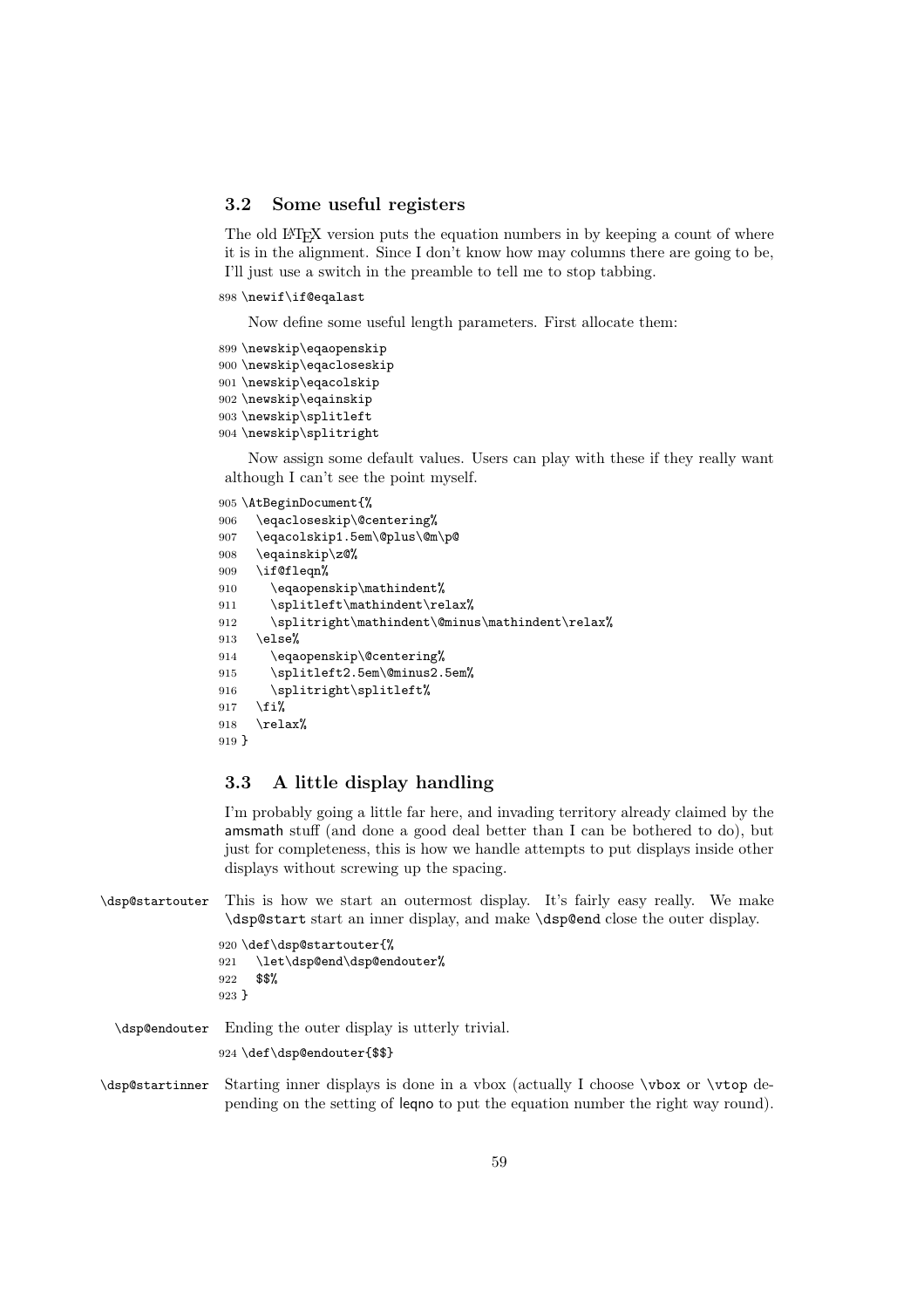```
925 \def\dsp@startinner{%
              926 \let\dsp@end\dsp@endinner%
              927 \if@fleqn\kern-\mathindent\fi%
              928 \if@leqno\vtop\else\vtop\fi\bgroup%
              929 }
\dsp@endinner Ending an inner display is also really easy.
              930 \def\dsp@endinner{\egroup}
   \dsp@start This is what other bits of code uses to start displays. It's one of the start macros
               up above, and outer by default.
              931 \def\dsp@start{%
              932 \ifmmode%
              933 \ifinner\mth@err@mdsp\fi%
              934 \expandafter\dsp@startinner%
              935 \else%
              936 \ifhmode\ifinner\mth@err@hdsp\fi\fi%
              937 \expandafter\dsp@startouter%
              938 \fi%
              939 }
```
\dsp@tabpause This sets up the correct pre- and postambles for the \tabpause macro in maths displays. This is fairly simple stuff.

```
940 \def\dsp@tabpause{%
941 \def\tab@startpause%
942 {\penalty\postdisplaypenalty\vskip\belowdisplayskip}%
943 \def\tab@endpause%
944 {\penalty\predisplaypenalty\vskip\abovedisplayskip}%
945 }
```
## 3.4 The eqnarray environment

We allow the user to play with the style if this is really wanted. I dunno why, really. Maybe someone wants very small alignments.

```
946 \let\eqastyle\displaystyle
```
## 3.4.1 The main environments

eqnarray eqnarray\*

We define the toplevel commands here. They just add in default arguments and then call **\@eqnarray** with a preamble string. We handle equation numbers by setting up a default (\eqa@defnumber) which is put into the final column. At the beginning of each row, we globally \let \eqa@number equal to \eqa@defnumber. The \eqnumber macro just changes \eqa@number as required. Since \eqa@number is changed globally we must save it in this environment.

First, we must sort out the optional arguments and things. This is really easy. The only difference between the starred and non-starred environments is the default definition of \eqa@defnumber.

```
947 \def\eqnarray{%
948 \eqnarray@i\eqa@eqcount%
949 }
950 \@namedef{eqnarray*}{\eqnarray@i{}}
951 \def\eqnarray@i#1{\@ifnextchar[{\eqnarray@ii{#1}}{\eqnarray@ii{#1}[rcl]}}
```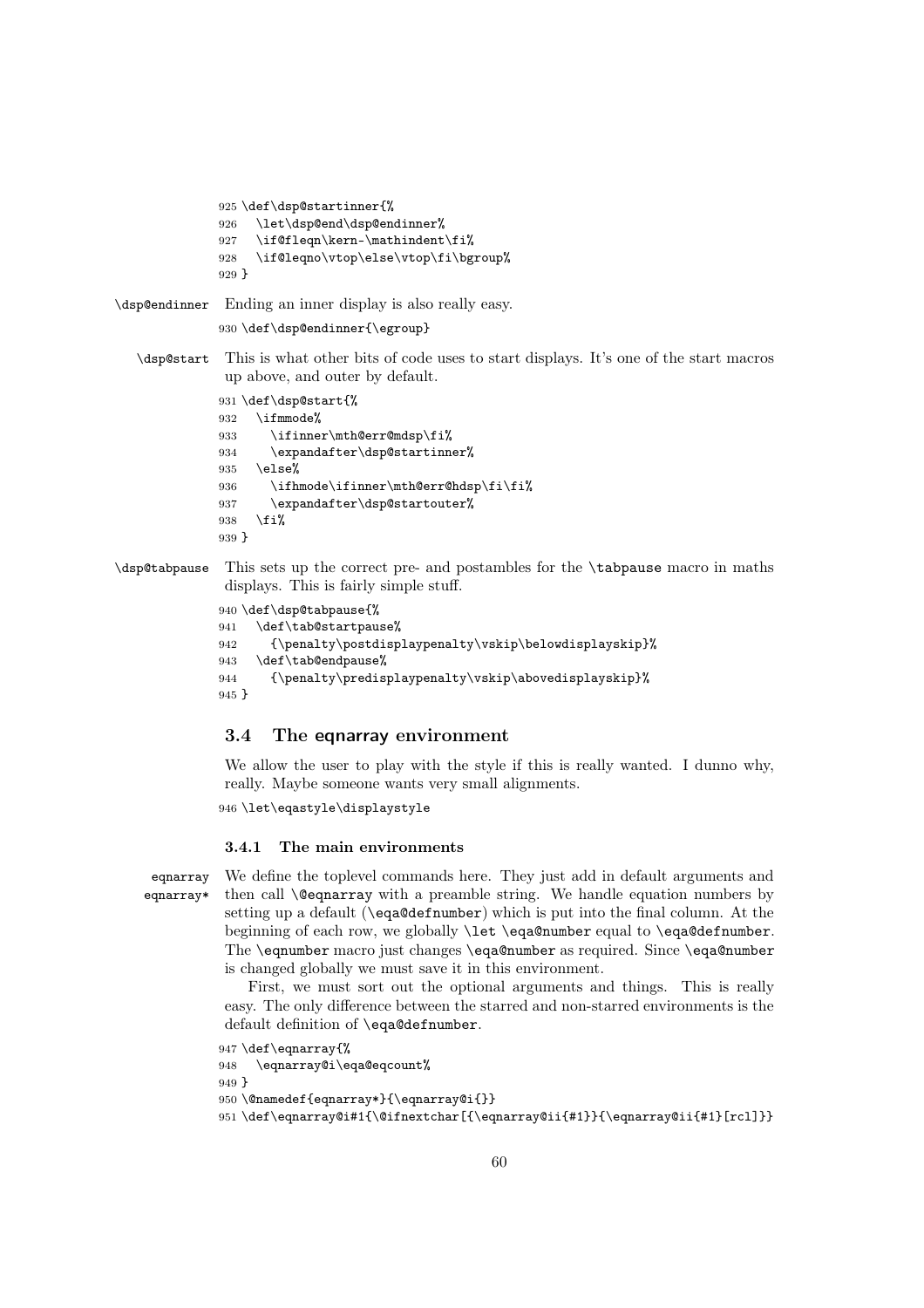Right. Now for the real work. The first argument is the default numbering tokens; the second is the preamble string.

```
952 \def\eqnarray@ii#1[#2]{%
```
Set up the equation counter and labels correctly.

#### \begin{rant}

The hacking with \@currentlabel is here because (in the author's opinion) LATEX's \refstepcounter macro is broken. It's currently defined as

```
\def\refstepcounter#1{%
  \stepcounter{#1}%
  \protected@edef\@currentlabel%
    {\csname p@#1\endcsname\csname the#1\endcsname}%
}
```
which means that the current label gets 'frozen' as soon as you do the counter step. By redefining the macro as

```
\def\refstepcounter#1{%
  \stepcounter{#1}%
  \edef\@currentlabel{%
    \expandafter\noexpand\csname p@#1\endcsname%
    \expandafter\noexpand\csname the#1\endcsname%
  \gamma%
}
```
these sorts of problems would be avoided, without any loss of functionality or compatibility that I can see.

```
\end{rant}
```

```
953 \stepcounter{equation}%
954 \def\@currentlabel{\p@equation\theequation}%
```
The next step is to set up the numbering. I must save the old numbering so I can restore it later (once in the alignment, I must assign these things globally).

```
955 \let\eqa@oldnumber\eqa@number%
956 \def\eqa@defnumber{#1}%
957 \global\let\eqa@number\eqa@defnumber%
```
The \if@eqalastfalse switch is false everywhere except when we're in the final column.

958 \@eqalastfalse%

Remove the \mathsurround kerning, since it will look very odd inside the display. We have our own spacing parameters for configuring these things, so \mathsurround is unnecessary.

```
959 \m@th%
```
Time to parse the preamble string now. I must choose the correct column set, initialise the preamble parser and set up the various macros. The extra '@{\tabskip\eqacloseskip}' item sets up the tabskip glue to centre the alignment properly.

```
960 \colset{eqnarray}%
961 \tab@initread%
```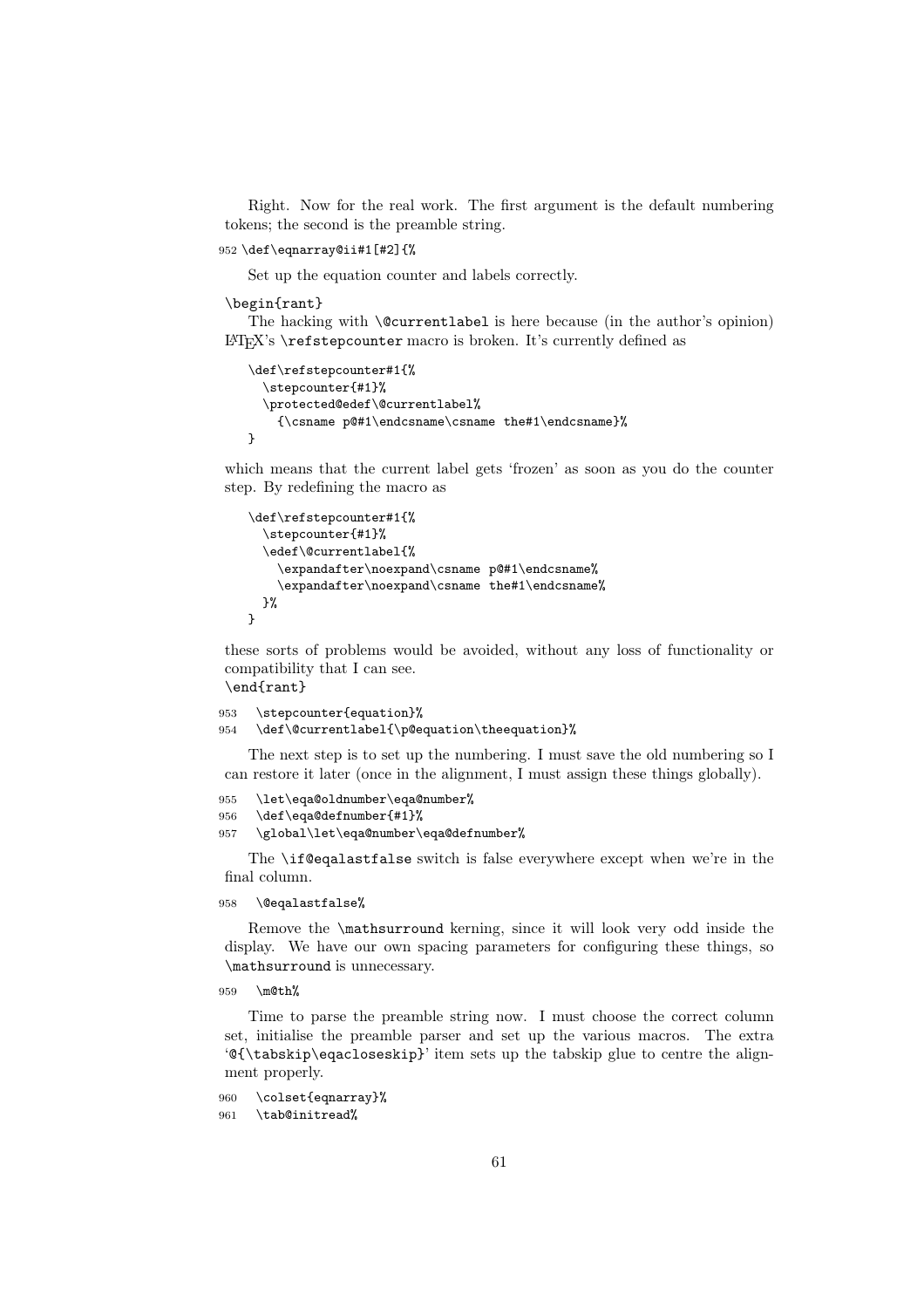```
962 \def\tab@tabtext{&\tabskip\z@skip}%
```

```
963 \tab@preamble{\tabskip\z@skip}%
```

```
964 \tab@readpreamble{#2@{\tabskip\eqacloseskip}}%
```

```
965 \dsp@tabpause%
```
Now for some final setting up. The column separation is set from the user's parameter, the \everycr tokens are cleared, and I set up the newline command appropriately.

```
966 \col@sep.5\eqainskip%
```

```
967 \everycr{}%
```

```
968 \let\\\@eqncr%
```
Now start a maths display and do the alignment. Set up the left hand tabskip glue to centre the alignment, and do the actual alignment. The preamble used is mainly that generated from the user's string, although the stuff at the end is how we set up the equation number – it repeats appropriately so we can always find it.

```
969 \dsp@start%
970 \tabskip\eqaopenskip%
971 \halign to\displaywidth\expandafter\bgroup%
972 \the\tab@preamble%
973 &&\eqa@lastcol\hb@xt@\z@{\hss##}\tabskip\z@\cr%
974 }
```
Now for the end of the environment. This is really easy. Set the final equation number, close the **\halign**, tidy up the equation counter (it's been stepped once too many times) and close the display.

```
975 \def\endeqnarray{%
976 \eqa@eqnum%
977 \egroup%
978 \dsp@end%
979 \global\let\eqa@number\eqa@oldnumber%
980 \global\@ignoretrue%
981 \global\advance\c@equation\m@ne%
982 }
983 \expandafter\let\csname endeqnarray*\endcsname\endeqnarray
```
Now we can define the column types.

984 \colpush{eqnarray}

Note the positioning of ord atoms in the stuff below. This will space out relations and binops correctly when they occur at the edges of columns, and won't affect ord atoms at the edges, because ords pack closely.

First the easy onces. Just stick \hfil in the right places and everything will be all right.

```
985 \coldef r{\tabcoltype{\hfil$\eqastyle}{{}$}}
986 \coldef c{\tabcoltype{\hfil$\eqastyle{}}{{}$\hfil}}
987 \coldef l{\tabcoltype{$\eqastyle{}}{$\hfil}}
988 \coldef x{\tabcoltype{\if@fleqn\else\hfil\fi$\eqastyle}{$\hfil}}
```
Now for the textual ones. This is also fairly easy.

```
989 \collet T [tabular]T
```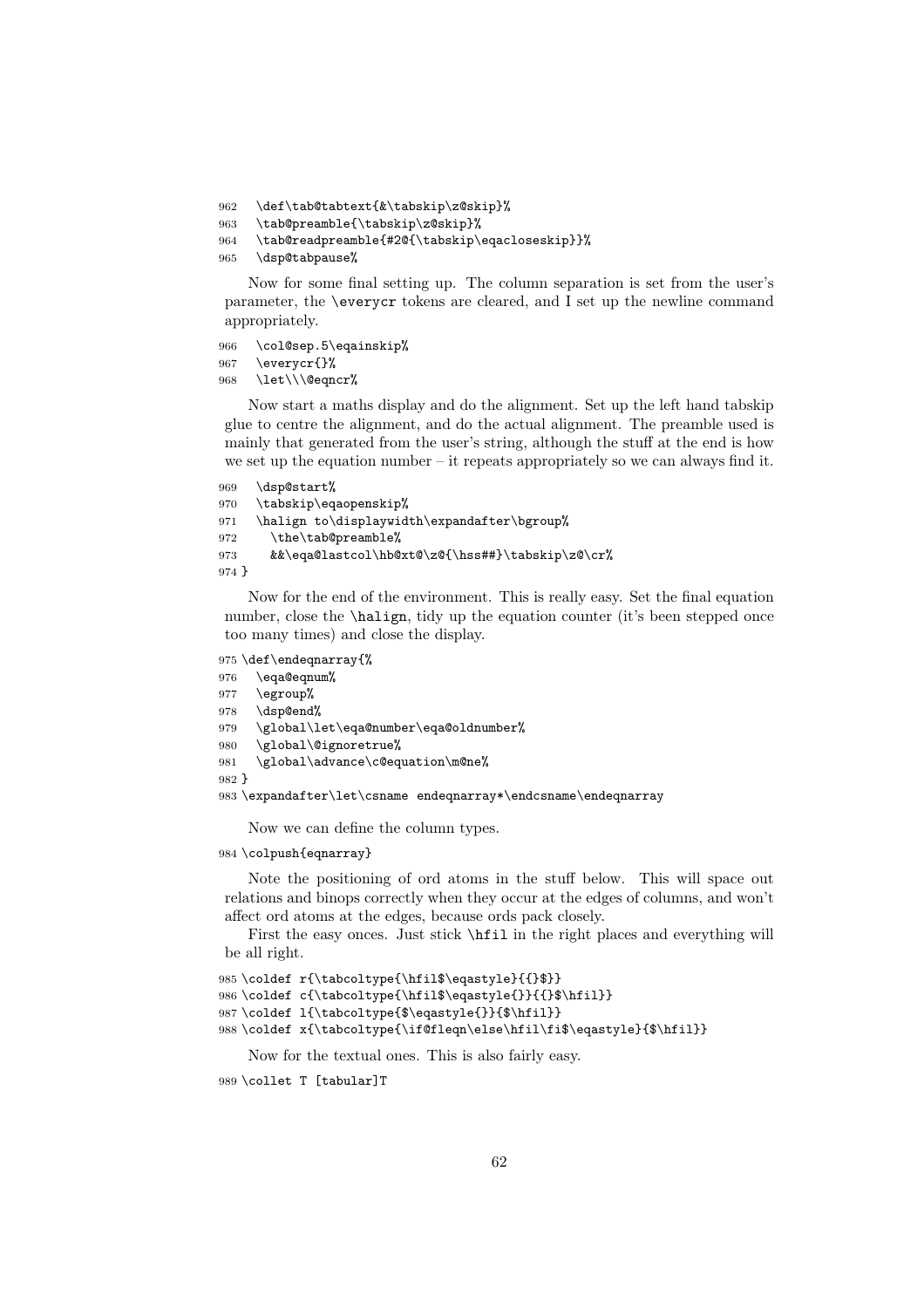Sort of split types of equations. I mustn't use  $\lambda$  lap here, or everything goes wrong –  $\setminus \text{doesn't get noticed by TrX in the same way as } cr does.$ 

990 \coldef L{\tabcoltype{\hb@xt@2em\bgroup\$\eqastyle}{\$\hss\egroup}}

The ':' column type is fairly simple.

```
991 \coldef :{\tabspctype{\tabskip\eqacolskip}}
992 \coldef q{\tabspctype{\quad}}
```
The other column types just insert given text in an appropriate way.

```
993 \collet > [tabular]>
994 \collet < [tabular]<
995 \collet * [tabular]*
996 \collet @ [tabular]@
```
Finally, the magical '\magic' column type, which sets the equation number. We set up the **\tabskip** glue properly, tab on, and set the flag which marks the final column. The \eqa@lastcol command is there to raise an error if the user tabs over to this column. I'll temporarily redefine it to **\@eqalasttrue** when I enter this column legitimately. The extra magical bits here will make the final column repeat, so that we can find it if necessary. Well is this column type named.

That's it. We can return to normal now.

997 \colpop

#### 3.4.2 Newline codes

Newline sequences  $(\setminus)$  get turned into calls of  $\text{deg}_r$ . The job is fairly simple, really.

```
998 \def\@eqncr{\tab@cr\eqacr@i\interdisplaylinepenalty\@M}%
999 \def\eqacr@i#1#2{%
1000 \eqa@eqnum%
1001 \noalign{\penalty#2\vskip\jot\vskip#1}%
1002 }
```
### 3.4.3 Setting equation numbers

\eqa@eqpos Before we start, we need to generalise the flush-left number handling bits. The macro \eqa@eqpos will put its argument in the right place.

```
1003 \if@leqno
1004 \def\eqa@eqpos#1{%
1005 \hb@xt@.01\p@{}\rlap{\normalfont\normalcolor\hskip-\displaywidth#1}%
1006 }
1007 \else
1008 \def\eqa@eqpos#1{\normalfont\normalcolor#1}
1009 \fi
```
\eqa@eqnum Here we typeset an equation number in roughly the right place. First I'll redefine \eqa@lastcol so that it tells me I'm in the right place, and start a loop to find that place.

```
1010 \def\eqa@eqnum{%
1011 \global\let\eqa@lastcol\@eqalasttrue%
1012 \eqa@eqnum@i%
1013 }
```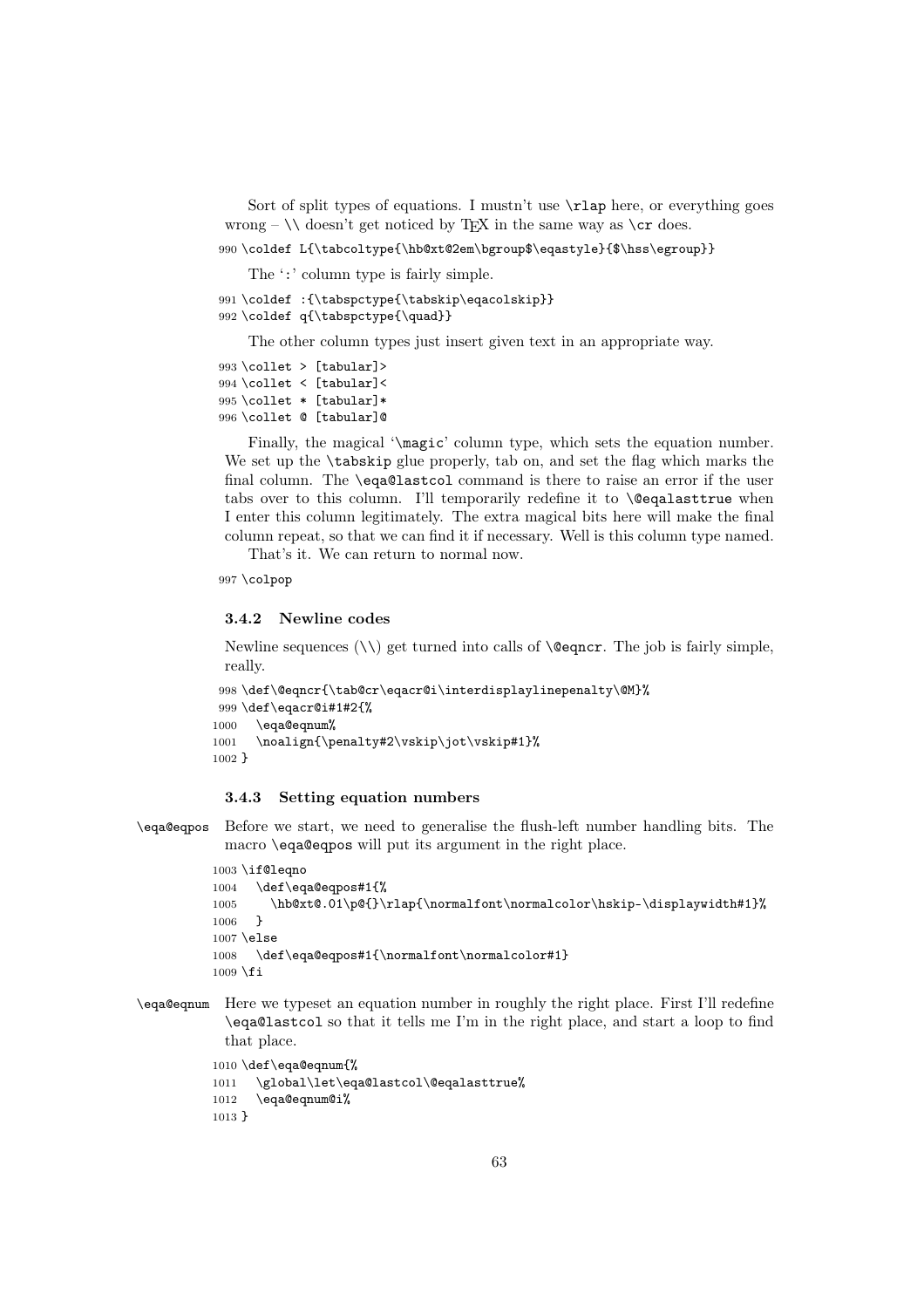Now for the loop. The  $\relaxright$  here is absolutely vital – it starts the table column, inserting useful tokens like '\eqa@lastcol' which tell me where I am in the alignment. Then, if I've reached the end, I can typeset the equation number; otherwise I go off into another macro and step on to the next column.

```
1014 \def\eqa@eqnum@i{%
1015 \relax%
1016 \if@eqalast%
1017 \expandafter\eqa@eqnum@ii%
1018 \else%
1019 \expandafter\eqa@eqnum@iii%
1020 \fi%
1021 }
1022 \def\eqa@eqnum@ii{%
1023 \eqa@eqpos\eqa@number%
1024 \global\let\eqa@number\eqa@defnumber%
1025 \global\let\eqa@lastcol\eqa@@lastcol%
1026 \cr%
1027 }
1028 \def\eqa@eqnum@iii{&\eqa@eqnum@i}
```
\eqa@lastcol This is used as a marker for the final column in an eqnarray environment. By default it informs the user that they've been very silly and swallows the contents of the column. I'll redefine it to something more useful at appropriate times, and then turn it back again.

```
1029 \def\eqa@@lastcol{\mth@err@number\setbox\z@}
1030 \let\eqa@lastcol\eqa@@lastcol
```
#### 3.4.4 Numbering control

\eqnumber The \eqnumber command sets the equation number on the current equation. This is really easy, actually.

```
1031 \newcommand\eqnumber[1][\eqa@eqcount]{\gdef\eqa@number{#1}}
```
\eqa@eqcount This is how a standard equation number is set, stepping the counter and all. It's really easy and obvious.

1032 \def\eqa@eqcount{(\theequation)\global\advance\c@equation\@ne}

\nonumber The LATEX \nonumber command could be defined by saying

\renewcommand{\nonumber}{\eqnumber[]}

but I'll be slightly more efficient and redefine \eqa@number directly.

1033 \def\nonumber{\global\let\eqa@number\@empty}

## 3.4.5 The eqnalign environment

As a sort of companion to eqnarray, here's an environment which does similar things inside a box, rather than taking up the whole display width. It uses the same column types that we've already created, so there should be no problems.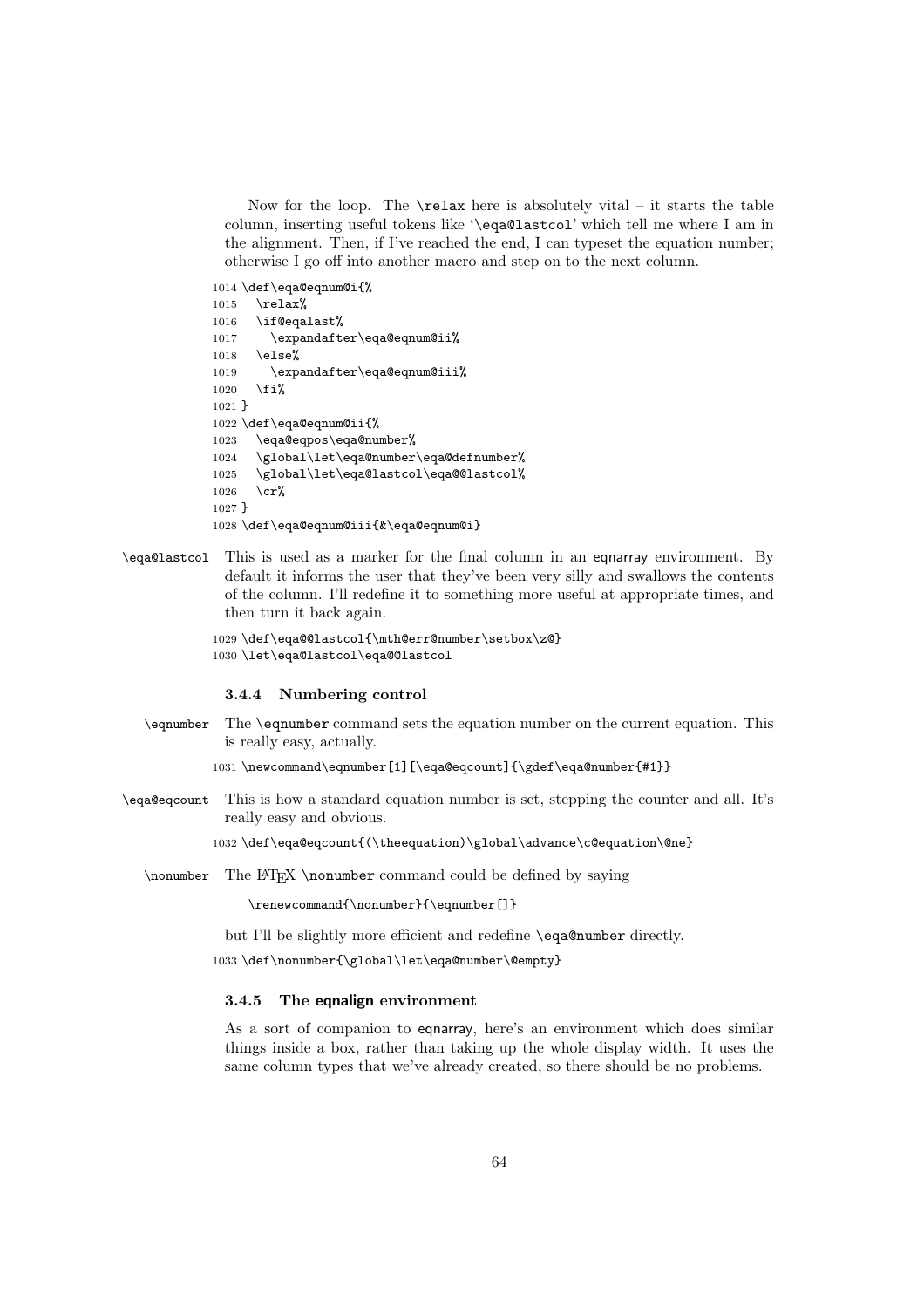eqnalign First, sort out some simple things like optional arguments.

```
1034 \def\eqnalign{\@ifnextchar[\eqnalign@i{\eqnalign@i[rcl]}}
1035 \def\eqnalign@i[#1]{%
1036 \@ifnextchar[{\eqnalign@ii{#1}}{\eqnalign@ii{#1}[c]}%
1037 }
```
Now we actually do the environment. This is fairly easy, actually.

```
1038 \def\eqnalign@ii#1[#2]{%
1039 \let\\\eqn@cr%
1040 \colset{eqnarray}%
1041 \tab@initread%
1042 \def\tab@tabtext{&\tabskip\z@skip}%
1043 \tabskip\z@skip%
1044 \col@sep.5\eqainskip%
1045 \tab@readpreamble{#1}%
1046 \everycr{}%
1047 \if#2t\vtop\else%
1048 \if#2b\vbox\else%
1049 \vcenter%
1050 \fi%
1051 \fi%
1052 \bgroup%
1053 \halign\expandafter\bgroup\the\tab@preamble\cr%
1054 }
```
Finishing the environment is even simpler.

```
1055 \def\endeqnalign{%
1056 \crcr%
1057 \egroup%<br>1058 \egroup%
       \egroup%
1059 }
```
\eqn@cr Newlines are really easy here.

```
1060 \def\eqn@cr{\tab@cr\eqn@cr@i{}{}}
1061 \def\eqn@cr@i#1{\cr\noalign{\vskip\jot\vskip#1}\@gobble}
```
#### 3.5 Simple multiline equations

As a sort of example and abbreviation, here's a multiline display environment which just centres everything.

eqlines We just get \eqnarray to do everything for us. This is really easy.

```
1062 \def\eqlines{\eqnarray[x]}
1063 \let\endeqlines\endeqnarray
```
eqlines\* There's a ∗ version which omits numbers. This is easy too. Lots of hacking with expansion here to try and reduce the number of tokens being used. Is it worth it?

```
1064 \expandafter\edef\csname eqlines*\endcsname{%
1065 \expandafter\noexpand\csname eqnarray*\endcsname[x]%
1066 }
1067 \expandafter\let\csname endeqlines*\expandafter\endcsname
1068 \csname endeqnarray*\endcsname
```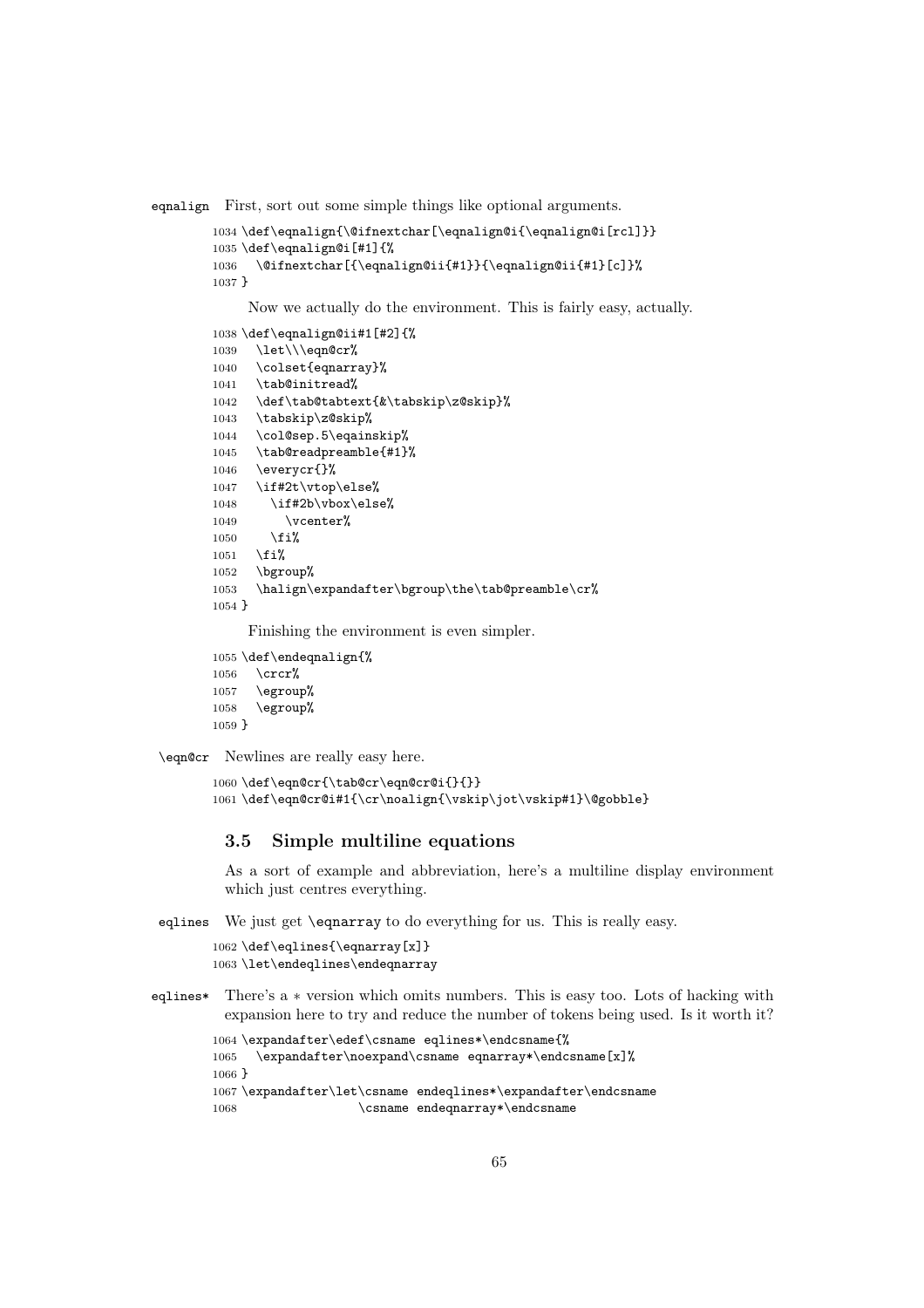### 3.6 Split equations

Based on an idea from *The TEXbook*, we provide some simple environments for doing split equations. These's plenty of scope for improvement here, though.

spliteqn spliteqn\* The only difference between these two is that the ∗-version doesn't put in an equation number by default (although this behaviour can be changed by \eqnumber).

The fun here mainly concerns putting in the equation number at the right place – for leqno users, we need to put the number on the first line; otherwise we put it on the last line.

The way we handle this is to have two macros,  $\setminus \setminus$  (which clearly does all the user line breaks) and \seq@lastcr which is used at the end of the environment to wrap everything up. The \seq@eqnocr macro puts an equation number on the current line and then does a normal \\. It also resets \\ and \seq@lastcr so that they don't try to put another equation number in. This must be done globally, although anyone who tries to nest maths displays will get what they deserve.

For the non-∗ environment, then, we need to step the equation counter, and set  $\setminus$  to  $\seq@cr$  or  $\seq@eqnocr$  as appropriate for the setting of the leqno flag – \seq@lastcr always gets set to put an equation number in (because it will be reset if the number actually gets done earlier – this catches stupid users trying to put a single row into a split environment).

1069 \def\spliteqn{%

```
1070 \let\eqa@oldnumber\eqa@number%
1071 \global\let\eqa@number\eqa@eqcount%
1072 \spliteqn@i%
1073 }
```
For the ∗ variant, we don't need to bother with equation numbering, so this is really easy.

```
1074 \@namedef{spliteqn*}{%
1075 \let\eqa@oldnumber\eqa@number%
1076 \gdef\eqa@number{}%
1077 \spliteqn@i%
1078 }
```
Ending the environments is easy. Most of the stuff here will be described later.

```
1079 \def\endspliteqn{%
1080 \hfilneg\seq@lastcr%
1081 \egroup%
1082 \dsp@end%
1083 \global\let\eqa@number\eqa@oldnumber%
1084 \global\advance\c@equation\m@ne%
1085 }
1086 \expandafter\let\csname endspliteqn*\endcsname\endspliteqn
```

```
\spliteqn@i Here we handle the full display splits. Start a maths display, and make each row
             of the alignment take up the full display width.
```
The macro  $\searrow$  seq@dosplit does most of the real work for us – setting up the alignment and so forth. The template column is interesting. There are two items glue on both sides of the actual text:

• Some glue which can shrink. This keeps the display from the edges of the page unless we get a really wide item.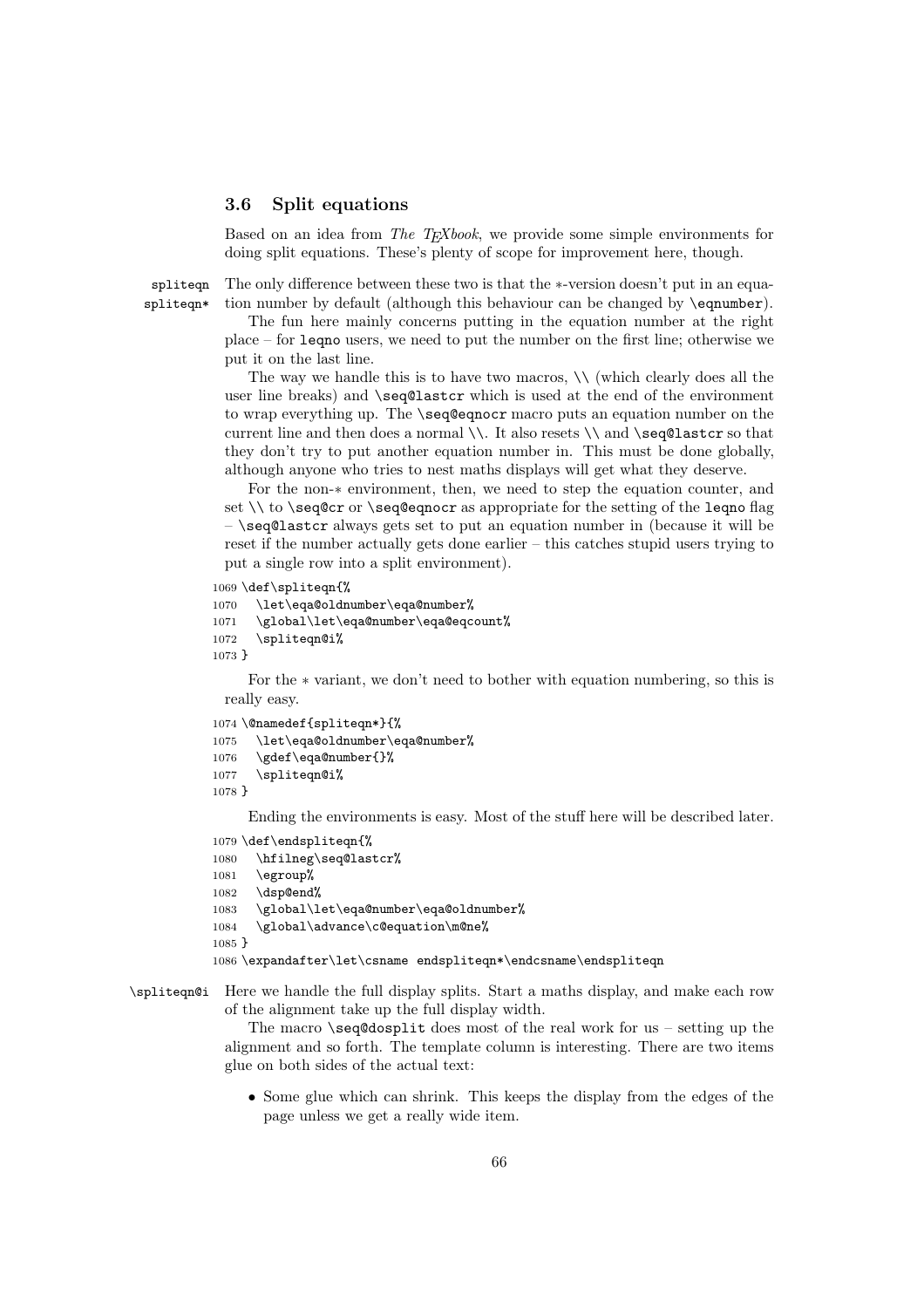• An \hfil to do the alignment. By default, this centres the equations. On the first line, however, we put a leading \hfilneg which cancels the first \hfil, making the first row left aligned. Similarly, at the end, we put an \hfilneg after the last equation to right align the last line.

We pass this information on as an argument. It's easy really.

```
1087 \def\spliteqn@i{%
```
First, set up equation numbering properly. See my rant about \refstepcounter above.

```
1088 \stepcounter{equation}%
```
1089 \def\@currentlabel{\p@equation\theequation}%

Right; now to sort out the numbering and newline handling. If the number's meant to be on the first line (for leqno users), then it gets typeset on the first like; otherwise we just do a normal newline on all lines except the first. Once \seq@eqnocr has done its stuff, it redefines all the newline handling not to insert another number.

```
1090 \if@leqno%
1091 \global\let\seq@docr\seq@eqnocr%
1092 \else%
1093 \global\let\seq@docr\seq@cr%
1094 \fi%
1095 \global\let\seq@lastcr\seq@eqnocr%
```
For my next trick, I'll do some display handling – start a (possibly nested) maths display, set up the \tabpause macro appropriately, and set the newline command to do the right thing.

```
1096 \dsp@start%
1097 \dsp@tabpause%
1098 \def\\{\seq@docr}%
```
Finally, call another macro to do the remaining bits of setting up.

```
1099 \seq@dosplit%
1100 {\hb@xt@\displaywidth{%
1101 \hskip\splitleft\hfil$\displaystyle##$%
1102 \hfil\hskip\splitright}}%
1103 {\hbox{\sf{Hineg}}\n1104 }
```
subsplit For doing splits in the middle of equations, we provide a similar environment. Here, we make  $\setminus \mathcal{E}$  iust start a new line. We also use a  $\vector$  rather than a full maths display. The glue items are also a bit different: we use plain double-quads on each side of the item, and we need to remove them by hand at the extremeties of the environment.

```
1105 \def\subsplit{%
1106 \let\\\seq@cr%
1107 \vcenter\bgroup%
1108 \seq@dosplit{\hfil\qquad$##$\qquad\hfil}{\hfilneg\hskip-2em}%
1109 }
```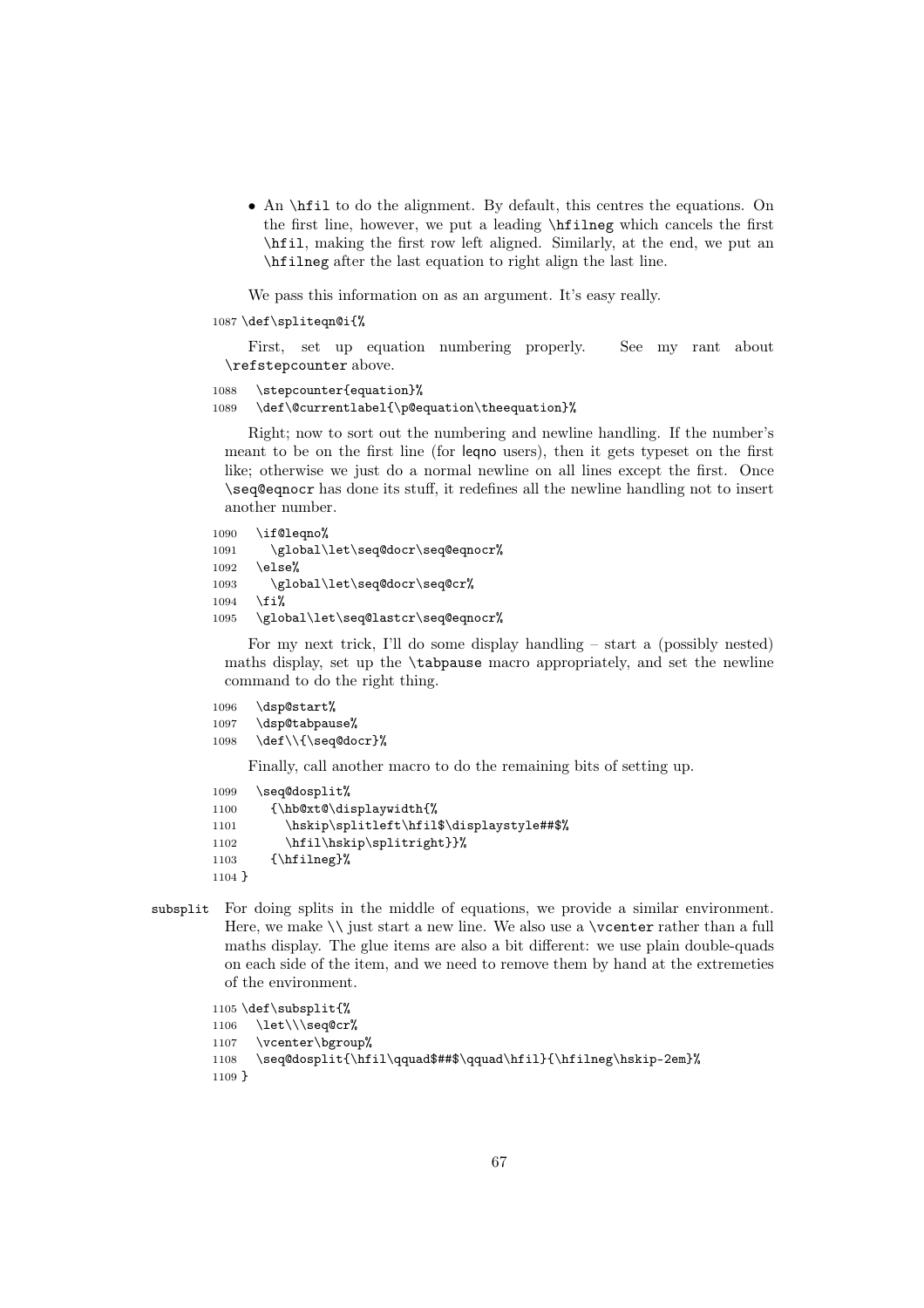Ending the environment is fairly easy. We remove the final glue item, and close the alignment and the vbox.

```
1110 \def\endsubsplit{%
1111 \hfilneg\hskip-2em\cr%
1112 \egroup\egroup%
1113 }
```

```
\seq@dosplit Here we do most of the real work. Actually, since the preamble is passed in as an
               argument, most of the work is already done. The only thing to really note is the
               template for subsequent columns. To stop users putting in extra columns (which
               is where we put the equation number) we raise an error and discard the input in a
               scratch box register. This template is repeated infinitely so as to allow us to put
               the equation number in nicely. However, the final negative glue item won't work
               properly, so the equation will look awful.
```

```
1114 \def\seq@dosplit#1#2{%
1115 \halign\bgroup%
1116 #1&&\mth@err@number\setbox\z@\hbox{##}\cr%
1117 #2\relax%
1118 }
```
\seq@eqnocr Here's how we set equation numbers. Since the column provided raises errors as soon as a token finds its way into it, we start with a  $\&\omit$ . Then we just put the equation number in a zero-width box. Finally, we reset the newline commands to avoid putting in more than one equation number, and do normal newline things.

```
1119 \def\seq@eqnocr{%
1120 &\omit%
1121 \hb@xt@\z@{\hss\eqa@eqpos\eqa@number}%
1122 \global\let\seq@docr\seq@cr%
1123 \global\let\seq@lastcr\seq@cr%
1124 \seq@cr%
1125 }
```
 $\seq@cr$  Newlines are very easy. We add a  $\iota$  of extra space, since this is a nice thing to do.

```
1126 \def\seq@cr{\tab@cr\seq@cr@i\interdisplaylinepenalty\@M}
1127\def\seq@cr@i#1#2{\cr\noalign{\penalty#2\vskip\jot\vskip#1}}
```
## 3.7 Matrix handling

There's been a complete and total overhaul of the spacing calculations for matrices here. The vertical spacing now bears an uncanny similarity to the rules T<sub>E</sub>X uses to space out \atop-like fractions, the difference being that you can have more than one column in a matrix. This has the interesting side-effect that we get an amsmath-style sub/superscript environment almost free of charge with the matrix handling (it just ends up being a script-size single-column matrix).

What is rather gratifying is that our matrix environment looks rather nicer than amsmath's (which is based directly on array, giving it nasty restrictions on the numbers of columns and so on); in particular, the version here gives the 'correct' result for Knuth's exercise  $18.42$  (which states categorically that a \smallskip should be placed between the rows of the big matrix).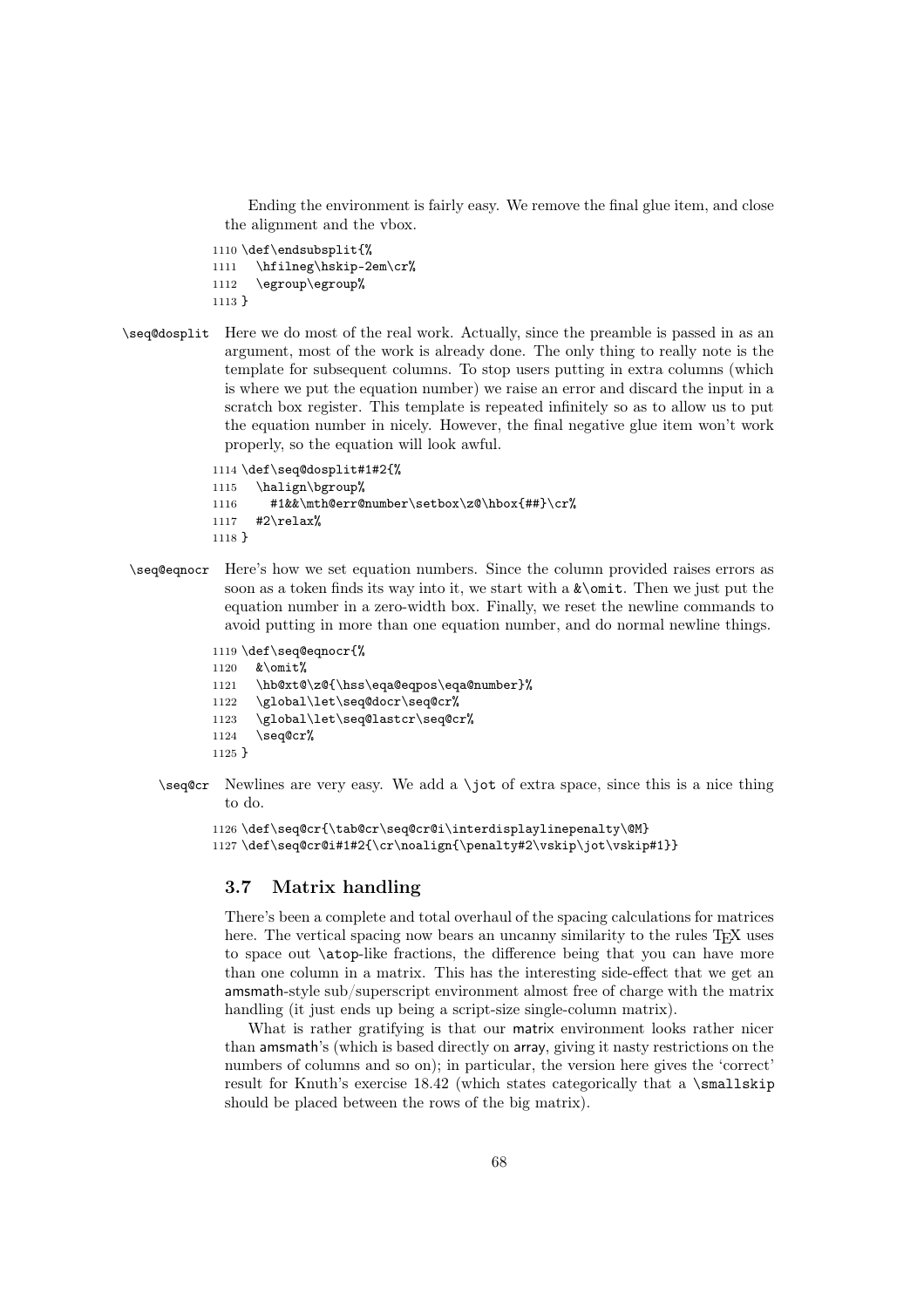The reason the interrow space doesn't come out in the AMS version is that array inserts extra vertical space by extending the depth of the final row using a strut: the big matrix already extends deeper than this, so the strut doesn't make any difference. If the space was added by \hlx{s[\smallskipamount]} instead of the \\ command, things would be different.



genmatrix The first job is to store my maths style and font away, because I'll be needing it lots later.

```
1128 \def\genmatrix#1#2#3#4#5{%
1129 \let\mat@style#1%
1130 \ifx#2\scriptstyle%
1131 \let\mat@font\scriptfont%
1132 \else\ifx#2\scriptscriptstyle%
1133 \let\mat@font\scriptscriptfont%
1134 \else%
1135 \let\mat@font\textfont%
1136 \fi\fi%
```
Now to cope with inserted text. This is easy.

```
1137 \ifx\mat@style\scriptstyle%
1138 \let\mat@textsize\scriptsize%
1139 \else\ifx\mat@style\scriptscriptstyle%
1140 \let\mat@textsize\scriptscriptsize%
1141 \else%
1142 \let\mat@textsize\relax%
1143 \fi\fi%
```
Now for some fun. I'll remember how to start and end the matrix in a couple of macros \mat@left and \mat@right. I haven't yet worked out exactly what needs to be in \mat@right yet, though, so I'll build that up in a scratch token list while I'm making my mind up.

Initially, I want to open a group (to trap the style changes), set the maths style (to get the right spacing), insert the left delimiter, insert some spacing around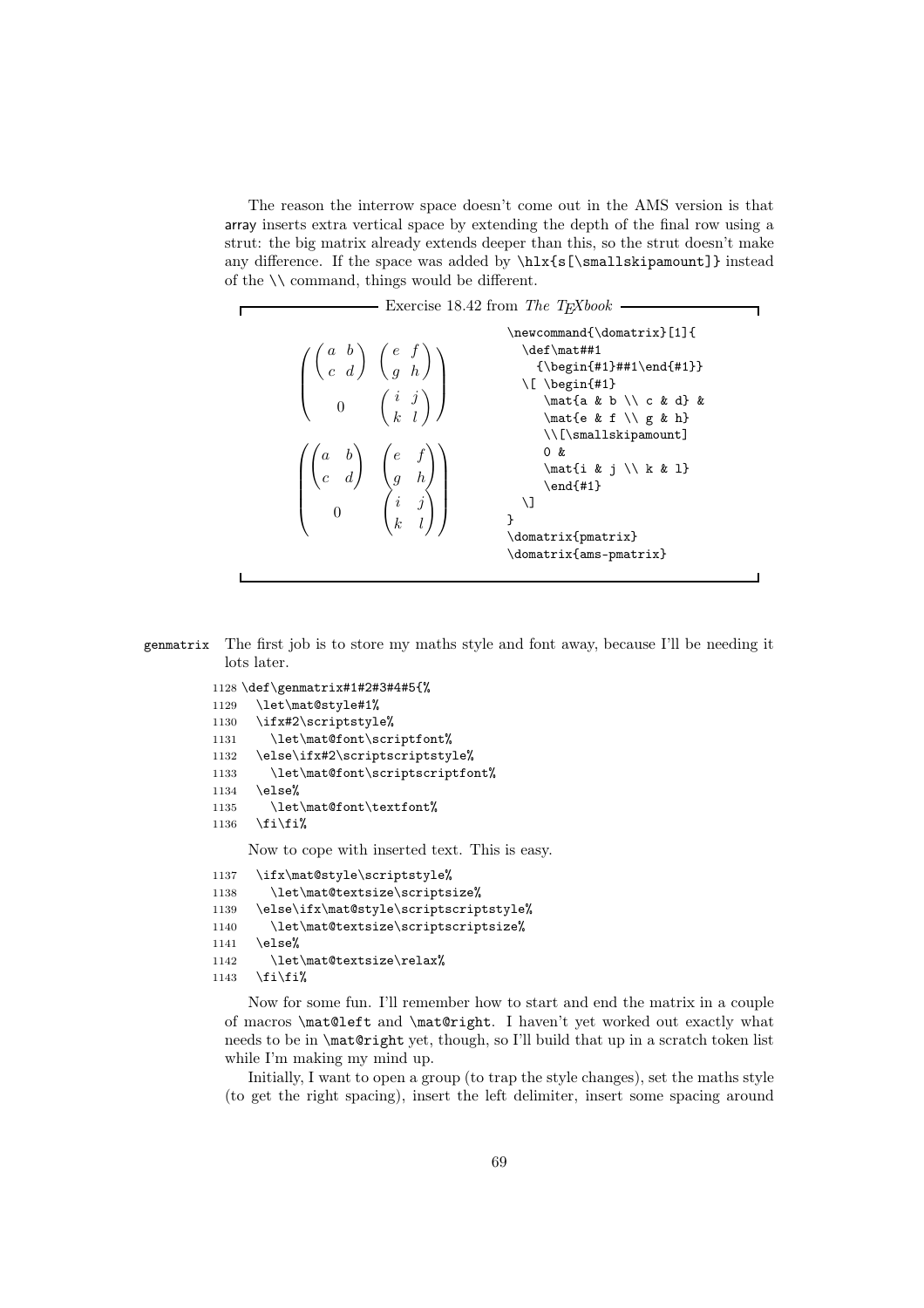the matrix, and start a centred box. The ending just closes all the groups and delimiters I opened.

```
1144 \def\mat@left{\bgroup\mat@style\left#4#3\vcenter\bgroup}%
1145 \toks@{\egroup#3\right#5\egroup}%
```
Now comes a slightly trickier bit. If the maths style is script or scriptscript, then I need to raise the box by a little bit to make it look really good. The right amount is somewhere around  $\frac{3}{4}$  pt, I think, so that's what I'll use.

```
1146 \@tempswatrue%
1147 \ifx\mat@style\displaystyle\else\ifx\mat@style\textstyle\else%
1148 \@tempswafalse%
1149 \setbox\z@\hbox\bgroup$%
1150 \toks@\expandafter{\the\toks@$\m@th\egroup\raise.75\p@\box\z@}%
```
1151  $\tilde{\mathbf{i}}$ 

If I'm not in maths mode right now, then I should enter maths mode, and remember to leave it later.

1152 \if@tempswa\ifmmode\else%

```
1153 $\m@th%
```
- 1154 \toks@\expandafter{\the\toks@\$}%
- 1155 \fi\fi%

Now I've sorted out how to end the environment properly, so I can set up the macro, using \edef.

1156 \edef\mat@right{\the\toks@}%

Now see if there's an optional argument. If not, create lots of centred columns.

```
1157 \@ifnextchar[\genmatrix@i{\genmatrix@i[[c]}%
```
1158 }

Now to sort out everything else.

1159 \def\genmatrix@i[#1]{%

Some initial setting up: choose the correct column set, and set up some variables for reading the preamble.

```
1160 \colset{matrix}%
```
1161 \tab@initread%

Now comes some of the tricky stuff. The space between columns should be 12 mu (by trial and error). We put the space in a box so we can measure it in the correct mathstyle.

```
1162 \setbox\z@\hbox{$\mat@style\mskip12mu$}%
1163 \edef\tab@tabtext{&\kern\the\wd\z@}%
```
### 1164 \tab@readpreamble{#1}%

Now we need to decide how to space out the rows. The code here is based on the information in appendix G of *The TEXbook*: I think it'd be nice if my matrices were spaced out in the same way as normal fractions (particularly \choosey things). The standard \baselineskip and \lineskip parameters come in really handy here.

The parameters vary according to the size of the text, so I need to see if we have scriptsize or less, or not. The tricky  $\iota$ **if** sorts this out.

1165 \if1\ifx\mat@style\scriptstyle1\else%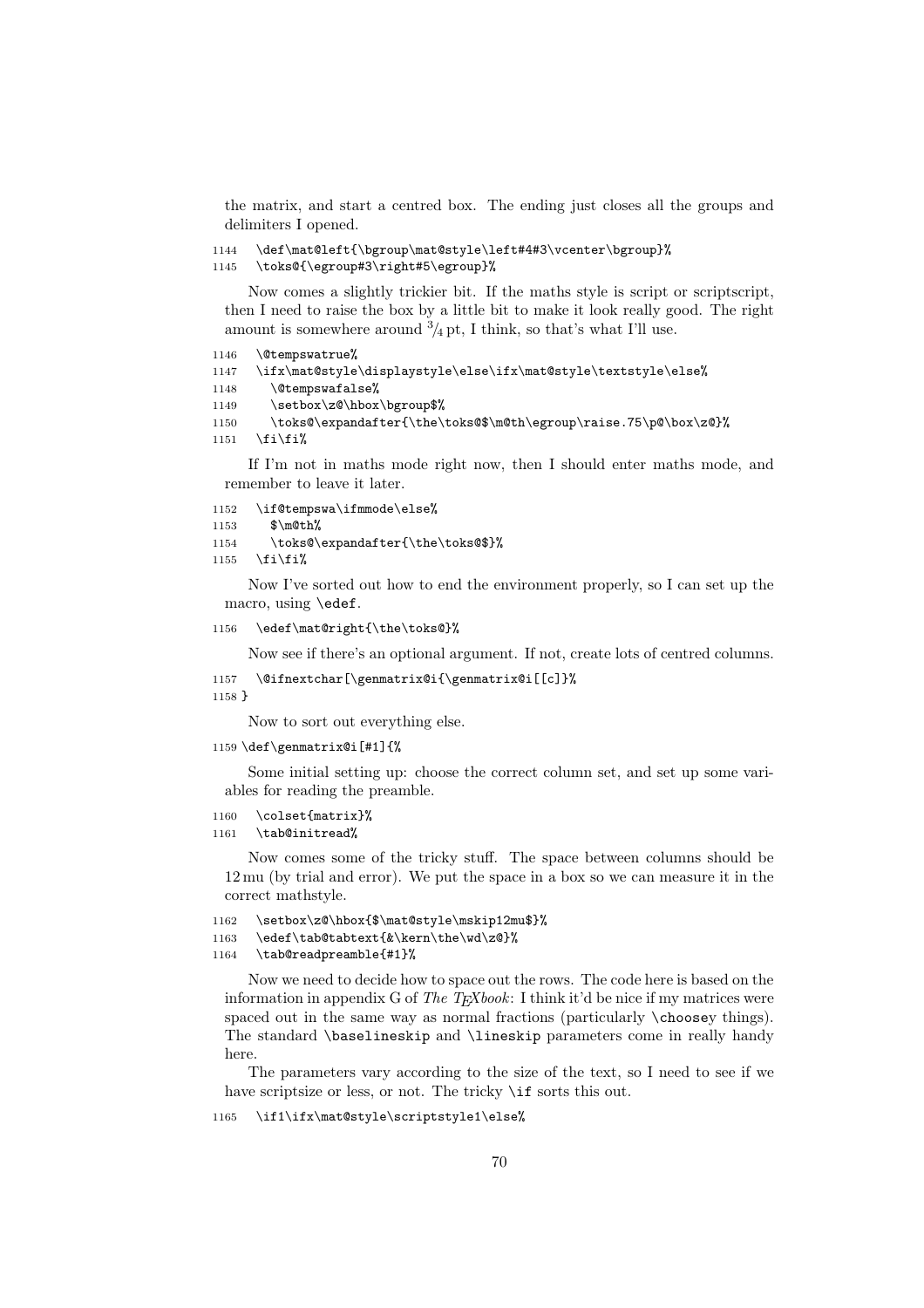```
1166 \ifx\mat@style\scriptscriptstyle1\else0\fi\fi%
1167 \baselineskip\fontdimen10\mat@font\tw@%
1168 \advance\baselineskip\fontdimen12\mat@font\tw@%
1169 \lineskip\thr@@\fontdimen8\mat@font\thr@@%
1170 \else%
1171 \baselineskip\fontdimen8\mat@font\tw@%
1172 \advance\baselineskip\fontdimen11\mat@font\tw@%
1173 \lineskip7\fontdimen8\mat@font\thr@@%
1174 \overline{12\%}1175 \lineskiplimit\lineskip%
```
Now actually set up for the alignment. Assign \\ to the correct value. Set up the \tabskip. Do the appropriate \mat@left thing set up above. And then start the alignment.

```
1176 \let\\\mat@cr%
1177 \tabskip\z@skip%
1178 \col@sep\z@%
1179 \mat@left%
1180 \halign\expandafter\bgroup\the\tab@preamble\tabskip\z@skip\cr%
```
Now for a little hack to make the spacing consistent between matrices of the same height. This comes directly from PLAIN T<sub>E</sub>X. This appears to make the spacing *exactly* the same as the T<sub>E</sub>X primites, oddly enough.

```
1181 \ifx\mat@font\textfont%
1182 \omit$\mat@style\mathstrut$\cr\noalign{\kern-\baselineskip}%
1183 \fi%
1184 }
```
Finishing the environment is really easy. We do the spacing hack again at the bottom, close the alignment and then tidy whatever we started in \mat@left.

```
1185 \def\endgenmatrix{%
1186 \crcr%
1187 \ifx\mat@font\textfont%
1188 \omit$\mat@style\mathstrut$\cr\noalign{\kern-\baselineskip}%
1189 \fi%
1190 \egroup%
1191 \mat@right%
1192 }
```
\mat@cr Newlines are really easy. The ∗-form means nothing here, so we ignore it.

```
1193 \def\mat@cr{\tab@cr\mat@cr@i{}{}}
1194 \def\mat@cr@i#1{\cr\noalign{\vskip#1}\@gobble}
```
\newmatrix This is how we define new matrix environments. It's simple fun with \csname and \expandafter.

```
1195 \def\newmatrix#1#2{%
         1196 \@namedef{#1}{\genmatrix#2}%
         1197 \expandafter\let\csname end#1\endcsname\endgenmatrix%
         1198 }
   matrix
Now we define all the other environments we promised. This is easy.
  pmatrix<sub>1199</sub>\newmatrix{matrix}{{\textstyle}{\textstyle}{\,}{.}}
  dmatrix 1200 \newmatrix{pmatrix}{{\textstyle}{\textstyle}{\,}{(}{)}}
 smatrix
 spmatrix
 sdmatrix
 smatrix*
spmatrix*
                                                 71
```

```
sdmatrix*
```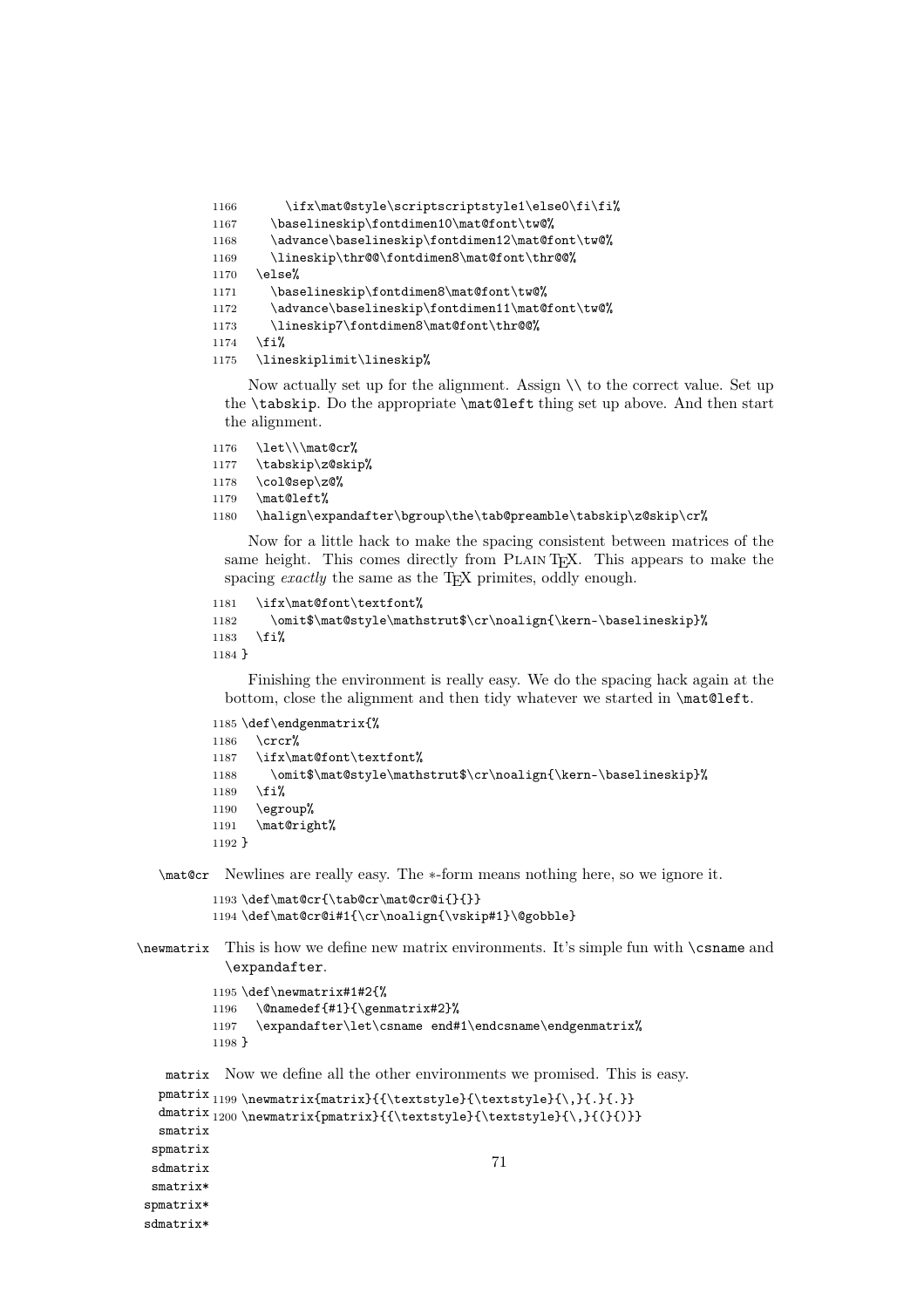```
1201 \newmatrix{dmatrix}{{\textstyle}{\textstyle}{\,}}
1202 \newmatrix{smatrix}{{\scriptstyle}{\scriptstyle}{}{.}{.}}
1203 \newmatrix{spmatrix}{{\scriptstyle}{\scriptstyle}{}{(}{)}}
1204 \newmatrix{sdmatrix}{{\scriptstyle}{\scriptstyle}{}}
1205 \newmatrix{smatrix*}{{\scriptstyle}{\textstyle}{}{.}{.}}
1206 \newmatrix{spmatrix*}{{\scriptstyle}{\textstyle}{}{(}{)}}
1207\newmatrix{sdmatrix*}{{\scriptstyle}{\textstyle}{}}
```

```
script Now for superscripts and subscripts. This is fairly easy, because I took so much
        care over the matrix handling.
```

```
1208 \def\script{%
1209 \let\mat@style\scriptstyle%
1210 \def\mat@left{\vcenter\bgroup}%
1211 \def\mat@right{\egroup}%
1212 \let\mat@font\scriptfont%
1213 \let\mat@textsize\scriptsize%
1214 \@ifnextchar[\genmatrix@i{\genmatrix@i[c]}%
1215 }
1216 \let\endscript\endgenmatrix
```
Now define the column types.

```
1217 \colpush{matrix}
1218 \coldef l{\tabcoltype{\kern\z@$\mat@style}{\m@th$\hfil}}
1219 \coldef c{\tabcoltype{\hfil$\mat@style}{\m@th$\hfil}}
1220 \coldef r{\tabcoltype{\hfil$\mat@style}{\m@th$}}
1221 \coldef T#1{\tab@aligncol{#1}{\begingroup\mat@textsize}{\endgroup}}
```
The repeating type is more awkward. Things will go wrong if this is given before the first column, so we must do a whole repeat by hand. We can tell if we haven't contributed a column yet, since \tab@column will be zero. Otherwise, we fiddle the parser state to start a new column, and insert the & character to make TEX repeat the preamble.

```
1222 \coldef {[}{%
1223 \@firstoftwo{%
1224 \ifnum\tab@columns=\z@%
1225 \def\@tempa##1\q@delim{%
1226 \tab@mkpreamble##1[##1\q@delim%
1227 }%
1228 \expandafter\@tempa%
1229 \else%
1230 \tab@setstate\tab@prestate%
1231 \tab@append\tab@preamble{&}%
1232 \expandafter\tab@mkpreamble%
1233 \overrightarrow{1233}1234 }%
1235 }
```
We're done defining columns now.

1236 \colpop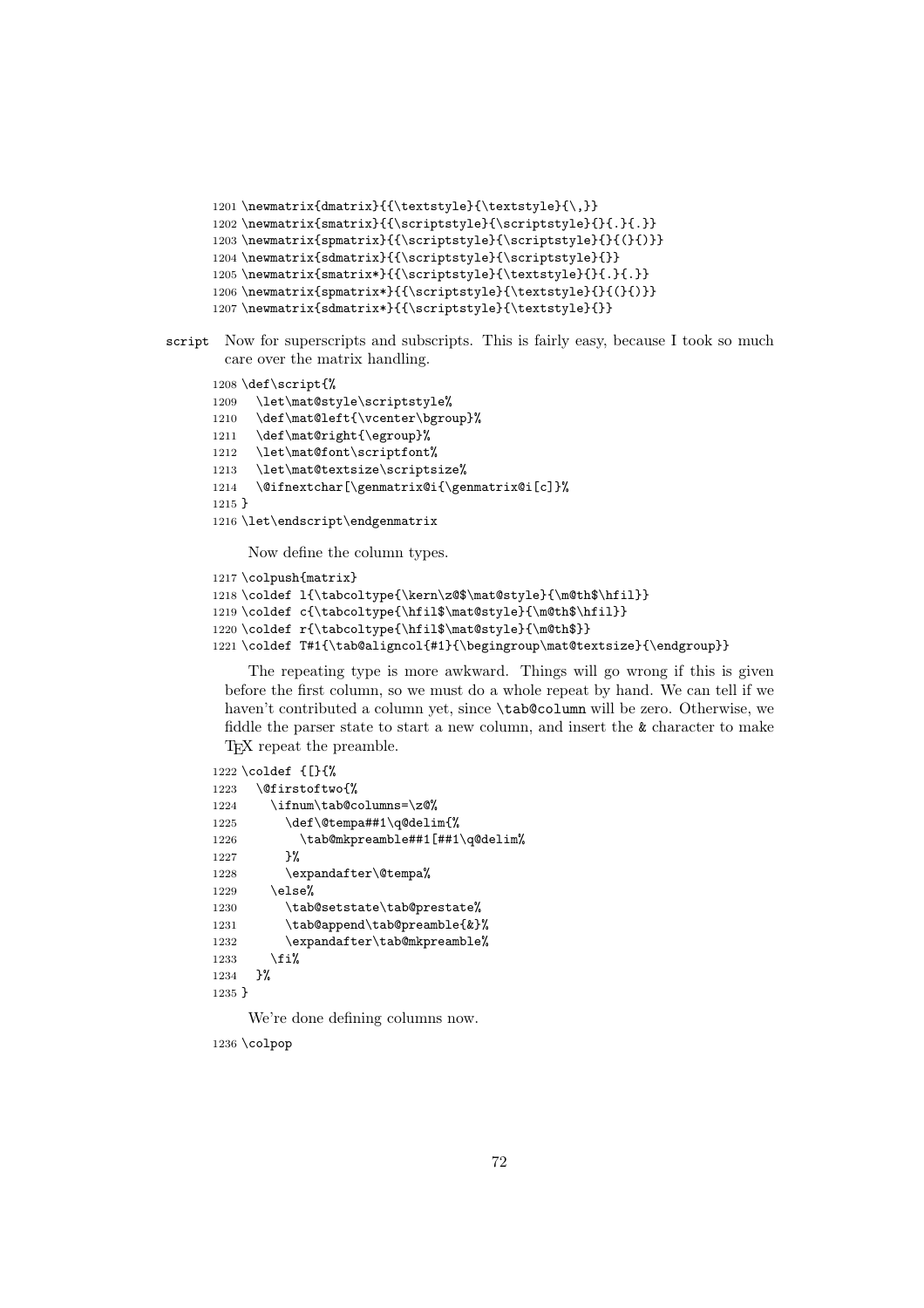#### 3.8 Dots. . .

Nothing whatsoever to do with alignments, although vertical and diagonal dots in small matrices look really silly. The following hacky definitions work rather better.

\mdw@dots First of all, here's some definitions common to both of the dots macros. The macro takes as an argument the actual code to draw the dots, passing it the scaled size of a point in the scratch register  $\dim\mathfrak{g}$ ; the register  $\boxtimes$  0 is set to contain a dot of the appropriate size.

```
1237 \def\mdw@dots#1{\ensuremath{\mathpalette\mdw@dots@i{#1}}}
1238 \def\mdw@dots@i#1#2{%
1239 \setbox\z@\hbox{$#1\mskip1.8mu$}%
1240 \dimen@\wd\z@%
1241 \setbox\z@\hbox{$#1.$}%
1242 #2%
1243 }
```
\vdots I'll start with the easy one. This is a simple translation of the original implementation.

```
1244 \def\vdots{%
1245 \mdw@dots{\vbox{%
1246 \baselineskip4\dimen@%
1247 \lineskiplimit\z@%
1248 \kern6\dimen@%
1249 \copy\z@\copy\z@\box\z@%
1250 }}%
1251 }
```
\ddots And I'll end with the other easy one. . .

```
1252 \def\ddots{%
1253 \mdw@dots{\mathinner{%
1254 \mkern1mu%
1255 \raise7\dimen@\vbox{\kern7\dimen@\copy\z@}%
1256 \mkern2mu%
1257 \raise4\dimen@\copy\z@%
1258 \mkern2mu%
1259 \raise\dimen@\box\z@%
1260 \mkern1mu%
1261 }}%
1262 }
```
#### 3.9 Lucky dip

Time to round off with some trivial environments, just to show how easy this stuff is.

cases These are totally and utterly trivial.

```
\texttt{S} \texttt{S} \texttt{S} \texttt{S} \texttt{S} \texttt{S} \texttt{S} \texttt{S} \texttt{S} \texttt{S} \texttt{S} \texttt{S} \texttt{S} \texttt{S} \texttt{S} \texttt{S} \texttt{S} \texttt{S} \texttt{S} \texttt{S} \texttt{S} \texttt{S} \texttt{S} \texttt{S} \texttt{S} \texttt{S} \texttt{S} \texttt{S} \texttt{S} \texttt{S} \texttt{S} \texttt{S} \texttt{S} \texttt{S} \texttt{S} \texttt{S} \texttt{1264 \def\endcases{\endarray\,\right.}
                      1265 \def\smcases{\left\{\smarray{@{}lTl@{}}}
                      1266 \def\endsmcases{\endsmarray\,\right.}
```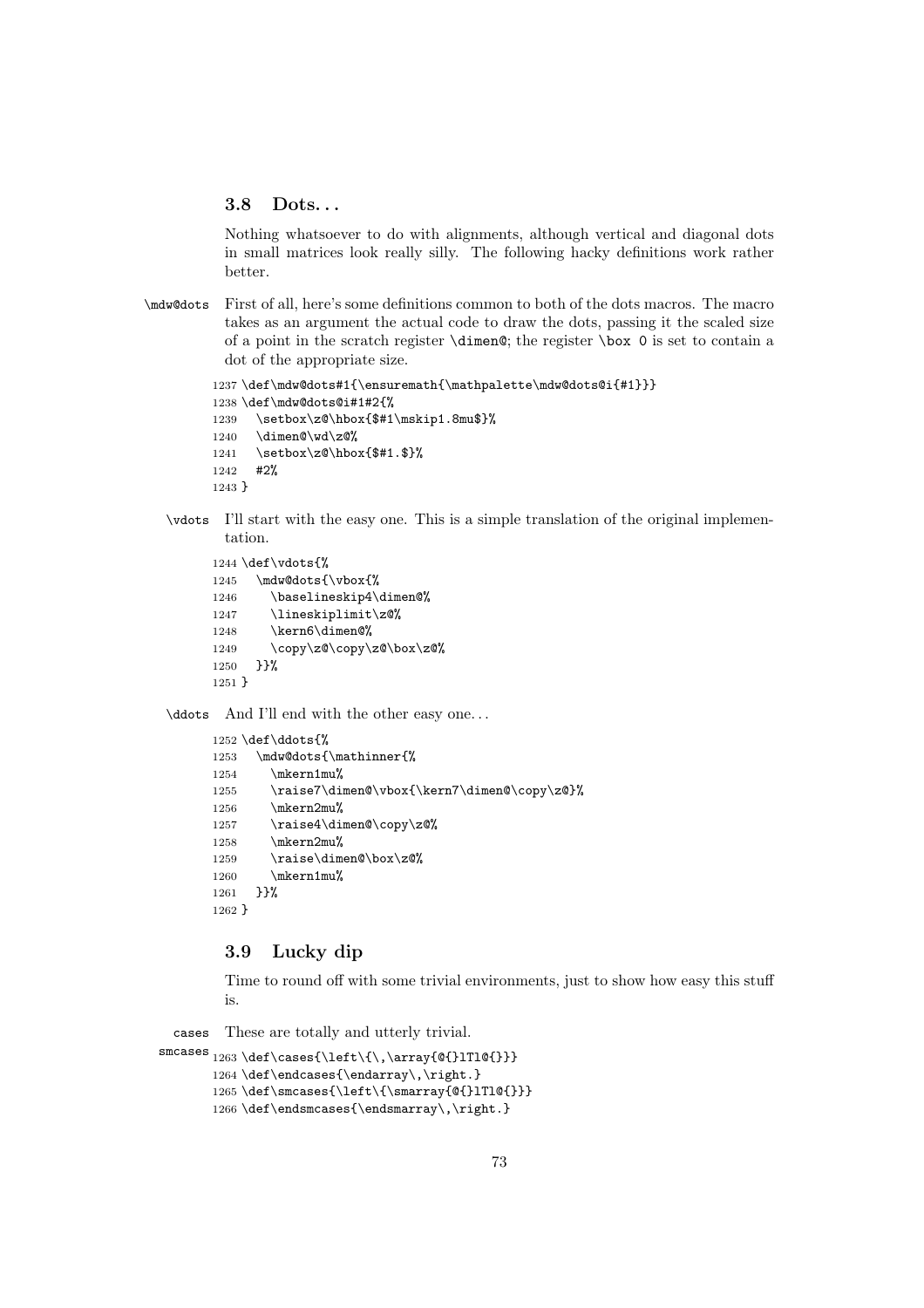#### 3.10 Error messages

Some token saving:

1267 \def\mth@error{\PackageError{mathenv}}

Now for the error messages.

```
1268 \def\mth@err@number{%
1269 \mth@error{Too many '&' characters found}{%
1270 You've put too many '&' characters in an alignment<sup>oo</sup>J%
1271 environment (like 'eqnarray' or 'spliteqn') and wandered<sup>oo</sup>J%
1272 into trouble. I've gobbled the contents of that column<sup>on</sup>J%
1273 and hopefully I can recover fairly easily.%
1274 }%
1275 }
1276 \def\mth@err@mdsp{%
1277 \mth@error{Can't do displays in nondisplay maths mode}{%
1278 You're trying to start a display environment, but you're^^J%
1279 in nondisplay maths mode. The display will appear but<sup>\simJ</sup>%
1280 don't blame me when it looks horrible.%
1281 }%
1282 }
1283 \def\mth@err@hdsp{%
1284 \mth@error{Can't do displays in LR mode}{%
1285 You're trying to start a display environment, but you're^^J%
1286 in LR (restricted horizontal) mode. Everything will go<sup>ool</sup>
1287 totally wrong, so your best bet is to type 'X', fix the^^J%
1288 mistake and start again.%
1289 }%
1290 }
     That's all there is. Byebye.
```
1291  $\langle$ /mathenv $\rangle$ 

Mark Wooding, 28 April 1998

# Appendix

# A The GNU General Public Licence

The following is the text of the GNU General Public Licence, under the terms of which this software is distrubuted.

> GNU GENERAL PUBLIC LICENSE Version 2, June 1991

Copyright (C) 1989, 1991 Free Software Foundation, Inc. 675 Mass Ave, Cambridge, MA 02139, USA Everyone is permitted to copy and distribute verbatim copies of this license document, but changing it is not allowed.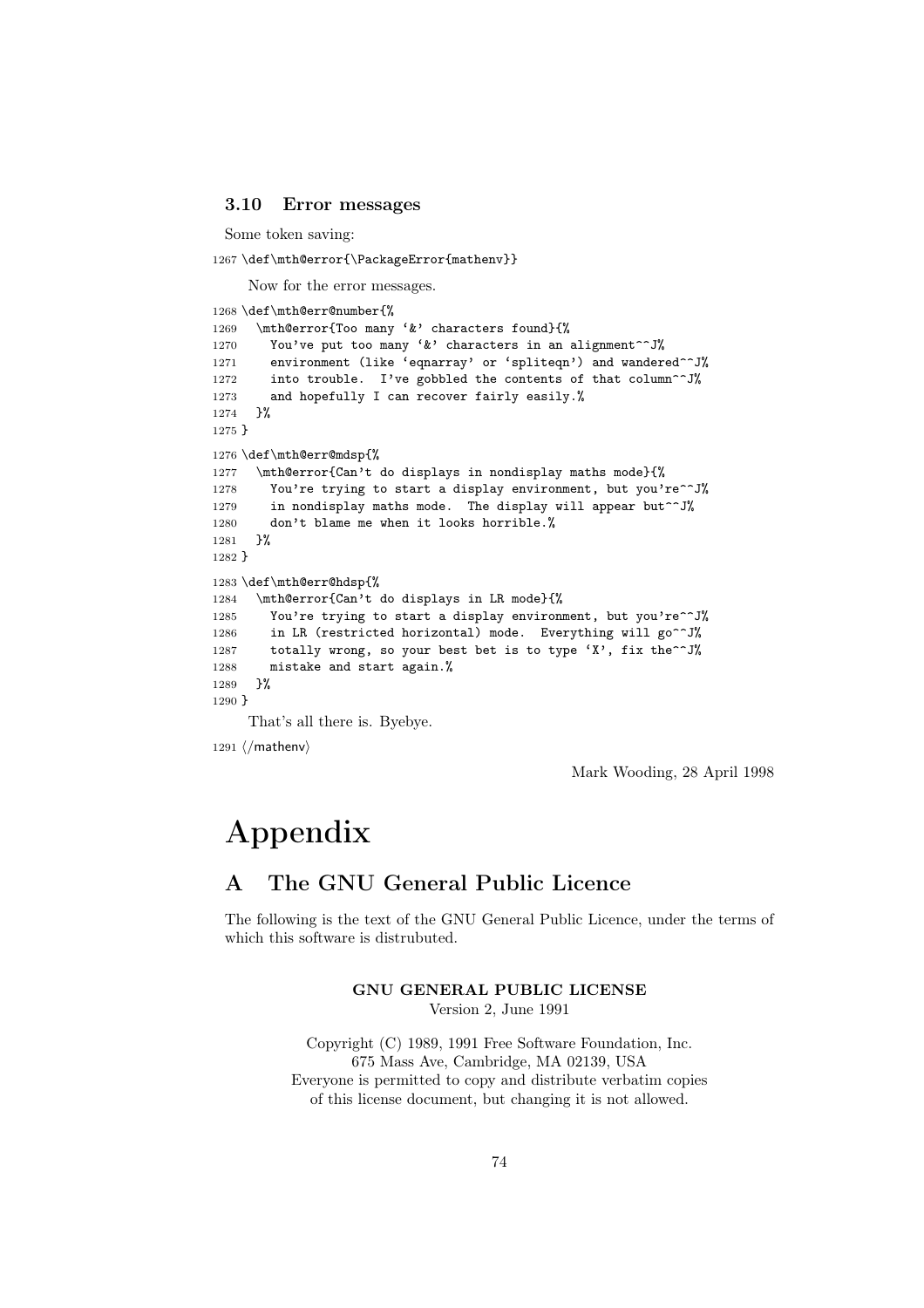#### A.1 Preamble

The licenses for most software are designed to take away your freedom to share and change it. By contrast, the GNU General Public License is intended to guarantee your freedom to share and change free software—to make sure the software is free for all its users. This General Public License applies to most of the Free Software Foundation's software and to any other program whose authors commit to using it. (Some other Free Software Foundation software is covered by the GNU Library General Public License instead.) You can apply it to your programs, too.

When we speak of free software, we are referring to freedom, not price. Our General Public Licenses are designed to make sure that you have the freedom to distribute copies of free software (and charge for this service if you wish), that you receive source code or can get it if you want it, that you can change the software or use pieces of it in new free programs; and that you know you can do these things.

To protect your rights, we need to make restrictions that forbid anyone to deny you these rights or to ask you to surrender the rights. These restrictions translate to certain responsibilities for you if you distribute copies of the software, or if you modify it.

For example, if you distribute copies of such a program, whether gratis or for a fee, you must give the recipients all the rights that you have. You must make sure that they, too, receive or can get the source code. And you must show them these terms so they know their rights.

We protect your rights with two steps: (1) copyright the software, and (2) offer you this license which gives you legal permission to copy, distribute and/or modify the software.

Also, for each author's protection and ours, we want to make certain that everyone understands that there is no warranty for this free software. If the software is modified by someone else and passed on, we want its recipients to know that what they have is not the original, so that any problems introduced by others will not reflect on the original authors' reputations.

Finally, any free program is threatened constantly by software patents. We wish to avoid the danger that redistributors of a free program will individually obtain patent licenses, in effect making the program proprietary. To prevent this, we have made it clear that any patent must be licensed for everyone's free use or not licensed at all.

The precise terms and conditions for copying, distribution and modification follow.

#### A.2 Terms and conditions for copying, distribution and modification

0. This License applies to any program or other work which contains a notice placed by the copyright holder saying it may be distributed under the terms of this General Public License. The "Program", below, refers to any such program or work, and a "work based on the Program" means either the Program or any derivative work under copyright law: that is to say, a work containing the Program or a portion of it, either verbatim or with modifications and/or translated into another language. (Hereinafter, translation is included without limitation in the term "modification".) Each licensee is addressed as "you".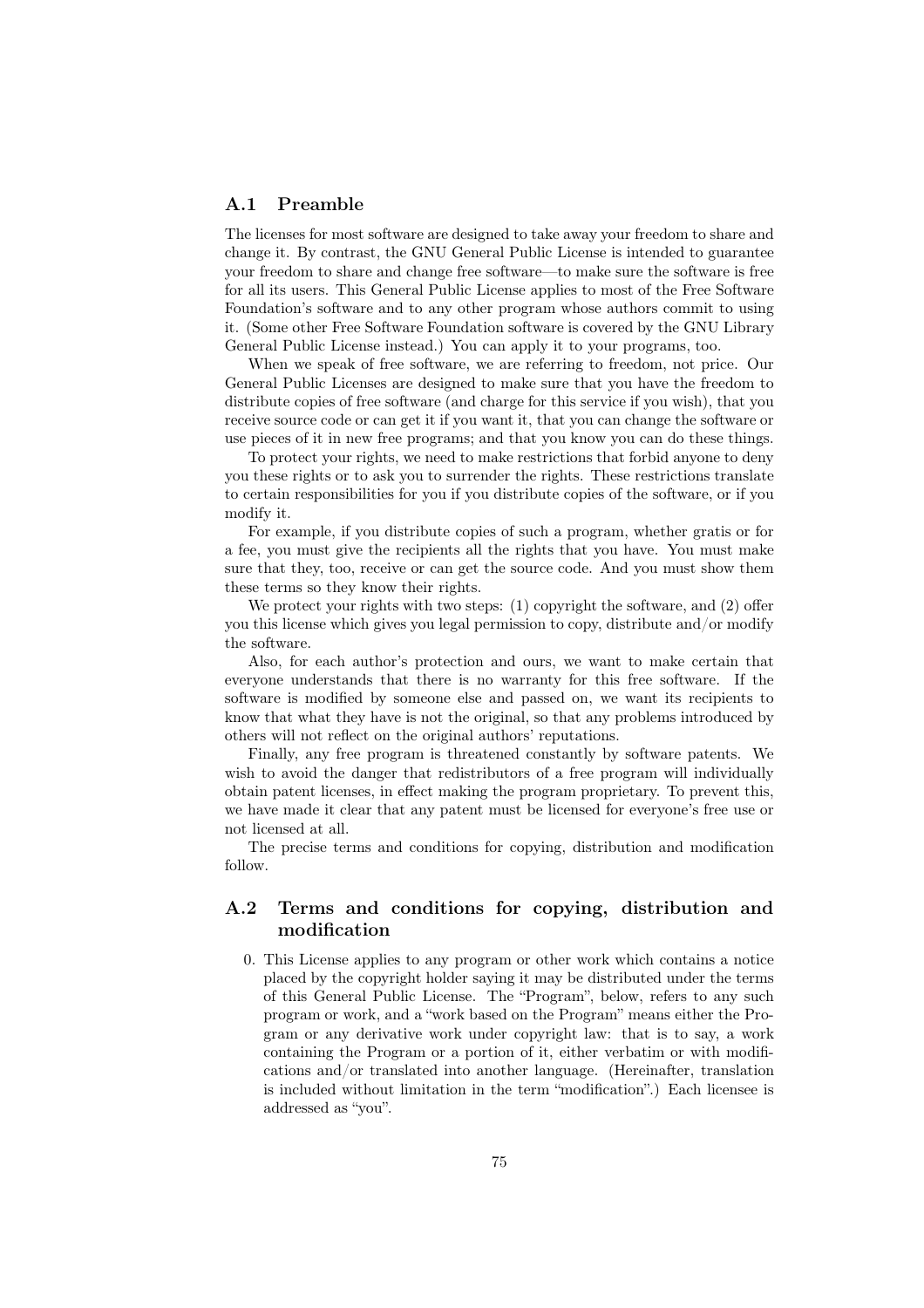Activities other than copying, distribution and modification are not covered by this License; they are outside its scope. The act of running the Program is not restricted, and the output from the Program is covered only if its contents constitute a work based on the Program (independent of having been made by running the Program). Whether that is true depends on what the Program does.

1. You may copy and distribute verbatim copies of the Program's source code as you receive it, in any medium, provided that you conspicuously and appropriately publish on each copy an appropriate copyright notice and disclaimer of warranty; keep intact all the notices that refer to this License and to the absence of any warranty; and give any other recipients of the Program a copy of this License along with the Program.

You may charge a fee for the physical act of transferring a copy, and you may at your option offer warranty protection in exchange for a fee.

- 2. You may modify your copy or copies of the Program or any portion of it, thus forming a work based on the Program, and copy and distribute such modifications or work under the terms of Section 1 above, provided that you also meet all of these conditions:
	- (a) You must cause the modified files to carry prominent notices stating that you changed the files and the date of any change.
	- (b) You must cause any work that you distribute or publish, that in whole or in part contains or is derived from the Program or any part thereof, to be licensed as a whole at no charge to all third parties under the terms of this License.
	- (c) If the modified program normally reads commands interactively when run, you must cause it, when started running for such interactive use in the most ordinary way, to print or display an announcement including an appropriate copyright notice and a notice that there is no warranty (or else, saying that you provide a warranty) and that users may redistribute the program under these conditions, and telling the user how to view a copy of this License. (Exception: if the Program itself is interactive but does not normally print such an announcement, your work based on the Program is not required to print an announcement.)

These requirements apply to the modified work as a whole. If identifiable sections of that work are not derived from the Program, and can be reasonably considered independent and separate works in themselves, then this License, and its terms, do not apply to those sections when you distribute them as separate works. But when you distribute the same sections as part of a whole which is a work based on the Program, the distribution of the whole must be on the terms of this License, whose permissions for other licensees extend to the entire whole, and thus to each and every part regardless of who wrote it.

Thus, it is not the intent of this section to claim rights or contest your rights to work written entirely by you; rather, the intent is to exercise the right to control the distribution of derivative or collective works based on the Program.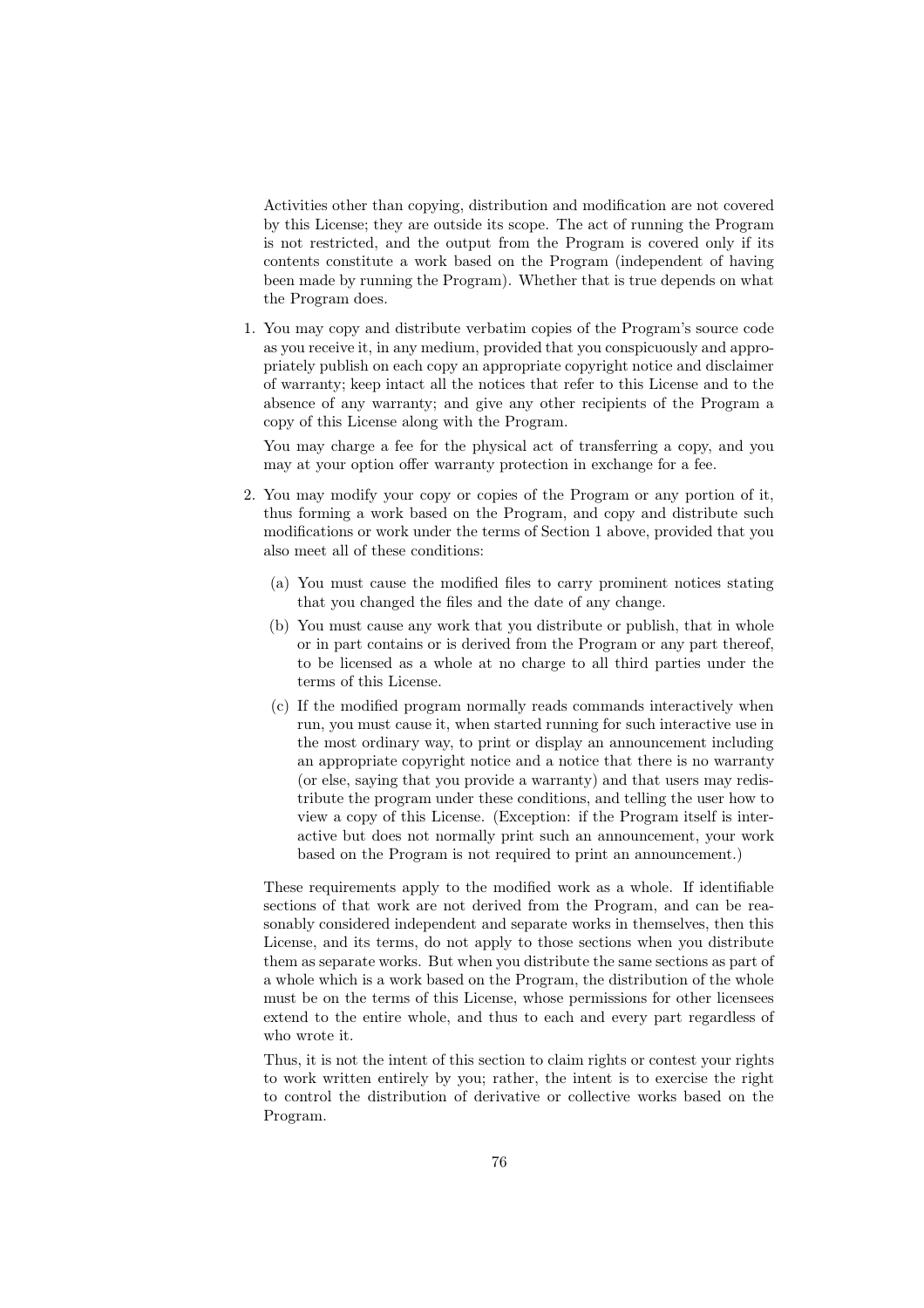In addition, mere aggregation of another work not based on the Program with the Program (or with a work based on the Program) on a volume of a storage or distribution medium does not bring the other work under the scope of this License.

- 3. You may copy and distribute the Program (or a work based on it, under Section 2) in object code or executable form under the terms of Sections 1 and 2 above provided that you also do one of the following:
	- (a) Accompany it with the complete corresponding machine-readable source code, which must be distributed under the terms of Sections 1 and 2 above on a medium customarily used for software interchange; or,
	- (b) Accompany it with a written offer, valid for at least three years, to give any third party, for a charge no more than your cost of physically performing source distribution, a complete machine-readable copy of the corresponding source code, to be distributed under the terms of Sections 1 and 2 above on a medium customarily used for software interchange; or,
	- (c) Accompany it with the information you received as to the offer to distribute corresponding source code. (This alternative is allowed only for noncommercial distribution and only if you received the program in object code or executable form with such an offer, in accord with Subsection b above.)

The source code for a work means the preferred form of the work for making modifications to it. For an executable work, complete source code means all the source code for all modules it contains, plus any associated interface definition files, plus the scripts used to control compilation and installation of the executable. However, as a special exception, the source code distributed need not include anything that is normally distributed (in either source or binary form) with the major components (compiler, kernel, and so on) of the operating system on which the executable runs, unless that component itself accompanies the executable.

If distribution of executable or object code is made by offering access to copy from a designated place, then offering equivalent access to copy the source code from the same place counts as distribution of the source code, even though third parties are not compelled to copy the source along with the object code.

- 4. You may not copy, modify, sublicense, or distribute the Program except as expressly provided under this License. Any attempt otherwise to copy, modify, sublicense or distribute the Program is void, and will automatically terminate your rights under this License. However, parties who have received copies, or rights, from you under this License will not have their licenses terminated so long as such parties remain in full compliance.
- 5. You are not required to accept this License, since you have not signed it. However, nothing else grants you permission to modify or distribute the Program or its derivative works. These actions are prohibited by law if you do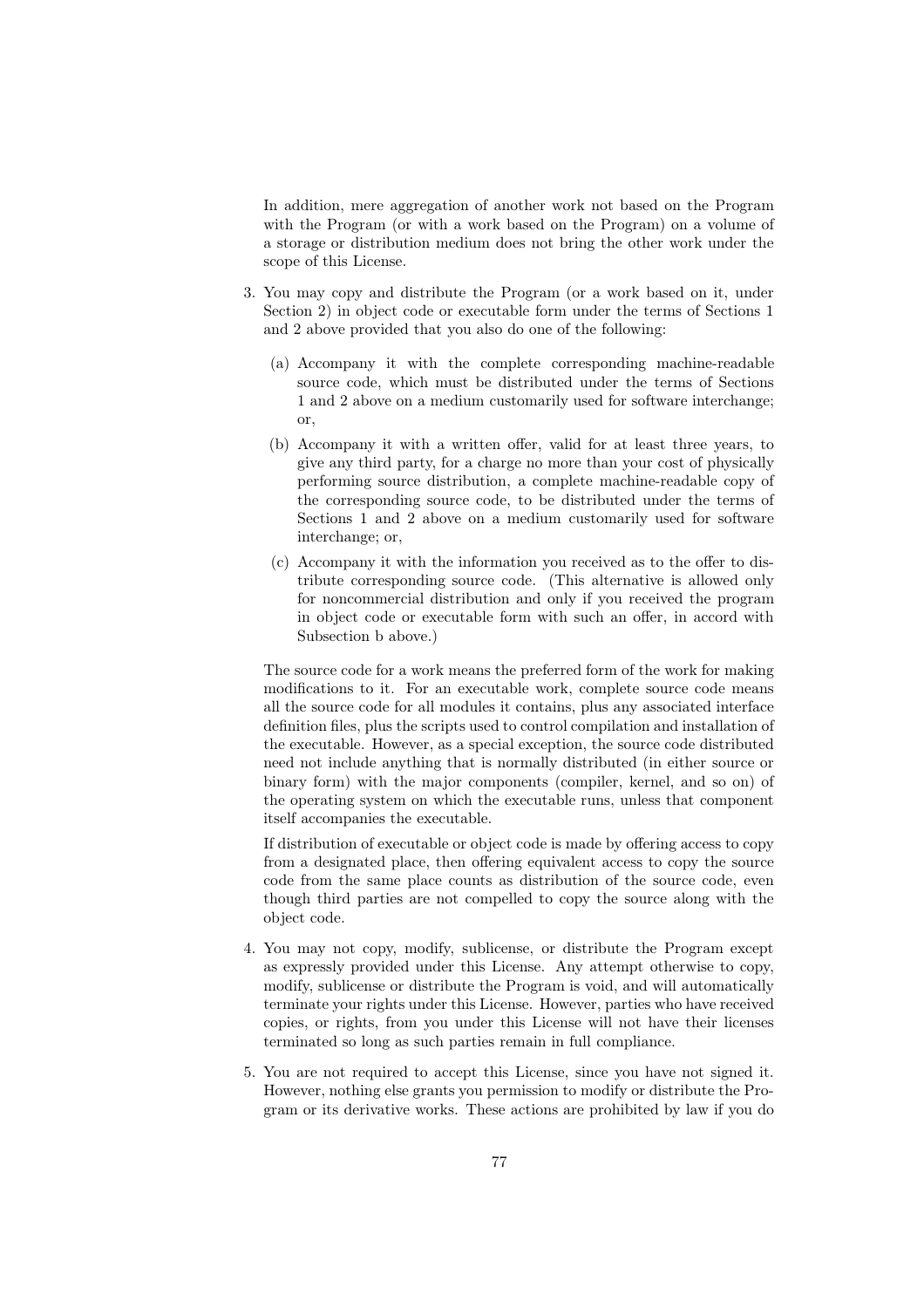not accept this License. Therefore, by modifying or distributing the Program (or any work based on the Program), you indicate your acceptance of this License to do so, and all its terms and conditions for copying, distributing or modifying the Program or works based on it.

- 6. Each time you redistribute the Program (or any work based on the Program), the recipient automatically receives a license from the original licensor to copy, distribute or modify the Program subject to these terms and conditions. You may not impose any further restrictions on the recipients' exercise of the rights granted herein. You are not responsible for enforcing compliance by third parties to this License.
- 7. If, as a consequence of a court judgment or allegation of patent infringement or for any other reason (not limited to patent issues), conditions are imposed on you (whether by court order, agreement or otherwise) that contradict the conditions of this License, they do not excuse you from the conditions of this License. If you cannot distribute so as to satisfy simultaneously your obligations under this License and any other pertinent obligations, then as a consequence you may not distribute the Program at all. For example, if a patent license would not permit royalty-free redistribution of the Program by all those who receive copies directly or indirectly through you, then the only way you could satisfy both it and this License would be to refrain entirely from distribution of the Program.

If any portion of this section is held invalid or unenforceable under any particular circumstance, the balance of the section is intended to apply and the section as a whole is intended to apply in other circumstances.

It is not the purpose of this section to induce you to infringe any patents or other property right claims or to contest validity of any such claims; this section has the sole purpose of protecting the integrity of the free software distribution system, which is implemented by public license practices. Many people have made generous contributions to the wide range of software distributed through that system in reliance on consistent application of that system; it is up to the author/donor to decide if he or she is willing to distribute software through any other system and a licensee cannot impose that choice.

This section is intended to make thoroughly clear what is believed to be a consequence of the rest of this License.

- 8. If the distribution and/or use of the Program is restricted in certain countries either by patents or by copyrighted interfaces, the original copyright holder who places the Program under this License may add an explicit geographical distribution limitation excluding those countries, so that distribution is permitted only in or among countries not thus excluded. In such case, this License incorporates the limitation as if written in the body of this License.
- 9. The Free Software Foundation may publish revised and/or new versions of the General Public License from time to time. Such new versions will be similar in spirit to the present version, but may differ in detail to address new problems or concerns.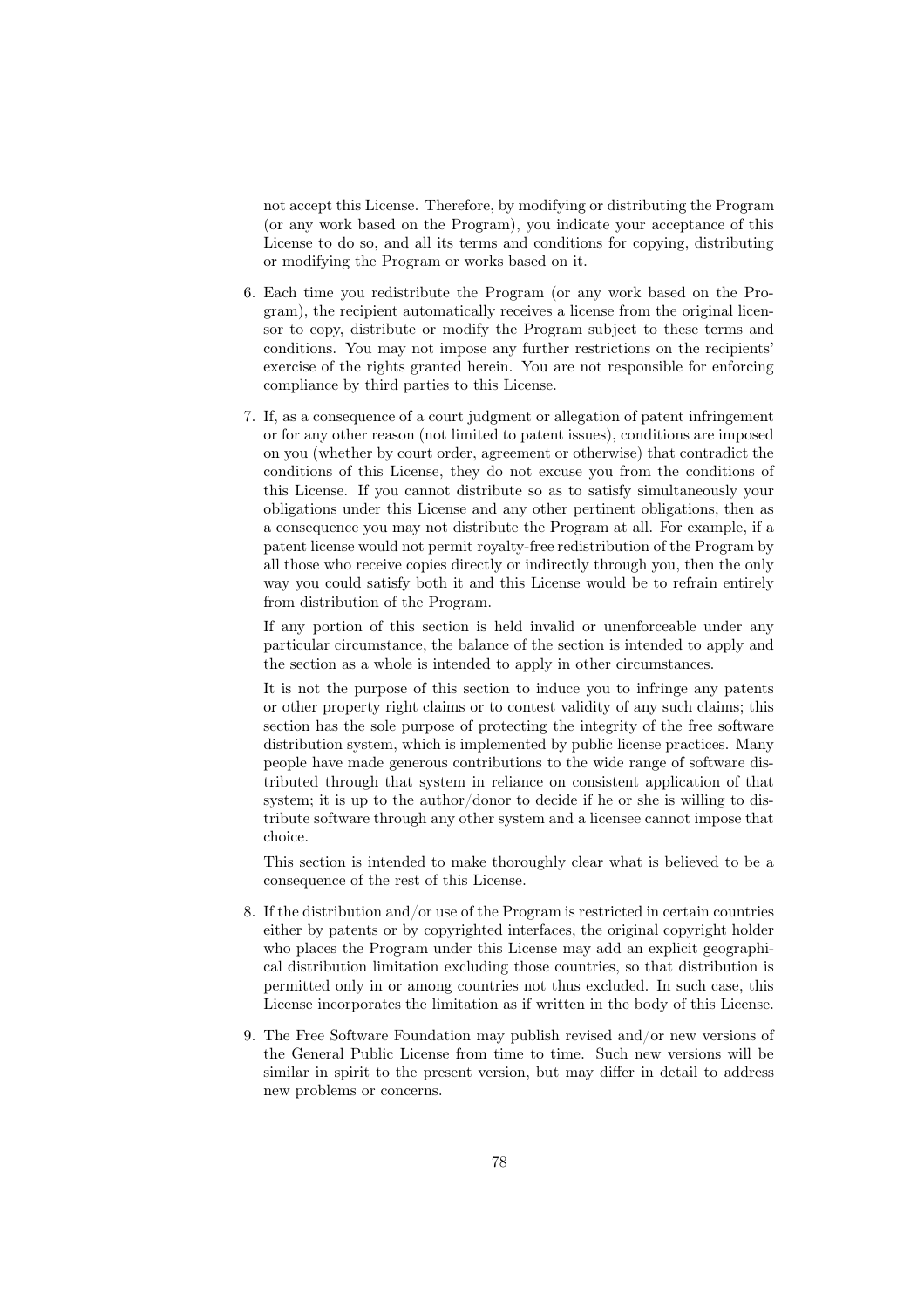Each version is given a distinguishing version number. If the Program specifies a version number of this License which applies to it and "any later version", you have the option of following the terms and conditions either of that version or of any later version published by the Free Software Foundation. If the Program does not specify a version number of this License, you may choose any version ever published by the Free Software Foundation.

10. If you wish to incorporate parts of the Program into other free programs whose distribution conditions are different, write to the author to ask for permission. For software which is copyrighted by the Free Software Foundation, write to the Free Software Foundation; we sometimes make exceptions for this. Our decision will be guided by the two goals of preserving the free status of all derivatives of our free software and of promoting the sharing and reuse of software generally.

#### NO WARRANTY

- 11. Because the Program is licensed free of charge, there is no warranty for the Program, to the extent permitted by applicable law. except when otherwise stated in writing the copyright holders and/or other parties provide the program "as is" without warranty of any kind, either expressed or implied, including, but not limited to, the implied warranties of merchantability and fitness for a particular purpose. The entire risk as to the quality and performance of the Program is with you. Should the Program prove defective, you assume the cost of all necessary servicing, repair or correction.
- 12. In no event unless required by applicable law or agreed to in writing will any copyright holder, or any other party who may modify and/or redistribute the program as permitted above, be liable to you for damages, including any general, special, incidental or consequential damages arising out of the use or inability to use the program (including but not limited to loss of data or data being rendered inaccurate or losses sustained by you or third parties or a failure of the Program to operate with any other programs), even if such holder or other party has been advised of the possibility of such damages.

#### END OF TERMS AND CONDITIONS

#### A.3 Appendix: How to Apply These Terms to Your New Programs

If you develop a new program, and you want it to be of the greatest possible use to the public, the best way to achieve this is to make it free software which everyone can redistribute and change under these terms.

To do so, attach the following notices to the program. It is safest to attach them to the start of each source file to most effectively convey the exclusion of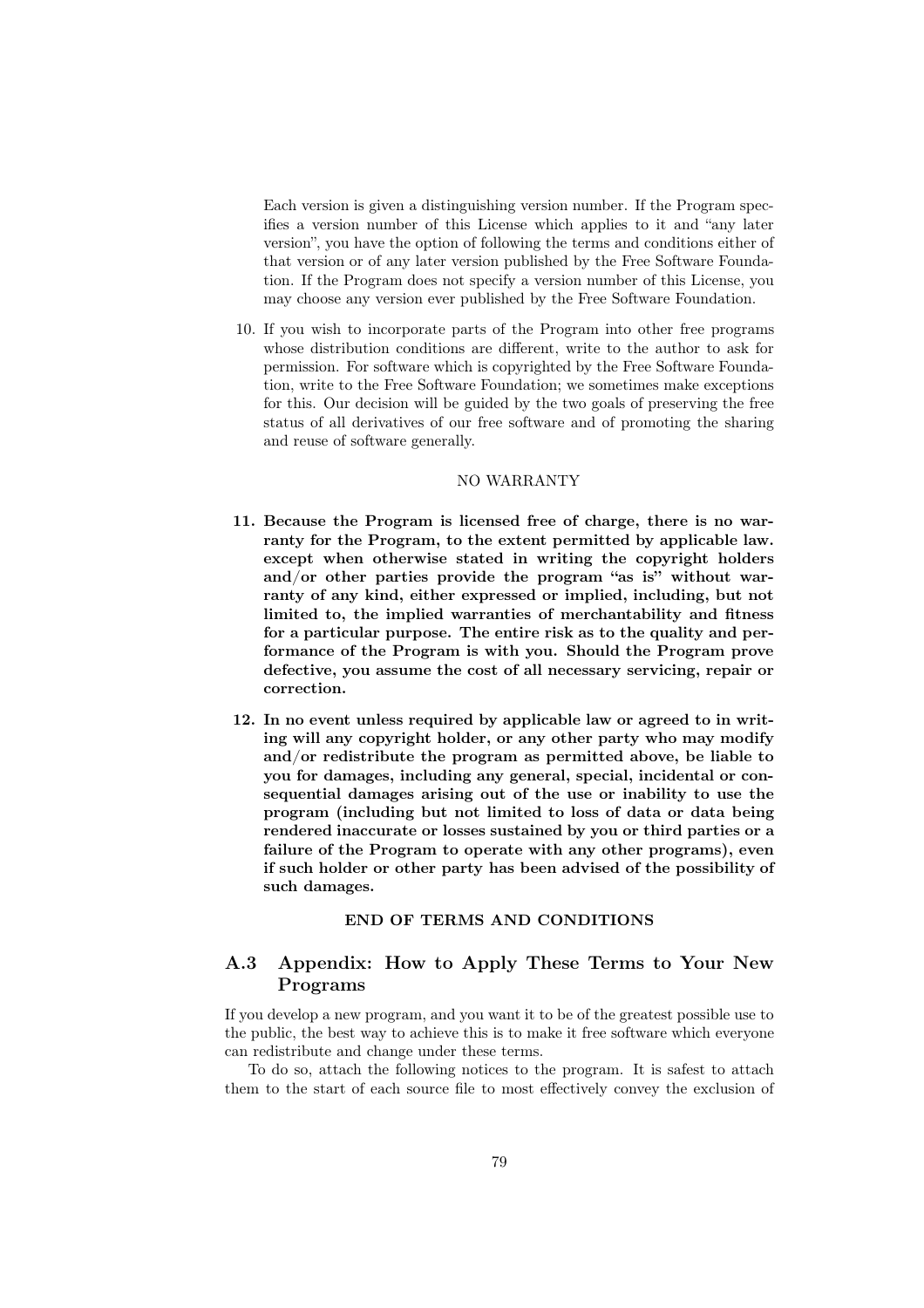warranty; and each file should have at least the "copyright" line and a pointer to where the full notice is found.

<one line to give the program's name and a brief idea of what it does.> Copyright (C) 19yy <name of author>

This program is free software; you can redistribute it and/or modify it under the terms of the GNU General Public License as published by the Free Software Foundation; either version 2 of the License, or (at your option) any later version.

This program is distributed in the hope that it will be useful, but WITHOUT ANY WARRANTY; without even the implied warranty of MERCHANTABILITY or FITNESS FOR A PARTICULAR PURPOSE. See the GNU General Public License for more details.

You should have received a copy of the GNU General Public License along with this program; if not, write to the Free Software Foundation, Inc., 675 Mass Ave, Cambridge, MA 02139, USA.

Also add information on how to contact you by electronic and paper mail. If the program is interactive, make it output a short notice like this when it starts in an interactive mode:

Gnomovision version 69, Copyright (C) 19yy name of author Gnomovision comes with ABSOLUTELY NO WARRANTY; for details type 'show w'. This is free software, and you are welcome to redistribute it under certain conditions; type 'show c' for details.

The hypothetical commands 'show w' and 'show c' should show the appropriate parts of the General Public License. Of course, the commands you use may be called something other than 'show w' and 'show c'; they could even be mouse-clicks or menu items–whatever suits your program.

You should also get your employer (if you work as a programmer) or your school, if any, to sign a "copyright disclaimer" for the program, if necessary. Here is a sample; alter the names:

Yoyodyne, Inc., hereby disclaims all copyright interest in the program 'Gnomovision' (which makes passes at compilers) written by James Hacker.

<signature of Ty Coon>, 1 April 1989 Ty Coon, President of Vice

This General Public License does not permit incorporating your program into proprietary programs. If your program is a subroutine library, you may consider it more useful to permit linking proprietary applications with the library. If this is what you want to do, use the GNU Library General Public License instead of this License.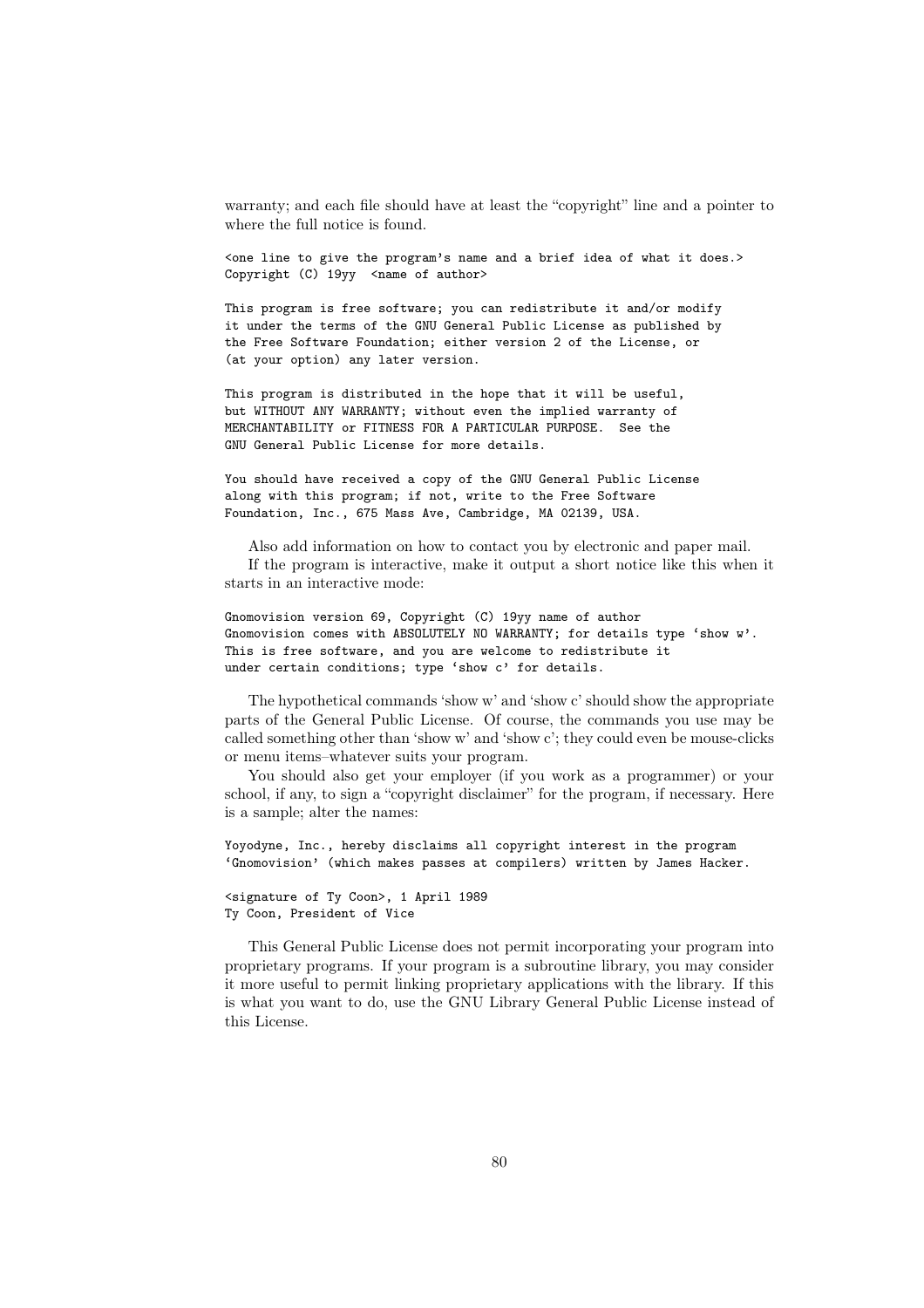# Index

Numbers written in italic refer to the page where the corresponding entry is described, the ones underlined to the code line of the definition, the rest to the code lines where the entry is used.

| ١ |
|---|
|   |
|   |
|   |
|   |
|   |
|   |
|   |
|   |
|   |
|   |
| ć |
|   |
|   |
|   |
|   |
|   |
| ١ |
|   |
|   |
|   |
|   |
| ١ |
|   |
|   |
|   |
|   |
| ¢ |
|   |
| ١ |
|   |
|   |
|   |
|   |
|   |
|   |
|   |
|   |

| $\sqrt{e}$ sharp 344                                                                       |
|--------------------------------------------------------------------------------------------|
|                                                                                            |
| $\text{Utdbarray} \dots \dots \dots \quad 364, 402, 423$                                   |
| $\delta$ \@tabular  394, 404, 405                                                          |
|                                                                                            |
| 65, 83, 87, 108, 110, 112, 215,                                                            |
| 219, 221, 224, 731, 733, 737,                                                              |
| 754, 756, 758, 822, 824, 1225, 1228                                                        |
| $\text{Utempenta}$ 590, 591                                                                |
| \@tempswafalse                                                                             |
| $\ldots$ 468, 501, 503, 505, 617, 1148                                                     |
| \@tempswatrue  496-498, 627, 1146                                                          |
| $\text{\textbackslash}\mathbb{C}$ totalleftmargin $510, 513, 557$                          |
| $\text{Qwhilenum} \dots \dots \dots \dots \dots \ 664, 671$                                |
| \@width  289, 413, 648, 710, 797                                                           |
| $\forall$ 807, 968, 1039, 1098, 1106, 1176                                                 |
|                                                                                            |
| $\setminus \{$ 1263, 1265                                                                  |
| $\mathbf{A}$                                                                               |
|                                                                                            |
| $\lambda$ abovedisplayskip  944                                                            |
| $\texttt{\texttt{afterassigma}}$ 585, 590, 601<br>$\arrow$ 1263                            |
|                                                                                            |
| $array (environment) \dots \dots \dots 5, 370$<br>$\arraycolsep  \ldots \ldots \ldots 371$ |
|                                                                                            |
| $\arrayextrasep   11, 24, 372$                                                             |
| $\arctan$ -  289, 644, 645,<br>648, 650, 655, 660, 669, 675, 739                           |
| $\arraystretch$ 411, 412                                                                   |
| \AtBeginDocument  905                                                                      |
| в                                                                                          |
| $\verb+\baselineskip + \dots + 448, 1167,$                                                 |

|  |  | 1168, 1171, 1172, 1182, 1188, 1246 |  |
|--|--|------------------------------------|--|
|  |  |                                    |  |

#### C

| $\c{equation   981, 1032, 1084}$             |
|----------------------------------------------|
|                                              |
| cases (environment) $\ldots \ldots$ 26, 1263 |
|                                              |
| \cline  8, 649, 775                          |
| \cline@i  653, 657                           |
| \col@sep  15, 91,                            |
|                                              |
| 102, 371, 384, 399, 966, 1044, 1178          |
| \coldef $13, \frac{240}{279}$                |
| $283, 289 - 292, 295, 298, 301 -$            |
| 304, 985-988, 990-992, 1218-1222             |
| $\cdot$ $240, 241$                           |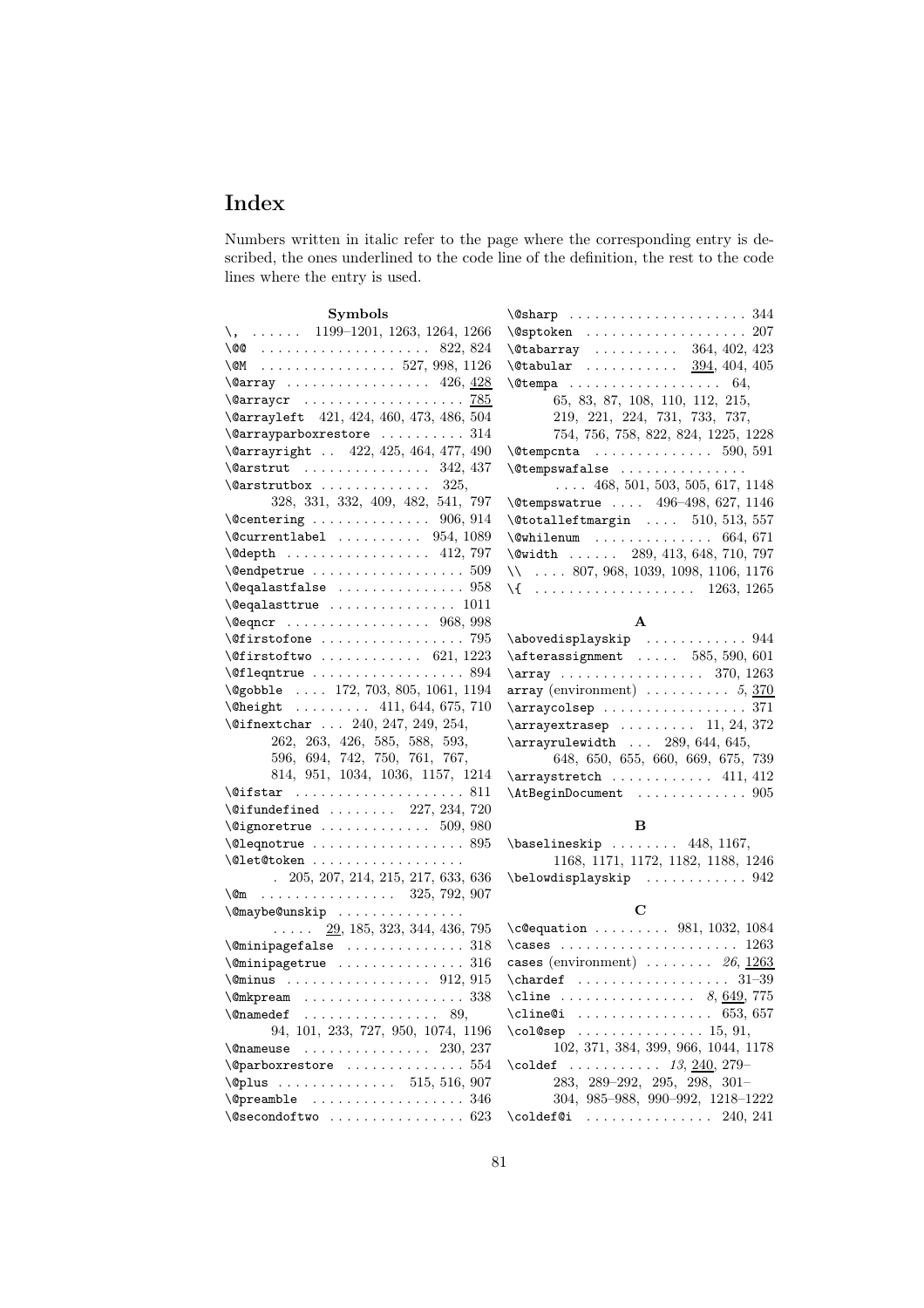| $\cdot$ coldef@ii  241, 242                 |
|---------------------------------------------|
| \collet $14, \underline{247}, 989, 993-996$ |
| $\cdot$ $247, 248$                          |
| $\text{Cellet}$ 250, 251, 253               |
| $\text{Cellet}$ Qiii  255, 256, 258         |
| $\cosh p$ 13, 175, 997, 1236                |
| \colpush $13, 175, 984, 1217$               |
| $\coloneq$ $12$                             |
| 175, 278, 340, 434, 960, 1040, 1160         |
| \count $\ldots$ 305, 306, 308, 585,         |
| 588, 591, 601, 618, 627, 681, 683           |
| \cr $455, 646, 654, 677, 713, 800,$         |
| 973, 1026, 1053, 1061, 1111,                |
| 1116, 1127, 1180, 1182, 1188, 1194          |
|                                             |

#### $\mathbf D$

| $\ddot{\text{odots}} \ldots \ldots \ldots \ldots 25, 1252$        |
|-------------------------------------------------------------------|
| $\Delta$ PeclareOption  894, 895                                  |
| \dimen@  389, 411, 417, 518-521,                                  |
| 523, 524, 788-790, 797, 799,                                      |
| 1240, 1246, 1248, 1255, 1257, 1259                                |
| \displaystyle  946, 1101, 1147                                    |
| $\displaystyle\bigcup\limits_{1\leq j\leq n} 371, 1005, 1100$     |
| dmatrix (environment) $\ldots$ 24, 1199                           |
| $\{do \ldots \ldots \ldots \ldots \ldots 664, 671$                |
|                                                                   |
| \doublerulesep                                                    |
| $\ldots$ 122, 124, 637, 638, 761, 767                             |
| $\d sp@end$ 921, 926, 978, 1082                                   |
| $\d$ sp@endinner  926, 930                                        |
| $\verb \dsp@endouter   \ldots \ldots \ldots 921, \underline{924}$ |
| $\d$ sp@start  931, 969, 1096                                     |
| $\dagger$ $925, 934$                                              |
| $\dagger$ 920, 937                                                |
| $\delta$ , 1097 \dsp@tabpause $940, 965, 1097$                    |

#### E

| \endarray  376, 392, 406, 407, 1264                       |
|-----------------------------------------------------------|
| $\end{cases}$ 1264                                        |
| $\end{equations} \ldots \ldots \ldots \ldots \ldots 1063$ |
|                                                           |
| $\end{eqnarray}$ 975, 983, 1063                           |
| \endgenmatrix  1185, 1197, 1216                           |
|                                                           |
| $\end{smarray}$ 392, 1266                                 |
| $\end{s}$ 1266                                            |
| $\end{split}$ 1079, 1086                                  |
|                                                           |
|                                                           |
| $\text{S}$ \ensuremath 1237                               |
| environments:                                             |
| array $5, 39$                                             |

| cases $26, 73$                                                                                                                                       |  |  |  |  |  |   |  |  |                     |
|------------------------------------------------------------------------------------------------------------------------------------------------------|--|--|--|--|--|---|--|--|---------------------|
| dmatrix $24, 71$                                                                                                                                     |  |  |  |  |  |   |  |  |                     |
| eqlines* $\ldots \ldots \ldots \ldots \ldots 19,65$                                                                                                  |  |  |  |  |  |   |  |  |                     |
| eqlines $\ldots \ldots \ldots \ldots \ldots 19,65$                                                                                                   |  |  |  |  |  |   |  |  |                     |
| equalign $\ldots \ldots \ldots \ldots \ldots 19, 65$                                                                                                 |  |  |  |  |  |   |  |  |                     |
| eqnarray*                                                                                                                                            |  |  |  |  |  |   |  |  | . 16, <u>60</u>     |
| equarray $\ldots \ldots \ldots \ldots 16, 60$                                                                                                        |  |  |  |  |  |   |  |  |                     |
| genmatrix $25,69$                                                                                                                                    |  |  |  |  |  |   |  |  |                     |
| matrix $22, 71$                                                                                                                                      |  |  |  |  |  |   |  |  |                     |
| newmatrix $25$                                                                                                                                       |  |  |  |  |  |   |  |  |                     |
| <b>pmatrix*</b> $25$                                                                                                                                 |  |  |  |  |  |   |  |  |                     |
|                                                                                                                                                      |  |  |  |  |  |   |  |  |                     |
| pmatrix  24, 71<br>script  25, 72                                                                                                                    |  |  |  |  |  |   |  |  |                     |
| sdmatrix* $25, 71$                                                                                                                                   |  |  |  |  |  |   |  |  |                     |
| sdmatrix $24, 71$                                                                                                                                    |  |  |  |  |  |   |  |  |                     |
| smarray $\underline{40}$                                                                                                                             |  |  |  |  |  |   |  |  |                     |
|                                                                                                                                                      |  |  |  |  |  |   |  |  |                     |
| smatrix*  71                                                                                                                                         |  |  |  |  |  |   |  |  |                     |
| smatrix $\ldots \ldots \ldots \ldots \ldots 24, 71$<br>smcases $\ldots \ldots \ldots \ldots 26, 73$                                                  |  |  |  |  |  |   |  |  |                     |
| spliteqn* $22,66$                                                                                                                                    |  |  |  |  |  |   |  |  |                     |
|                                                                                                                                                      |  |  |  |  |  |   |  |  |                     |
| spliteqn $\ldots \ldots \ldots \ldots 22, 66$                                                                                                        |  |  |  |  |  |   |  |  |                     |
| spmatrix* $25, 71$                                                                                                                                   |  |  |  |  |  |   |  |  |                     |
| spmatrix $24, 71$                                                                                                                                    |  |  |  |  |  |   |  |  |                     |
| $\texttt{subsplit}$ 22, 67                                                                                                                           |  |  |  |  |  |   |  |  |                     |
| $tabular*$                                                                                                                                           |  |  |  |  |  | . |  |  | $5, \underline{40}$ |
| $tabular \dots \dots \dots \dots \dots$                                                                                                              |  |  |  |  |  |   |  |  | 5, 40               |
| \eqa@@lastcol  1025, 1029, 1030                                                                                                                      |  |  |  |  |  |   |  |  |                     |
| $\text{eq}a@defnumber \dots 956, 957, 1024$                                                                                                          |  |  |  |  |  |   |  |  |                     |
| \eqa@eqcount  948, 1031, 1032, 1071                                                                                                                  |  |  |  |  |  |   |  |  |                     |
| \eqa@eqnum  976, 1000, 1010                                                                                                                          |  |  |  |  |  |   |  |  |                     |
| $\eqref{eq:1014, 1028} \eqref{eq:1014, 1028}$<br>$\begin{minipage}[c]{0.9\linewidth} \begin{center} \texttt{0.17, 1022} \end{center} \end{minipage}$ |  |  |  |  |  |   |  |  |                     |
| $\begin{bmatrix} \texttt{eqa0eqnum0iii} & \dots & \dots & 1019, 1028 \end{bmatrix}$                                                                  |  |  |  |  |  |   |  |  |                     |
|                                                                                                                                                      |  |  |  |  |  |   |  |  |                     |
| \eqa@eqpos  1003, 1023, 1121                                                                                                                         |  |  |  |  |  |   |  |  |                     |
| \eqa@lastcol  973, 1011, 1025, 1029                                                                                                                  |  |  |  |  |  |   |  |  |                     |
| $\eqref{eq:quantumber    955, 957}$                                                                                                                  |  |  |  |  |  |   |  |  |                     |
| $\begin{array}{cccc} 979, & 1023, & 1024, & 1031, & 1033, \\ 1070, & 1071, & 1075, & 1076, & 1083, & 1121 \end{array}$                               |  |  |  |  |  |   |  |  |                     |
|                                                                                                                                                      |  |  |  |  |  |   |  |  |                     |
| \eqa@oldnumber<br>$\ldots$ . 955, 979, 1070, 1075, 1083                                                                                              |  |  |  |  |  |   |  |  |                     |
| $\text{eqaclosskip} \ldots \ldots \quad 900, 906, 964$                                                                                               |  |  |  |  |  |   |  |  |                     |
|                                                                                                                                                      |  |  |  |  |  |   |  |  |                     |
| $\eqref{eqacolskip   901, 907, 991}$                                                                                                                 |  |  |  |  |  |   |  |  |                     |
| \eqacr@i  998, 999<br>$\leq \leq 902, 908, 966, 1044$                                                                                                |  |  |  |  |  |   |  |  |                     |
| $\leq$ qaopenskip  899, 910, 914, 970                                                                                                                |  |  |  |  |  |   |  |  |                     |
| $\leq 946, 985-988, 990$                                                                                                                             |  |  |  |  |  |   |  |  |                     |
| $\eqref{leglines     1062}$                                                                                                                          |  |  |  |  |  |   |  |  |                     |
|                                                                                                                                                      |  |  |  |  |  |   |  |  |                     |
| eqlines (environment) $\ldots \ldots 19, 1062$<br>eqlines* (environment) $\ldots$ 19, 1064                                                           |  |  |  |  |  |   |  |  |                     |
|                                                                                                                                                      |  |  |  |  |  |   |  |  |                     |
| \eqn@cr  1039, <u>1060</u><br>\eqn@cr@i  1060, 1061                                                                                                  |  |  |  |  |  |   |  |  |                     |
| $\equiv 1034$                                                                                                                                        |  |  |  |  |  |   |  |  |                     |
| equalign (environment) $\ldots$ 19, $\frac{1034}{103}$                                                                                               |  |  |  |  |  |   |  |  |                     |
|                                                                                                                                                      |  |  |  |  |  |   |  |  |                     |

\eqnalign@i ............ 1034, 1035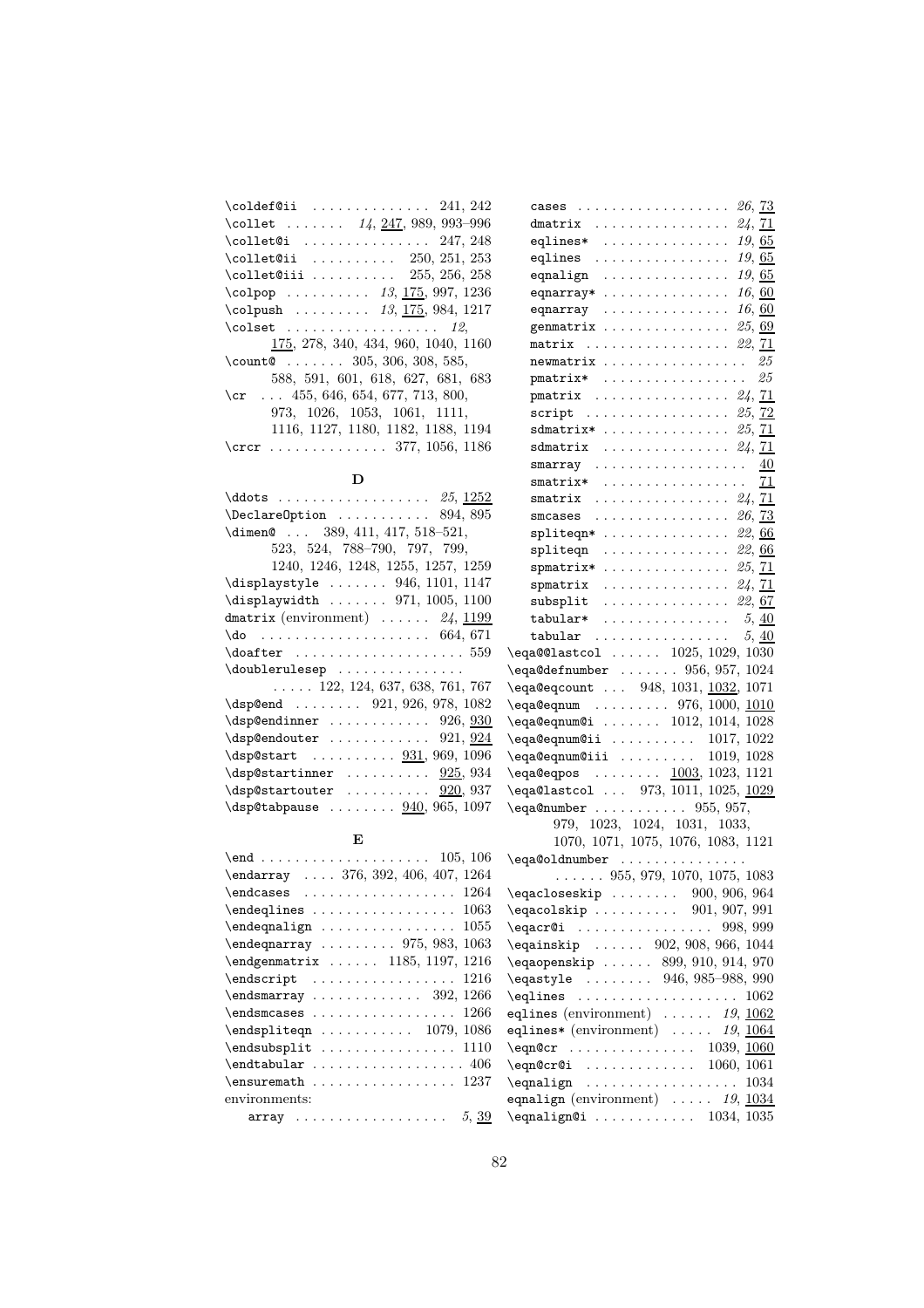| $\qquad$                                                          |
|-------------------------------------------------------------------|
| $\qquad$                                                          |
| equarray (environment) $\ldots \ldots 16,947$                     |
| equarray* (environment) $\ldots$ 16, 947                          |
| $\qquad$ (eqnarray $(i \ldots i \ldots 948, 950, 951)$            |
| $\qquad$                                                          |
|                                                                   |
| $\text{Veverycr } \dots \dots \dots \dots \ 453, \, 967, \, 1046$ |
| $\text{Vever}$ 317, 319                                           |
| $\texttt{text}$ $105, 106$                                        |
| $\text{extrarowheight} \dots \dots \ 9, 383, 417$                 |
| F                                                                 |

| $\cdot$ 1167-1169, 1171-1173                        |
|-----------------------------------------------------|
| $\{\text{futurelet} \dots \dots \dots \ 205, 633\}$ |

| G                                  |  |
|------------------------------------|--|
| $\gamma$ 1128, 1196                |  |
| genmatrix (environment) $25, 1128$ |  |
| \genmatrix@i  1157, 1159, 1214     |  |

### H

| \halign  454, 971, 1053, 1115, 1180                                       |
|---------------------------------------------------------------------------|
| \hb@xt@ 688, 973, 990, 1005, 1100, 1121                                   |
| \hfilneg  1080, 1103, 1108, 1111                                          |
| \hline <u>629</u> , 731, 733                                              |
| $\hbox{hline@i} \ldots \ldots \ldots \ldots \quad 633, 635$               |
| \hlx 9, $717, 779$                                                        |
|                                                                           |
| $\hbox{\tt hlx}_\sqcup / \ldots \ldots \ldots \ldots \ldots \frac{740}{}$ |
|                                                                           |
|                                                                           |
|                                                                           |
| $\hbar x_{\Box}$ s <u>764</u>                                             |
|                                                                           |
| $\hbar x$ @cmd@break@i  742,744                                           |
| \hlx@loop  717, 718, 721,                                                 |
| 731, 733, 739, 744, 749, 773, 775                                         |
| $\hbar x \text{C}$ space $\text{C}$ i  767, 769                           |
| \hlx@vgap@i  750, 752                                                     |
| \hlx@vgap@ii  750, 754, 756, 760                                          |
| $\hbar x \omega y$ gap@iii  761,763                                       |
| $\hbar xdef$ $727$ ,                                                      |
| 728, 739, 740, 745, 764, 775, 776                                         |
| 644, 675                                                                  |
|                                                                           |

| T                                                  |
|----------------------------------------------------|
| \if@eqalast $\ldots \ldots \ldots$ 898, 1016       |
| \if@fleqn  892, 909, 927, 988                      |
| \if@leqno  893, 928, 1003, 1090                    |
| \if@tempswa 500, 503, 504, 507, 620, 1152          |
| \ifinner $501, 933, 936$                           |
| \ifinrange $\dots\dots\dots\dots \ 616,682$        |
|                                                    |
| $\text{iftab@firstcol} \dots \dots \dots \ 19, 45$ |

 $\label{eq:optimal}$  $\label{eq:optimal}$  $\left\{ \Delta b \$ vgap . . . . . . . . . . . . . . . . . 22 \ignorespaces . 185, 344, 436, 577, 783  $\label{thm:optimal}$ 

J \jot . . . . . . . . . . 24, 1001, 1061, 1127

#### L

| $\lambda$ iastskip  29                                  |
|---------------------------------------------------------|
|                                                         |
| $\text{leavevmode}$ 460, 473, 486                       |
| \left  1144, 1263, 1265                                 |
| \lineskip  448, 1169, 1173, 1175                        |
| $\{\text{lineskiplimit} \dots \dots \quad 1175, 1247\}$ |
| $\{\$ {linewidth} \ldots \ldots \quad 512, 518, 557\}   |
|                                                         |
|                                                         |
|                                                         |

#### M

| \m $\text{\#}45.$ 369, 449, 464, 477,                                   |
|-------------------------------------------------------------------------|
| 490, 959, 1150, 1153, 1218-1220                                         |
|                                                                         |
| \mat@cr 1176, 1193                                                      |
| \mat@cr@i  1193, 1194                                                   |
| \mat@font . 1131, 1133, 1135, 1167-                                     |
| 1169, 1171-1173, 1181, 1187, 1212                                       |
| \mat@left  1144, 1179, 1210                                             |
| \mat@right  1156, 1191, 1211                                            |
| $\{\text{0style} \ldots \ldots \quad 1129, 1137, \ldots \}$             |
| 1139, 1144, 1147, 1162, 1165,                                           |
| 1166, 1182, 1188, 1209, 1218-1220                                       |
| \mat@textsize                                                           |
| $\ldots$ 1138, 1140, 1142, 1213, 1221                                   |
| $\mathcal{L}$ 910-912, 927                                              |
| $\mathcal{L}$ 1253                                                      |
| $\mathcal{L}$                                                           |
| \mathstrut  1182, 1188                                                  |
| matrix (environment) $\ldots \ldots$ 22, 1199                           |
| $\text{Cov} 337, 1245, 1253$                                            |
| \mdw@dots@i  1237, 1238                                                 |
| $\medskip \texttt{medskip} \dots \dots \dots \quad 190, 191, 508$       |
| \MessageBreak  780                                                      |
| \mkern  1254, 1256, 1258, 1260                                          |
| $\mskip-8mu\text{mskip} \quad \ldots \quad \mskip-8mu\text{1162, 1239}$ |
| $\mathcal{O}$ \mth@err@hdsp  936, 1283                                  |
| $\mathcal{O}$ \mth@err@mdsp  933, 1276                                  |
| $\mathcal{C}$ \mth@err@number  1029, 1116, 1268                         |
| \mth@error  1267, 1269, 1277, 1284                                      |
| \multicolumn  20, 24, 566, 875, 876                                     |
| $\mu$ ltispan  567, 643                                                 |
| N                                                                       |
| $\N$ C@find  275, 277                                                   |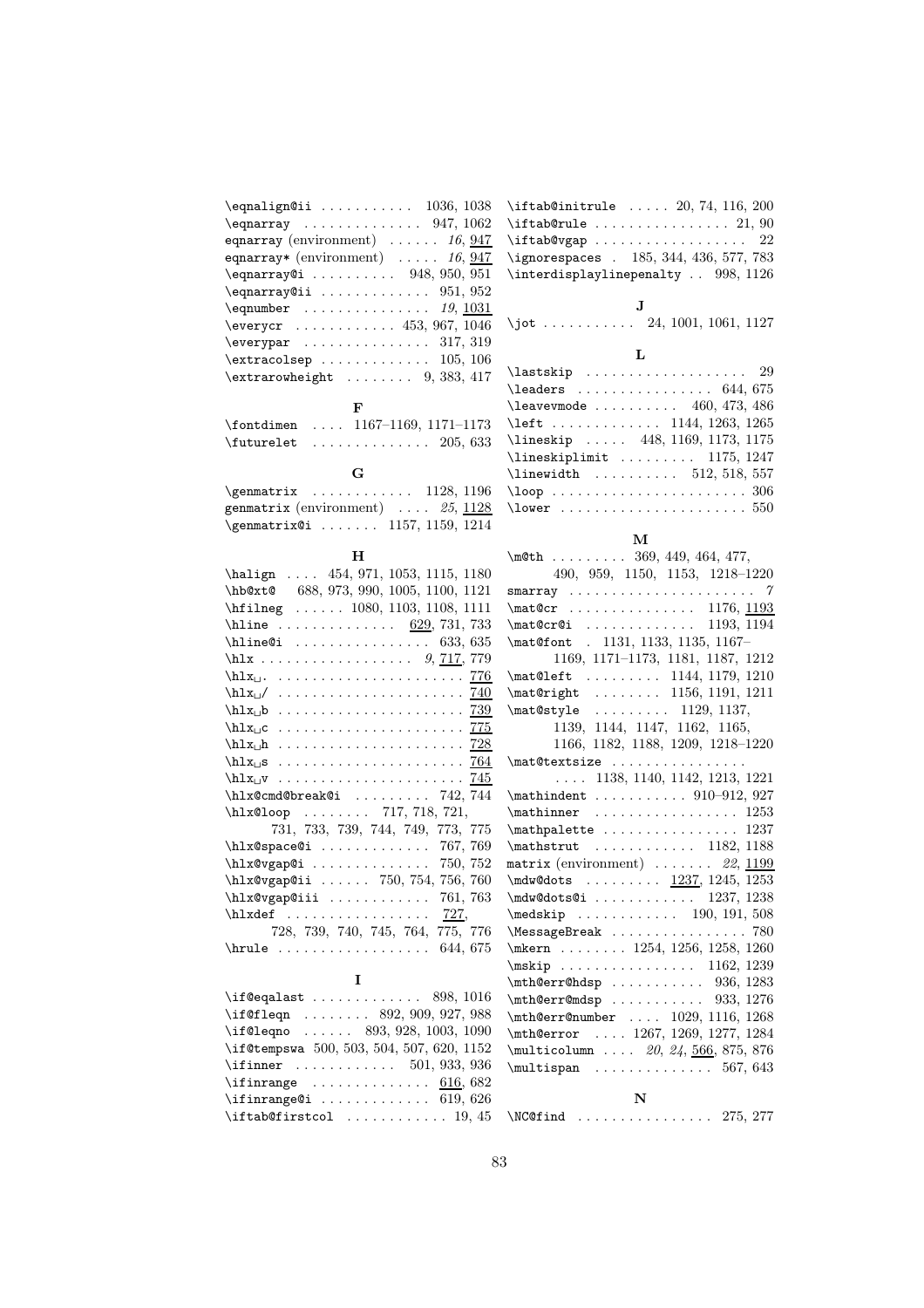| $\cdot 262, 263$                                                                                                                                                                                                                                                   |
|--------------------------------------------------------------------------------------------------------------------------------------------------------------------------------------------------------------------------------------------------------------------|
| $\cdot$ 263, 264                                                                                                                                                                                                                                                   |
| \nct@iii  263-265, 273                                                                                                                                                                                                                                             |
| $\neq 273$                                                                                                                                                                                                                                                         |
| $\newcolumntype \dots \dots \dots 12, 262$                                                                                                                                                                                                                         |
| $\neq$ Command  267, 1031                                                                                                                                                                                                                                          |
| $\neq 2, 3$                                                                                                                                                                                                                                                        |
| $\neq$ $\neq$ $\neq$ $\neq$ $\neq$ $\neq$ $\neq$ $\neq$ $\neq$ $\neq$ $\neq$ $\neq$ $\neq$ $\neq$ $\neq$ $\neq$ $\neq$ $\neq$ $\neq$ $\neq$ $\neq$ $\neq$ $\neq$ $\neq$ $\neq$ $\neq$ $\neq$ $\neq$ $\neq$ $\neq$ $\neq$ $\neq$ $\neq$ $\neq$ $\neq$ $\neq$ $\neq$ |
| \newif $19-22, 892, 893, 898$                                                                                                                                                                                                                                      |
| $\neq$ $\neq$ $\dots$ $\dots$ $\frac{1195}{1199-1207}$                                                                                                                                                                                                             |
| newmatrix (environment) $\ldots \ldots \ldots$ 25                                                                                                                                                                                                                  |
| \newskip  17, 18, 899-904                                                                                                                                                                                                                                          |
| $\neq 4, 5$                                                                                                                                                                                                                                                        |
| $\n\cdot 53,$                                                                                                                                                                                                                                                      |
| 631, 650, 655, 660, 690, 714,                                                                                                                                                                                                                                      |
| 729, 739, 741, 746, 765, 801,                                                                                                                                                                                                                                      |
| 1001, 1061, 1127, 1182, 1188, 1194                                                                                                                                                                                                                                 |
| $\nobreak$ 562, 690, 714, 746, 766                                                                                                                                                                                                                                 |
|                                                                                                                                                                                                                                                                    |
| $\verb+\nointerlineskip+ 327, 793$                                                                                                                                                                                                                                 |
| $\nonumber$ \nonumber  1033                                                                                                                                                                                                                                        |
| $\normalfont \textsf{normalcolor} \dots \dots \dots \ 1005, 1008$                                                                                                                                                                                                  |
|                                                                                                                                                                                                                                                                    |
| $\text{number}$ 85                                                                                                                                                                                                                                                 |

# R

| \raise $\ldots$ 546, 1150, 1255, 1257, 1259                     |  |  |  |  |  |  |  |               |
|-----------------------------------------------------------------|--|--|--|--|--|--|--|---------------|
|                                                                 |  |  |  |  |  |  |  | 579, 619, 653 |
| \ranges@do                                                      |  |  |  |  |  |  |  | 588, 591, 602 |
| $\langle \text{range}$ Sdone                                    |  |  |  |  |  |  |  | 585, 597, 615 |
| $\texttt{\textbackslash} 582, 584$                              |  |  |  |  |  |  |  |               |
| $\texttt{\{ranges@ii} \dots \dots \dots \ 585, 587, 601}$       |  |  |  |  |  |  |  |               |
| $\texttt{\textbackslash} 588, 590$                              |  |  |  |  |  |  |  |               |
|                                                                 |  |  |  |  |  |  |  |               |
| $\text{ranges@temp} \dots \dots \dots \dots \dots \ 580, \,605$ |  |  |  |  |  |  |  |               |
| $\texttt{\{ranges@v} \dots \dots \dots \ 588, 591, 592}$        |  |  |  |  |  |  |  |               |
| $\text{ranges@vi} \dots \dots \dots \ 594, 598, 601$            |  |  |  |  |  |  |  |               |
|                                                                 |  |  |  |  |  |  |  |               |
|                                                                 |  |  |  |  |  |  |  |               |
|                                                                 |  |  |  |  |  |  |  |               |
| $\right \cdot \cdot \cdot \cdot \cdot \cdot 1145, 1264, 1266$   |  |  |  |  |  |  |  |               |
|                                                                 |  |  |  |  |  |  |  |               |

# S

| \savenotes 293, 296, 299, 459, 472, 485                      |
|--------------------------------------------------------------|
| \script                                                      |
| script (environment) $\ldots \ldots$ 25, 1208                |
| $\scriptstyle\setminus$ scriptfont  1131, 1212               |
| $\scriptstyle\setminus$ scriptscriptfont  1133               |
| $\scriptstyle\setminus$ scriptscriptsize  1140               |
| \scriptscriptstyle  1132, 1139, 1166                         |
| $\scriptstyle\backslash$ scriptsize  387, 388, 1138, 1213    |
| 386,                                                         |
| $1130,\ 1137,\ 1165,\ 1202–1207,\ 1209$                      |
| sdmatrix (environment) $\ldots$ 24, 1199                     |
| sdmatrix* (environment) $\ldots$ 25, 1199                    |
| \seq@cr  1093, 1106, 1122-1124, 1126                         |
| $\seq@cr@i$ 1126, 1127                                       |
| \seq@docr  1091, 1093, 1098, 1122                            |
| $\seq@dosplit \ldots \ldots 1099, 1108, \underline{1114}$    |
| $\seq$ @eqnocr  1091, 1095, <u>1119</u>                      |
| $\seq$ @lastcr  1080, 1095, 1123                             |
|                                                              |
| $\simeq 357$                                                 |
| $\simeq 351$                                                 |
| $\lambda$ 354, 355                                           |
| $\simeq 382, 1265$                                           |
| smarray (environment) $\ldots \ldots \ldots \frac{382}{382}$ |
| $\mathrm{x}$ \smarraycolsep  12, 25, 384                     |
| $\mathrm{x}$ \smarrayextrasep  13, 26, 385                   |
| smatrix (environment) $\ldots$ $24, 1199$                    |
| smatrix* (environment)  1199                                 |
|                                                              |
| smcases (environment) $\ldots \ldots$ 26, 1263               |
| $\spam \ldots \ldots \ldots \ldots \ldots \ldots \qquad 679$ |
| \spewnotes 294, 297, 300, 465, 479, 492                      |
|                                                              |
| spliteqn (environment) $\ldots$ 22, 1069                     |
| spliteqn* (environment)  22, 1069                            |
|                                                              |

| \omit  79, 651, 661,                 |  |
|--------------------------------------|--|
| 678, 679, 691, 747, 1120, 1182, 1188 |  |

O

## P

| $\begin{array}{ccc}\n\text{pequation} & \dots & \dots & \dots & 954,1089\n\end{array}$ |
|----------------------------------------------------------------------------------------|
| $\Pack$ ackageError  826, 1267                                                         |
| \PackageWarning  778                                                                   |
| $\text{pagebreak} \dots \dots \dots \dots \dots \ 744$                                 |
|                                                                                        |
| $\{parshape \ldots \ldots \ldots \ldots 557$                                           |
| $\text{parskip}$ 508, 556                                                              |
| $\penalty \dots \dots \dots \dots \dots$                                               |
| 190, 191, 527, 942, 944, 1001, 1127                                                    |
| <b>pmatrix</b> (environment) $\ldots \ldots$ 24, 1199                                  |
| <b>pmatrix*</b> (environment) $\ldots \ldots \ldots 25$                                |
| $\text{postdisplaypenalty} \dots 190, 942$                                             |
| \predisplaypenalty  191, 944                                                           |
| $\preceq$ 325, 326, 792                                                                |
| $\Process0$ ptions  896                                                                |
| \protect  779,875                                                                      |
|                                                                                        |
| Q                                                                                      |

| $\qquad$ $\underline{30}$ , 204, 214, 582, 585,         |  |  |  |  |  |  |  |  |  |  |                                     |  |
|---------------------------------------------------------|--|--|--|--|--|--|--|--|--|--|-------------------------------------|--|
|                                                         |  |  |  |  |  |  |  |  |  |  | 596, 615, 717, 719, 776, 1225, 1226 |  |
| $\qquad \ldots \ldots \ldots \ldots \qquad \qquad 1108$ |  |  |  |  |  |  |  |  |  |  |                                     |  |
| $\quad \ldots \ldots \ldots \ldots \quad 992$           |  |  |  |  |  |  |  |  |  |  |                                     |  |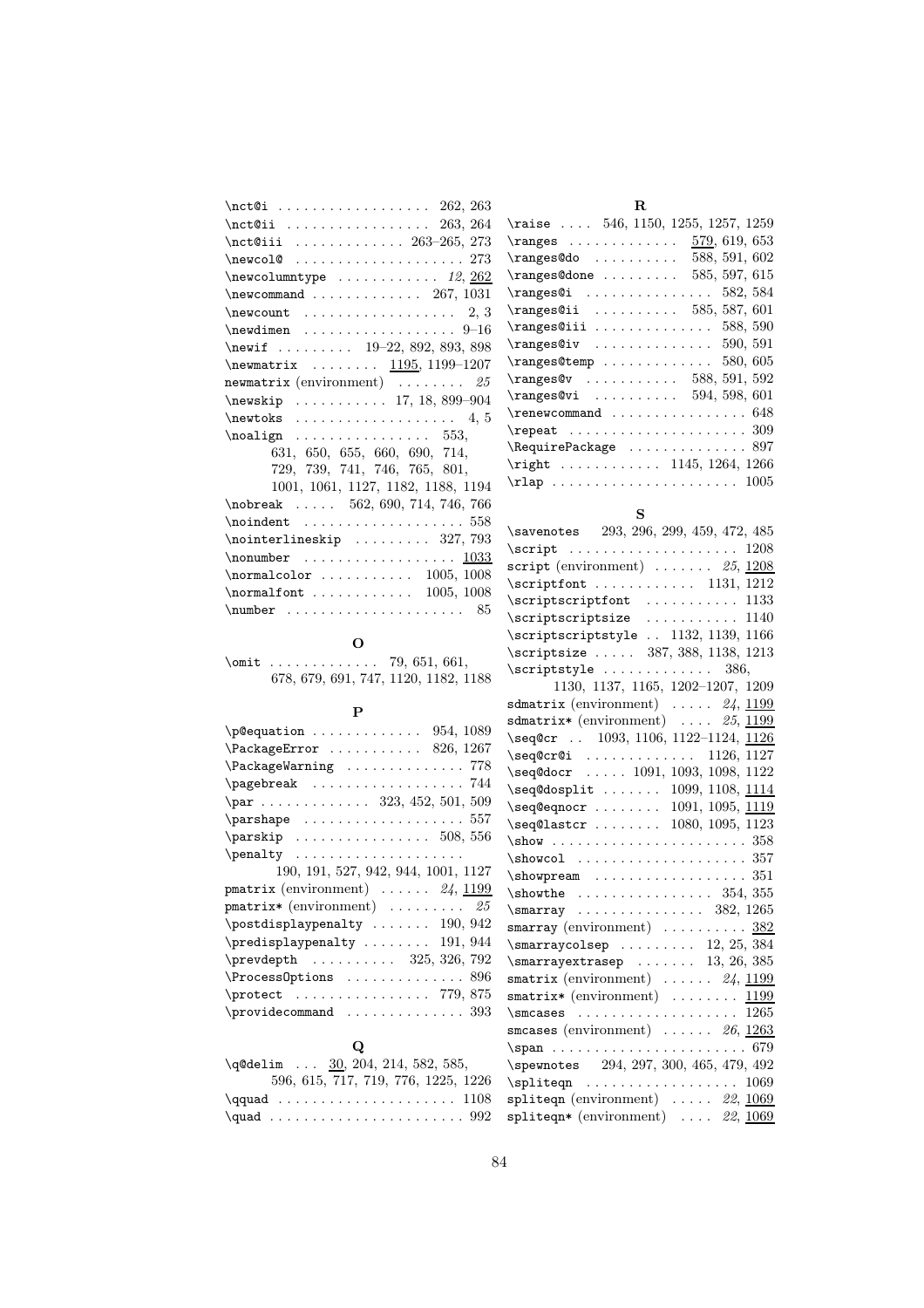| \spliteqn@i  1072, 1077, 1087<br>$\{\texttt{tab@err@range} \dots \dots \dots \ 598, 882\}$<br>\splitleft  903, 911, 915, 916, 1101<br>\tab@err@unbext<br>505, 866<br>\splitright  904, 912, 916, 1102<br>$\{\texttt{tab@err@unbmm} \ldots \ldots \ldots \ 503, 858\}$<br>spmatrix (environment) $\ldots$ 24, 1199<br>$\{\texttt{tab@err@unbrh} \ldots \ldots \ldots \ 501, 850\}$<br>spmatrix* (environment) $\ldots$ 25, 1199<br>\tab@err@undef<br>228, 843<br>$\setminus$ stepcounter  953, 1088<br>$\{\text{tab@error} \dots \dots \dots \ 826, 828,\}$<br>836, 844, 851, 859, 867, 875, 883<br>$\strut \quad \ldots \quad \ldots \quad \ldots \quad \ldots \quad \ldots$<br>$\strut \text{array} \ldots \ldots \quad \text{417, 418}$<br>\tab@etext  282, 366, 398<br>$\{\texttt{tab@extracol} \dots \dots \quad \underline{105}, 114, 138\}$<br>subsplit (environment) $\ldots$ 22, $\frac{1105}{2}$<br>$\{\texttt{tab@extracol@i} \dots \dots \dots \ 105, 106\}$<br>\tab@extrasep  27, 372, 385, 400, 789<br>т<br>\tab@firstcolfalse<br>-57<br>$\{\text{tab@cr } \ldots \ldots \ldots \quad 659, 677$<br>$\{\text{tab@first}\\ \text{c.}\dots \dots \dots \ 196\}$<br>$\t$ tab@@magic@@ 275, 277<br>$\{\text{tab@halign} \dots \dots \ 444, 446, 454\}$<br>$\{\texttt{tab@span@omit} \dots \dots \dots \ 672, 679\}$<br>$\{\texttt{tab@head} \dots \dots \dots \dots \ 168, 179\}$<br>$\{\texttt{tab@tab@omit} \ldots \ldots \ldots \ 665, 678\}$<br>$\{\texttt{tab@head@i} \dots \dots \dots \dots \ 173, 174\}$<br>\tab@addruleheight<br>$\{\text{tab@hlstate} \dots \dots \dots \quad 431,$<br>$\ldots \ldots \ldots$ 532, 638, 645, 712, 771<br>433, 481, 494, 531, 533, 538-540<br>\tab@aligncol  282-284, 1221<br>$\{\mathtt{tabQinitread} \dots \dots \dots \ 15, \underline{180},$<br>\tab@append<br>341, 352, 435, 570, 961, 1041, 1161<br>40, 46, 79, 91, 96-98, 102, 122,<br>$\{\text{tab@initrulefalse} \dots \dots \quad 75\}$<br>123, 130, 131, 148, 156–158, 1231<br>$\{\texttt{tabQinitrule} \dots \dots \dots \ 195$<br>\tab@array  360, 374, 390<br>$\{\text{tab@left} \dots \quad 454, 458, 471, 484, 508\}$<br>\tab@leftskip<br>\tab@bgroup . 96, 279-281, 347, 362, 397<br>$\ldots$ 17, 440, 453, 510, 515, 521, 523<br>\tab@bmaths  283, 362, 366, 386<br>$\{\texttt{tab}$ limitstate  39,70<br>\tab@bpar  293, 296, 299, 311<br>$\{\text{tab@looped} \dots \dots \dots \ 77, 193, 573\}$<br>\tab@btext  282, 366, 387, 397<br>$\{\text{tab@loopstate} \dots \dots \dots \ 32, 71\}$<br>$\{\text{tab@checkrule} \dots \dots \ 680,699\}$<br>$\{\texttt{tab@lowerbase} \dots \dots \dots \ 491, \frac{548}{ }$ |
|--------------------------------------------------------------------------------------------------------------------------------------------------------------------------------------------------------------------------------------------------------------------------------------------------------------------------------------------------------------------------------------------------------------------------------------------------------------------------------------------------------------------------------------------------------------------------------------------------------------------------------------------------------------------------------------------------------------------------------------------------------------------------------------------------------------------------------------------------------------------------------------------------------------------------------------------------------------------------------------------------------------------------------------------------------------------------------------------------------------------------------------------------------------------------------------------------------------------------------------------------------------------------------------------------------------------------------------------------------------------------------------------------------------------------------------------------------------------------------------------------------------------------------------------------------------------------------------------------------------------------------------------------------------------------------------------------------------------------------------------------------------------------------------------------------------------------------------------------------------------------------------------------------------------------------------------------------------------------------------------------------------------------------------------------------------------------------------------------------------------------------------------------------------------------------------------------------------------------------------------------------------------------------------------------------------------------------------------------------------------------------------------------------------------------------------------------------------------------------------------------------------------------------------------------------------------------------------------------------------------------------------------|
|                                                                                                                                                                                                                                                                                                                                                                                                                                                                                                                                                                                                                                                                                                                                                                                                                                                                                                                                                                                                                                                                                                                                                                                                                                                                                                                                                                                                                                                                                                                                                                                                                                                                                                                                                                                                                                                                                                                                                                                                                                                                                                                                                                                                                                                                                                                                                                                                                                                                                                                                                                                                                                            |
|                                                                                                                                                                                                                                                                                                                                                                                                                                                                                                                                                                                                                                                                                                                                                                                                                                                                                                                                                                                                                                                                                                                                                                                                                                                                                                                                                                                                                                                                                                                                                                                                                                                                                                                                                                                                                                                                                                                                                                                                                                                                                                                                                                                                                                                                                                                                                                                                                                                                                                                                                                                                                                            |
|                                                                                                                                                                                                                                                                                                                                                                                                                                                                                                                                                                                                                                                                                                                                                                                                                                                                                                                                                                                                                                                                                                                                                                                                                                                                                                                                                                                                                                                                                                                                                                                                                                                                                                                                                                                                                                                                                                                                                                                                                                                                                                                                                                                                                                                                                                                                                                                                                                                                                                                                                                                                                                            |
|                                                                                                                                                                                                                                                                                                                                                                                                                                                                                                                                                                                                                                                                                                                                                                                                                                                                                                                                                                                                                                                                                                                                                                                                                                                                                                                                                                                                                                                                                                                                                                                                                                                                                                                                                                                                                                                                                                                                                                                                                                                                                                                                                                                                                                                                                                                                                                                                                                                                                                                                                                                                                                            |
|                                                                                                                                                                                                                                                                                                                                                                                                                                                                                                                                                                                                                                                                                                                                                                                                                                                                                                                                                                                                                                                                                                                                                                                                                                                                                                                                                                                                                                                                                                                                                                                                                                                                                                                                                                                                                                                                                                                                                                                                                                                                                                                                                                                                                                                                                                                                                                                                                                                                                                                                                                                                                                            |
|                                                                                                                                                                                                                                                                                                                                                                                                                                                                                                                                                                                                                                                                                                                                                                                                                                                                                                                                                                                                                                                                                                                                                                                                                                                                                                                                                                                                                                                                                                                                                                                                                                                                                                                                                                                                                                                                                                                                                                                                                                                                                                                                                                                                                                                                                                                                                                                                                                                                                                                                                                                                                                            |
|                                                                                                                                                                                                                                                                                                                                                                                                                                                                                                                                                                                                                                                                                                                                                                                                                                                                                                                                                                                                                                                                                                                                                                                                                                                                                                                                                                                                                                                                                                                                                                                                                                                                                                                                                                                                                                                                                                                                                                                                                                                                                                                                                                                                                                                                                                                                                                                                                                                                                                                                                                                                                                            |
|                                                                                                                                                                                                                                                                                                                                                                                                                                                                                                                                                                                                                                                                                                                                                                                                                                                                                                                                                                                                                                                                                                                                                                                                                                                                                                                                                                                                                                                                                                                                                                                                                                                                                                                                                                                                                                                                                                                                                                                                                                                                                                                                                                                                                                                                                                                                                                                                                                                                                                                                                                                                                                            |
|                                                                                                                                                                                                                                                                                                                                                                                                                                                                                                                                                                                                                                                                                                                                                                                                                                                                                                                                                                                                                                                                                                                                                                                                                                                                                                                                                                                                                                                                                                                                                                                                                                                                                                                                                                                                                                                                                                                                                                                                                                                                                                                                                                                                                                                                                                                                                                                                                                                                                                                                                                                                                                            |
|                                                                                                                                                                                                                                                                                                                                                                                                                                                                                                                                                                                                                                                                                                                                                                                                                                                                                                                                                                                                                                                                                                                                                                                                                                                                                                                                                                                                                                                                                                                                                                                                                                                                                                                                                                                                                                                                                                                                                                                                                                                                                                                                                                                                                                                                                                                                                                                                                                                                                                                                                                                                                                            |
|                                                                                                                                                                                                                                                                                                                                                                                                                                                                                                                                                                                                                                                                                                                                                                                                                                                                                                                                                                                                                                                                                                                                                                                                                                                                                                                                                                                                                                                                                                                                                                                                                                                                                                                                                                                                                                                                                                                                                                                                                                                                                                                                                                                                                                                                                                                                                                                                                                                                                                                                                                                                                                            |
|                                                                                                                                                                                                                                                                                                                                                                                                                                                                                                                                                                                                                                                                                                                                                                                                                                                                                                                                                                                                                                                                                                                                                                                                                                                                                                                                                                                                                                                                                                                                                                                                                                                                                                                                                                                                                                                                                                                                                                                                                                                                                                                                                                                                                                                                                                                                                                                                                                                                                                                                                                                                                                            |
|                                                                                                                                                                                                                                                                                                                                                                                                                                                                                                                                                                                                                                                                                                                                                                                                                                                                                                                                                                                                                                                                                                                                                                                                                                                                                                                                                                                                                                                                                                                                                                                                                                                                                                                                                                                                                                                                                                                                                                                                                                                                                                                                                                                                                                                                                                                                                                                                                                                                                                                                                                                                                                            |
|                                                                                                                                                                                                                                                                                                                                                                                                                                                                                                                                                                                                                                                                                                                                                                                                                                                                                                                                                                                                                                                                                                                                                                                                                                                                                                                                                                                                                                                                                                                                                                                                                                                                                                                                                                                                                                                                                                                                                                                                                                                                                                                                                                                                                                                                                                                                                                                                                                                                                                                                                                                                                                            |
|                                                                                                                                                                                                                                                                                                                                                                                                                                                                                                                                                                                                                                                                                                                                                                                                                                                                                                                                                                                                                                                                                                                                                                                                                                                                                                                                                                                                                                                                                                                                                                                                                                                                                                                                                                                                                                                                                                                                                                                                                                                                                                                                                                                                                                                                                                                                                                                                                                                                                                                                                                                                                                            |
|                                                                                                                                                                                                                                                                                                                                                                                                                                                                                                                                                                                                                                                                                                                                                                                                                                                                                                                                                                                                                                                                                                                                                                                                                                                                                                                                                                                                                                                                                                                                                                                                                                                                                                                                                                                                                                                                                                                                                                                                                                                                                                                                                                                                                                                                                                                                                                                                                                                                                                                                                                                                                                            |
|                                                                                                                                                                                                                                                                                                                                                                                                                                                                                                                                                                                                                                                                                                                                                                                                                                                                                                                                                                                                                                                                                                                                                                                                                                                                                                                                                                                                                                                                                                                                                                                                                                                                                                                                                                                                                                                                                                                                                                                                                                                                                                                                                                                                                                                                                                                                                                                                                                                                                                                                                                                                                                            |
|                                                                                                                                                                                                                                                                                                                                                                                                                                                                                                                                                                                                                                                                                                                                                                                                                                                                                                                                                                                                                                                                                                                                                                                                                                                                                                                                                                                                                                                                                                                                                                                                                                                                                                                                                                                                                                                                                                                                                                                                                                                                                                                                                                                                                                                                                                                                                                                                                                                                                                                                                                                                                                            |
|                                                                                                                                                                                                                                                                                                                                                                                                                                                                                                                                                                                                                                                                                                                                                                                                                                                                                                                                                                                                                                                                                                                                                                                                                                                                                                                                                                                                                                                                                                                                                                                                                                                                                                                                                                                                                                                                                                                                                                                                                                                                                                                                                                                                                                                                                                                                                                                                                                                                                                                                                                                                                                            |
|                                                                                                                                                                                                                                                                                                                                                                                                                                                                                                                                                                                                                                                                                                                                                                                                                                                                                                                                                                                                                                                                                                                                                                                                                                                                                                                                                                                                                                                                                                                                                                                                                                                                                                                                                                                                                                                                                                                                                                                                                                                                                                                                                                                                                                                                                                                                                                                                                                                                                                                                                                                                                                            |
|                                                                                                                                                                                                                                                                                                                                                                                                                                                                                                                                                                                                                                                                                                                                                                                                                                                                                                                                                                                                                                                                                                                                                                                                                                                                                                                                                                                                                                                                                                                                                                                                                                                                                                                                                                                                                                                                                                                                                                                                                                                                                                                                                                                                                                                                                                                                                                                                                                                                                                                                                                                                                                            |
|                                                                                                                                                                                                                                                                                                                                                                                                                                                                                                                                                                                                                                                                                                                                                                                                                                                                                                                                                                                                                                                                                                                                                                                                                                                                                                                                                                                                                                                                                                                                                                                                                                                                                                                                                                                                                                                                                                                                                                                                                                                                                                                                                                                                                                                                                                                                                                                                                                                                                                                                                                                                                                            |
|                                                                                                                                                                                                                                                                                                                                                                                                                                                                                                                                                                                                                                                                                                                                                                                                                                                                                                                                                                                                                                                                                                                                                                                                                                                                                                                                                                                                                                                                                                                                                                                                                                                                                                                                                                                                                                                                                                                                                                                                                                                                                                                                                                                                                                                                                                                                                                                                                                                                                                                                                                                                                                            |
|                                                                                                                                                                                                                                                                                                                                                                                                                                                                                                                                                                                                                                                                                                                                                                                                                                                                                                                                                                                                                                                                                                                                                                                                                                                                                                                                                                                                                                                                                                                                                                                                                                                                                                                                                                                                                                                                                                                                                                                                                                                                                                                                                                                                                                                                                                                                                                                                                                                                                                                                                                                                                                            |
|                                                                                                                                                                                                                                                                                                                                                                                                                                                                                                                                                                                                                                                                                                                                                                                                                                                                                                                                                                                                                                                                                                                                                                                                                                                                                                                                                                                                                                                                                                                                                                                                                                                                                                                                                                                                                                                                                                                                                                                                                                                                                                                                                                                                                                                                                                                                                                                                                                                                                                                                                                                                                                            |
|                                                                                                                                                                                                                                                                                                                                                                                                                                                                                                                                                                                                                                                                                                                                                                                                                                                                                                                                                                                                                                                                                                                                                                                                                                                                                                                                                                                                                                                                                                                                                                                                                                                                                                                                                                                                                                                                                                                                                                                                                                                                                                                                                                                                                                                                                                                                                                                                                                                                                                                                                                                                                                            |
|                                                                                                                                                                                                                                                                                                                                                                                                                                                                                                                                                                                                                                                                                                                                                                                                                                                                                                                                                                                                                                                                                                                                                                                                                                                                                                                                                                                                                                                                                                                                                                                                                                                                                                                                                                                                                                                                                                                                                                                                                                                                                                                                                                                                                                                                                                                                                                                                                                                                                                                                                                                                                                            |
|                                                                                                                                                                                                                                                                                                                                                                                                                                                                                                                                                                                                                                                                                                                                                                                                                                                                                                                                                                                                                                                                                                                                                                                                                                                                                                                                                                                                                                                                                                                                                                                                                                                                                                                                                                                                                                                                                                                                                                                                                                                                                                                                                                                                                                                                                                                                                                                                                                                                                                                                                                                                                                            |
|                                                                                                                                                                                                                                                                                                                                                                                                                                                                                                                                                                                                                                                                                                                                                                                                                                                                                                                                                                                                                                                                                                                                                                                                                                                                                                                                                                                                                                                                                                                                                                                                                                                                                                                                                                                                                                                                                                                                                                                                                                                                                                                                                                                                                                                                                                                                                                                                                                                                                                                                                                                                                                            |
| $\{\text{tab@checkrule@i} \dots \dots \ 685, 688\}$<br>\tab@midtext  49, 185, 344, 436, 572                                                                                                                                                                                                                                                                                                                                                                                                                                                                                                                                                                                                                                                                                                                                                                                                                                                                                                                                                                                                                                                                                                                                                                                                                                                                                                                                                                                                                                                                                                                                                                                                                                                                                                                                                                                                                                                                                                                                                                                                                                                                                                                                                                                                                                                                                                                                                                                                                                                                                                                                                |
| \tab@ckr  125, 132, 699, 703<br>\tab@mkpreamble                                                                                                                                                                                                                                                                                                                                                                                                                                                                                                                                                                                                                                                                                                                                                                                                                                                                                                                                                                                                                                                                                                                                                                                                                                                                                                                                                                                                                                                                                                                                                                                                                                                                                                                                                                                                                                                                                                                                                                                                                                                                                                                                                                                                                                                                                                                                                                                                                                                                                                                                                                                            |
| \tab@colset 179, 227, 230, 234, 237,<br>$\ldots$ 204, <u>205</u> , 244, 269, 1226, 1232                                                                                                                                                                                                                                                                                                                                                                                                                                                                                                                                                                                                                                                                                                                                                                                                                                                                                                                                                                                                                                                                                                                                                                                                                                                                                                                                                                                                                                                                                                                                                                                                                                                                                                                                                                                                                                                                                                                                                                                                                                                                                                                                                                                                                                                                                                                                                                                                                                                                                                                                                    |
| 240, 247, 256, 266, 267, 358, 844<br>$\t$ ab@mkpreamble@i  205, 206                                                                                                                                                                                                                                                                                                                                                                                                                                                                                                                                                                                                                                                                                                                                                                                                                                                                                                                                                                                                                                                                                                                                                                                                                                                                                                                                                                                                                                                                                                                                                                                                                                                                                                                                                                                                                                                                                                                                                                                                                                                                                                                                                                                                                                                                                                                                                                                                                                                                                                                                                                        |
| \tab@colstack  175, 177-179<br>$\t$ tab@mkpreamble@ii  210, 213                                                                                                                                                                                                                                                                                                                                                                                                                                                                                                                                                                                                                                                                                                                                                                                                                                                                                                                                                                                                                                                                                                                                                                                                                                                                                                                                                                                                                                                                                                                                                                                                                                                                                                                                                                                                                                                                                                                                                                                                                                                                                                                                                                                                                                                                                                                                                                                                                                                                                                                                                                            |
| $\{\text{tab@colstate} \dots \dots \ 36, 151, 155\}$<br>$\{\texttt{tab@mkpreamble}0iii \dots \dots \ 221, 226\}$                                                                                                                                                                                                                                                                                                                                                                                                                                                                                                                                                                                                                                                                                                                                                                                                                                                                                                                                                                                                                                                                                                                                                                                                                                                                                                                                                                                                                                                                                                                                                                                                                                                                                                                                                                                                                                                                                                                                                                                                                                                                                                                                                                                                                                                                                                                                                                                                                                                                                                                           |
| $\{\text{tab@columns} \dots \dots \dots \dots \quad 3,$<br>\tab@mkpreamble@spc  208                                                                                                                                                                                                                                                                                                                                                                                                                                                                                                                                                                                                                                                                                                                                                                                                                                                                                                                                                                                                                                                                                                                                                                                                                                                                                                                                                                                                                                                                                                                                                                                                                                                                                                                                                                                                                                                                                                                                                                                                                                                                                                                                                                                                                                                                                                                                                                                                                                                                                                                                                        |
| 99, 125, 132, 154, 192, 643, 1224<br>\tab@multicol                                                                                                                                                                                                                                                                                                                                                                                                                                                                                                                                                                                                                                                                                                                                                                                                                                                                                                                                                                                                                                                                                                                                                                                                                                                                                                                                                                                                                                                                                                                                                                                                                                                                                                                                                                                                                                                                                                                                                                                                                                                                                                                                                                                                                                                                                                                                                                                                                                                                                                                                                                                         |
| $\{\texttt{tab@commit} \dots \dots \dots \ 44, 78, 202\}$<br>$\ldots$ 189, 342, 343, 437, 438, 569                                                                                                                                                                                                                                                                                                                                                                                                                                                                                                                                                                                                                                                                                                                                                                                                                                                                                                                                                                                                                                                                                                                                                                                                                                                                                                                                                                                                                                                                                                                                                                                                                                                                                                                                                                                                                                                                                                                                                                                                                                                                                                                                                                                                                                                                                                                                                                                                                                                                                                                                         |
| $\{\text{tab@cr } \ldots \ldots \}$<br>$\{\texttt{tab@normalstrut} \ldots \ 373, 401, 416\}$                                                                                                                                                                                                                                                                                                                                                                                                                                                                                                                                                                                                                                                                                                                                                                                                                                                                                                                                                                                                                                                                                                                                                                                                                                                                                                                                                                                                                                                                                                                                                                                                                                                                                                                                                                                                                                                                                                                                                                                                                                                                                                                                                                                                                                                                                                                                                                                                                                                                                                                                               |
| 16, 786, 808, 998, 1060, 1126, 1193<br>$\{\text{tab@penalty} \dots \dots \dots \dots \ 28,$                                                                                                                                                                                                                                                                                                                                                                                                                                                                                                                                                                                                                                                                                                                                                                                                                                                                                                                                                                                                                                                                                                                                                                                                                                                                                                                                                                                                                                                                                                                                                                                                                                                                                                                                                                                                                                                                                                                                                                                                                                                                                                                                                                                                                                                                                                                                                                                                                                                                                                                                                |
| 450, 469, 527, 632, 650, 655, 660<br>$\verb+\tab@cr@i  \ldots  \ldots 811, 813$                                                                                                                                                                                                                                                                                                                                                                                                                                                                                                                                                                                                                                                                                                                                                                                                                                                                                                                                                                                                                                                                                                                                                                                                                                                                                                                                                                                                                                                                                                                                                                                                                                                                                                                                                                                                                                                                                                                                                                                                                                                                                                                                                                                                                                                                                                                                                                                                                                                                                                                                                            |
| $\{\texttt{tab@cr0ii} \dots \dots \dots \ 814, 816\}$<br>$\{\texttt{tab@pop} \dots \dots \dots \dots \ \ \underline{168},\ 178\}$                                                                                                                                                                                                                                                                                                                                                                                                                                                                                                                                                                                                                                                                                                                                                                                                                                                                                                                                                                                                                                                                                                                                                                                                                                                                                                                                                                                                                                                                                                                                                                                                                                                                                                                                                                                                                                                                                                                                                                                                                                                                                                                                                                                                                                                                                                                                                                                                                                                                                                          |
| $\{\texttt{tab@postspcstate} \dots \dots \ 38, \ 142\}$<br>$\{\texttt{tab@deepmagic} \dots \dots \dots \ 268, 274\}$                                                                                                                                                                                                                                                                                                                                                                                                                                                                                                                                                                                                                                                                                                                                                                                                                                                                                                                                                                                                                                                                                                                                                                                                                                                                                                                                                                                                                                                                                                                                                                                                                                                                                                                                                                                                                                                                                                                                                                                                                                                                                                                                                                                                                                                                                                                                                                                                                                                                                                                       |
| $\{\text{tab@dohline} \dots \dots \dots \ 630, 642\}$<br>$\{\texttt{tab@poststate} \dots \dots \dots \ 37, 165\}$                                                                                                                                                                                                                                                                                                                                                                                                                                                                                                                                                                                                                                                                                                                                                                                                                                                                                                                                                                                                                                                                                                                                                                                                                                                                                                                                                                                                                                                                                                                                                                                                                                                                                                                                                                                                                                                                                                                                                                                                                                                                                                                                                                                                                                                                                                                                                                                                                                                                                                                          |
|                                                                                                                                                                                                                                                                                                                                                                                                                                                                                                                                                                                                                                                                                                                                                                                                                                                                                                                                                                                                                                                                                                                                                                                                                                                                                                                                                                                                                                                                                                                                                                                                                                                                                                                                                                                                                                                                                                                                                                                                                                                                                                                                                                                                                                                                                                                                                                                                                                                                                                                                                                                                                                            |
|                                                                                                                                                                                                                                                                                                                                                                                                                                                                                                                                                                                                                                                                                                                                                                                                                                                                                                                                                                                                                                                                                                                                                                                                                                                                                                                                                                                                                                                                                                                                                                                                                                                                                                                                                                                                                                                                                                                                                                                                                                                                                                                                                                                                                                                                                                                                                                                                                                                                                                                                                                                                                                            |
| \tab@doreadpream  14, 199, 204, 307<br>$\{\texttt{tab@posttext }\dots 7, 55,$<br>\tab@egroup . 97, 279-281, 348, 363, 398                                                                                                                                                                                                                                                                                                                                                                                                                                                                                                                                                                                                                                                                                                                                                                                                                                                                                                                                                                                                                                                                                                                                                                                                                                                                                                                                                                                                                                                                                                                                                                                                                                                                                                                                                                                                                                                                                                                                                                                                                                                                                                                                                                                                                                                                                                                                                                                                                                                                                                                  |
| 60, 97, 102, 119, 143, 157, 166, 188                                                                                                                                                                                                                                                                                                                                                                                                                                                                                                                                                                                                                                                                                                                                                                                                                                                                                                                                                                                                                                                                                                                                                                                                                                                                                                                                                                                                                                                                                                                                                                                                                                                                                                                                                                                                                                                                                                                                                                                                                                                                                                                                                                                                                                                                                                                                                                                                                                                                                                                                                                                                       |
| \tab@emaths  283, 363, 366<br>$\{\text{tab@preamble } \ldots \ldots \ldots \ 4, \ 46, \ 50,$                                                                                                                                                                                                                                                                                                                                                                                                                                                                                                                                                                                                                                                                                                                                                                                                                                                                                                                                                                                                                                                                                                                                                                                                                                                                                                                                                                                                                                                                                                                                                                                                                                                                                                                                                                                                                                                                                                                                                                                                                                                                                                                                                                                                                                                                                                                                                                                                                                                                                                                                               |
| $\{\text{tab@endheight} \dots$ 16, 430, 467,<br>51, 182, 343, 346, 354, 438, 455,                                                                                                                                                                                                                                                                                                                                                                                                                                                                                                                                                                                                                                                                                                                                                                                                                                                                                                                                                                                                                                                                                                                                                                                                                                                                                                                                                                                                                                                                                                                                                                                                                                                                                                                                                                                                                                                                                                                                                                                                                                                                                                                                                                                                                                                                                                                                                                                                                                                                                                                                                          |
| 482, 534, 541, 545, 546, 549, 550<br>571, 575, 963, 972, 1053, 1180, 1231                                                                                                                                                                                                                                                                                                                                                                                                                                                                                                                                                                                                                                                                                                                                                                                                                                                                                                                                                                                                                                                                                                                                                                                                                                                                                                                                                                                                                                                                                                                                                                                                                                                                                                                                                                                                                                                                                                                                                                                                                                                                                                                                                                                                                                                                                                                                                                                                                                                                                                                                                                  |
| $\{\texttt{tabQendpause } \dots \dots \quad 191, 563, 943\}$<br>$\{\text{tab@prepend } \ldots \ldots \quad 41, 162, 166$                                                                                                                                                                                                                                                                                                                                                                                                                                                                                                                                                                                                                                                                                                                                                                                                                                                                                                                                                                                                                                                                                                                                                                                                                                                                                                                                                                                                                                                                                                                                                                                                                                                                                                                                                                                                                                                                                                                                                                                                                                                                                                                                                                                                                                                                                                                                                                                                                                                                                                                   |
| $\{\texttt{tabQuery}\ \dots \dots \ 294, 297, 300, \frac{322}{1}$<br>\tab@prespcstate 34, 73, 141, 145, 200                                                                                                                                                                                                                                                                                                                                                                                                                                                                                                                                                                                                                                                                                                                                                                                                                                                                                                                                                                                                                                                                                                                                                                                                                                                                                                                                                                                                                                                                                                                                                                                                                                                                                                                                                                                                                                                                                                                                                                                                                                                                                                                                                                                                                                                                                                                                                                                                                                                                                                                                |
| $\{\texttt{tab0}erremisscol} \ldots \ldots \ 95,827$<br>$\{\text{tab@presentate} \dots \dots \ 35, 161, 1230\}$<br>$\{\texttt{tab0}erremulti \dots \dots \dots \ 573, 874\}$<br>$\{\texttt{tab@pretext  6},\$                                                                                                                                                                                                                                                                                                                                                                                                                                                                                                                                                                                                                                                                                                                                                                                                                                                                                                                                                                                                                                                                                                                                                                                                                                                                                                                                                                                                                                                                                                                                                                                                                                                                                                                                                                                                                                                                                                                                                                                                                                                                                                                                                                                                                                                                                                                                                                                                                              |